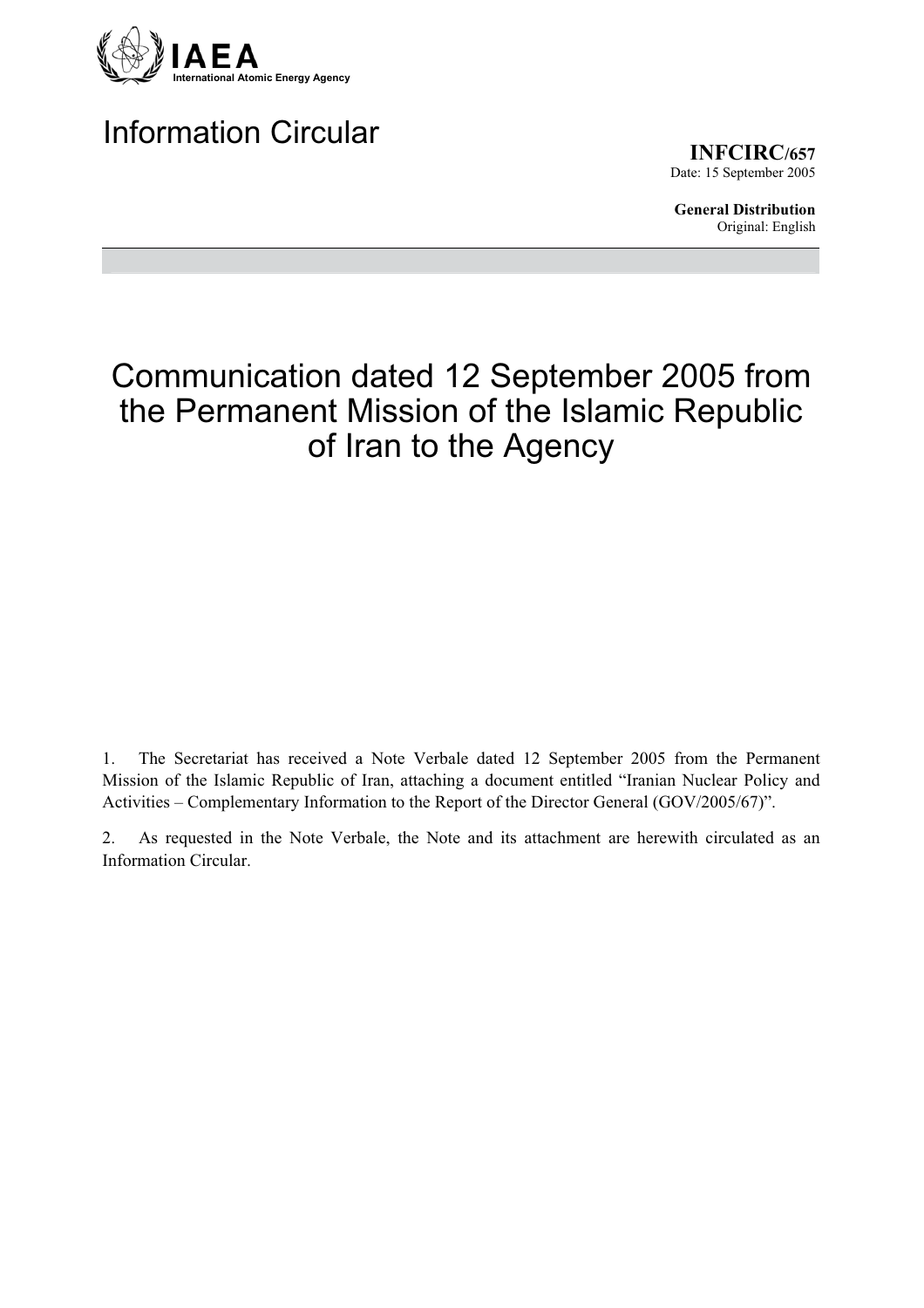Permanent Mission of the Islamic Republic of Iran to the United Nations and other International Organizations in Vienna

خبهوری اسلامی ایران<br>نمایندگی دانم ترد دقتر امل شحدوسازمانهای مین المللی<br>فرماین

IN THE NAME OF GOD

Verbal Note No. 350-1-17/1219

The Permanent Mission of the Islamic Republic of Iran to the United Nations and other International Organisations in Vienna presents its compliments to the Secretariat of the IAEA and has the honour to enclose "complimentary information to the Report of the Director General (Gov/2005/67".

The Permanent Mission of the Islamic Republic requests the Secretariat to circulate this Note with its attachments as an official INFCIRC document and make it available to the public through the IAEA website.

The Permanent Mission of the Islamic Republic of Iran to the United Nations and other International Organisations in Vienna avails itself of this opportunity to renew to the secretariat of the IAEA the assurances of its highest consideration.

To The International Atomic Energy Agency Secretariat

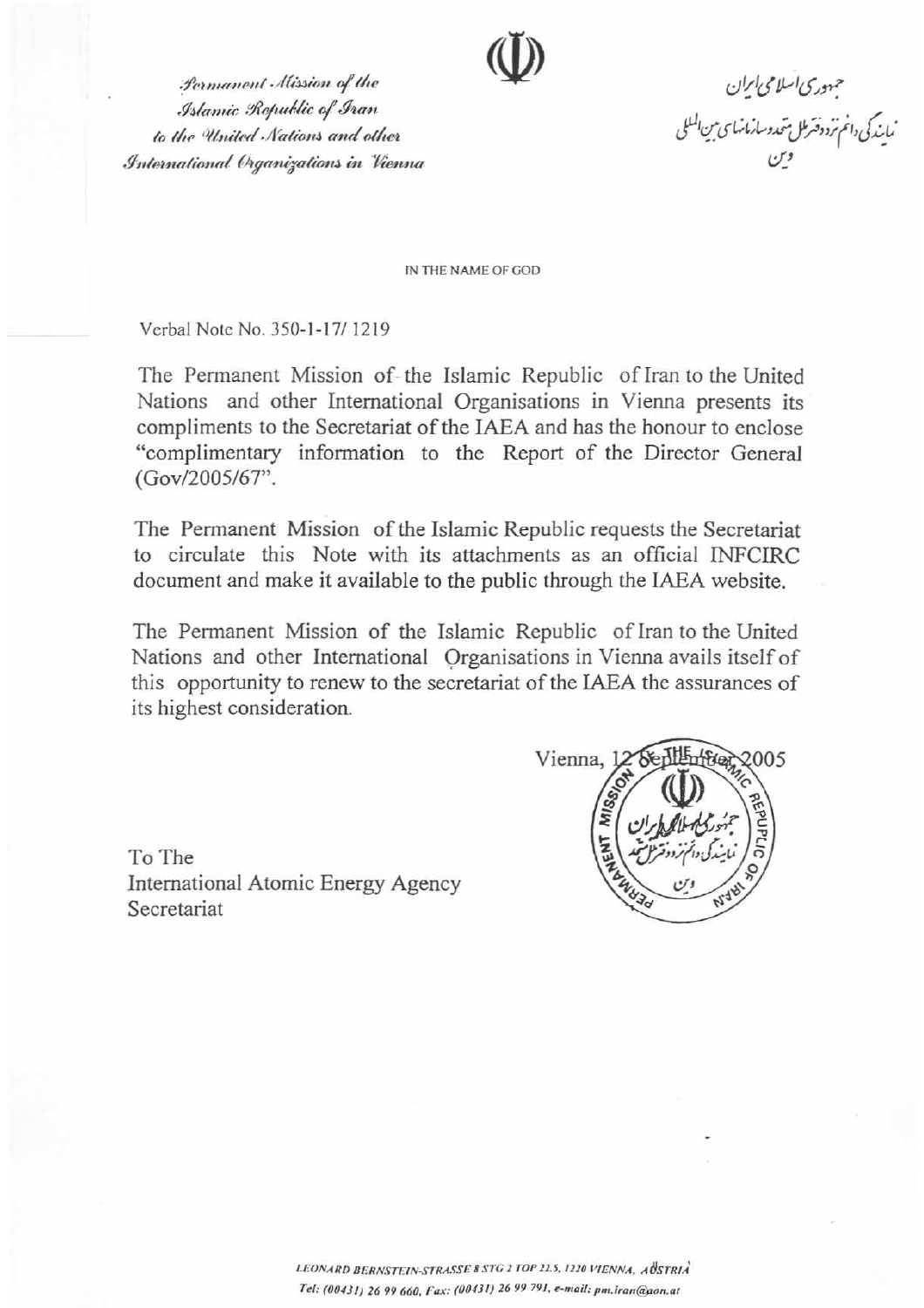In the Name of God The Compassionate, the Merciful

# *Iranian Nuclear Policy & Activities Complementary Information To the Report of The Director General (GOV/2005/67)*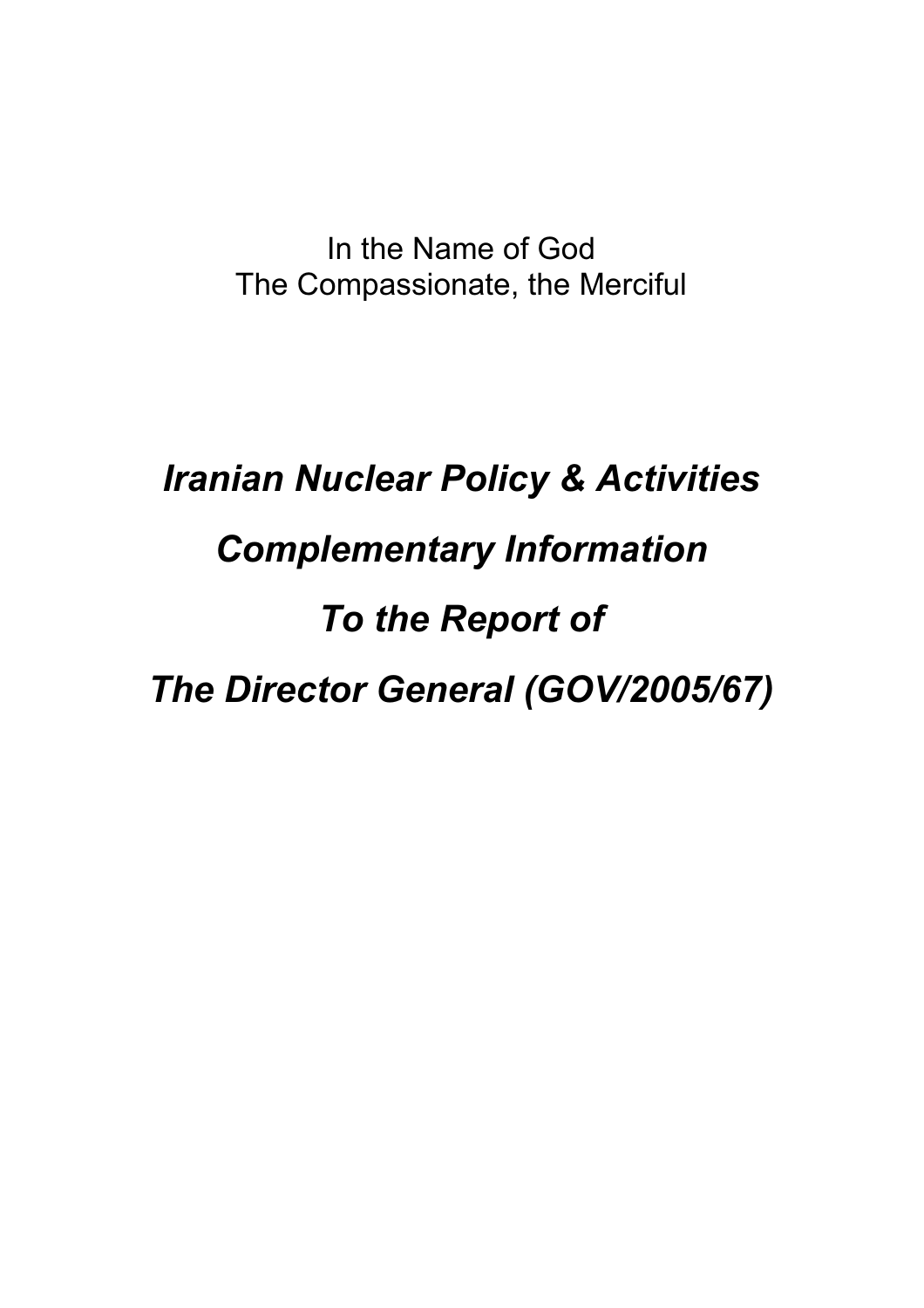# **Table of contents**

| 1- Introduction                                                                              | Page 3   |
|----------------------------------------------------------------------------------------------|----------|
| 2- Short Review of Iran's Past, Present and Future Nuclear<br>Policy & Programs              | Page 4   |
| 3- Part 2: Short review of developments prior and after Iranian<br>political nuclear dispute | Page 8   |
| 4- Part 3: Comments on DG report (GOV/2005/67)                                               | Page 22  |
| 5- Conclusion                                                                                | Page 28  |
| 6- Annex 1: Table of abbreviations                                                           | Page 29  |
| 7- Annex 2: Statements of Non-Aligned Movements                                              | Page 31  |
| 8- Annex 3: Statements on Plutonium                                                          | Page 51  |
| 9- Annex 4: Iran Statements at the Board of Gov.                                             | Page 53  |
| 10- Annex 5: References                                                                      | Page 129 |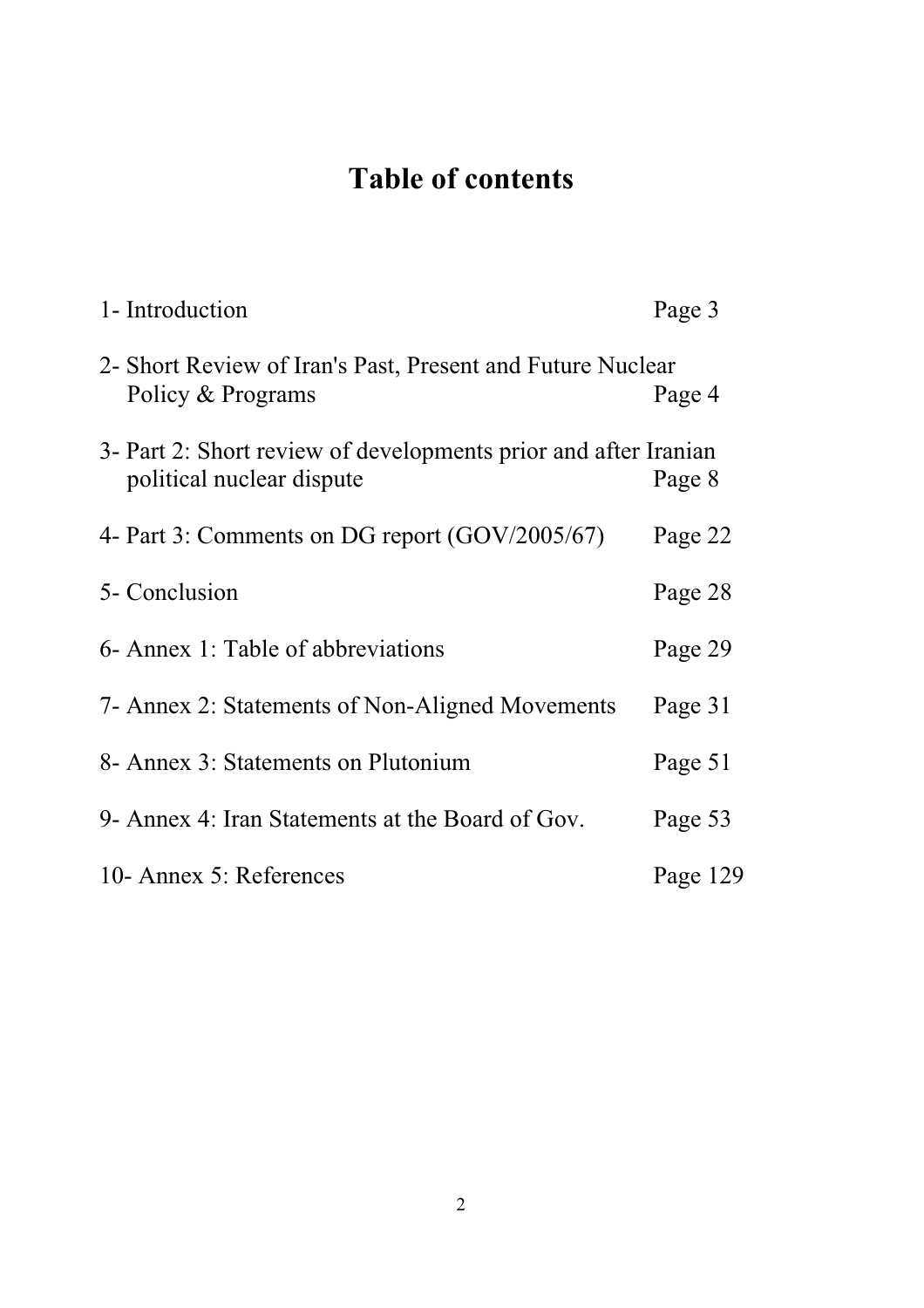#### **INTRODUCTION**

Reviewing the technical and legal aspects it could easily be concluded that the international community has been, to a great extent misled with bias, politicized and exaggerated information on Iranian nuclear programs and activities.

Iranian nuclear issues which should have been dealt in a purely technical manner within the framework of the IAEA, has been politicized. In order to divert the attention of international community from the: immediate and serious security concerns as the result violation of article VI of the NPT; existence of the huge number of the nuclear warheads; recent development in manufacturing new types of nuclear weapons by two Nuclear Weapon States and the last but not the least the potential nuclear threat by Israel; being the only non-party to the NPT in the strategic region of Middle East.

While appreciating the tremendous constructive work by the IAEA, and sincere attempts by Director General, Dr. El Baradei, in resolving the issues, Iran has however serious concerns about the misunderstandings, confusions, misperceptions and the underestimation of great progress so far made by a few members of the Board of Governors trying to remove the purely technical issue from the framework of the Agency. They are trying to underestimate the authority of the Agency by asking the instructions from other international body .This undoubtedly is in contravention of the IAEA statute which considers the IAEA an independent pertinent body in the area of nuclear energy and its authority is already inherited in the Statute. Any attempt in this respect is endangering the multilateralism.

This document is prepared with the aim of removing possible ambiguities on the Iranian nuclear activities, using the facts reflected in the various IAEA documents, inspection reports, particularly the Director General's reports to the Board of Governors, list of which are attached.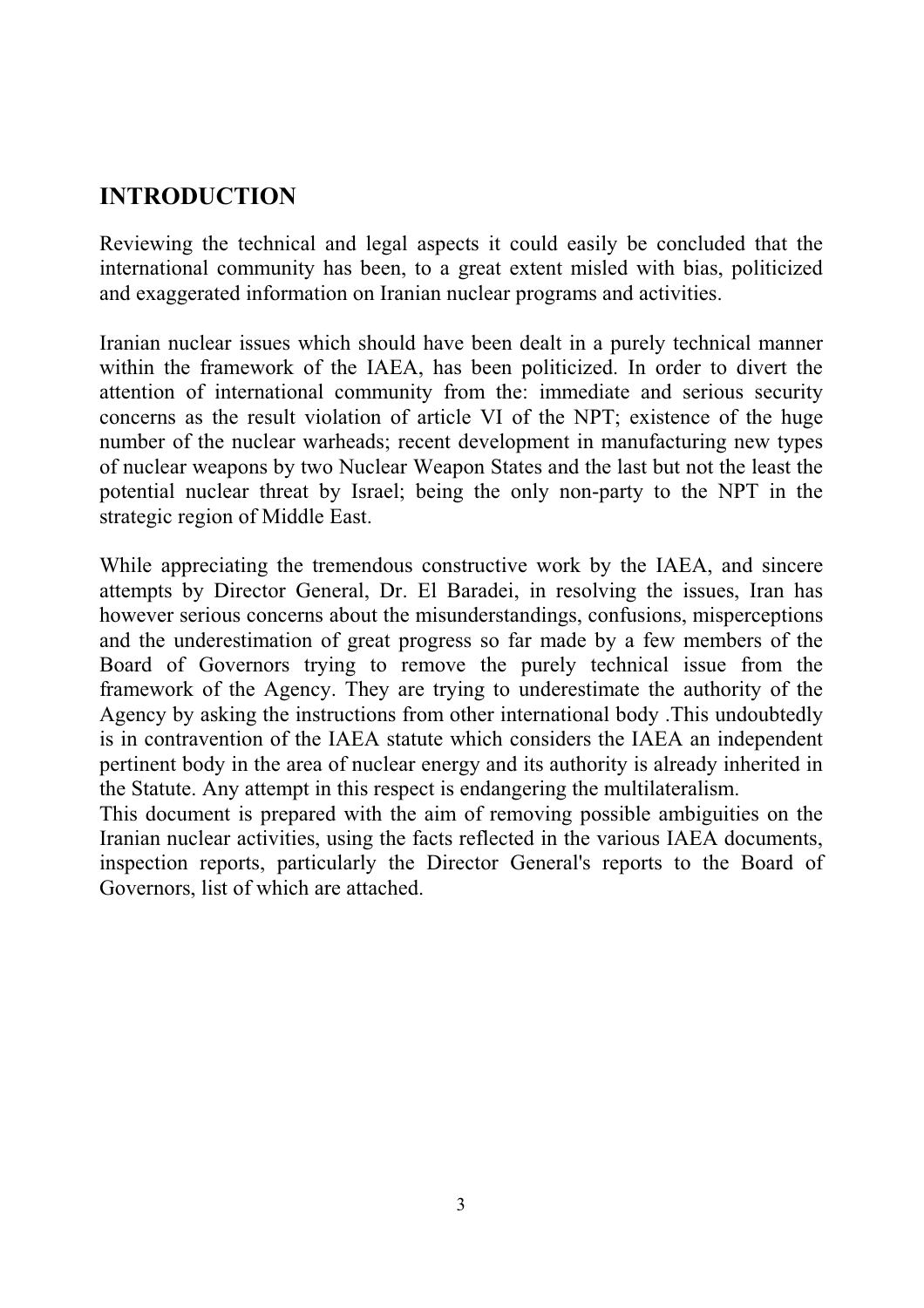### **PART ONE**

#### **Short Review of Iran's Past, Present and Future Nuclear Policy & Programs**

Iranian Nuclear activities started by the establishment of the Atomic Center of the Tehran University and the construction of 5MW research reactor, with 93% enriched fuel, by an American company called AMF which started its operation in 1968. It has to be noted that two other identical reactors were also constructed by Americans in Pakistan and Turkey almost simultaneously.

The Atomic Energy Organization of Iran (AEOI) was established in 1974. The AEOI was mandated to plan for and work on the complete fuel cycle including the production of 23000MW electricity by nuclear power plants .The AEOI took over the Atomic Center including its 5 MW research reactor. The center was then called the Nuclear Research Center (NRC). Iran concluded an extendible ten year nuclear fuel contract with US in 1974, with Germany in 1976, and with France in 1977. Western countries were competing with each other in bids on nuclear fuel cycle, including enrichment, with Iran.

It has to be recalled that in1975, Iran purchased a 10% share in a Eurodif uranium enrichment plant being built at Tricastin in France that was part of enrichment technology Eurodif developed, and agreed to buy a quota of enriched uranium from the new plant. Shah also gave one billion dollars as financial aid to the said company but Iran has not received even a gram of uranium from the plant where it desperately needed for its reactor producing radioisotopes for mainly medical purposes.

 The question of justification of choosing nuclear energy as an option for Iran which had natural gas and oil resources was never raised.

Considering the facts that since 30 years ago the population of Iran is doubled, the price of oil has drastically increased, vast application of byproducts of oil which are produced in petrochemical industry and finally the IAEA reports on technical and financial justification of nuclear energy in contributing to national energy supply (*Power System Expansion Planning by WASP*), there is no doubt that a double standard with purely political intention is imposed on the Islamic Republic of Iran.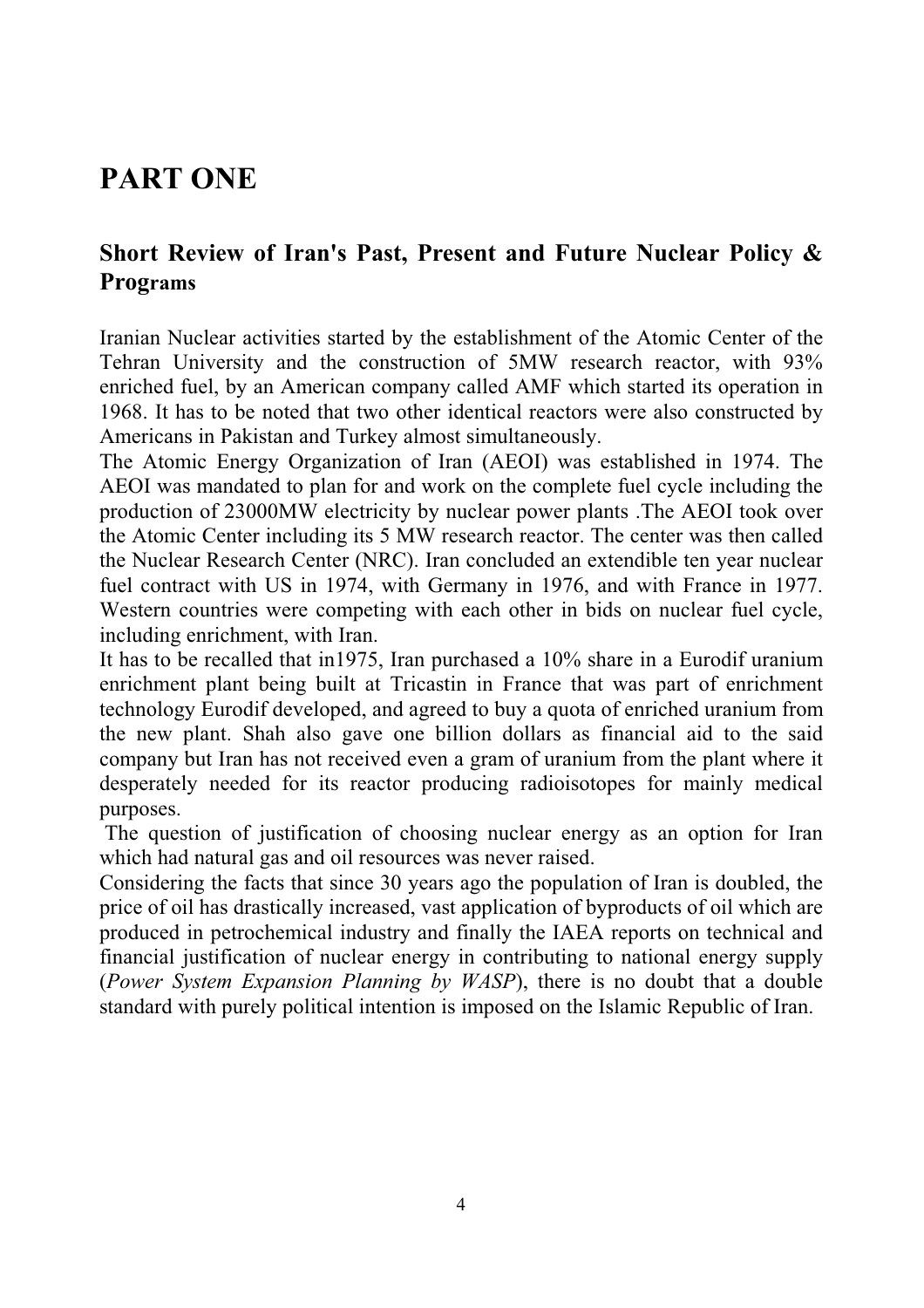Iranian parliament has approved the production 20000MWe from nuclear energy by the year 2020.The future planning is based on the fact and figures such as:

- The average increase in electricity demand 8.37 p.a. in the past two decades;
- over 91% electricity generation was based on fossil fuel during past two decades;
- Merits in processing of fossil fuel instead of burning it in electric plants (Petrochemicals, …);
- Probable further increase in prices of fossil fuel in the coming decades;
- Advantage of nuclear energy regarding the environmental impact (Pollution, Greenhouse Effect).

Bearing in mind the past bitter of experience of lack of legally binding assurance of supply and the huge investment on indigenous nuclear fuel cycle, the achievement in this field during 25 years of deprivation and sanction, Iran has to continue its activities on nuclear fuel cycle under the IAEA Comprehensive Safeguards.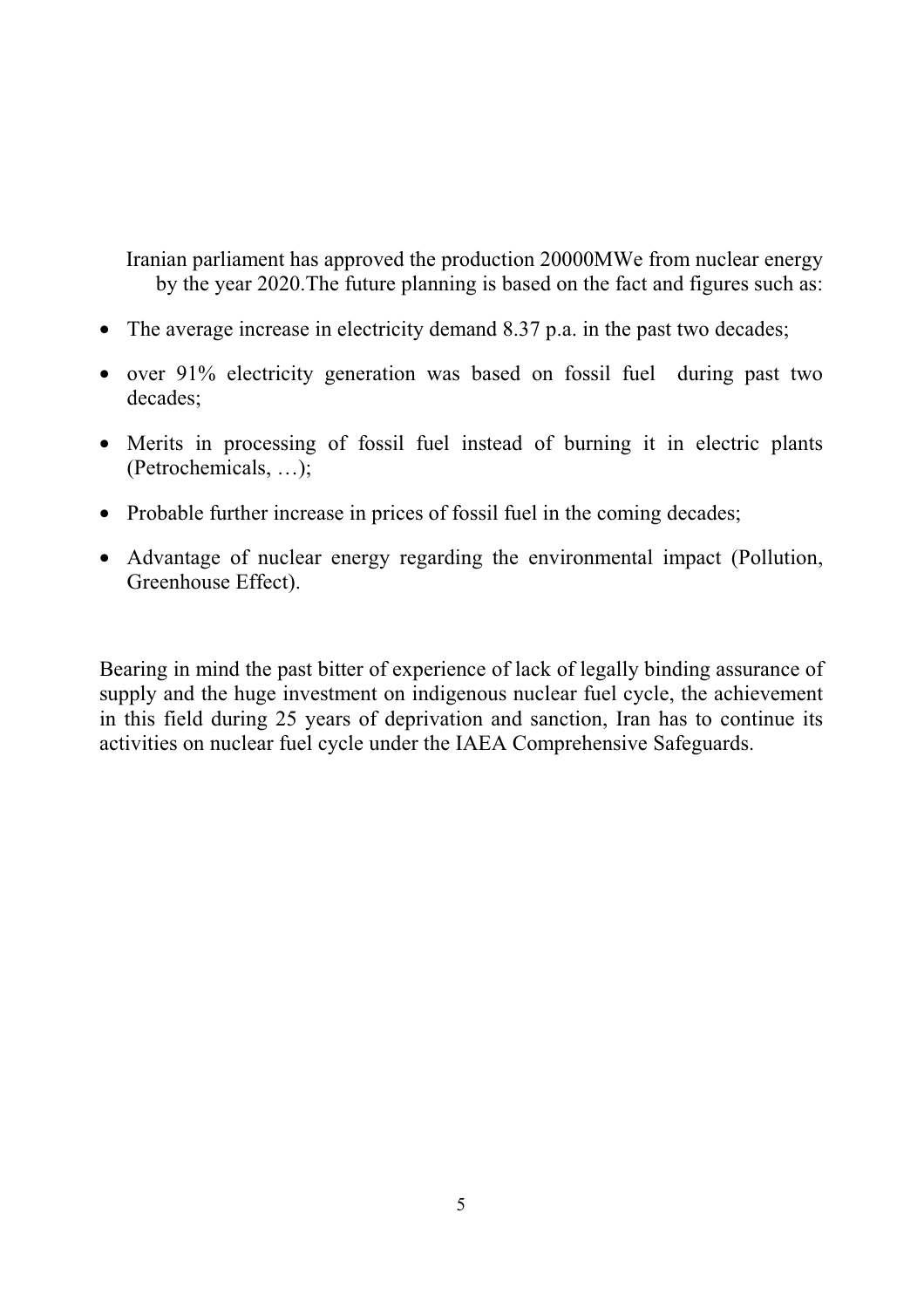#### **Non-proliferation policy after victory of Islamic Revolution in Iran:**

NPT entered into force in Iran in 1974. It was followed by the comprehensive Safeguards Agreement (INFCIRC/214 based on the model agreement INFCIRC/153). After the victory of the Islamic Revolution in 1979, the late Supreme Leader and the Founder of Islamic Revolution deplored the nuclear weapons in different occasions in his public addresses. If Iran had the intention to work for nuclear weapons, it should have withdrawn from NPT then. The justified time for withdrawal was immediately after the victory of the revolution, since an overall critical review of all multilateral or bilateral agreements and treaties concluded during last regime, was logical and digestible for the international community. Iran decided to sustain its membership and compliance with NPT safeguards and the IAEA Statute. During the last 26 years the Islamic Republic of Iran has spared no effort in cooperating with the Agency as far as its commitments under the NPT is concerned. Iran is the only Member State which voluntarily invited, in late 80s, the IAEA safeguards inspectors, headed by the DDG, to visit all sites and facilities at their discretion, even those locations not declarable under the Safeguards Agreement. In addition Iran is implementing the Additional Protocol since December 2003, as if it has been ratified.

#### **The impacts of international developments on Iranian nuclear policies:**

The international developments, particularly the following ones, have had serious impacts on Iran's nuclear policy, planning and activities:

• The UN General Assembly adopted a resolution in 1980 to convene the United Nations Conference on the Promotion of International Co-operation in peaceful uses of Nuclear Energy (UNPICPUNE). The conference was mandated to identify constraints and propose ways and means for the promotion of international co-operation in this area... It has to be recalled that the said UN conference was considered so vital for the developing countries that a special preparatory conference of the Non-Aligned Movement (NAM) was held in Havana, Cuba in 1983. After almost a decade of preparation and negotiation, finally the conference was held in Geneva in 1987, but as the result of creation of obstacles by some industrial countries,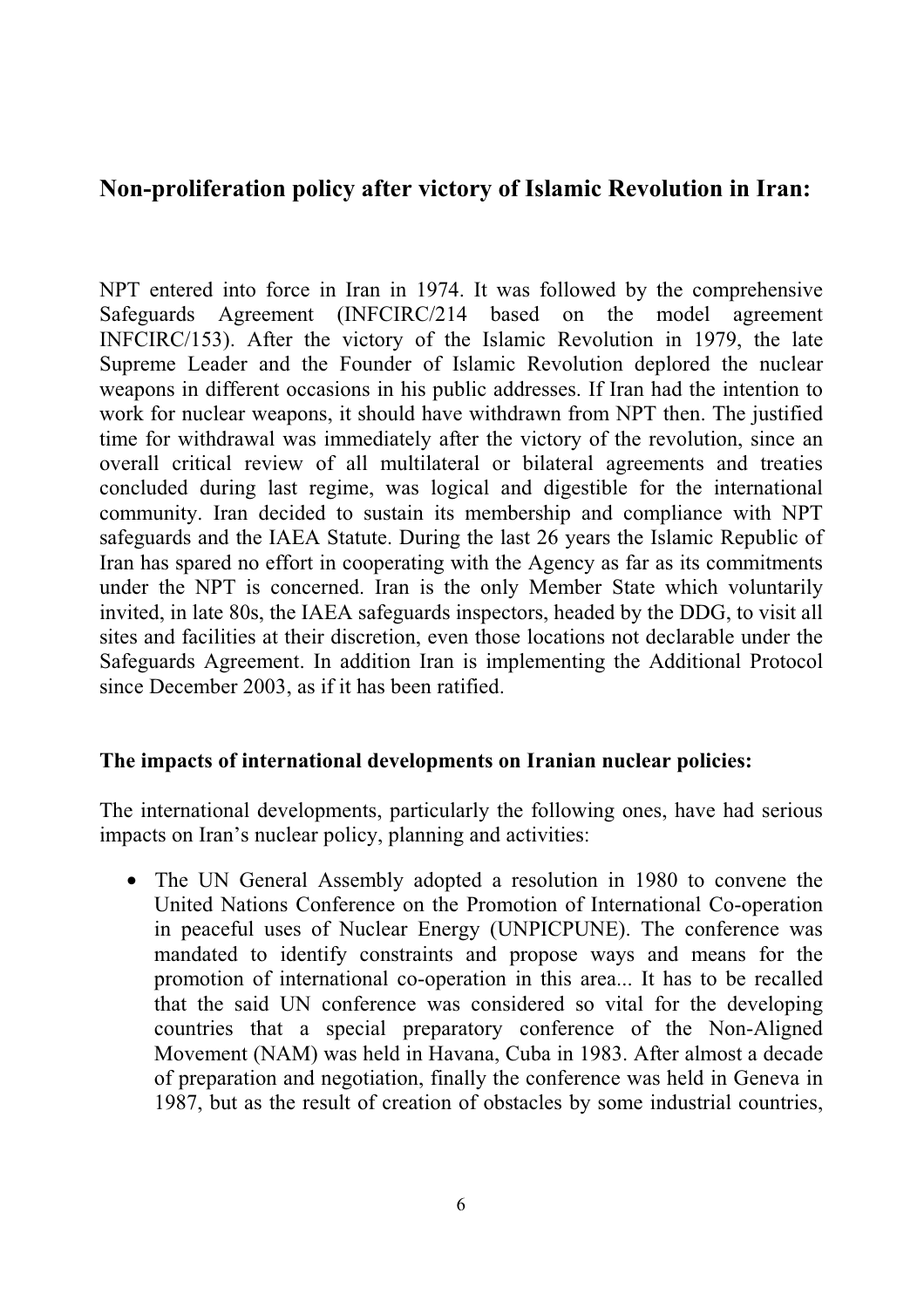particularly by western Nuclear Weapon States, it failed to adopt any conclusion.

- Similar event occurred in the IAEA, where it's Committee on Assurances of Supply expected to establish internationally recognized principles and legally binding instruments to assure sustainable nuclear supply failed in 1987 after 7 years of intensive deliberations.
- Technical Co-operation (TC) activities of the Agency which is an important statutory function and has direct relation to developing countries, is funded by the voluntary contributions while the Safeguards activities are funded through regular budget of the IAEA. During the last three decades the developing countries have called for rectifying the situation and establishing an assured and predictable mechanism for the IAEA Technical Co-operation. This legitimate expectation has not yet been fulfilled due to objections of few developed Member States including some Nuclear Weapon States. Their intention is that the Agency be merely a **watchdog institution** where its statutory promotional function be gradually diminished. In a number of occasions the donors have threatened to halt or decrease voluntary contributions on bilateral political grounds.
- US was obliged under the contract made prior to 1979 to supply new fuel for Tehran 5 MW Research Reactor, being under the Agency comprehensive Safeguards, producing radioisotope for application in medicine, agriculture and industry. It neither gave the fuel nor the two million dollars received for. Iran had projects with the IAEA on radioisotope production using this reactor. None of the international organizations including the IAEA took any step in redressing the situation and forcing the US to fulfill its contractual and legal obligations which had impeded the peaceful application of nuclear energy.

Considering the aforementioned developments which proves the assertion of the lack of implementation of promotional pillars of Statute of the IAEA as well as provisions of the Article 4 of NPT along with continuous sanctions by certain countries, the Islamic Republic of Iran had no choice other than to depend on its own resources and manpower in order to exercise its inalienable rights to use nuclear energy for peaceful purposes.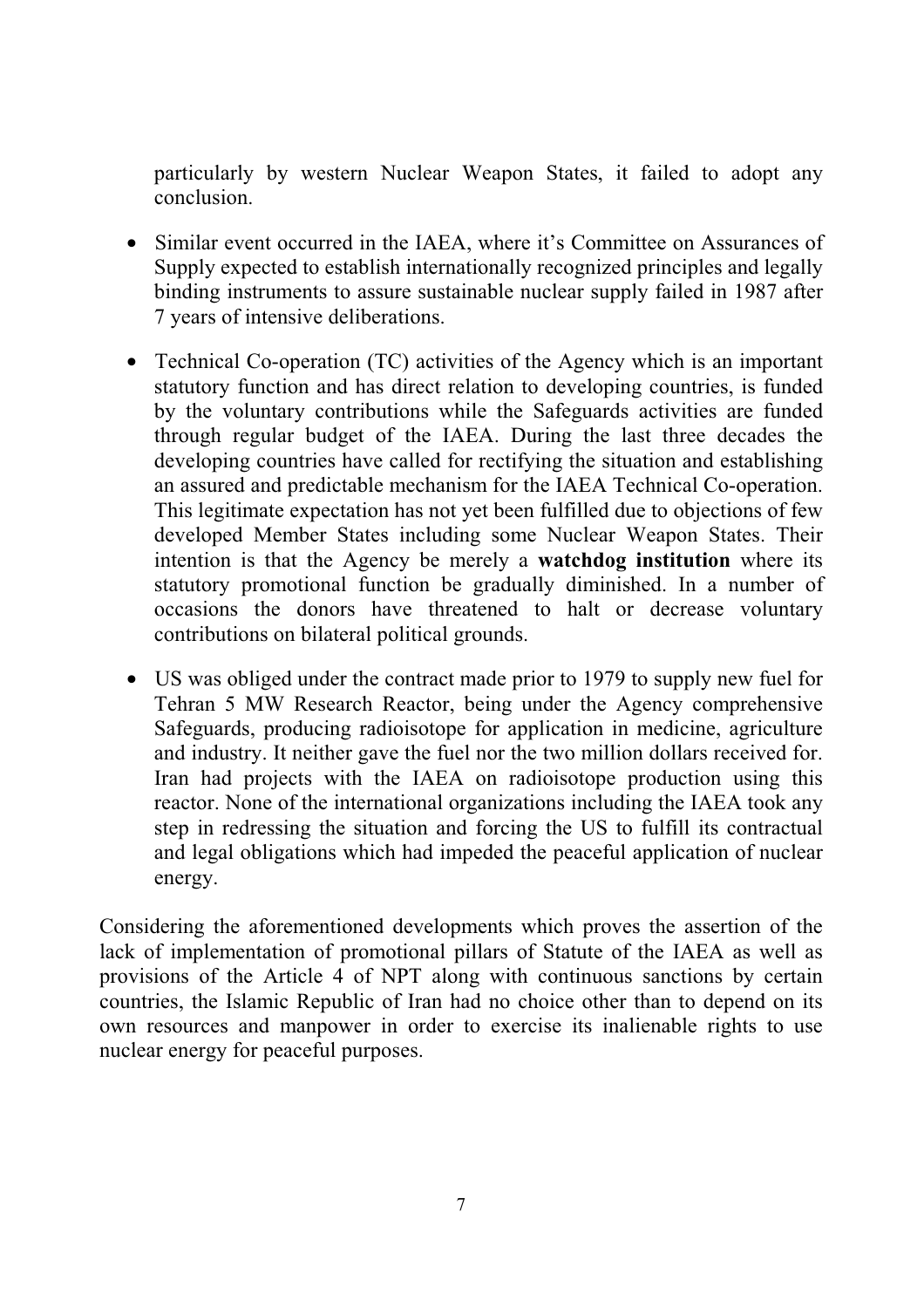### **PART TWO**

#### **Short review of developments prior and after Iranian political nuclear dispute:**

Dr. ElBaradei, the Director General paid his first visit to Iran in the year 2000 where he was thoroughly informed about the intention of AEOI in undertaking certain activities in the field of nuclear fuel cycle technology and construction of their facilities such as the Uranium Conversion Facility (UCF). Although Iran then had not yet adhered to the newly modified Subsidiary Arrangement, nevertheless it had willingly submitted the DIQ of Uranium Conversion Facility in Esfahan and other activities on nuclear Fuel Cycle. The Agency received the DIQ of UCF in 2000 that is almost 4 years before Iran was obliged to inform the IAEA under its comprehensive Safeguards Agreement (INFCIRC/214). Therefore the notion of the revelation of undeclared activities such as UCF or concealment is absolutely incorrect.

The Director General was again invited to Iran in 2003 where he visited uranium centrifuge enrichment pilot plant (PFEP) at Natanz on  $21<sup>st</sup>$  February 2003. In his meeting with Iranian president, he congratulated the scientific achievement. He suggested to Iran to concur with the modified Subsidiary Arrangement and to sign the Additional Protocol. The President gave affirmative response regarding the Subsidiary Arrangement and invited the Agency's experts to explore various technical, legal and security dimensions of the Additional Protocol in order to pave the way for decision making process.

There was no doubt for the Director General that the establishment of uranium enrichment facility is not in contravention of the Safeguards obligations and Iran was not obliged to submit the Design Information Questionnaire (DIQ) of the Enrichment Facility in Natanz prior to the visit since according to the comprehensive Safeguards Agreement (INFCIRC/214), Iran has to submit the DIQ only 180 days prior to the introduction of nuclear material to the facility.

At meeting of the Board of Governors in March 2003, after DG visit to Iran, the governor of Greece in his statement on behalf of the EU, took note of the important development that the Iranian authorities had agreed to amend the Subsidiary Arrangements of the country's Safeguards Agreement, committing it to providing early design information on relevant facilities (that is Iran was not legally obliged to do so before). At the same meeting, the UK governor said "while the amendment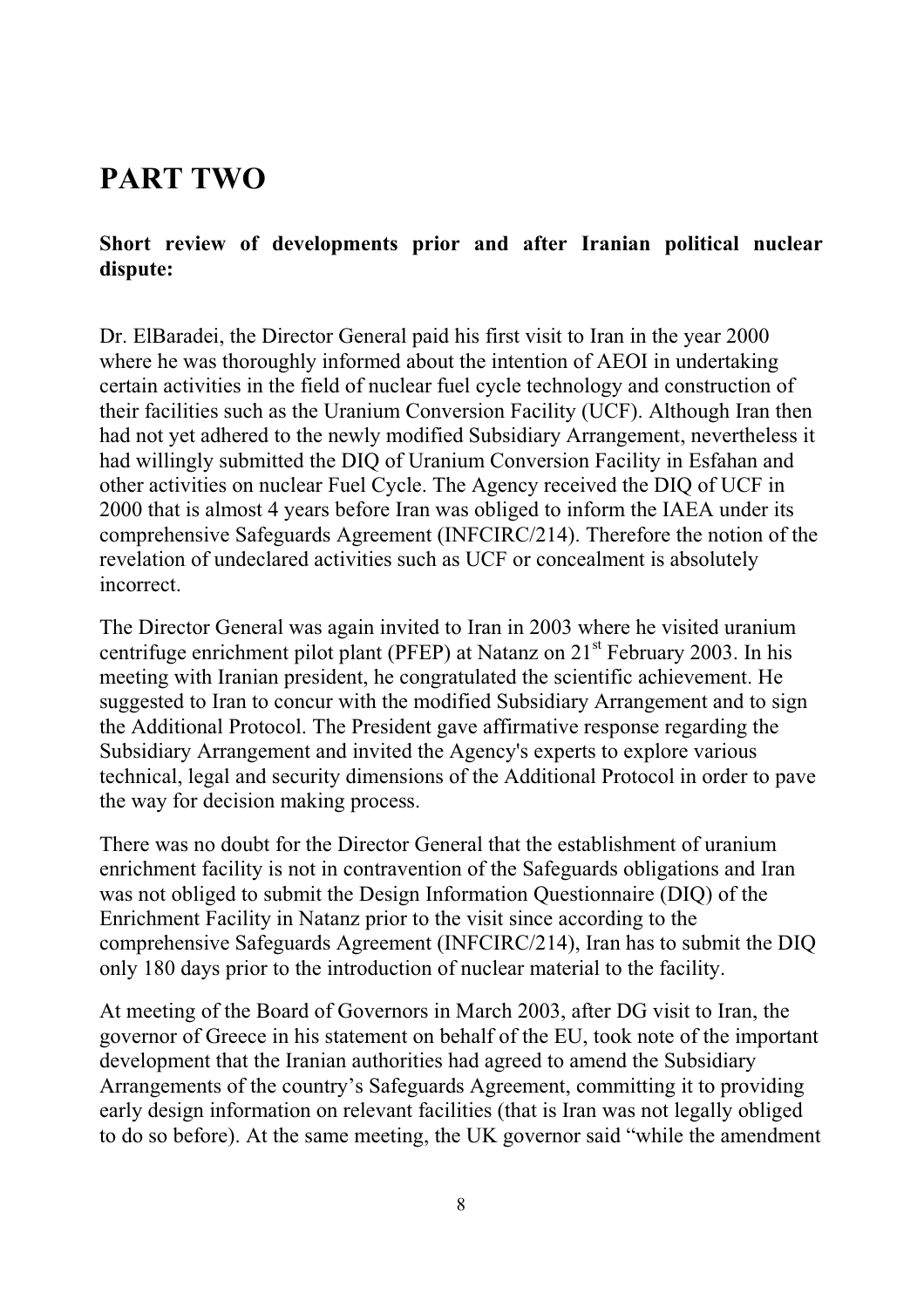of Iran's Subsidiary Arrangements following the Director General's visit was welcomed, if they had been amended earlier, Iran would have been required to provide early notification of the enrichment facility". Therefore Iran had no legal obligation to notify the IAEA about the enrichment facility at Natanz earlier. In fact the Agency became fully aware much sooner than Iran was obliged to report in accordance with its comprehensive agreement, since the Pilot Fuel Enrichment Plant (PFEP) was not fully operational then and even now after about two years is still not operational.

Iran permitted the Agency's inspectors to take environmental samples from the PFEP after DG visited. The results of the analysis indicated the presence of low and high enriched uranium (LEU & HEU) particles. The results created an ambiguity since the PFEP did not have the capability for such enrichment .Therefore Iran decided to share with the IAEA, the highly confidential information regarding the deal on centrifuge components with foreign intermediaries, responsible for delivering used and contaminated items instead the expected brand new ones. Iran declared that the sources of such LEU & HEU are outside of Iran.

The information on sample analysis results which required further time consuming technical analysis became an issue to be dealt with in diplomatic circles at Agency headquarter and the Board of Governors. Such delicate confidential information was immediately released to the media. Therefore a purely technical issue at its preliminary analytical stage was used as fuel for political confrontation by a certain country trying to create a dispute in order to justify removal of the issue from the framework of the IAEA, the sole pertinent international organization. In other words, it was determined to impose its unilateral policy though had in other occasions been universally condemned

The following examples will prove that the exaggeration and continuous allegations such as the 18- year concealment of nuclear activities such as uranium conversion are baseless

1- According to the comprehensive safeguards, the uranium ore concentrate known as yellow cake is not subject to any safeguards procedures other than the notification of imports and exports referred to in paragraph 34(a) and (b) of the Safeguards Agreement. Iran had imported 530 tons of this material and informed the Agency. Although such materials are pre Safeguarded, but this material has been fully verified by the Agency in 1998. The DIQ of the Uranium Conversion Facility (UCF) has been submitted to the Agency in 2000 that is sooner than being obliged to. Iran had during last 26 years used total of only 57 kg of such materials in several laboratory scale researches, some as student thesis. In several occasions the results of these researches were published, presented at international conferences and even reflected in the IAEA fellowship application forms. Despite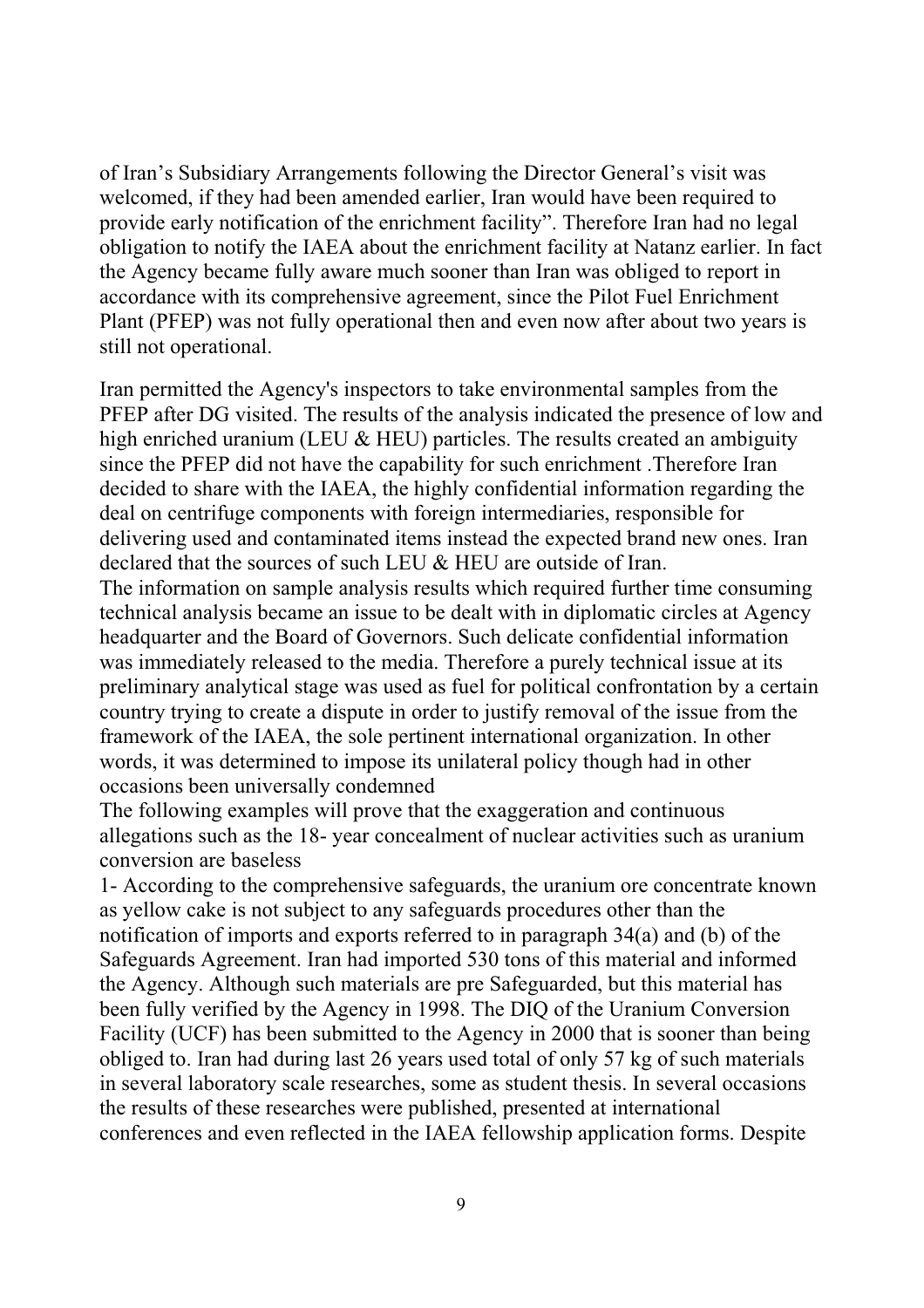of full transparency and the minute quantity of natural uranium used in the R&D, the political circles made a big noise out of it.

However, after almost two-year political tension, the Agency declared that uranium conversion activities will be followed a routine Safeguards implementation manner (Para 6 & 43 of GOV/2005/67).

2- Total amount of Plutonium separated in the research activities is estimated by the Agency to be about 200 milligrams, while it has to be noted that tons of plutonium are continuously produced and separated by both Nuclear Weapons States as well as the Non-Nuclear Weapon States Parties to the NPT. As reported by DG the Plutonium research project was terminated in 1993. The dismantled equipment was presented to the Agency's inspectors. It has to be recalled that the lack of clear technical distinction of the Plutonium production, separation and purification in one of the previous reports to the Board of Governors created great misunderstanding for non-technical and political circles (Refer to annex-3).

#### **Sustained & proactive cooperation of Iran with the IAEA and International community**

- a- Iran has had close collaboration with the IAEA even beyond its legal obligations (such as granting accesses even to military site, facilitating interviews with several individuals, implementing the Additional Protocol as it has been ratified, providing non safeguards relevant information, voluntary suspensions,..).
- b- Iran intensified multilateral diplomacy with the Agency's Member States, members of Non-aligned Movement and European Union, China, Russia and other members of the Board of Governors.
- c- Iran has proactively cooperated with the Agency in an extra-ordinary manner during the last two years with almost continuous inspections, amount to over 1300 man-day inspection, which is unprecedented in the history of the IAEA.
- d- In an historical and unprecedented gesture, Iran decided to voluntarily and temporarily suspend its enrichment and reprocessing activities in order to give the Agency opportunity to perform its technical activities including sampling and analysis of the contaminated samples at Natanz.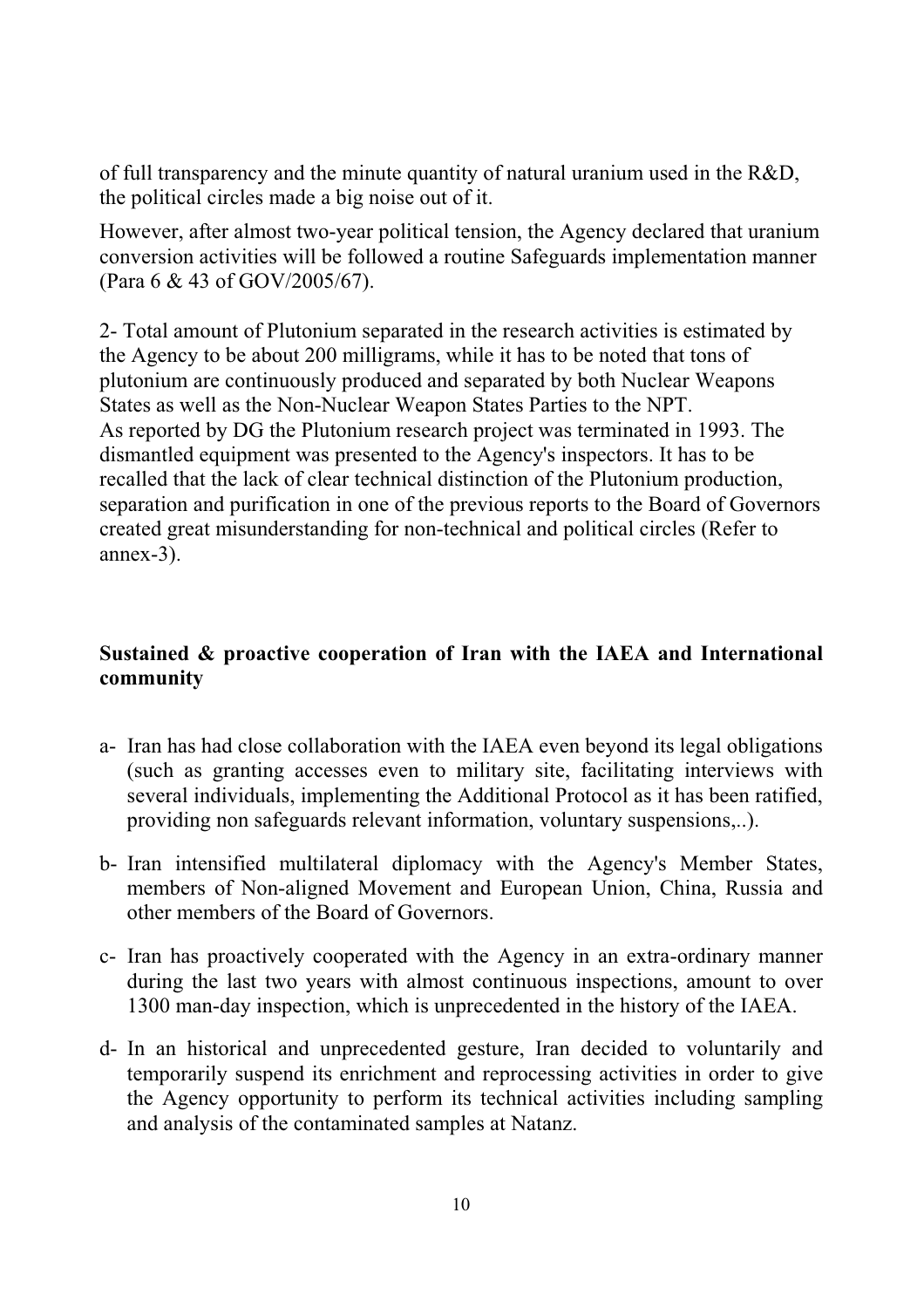- e- Director General in his report to the Board of Governors confirmed that "Since December 2003, Iran has facilitated in a timely manner Agency access under its Safeguards Agreement and Additional Protocol to nuclear materials and facilities, as well as other locations in the country, and has permitted the Agency to take environmental samples as requested by the Agency.
- f- The Director General informed the Board that "Since October 2003, Iran's cooperation has improved appreciably".

The following major measures by Iran are the basis of his assessment:

- $\triangleright$  Signature of the Additional Protocol on 18 December 2003;
- $\triangleright$  Voluntary provisional implementation of the Additional Protocol, from 18 December 2003, prior its ratification, as if Iran has ratified it;
- $\triangleright$  Complementary access (more than 20) in accordance to the Additional Protocol, in many cases with 2 hours notice or less.
- $\triangleright$  Full and unrestricted access to all nuclear material and all facilities, in particular to the Enrichment Facility at Natanz, Uranium Conversion Facility (UCF) at Esfahan;
- $\triangleright$  Provision of detailed information in connection with the imports of nuclear material and components related to the centrifuge and laser enrichment activities;
- $\triangleright$  Providing full detail information on the chronologies, activities, researches, progress reports regarding the enrichment activities, uranium conversion, plutonium separation, mining and milling, research reactor, heavy water production;
- $\triangleright$  Providing accesses to military sites following the allegations by a certain country and the opposition terrorist group supported by it. The inspection proved the allegations to be baseless.
- $\triangleright$  In October 2003, the Agency was granted to visit the military industrial complex called Kolahdouz that had been announced by terrorist group (MKO, NRCI) as relevant to enrichment activities. Following its inspection, the Agency reported in para49 of GOV/2005/67: The results did not reveal any indications of activities involving the use of nuclear material.
- $\triangleright$  In June 2004, the Agency was granted to visit the military complex of Lavisan-Shian where the Agency took environmental samples. As DG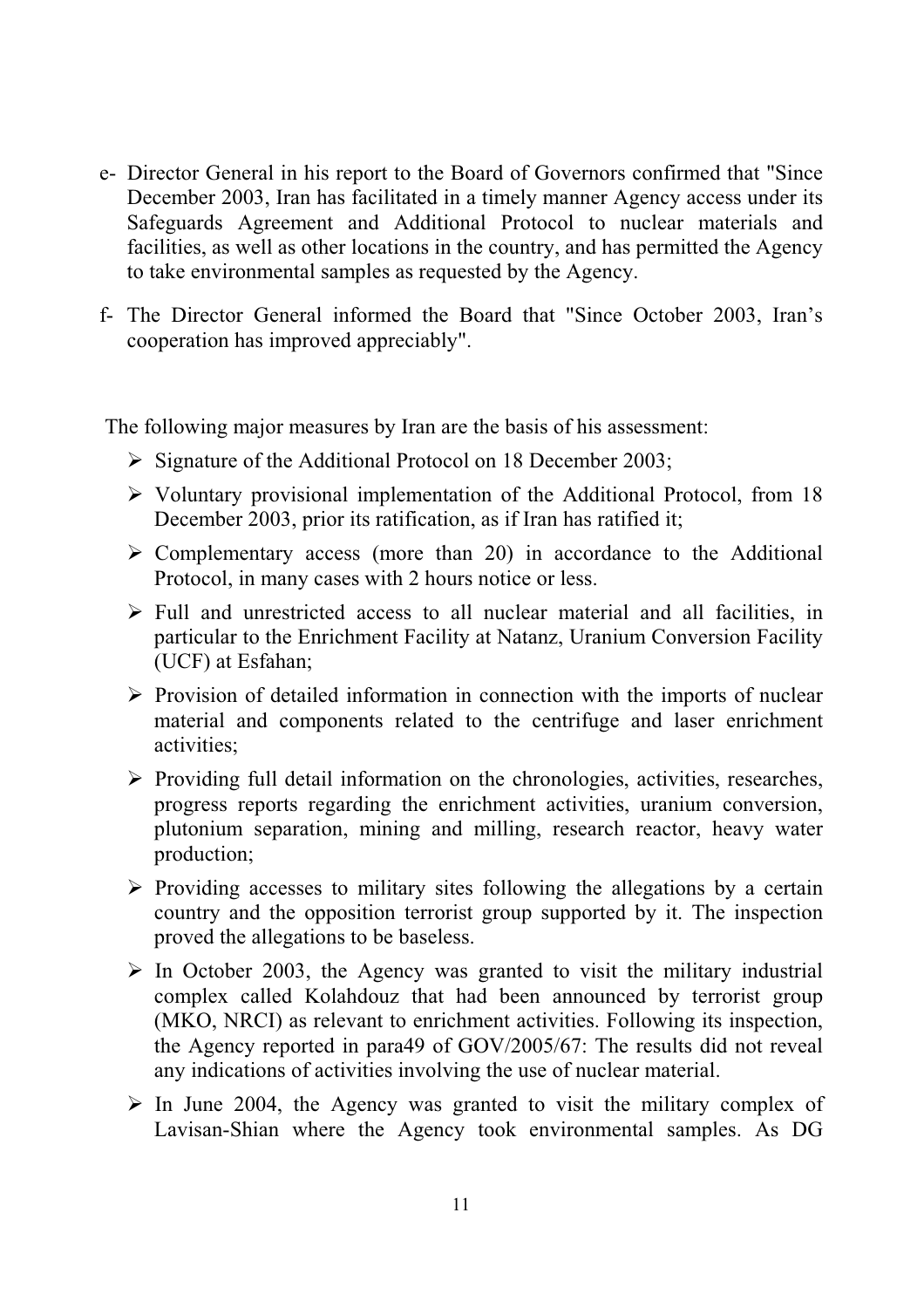reported in Para 102 of GOV/2004/83: " …the vegetation and soil samples collected from the Lavisan - Shian site have been analyzed and reveal no evidence of nuclear material ".

- $\triangleright$  In January 2005, free access was granted to Parchin Military site. Environmental samples were taken. The Director General then reported that the results showed no indication of presence of nuclear material and that the Agency's inspectors did not see any relevant duel-use equipment or material.
- $\triangleright$  Beyond obligation and normal practice, permission was given for transferring parts of equipment (laser collectors, Pu discs,..) and samples of materials for analysis (destructive  $\&$  non-destructive) to the Agency laboratories, in addition to the environmental samples (swipes);
- ¾Provision of information on Heavy water Production Plant, prior to the provisional implementation of the Additional Protocol, where Iran was not yet obliged to do so under its comprehensive Safeguards Agreement (INCIRC/153).
- $\triangleright$  Submission of more than 1000 pages of the initial declarations of the Additional Protocol on 21 May 2004 and subsequently routinely updated the declarations, which have been verified by the Agency.

#### **IAEA's Performance since the political dispute started**:

The Agency performance could be evaluated on the basis of the functions and decisions of the Board of Governors and the Secretariat in brief as follows:

1-Under the political pressure of few western countries, the Board of Governors was in many cases politicized to the extent that the technical issues were scarified and resolutions were mostly beyond the letter and spirit of the Agency's Statute and the NPT. The comparison between the deliberations of Iranian nuclear case and others, by the Board of Governors in this period, will support the assertion that Iran has been discriminated and this technical international body has to great extend been politicized. The historical positions and criticism of the countries of Non-Aligned Movement (NAM) during the meeting of the Board of Governors as well as the 48<sup>th</sup> Session of the General Conference is a clear indication of the unjustified status quo (Annex 2).

2-The phrase "Concealment" which was first used by US and later by Secretariat in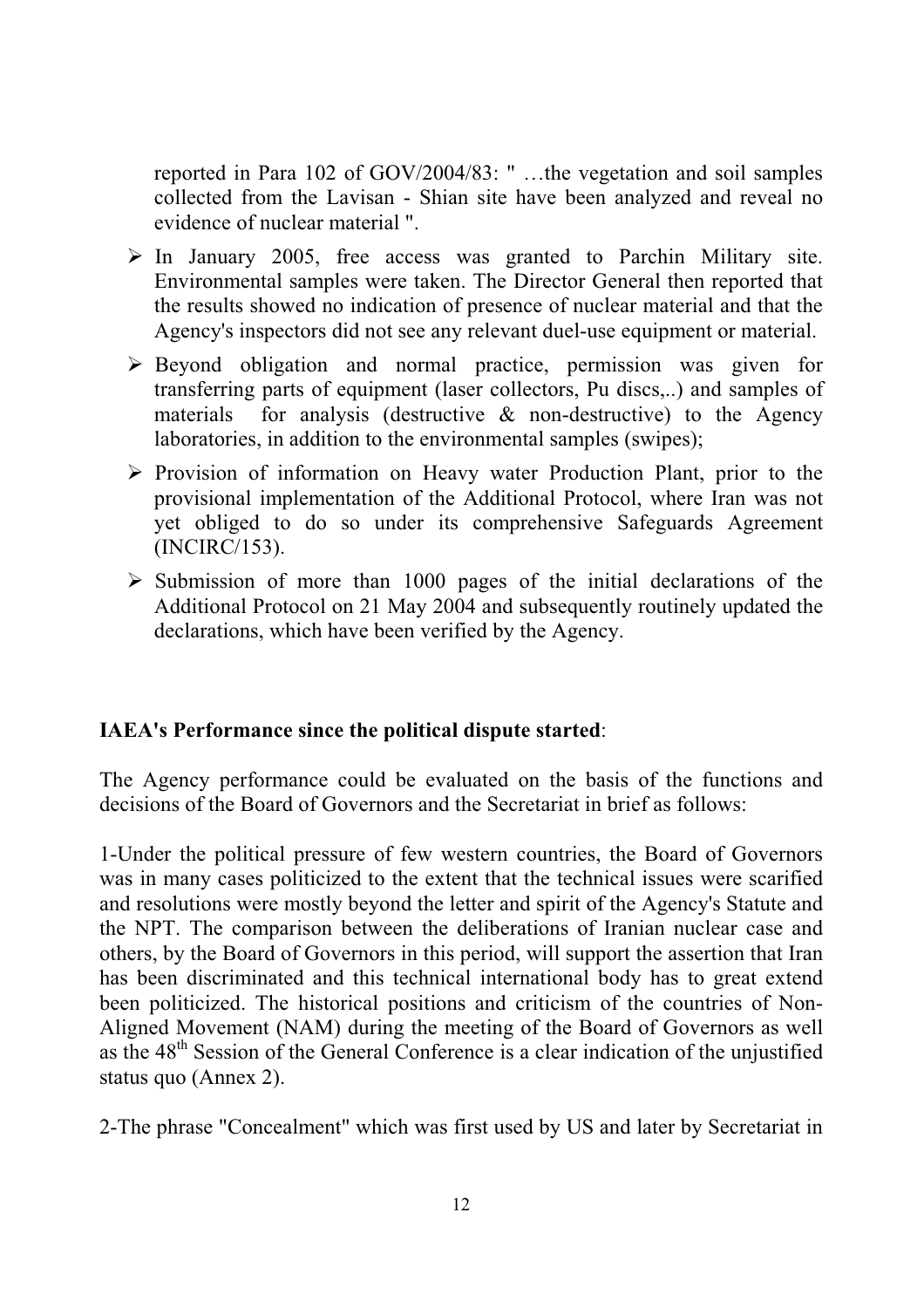its reports, are absolutely incorrect and misleading. Lack of reporting of the activities such as establishment of nuclear facility which Iran was obliged to inform the Agency through DIQ form under its Comprehensive Safeguards Agreement (INFCIRC/214),only 180 days before the defined nuclear material are feed in, is not a concealment. It has to be recalled that when some of the activities and design and construction of facilities started, the Additional Protocol even did not exist!! Even if the construction of the Bushehr Nuclear Power Plant was started almost 25 years ago but Iran was obliged only to report its existence and give specification only 180 day before nuclear material (the fuel) is received in the reactor. The same is applied to other facilities such enrichment plant at Natanz, uranium conversion plant(UCF), which the Agency was informed even four years before Iran was obliged to do so. It has to be noted that the Safeguards Implementation Reports (SIR) of the Agency includes a lot of failures by other Member States which have not been highlighted. The last but not the least is the fact that the Agency is legally neither in position nor it could judge the intention of Member States thus the use of the concealment phraseology is out of context. The Secretariat is mandated to verify the declaration of the State Parties by technical means.

3- Although the Secretariat intended and tried to behave impartially and within the provisions of the comprehensive Safeguards and the Additional Protocol but in number of cases acted beyond them demanding Iran to provide information or to grant access where Iran was not obliged either under the provisions of the comprehensive Safeguards or the Additional Protocol, but under the pretext of the cooperation and transparency requested by the Board of Governors

4- In few cases where Iran was not in position to fulfill the extraordinary requests due to logistic, time constraint or national security concerns, the Secretariat did reflect the issue to the Board of Governors as if Iran had not fulfilled its legal obligations. The few members of the Board of Governors have to be blamed for opening new chapter of unprecedented activities for the Secretariat such as the nontechnical intelligence activities working on networks which are beyond the Statute.

5- In many cases conclusions were made and reported to the Board of Governors, before sampling, analysis and technical investigation be completed. Several resolutions were passed against Iran based on premature information particularly on contaminations in spite of repeated request by Iran in refraining to conclude hastily before the technical investigation is over .The confirmation (Para 12 & 45) of GOV/2005/67) of the Iranian repeated assertion of the foreign source of uranium contamination proves this claim. Iran did reflect it inconveniences on such shortcomings in documents INFCIRC/628 and INFCIRC/630 as well as the statements at the meetings of the Board of Governors (Annex 4).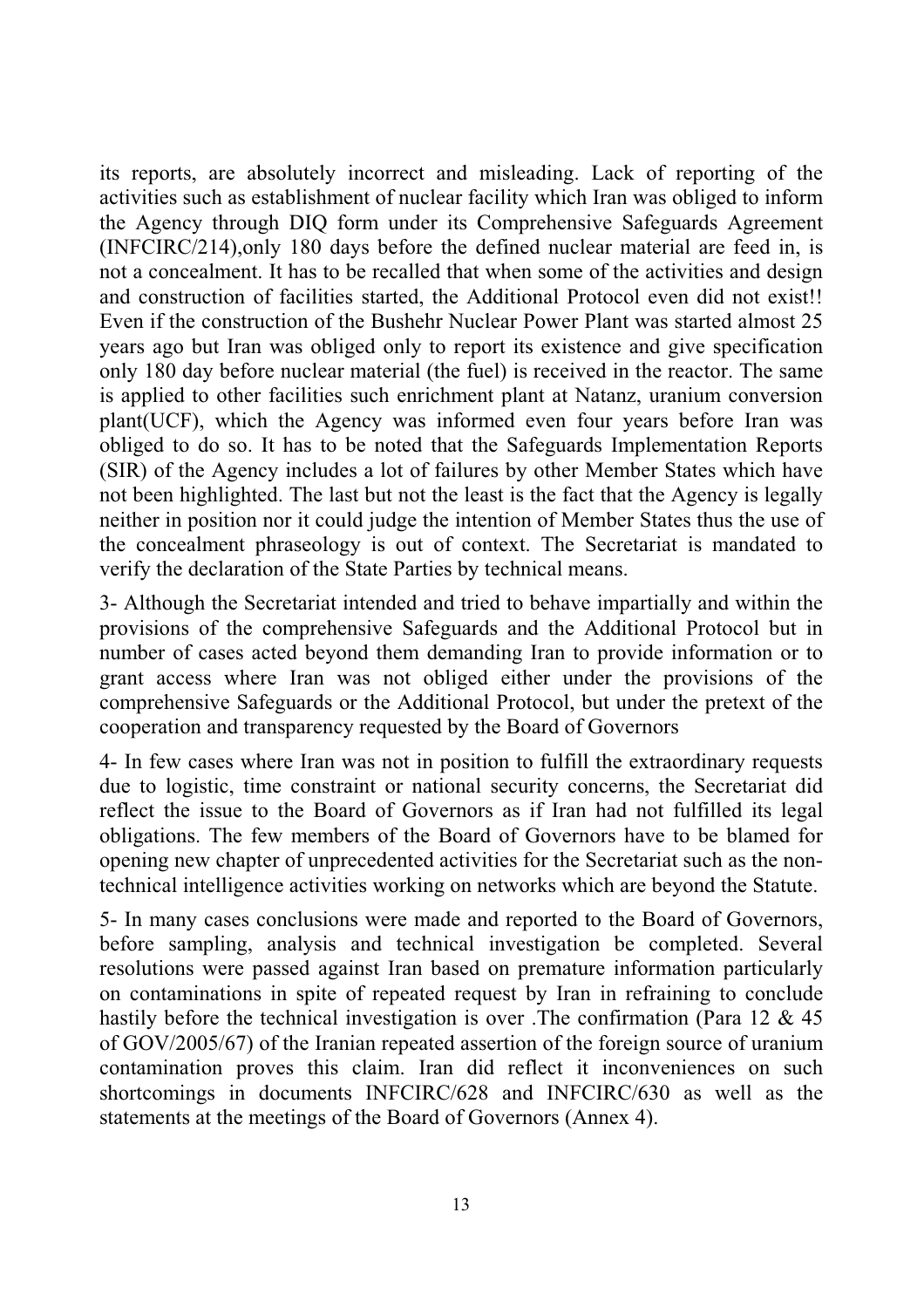6- Since the terms *"transparency", "full cooperation", "completeness of information"*, are not defined as far as the scope and limits are concerned, sometimes lengthy debates are made in order to convince individual inspectors, where in the majority of cases that the terms are well defined in the Safeguards Agreement and the Additional Protocol inspections are smooth and effective.

7- In fact the proponents of the resolutions using new terms have to be blamed not the Secretariat. Although many Member States have often admired the patience and cooperation of Iran in this regard, but they have already expressed serious concerns that such practices might turn into new precedence in terminology of the legal obligations in particular Agency's Safeguards.

8- It has to be recalled that in one occasion when it was proved that the Secretariat had made mistake in concluding that the Iran's statement on the project was *"contradictory and changing"*, the Director General publicly admitted the mistake by the inspectors. The Director General has to be commended for his honest approach in this respect.

#### **Improper response to the Iran's enhanced cooperation**

In spite of the unprecedented major steps and proactive cooperation by Iran, in confidence building, the Board of Governors started in its resolutions by requesting Iran to only suspend "**feeding UF6 into centrifuge machines**" but gradually few western countries exerted political pressure on Board of Governor, to urge Iran to fully suspend not only all enrichment activities but the uranium conversion activities, UCF, to reconsider the project on the heavy water research reactor, and even going much beyond R&D.

Calling on Iran to extend and continue suspension of its nuclear activities which are under Agency's Safeguards is in contravention of the spirit and the letter of the NPT, Statute of the IAEA as well as the Safeguards Agreements. Few members of the Board of Governors have spared no effort in imposing their discriminatory policy by prolongation of the suspension, although considered in all resolutions as voluntary, non- legally binding, as a confidence building measure, with the aim of total cessation of Iranian nuclear activities. Although the Secretariat is preparing the reports to the Board of Governors with distinction of the voluntary issues from the obligatory ones, but it has not made prioritization of the minor and major issues, as far the safeguards requirements are concerned. The international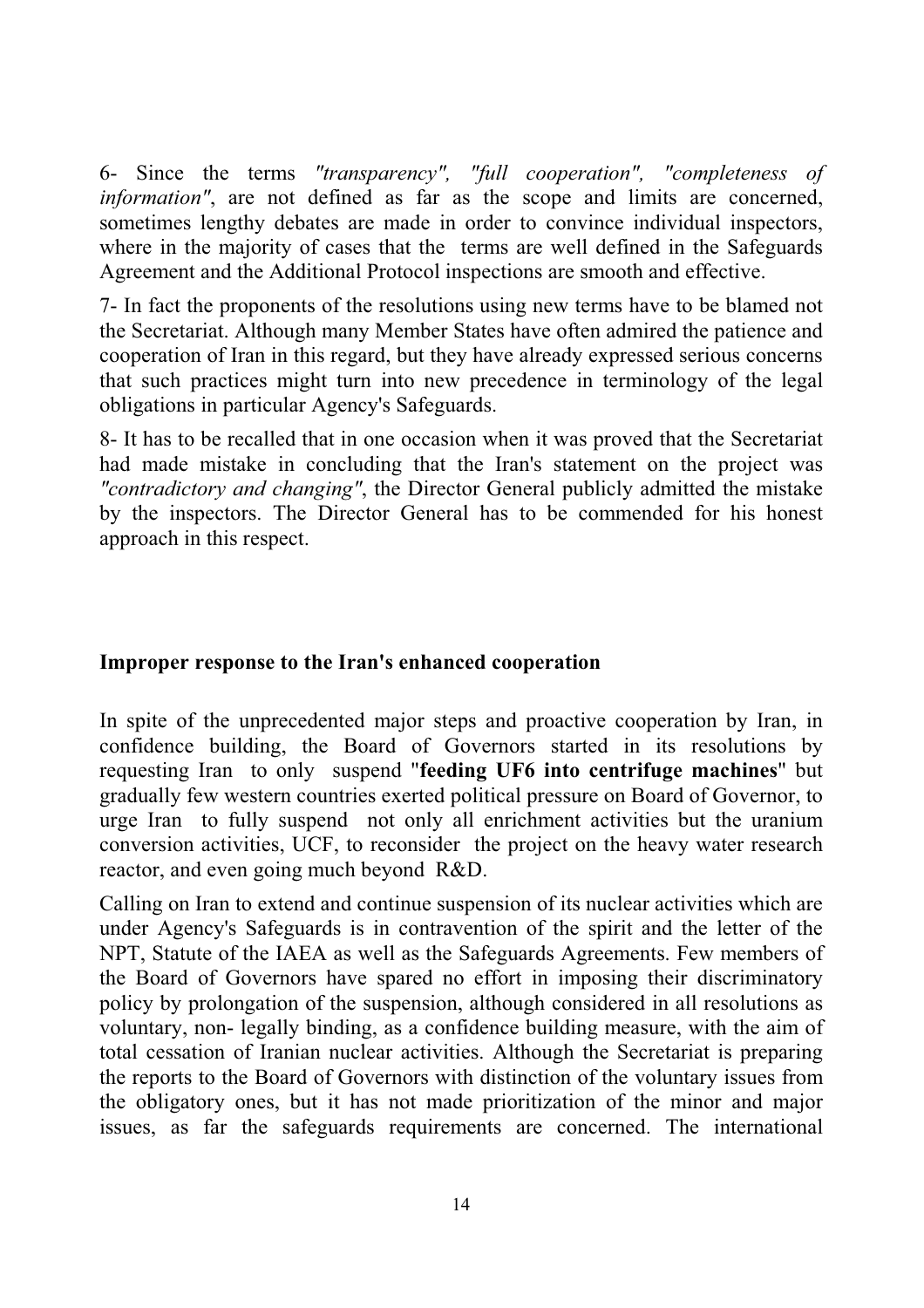community has not been able to recognize the degree of significance of number of issues listed repeatedly in voluminous document by the Secretariat. They should not be blamed for not being able to distinguish the difference between Polonium (is not fissionable material and not reportable, as DG previously reported) from plutonium. It is worthy of recalling that in one of meeting of the Board of Governors the US delegate asked the Deputy Director General how many centrifuge and atomic bombs Iran will be able to make with 4000 pieces of small magnets which it had in mind to buy for P-2 in the future, though not purchased. The DDG responded the hypothetical and naïve question by saying two nuclear explosive! Considering the fact that in addition to couple of small magnets costing couple of dollars one needs over ninety more items in order to make one centrifuge machine, this kind of attitudes and non-technical approaches at the Board of Governor, has and will undoubtedly put the credibility of the IAEA, the sole pertinent international technical organization, in jeopardy.

It is of a great concern and disappointment that the more Iran did cooperate and took additional steps mostly beyond its legal obligations, and the more outstanding questions were resolved, and the more stringent Safeguards measures applied; the language of the proposed resolutions by US and EU3 became tougher and the inspections were conducted in much more stringent and robust manner.

The following information exerted from the DG report to the Board of Governors and resolutions supported the assertion regarding the unjust and frustrating trend:

In June 2003 Iran was first requested: *Not to introduce nuclear material* at the pilot enrichment plant as a confidence building measure that is only suspend enrichment process. Gradually in subsequent meetings, September 2003, November 2003, February 2004, March 2004, June 2004, September2004*,* November 2004,

Iran was requested to expand its voluntary suspension to: **testing, assembling of the machines, manufacturing of centrifuge components, production of UF6, and finally to suspend complete uranium conversion at UCF, and not to conduct R&D. Considering the fact that the suspension was recognized even by Agency's resolutions as voluntary, non-legally binding, and as a confidence building measure, therefore these requested measure are in contrary to all provision of the NPT and Agency's Statute.**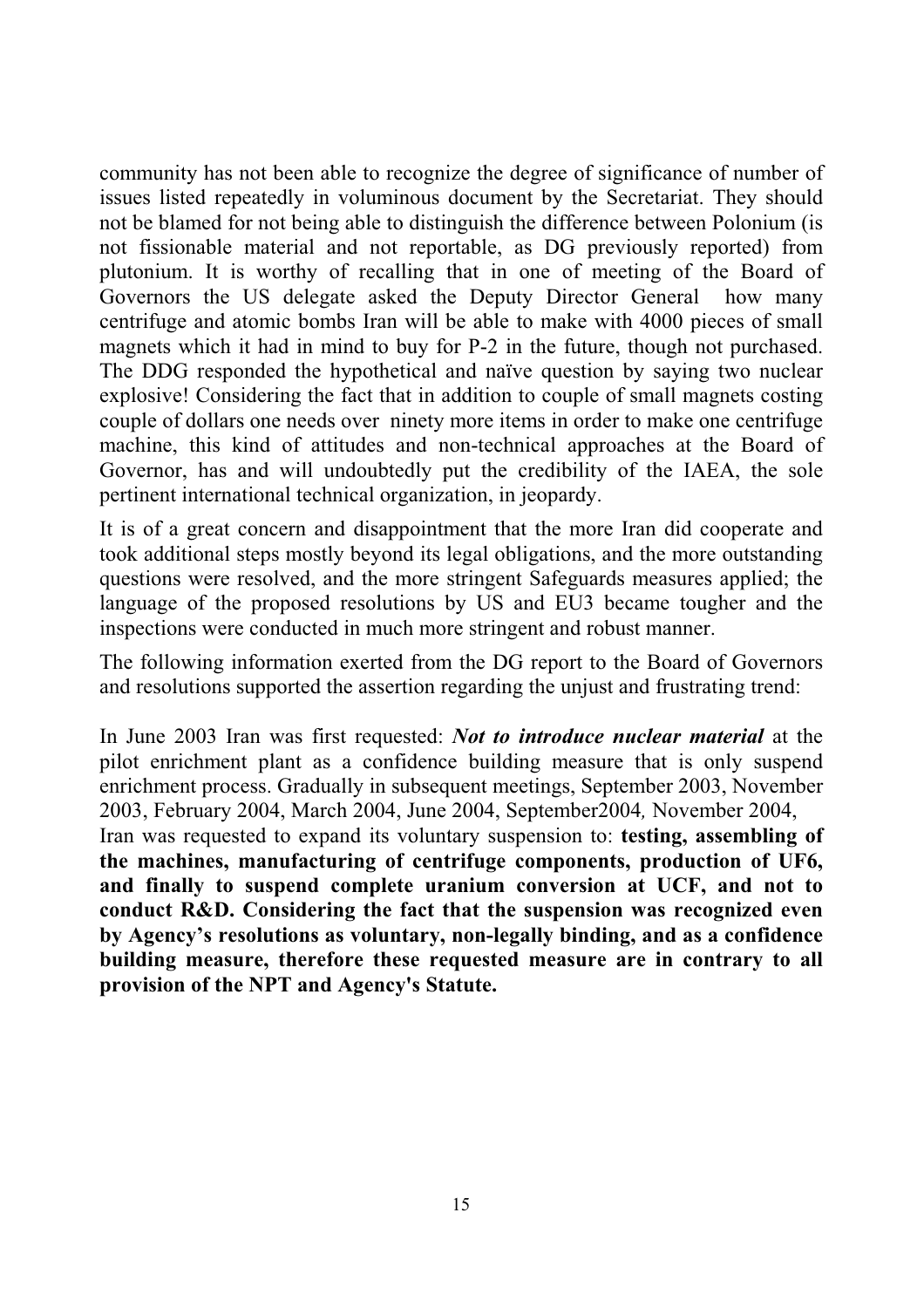#### **Special session of Board of Governors (**August 2005):

#### **Background:**

A-Iran submitted a constructive proposal, based on the Paris agreement, on Objective Guarantees for nuclear activities including the enrichment to remain exclusively peaceful.( Annex-5) The EU3 rejected the proposal.

B- After months of delay, the EU3 gave Iran a proposal which is in full contravention of the sprit and letter of the Paris agreement. In this proposal EU3/EU had exclude the Iran's right to have activities on nuclear fuel cycle. Both Tehran & Paris agreements in 2003 and 2004 respectively had recognized Iran's right to work on nuclear fuel cycle including enrichment. In accordance with the Paris Agreement, Iran agreed to voluntarily suspend, as a confidence building, nonlegally binding measure, its enrichment while the negotiation on mutually acceptable long term arrangement proceeds. Long before the resumption of the activities of the UCF, Iran had in many occasions including at the Ministerial Meeting in Geneva warned that any proposal from EU3 which exclude Iran's inalienable right for nuclear fuel cycle, will be contrary to Paris Agreement thus the shall put the continuation of negotiation in jeopardy. Based on the above mentioned developments and arguments, Iran had no more choice than to resume the UCF activities.

In spite of the Iran's major positive initiatives such as the voluntary suspension, the EU3 took an unjustified hasty step by calling a special session of Board of Governors for a minor issue related to bilateral agreement and proposed a resolution against Iran, the negotiating party! Although in this resolution the it is reiterated that the suspension of nuclear activities including the UCF are voluntary, confidence building, and non-legally binding measures but this unprecedented immature gesture by EU3 has to a great extent poisoned the environment of trust, cooperation and dialogue, so called Vienna spirit.

#### **Protection of confidentiality by the IAEA**

Iranian officials in several occasions have expressed their serious concerns and expected DG to make every effort to protect confidential information provided to the Agency's inspectors and officials, particularly in preparing its report for the Board of Governors. The Agency has to take cognizance of Iran's national security, considering the potential threat of armed attacks against nuclear facilities by Israel as well as terrorist opposition groups. The Director General reports which contain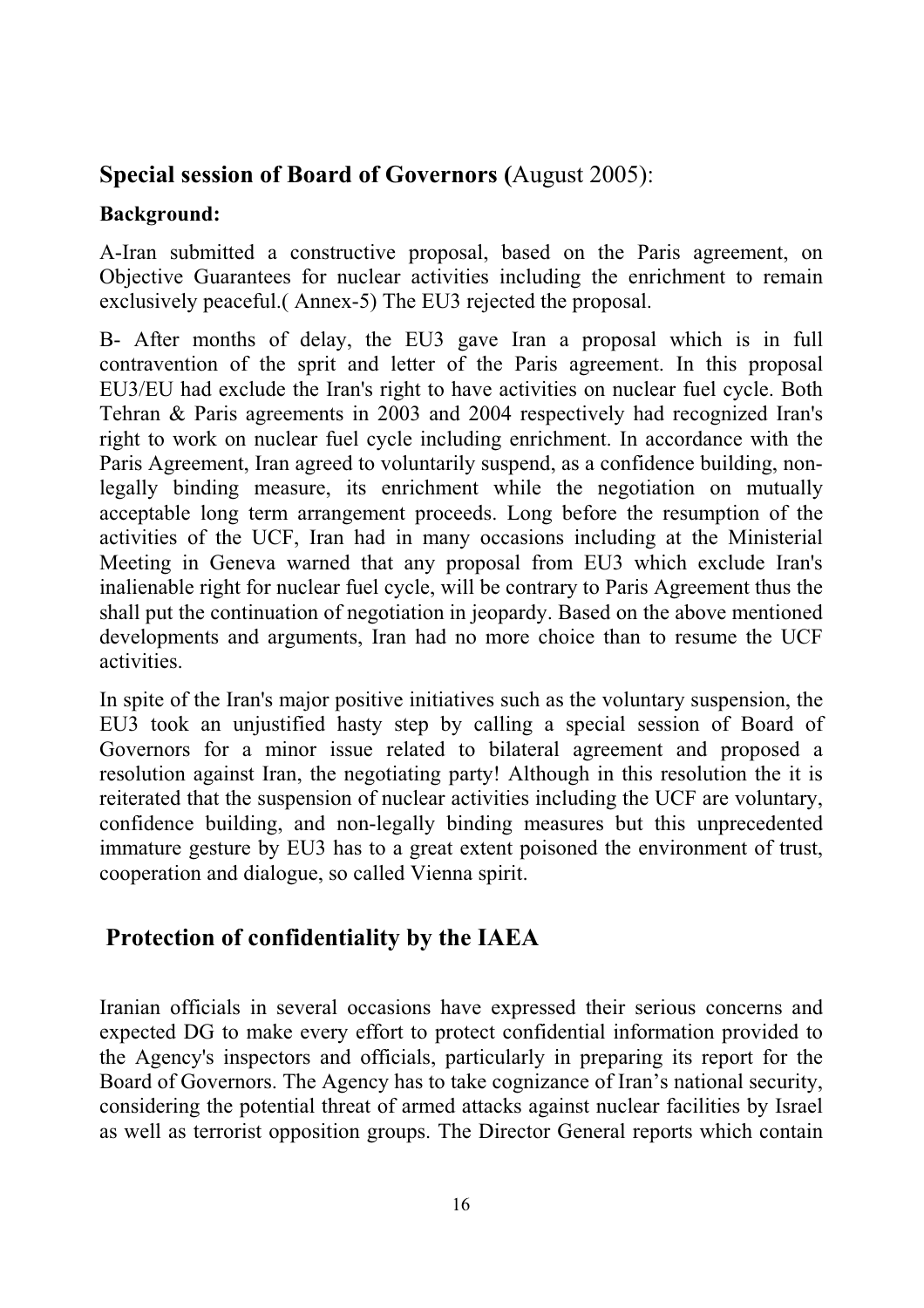confidential information restricted for the members of Board of Governors have always been released to the western media prior to the meeting of the Board of Governors. In number of occasions highly confidential information, particularly on military sites provided to the Agency have been released. The repeated request by the Agency to visit military site following the allegations by US at the eve of meetings of Board of Governors has to be considered with the security concerns resulted from the problems of confidentiality.

The NAM expressed serious concern in this regards too (Annex 2). The Director General has also expressed concerns and instructed the Secretariat to observe the principles of confidentiality but no tangible results are yet noticed.

The latest event is the release, to western media, of highly confidential report of the Deputy Director General on Plutonium research project, prior to his presentation to the Board of Governors in June 2005. Selective politically oriented information on purely technical issue created confusions for almost all Member of Board of Governors and to some extent challenged the technical credibility and impartiality of the IAEA.

#### **The Historical Role and Contributions of the Non-Aligned Movement (NAM)**

Since the nuclear issue of Iran was raised in 2003, the NAM chapter started it activities in Vienna. It has always taken positions based on very principles which the movement's foundation was based on. The emphasis on the multilateralism and challenge against the nuclear disarmament and non-proliferation, on one hand, and non-compromising position on inalienable and non-discriminatory right for peaceful uses of nuclear energy, on other hand, have been the valuable principles NAM has reiterated during last two years at the IAEA Board of Governors and General Conferences.

The following are few examples of the NAM declarations:

"…NAM believes that issues should be resolved on technical grounds.

… NAM attaches paramount importance to reaching decisions of the Board through consensus to bring this issue to a prompt closure and its removal from the coming Board's Agenda, and achieve normalcy.

…NAM appreciates that the Agency has been able to verify Iran's suspension of enrichment related activities at specific facilities and sites, and has been able to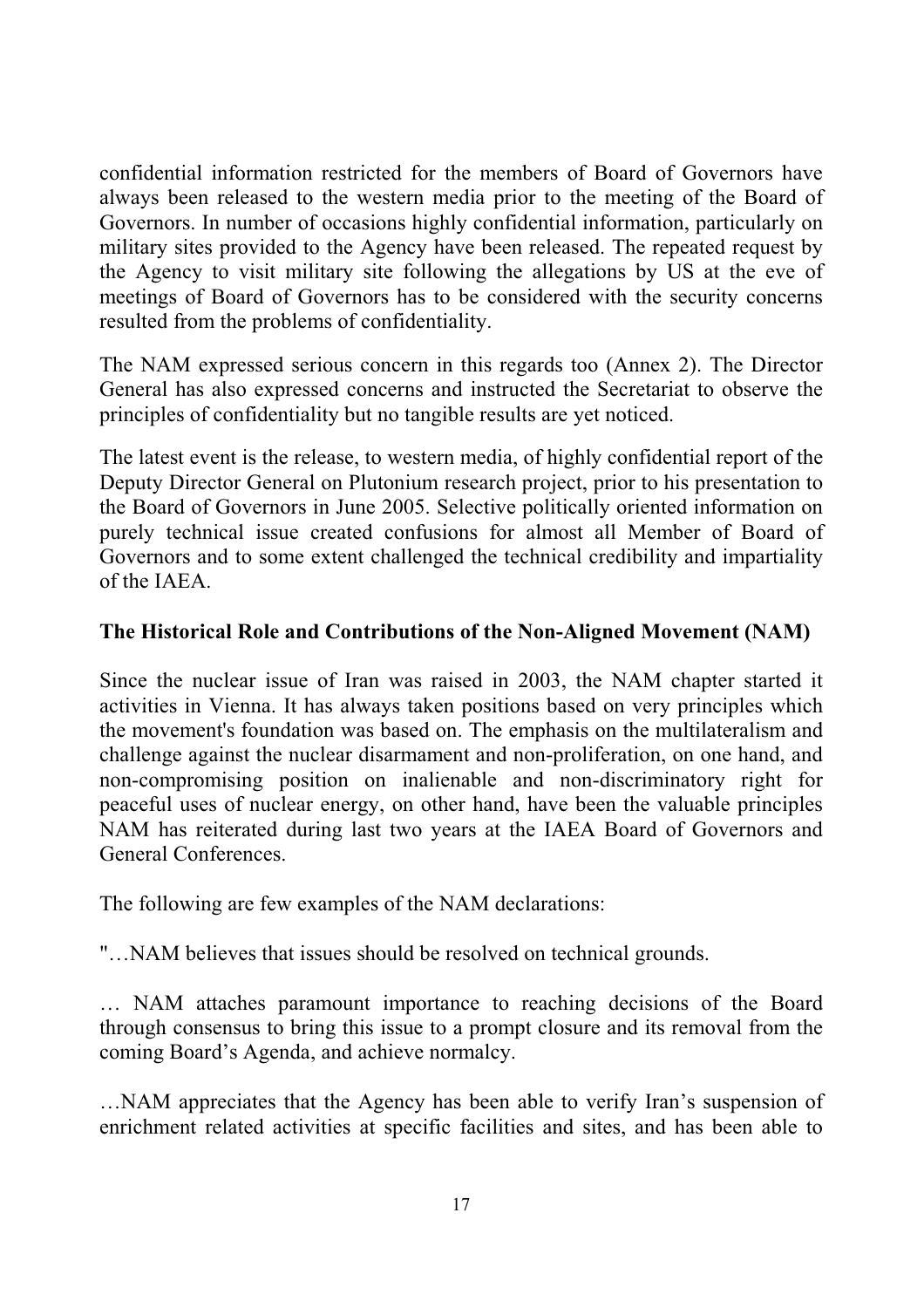confirm that it has not observed, to date, any activities at those locations inconsistent with Iran's voluntary decision.

… NAM reiterates the basic and inalienable right of all Member States to develop atomic energy for peaceful purposes and recognizes that this voluntary gesture is a confidence building measure and temporary in nature, intended only to further facilitate a prompt closure of this Agenda Item.

...NAM welcomes that the resolution reflects the fundamental principles established of NAM, namely:

- The basic and inalienable right of all Member States to develop atomic energy for peaceful purposes; and
- A clear distinction between voluntary confidence building measures and legal safeguards obligations.

In the course of the Special Session of Board of Governors, convened at the request of EU3, in August 2005, NAM put on record of the Board and tried to be incorporated into the resolution, its principle positions part of which are as follows:

NAM would like to emphasize that it is fundamental to make a clear distinction between legal obligations of Member States to their respective Safeguards agreements and their voluntary commitments, which is required to ensure that voluntary commitments f Member States will not turned into legal safeguards obligation. NAM is of the view that if these two issues are not clearly distinguished, it implies that member sates could be penalized for not adhering to their voluntary commitments.

After the adoption of resolution, NAM put on record it's the following concerns and expectations:

NAM continue to underline that all problems have to be resolved through dialogue and peaceful means and in this regard calls on EU3 and Iran to continue with their dialogue with a view to achieving a mutually long term agreement within the mandate of the IAEA.

It has to be noted that NAM decided to join the consensus with the understanding that above mentioned principles shall be duly considered in the future deliberations.

The complete texts of the NAM's statements on Iranian nuclear issue since the issue was raised at the Board of Governors are attached as Annex 2.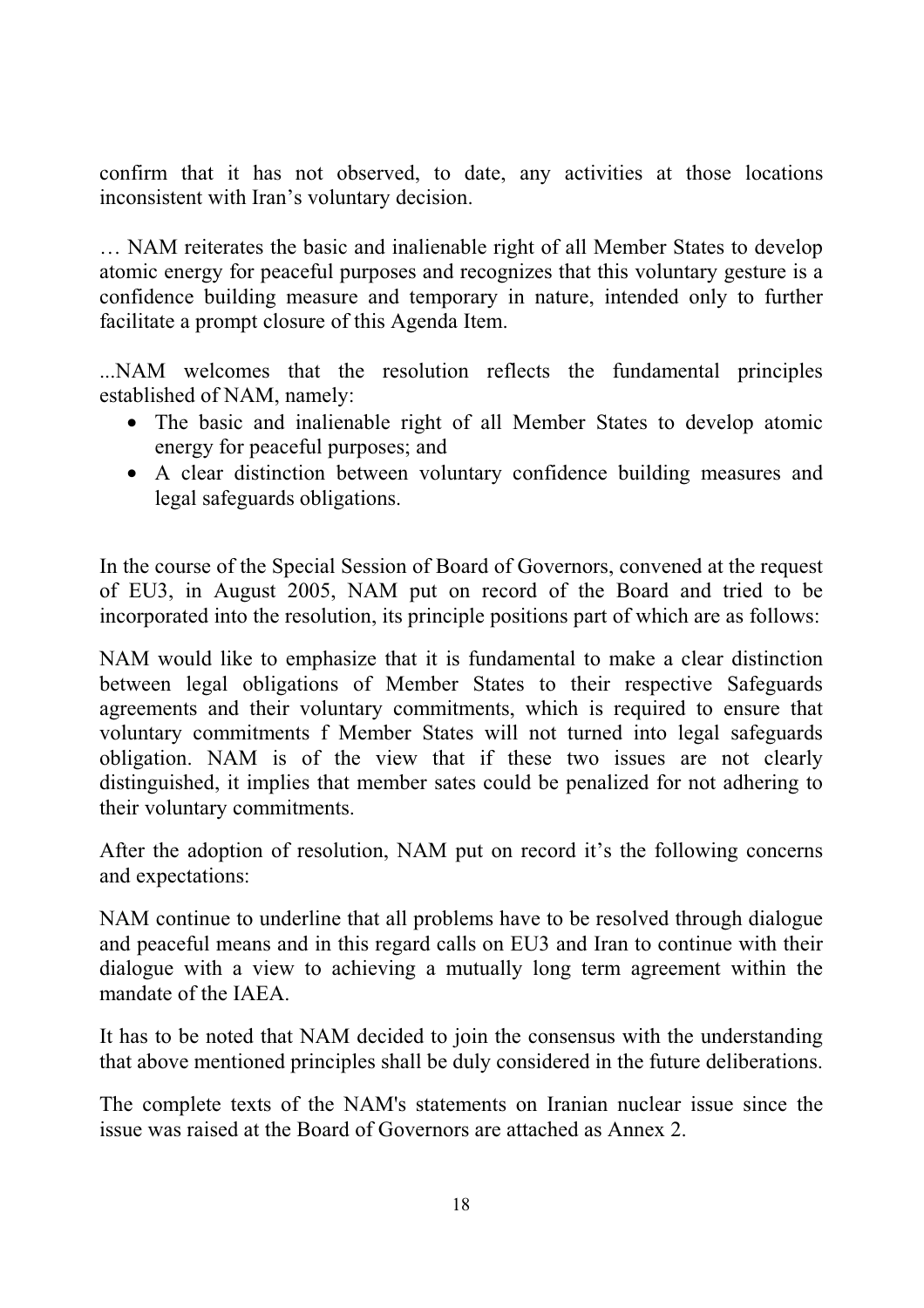#### **The future perspective based on the Agency's latest overall assessment:**

After almost two years robust investigation, samplings and technical analysis, the key issue of the source of HEU contamination is resolved. The DG confirmed the Iranian declaration by saying: "Based on the information currently available to the Agency, the results of that analysis tend, on balance, to support Iran's statement about the foreign origin of most of the observed HEU contamination". With the cooperation of the third country the assertion of Iran has once again been confirmed.

DG further reported: corrective measures for failures have been made. All the declared nuclear material in Iran has been accounted for, and therefore such material is not diverted to prohibited activities. Agency will continue its safeguards activities in Iran on a routine manner, implementing the comprehensive safeguards agreement and the Additional Protocol. Iran is determined to continue its full cooperation with Agency in accordance with Safeguards Agreement and the Additional Protocol.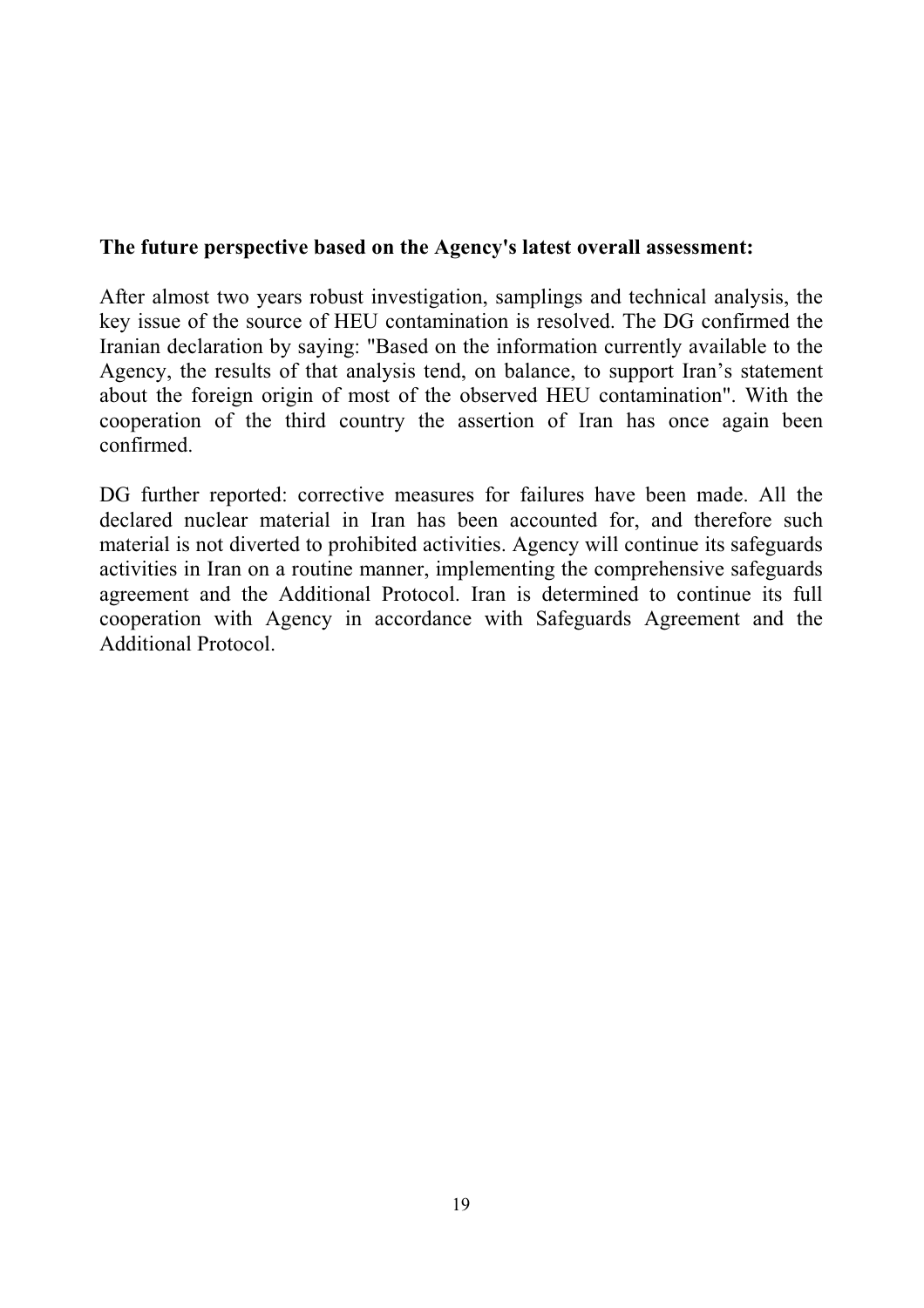### **PART THREE**

#### **Comments on the DG report (GOV/2005/67)**

#### **General Comment:**

Requesting the Director General to give a comprehensive report at each meeting of the Board of Governors, repeating thoroughly the previous reports on the activities of Iran during the last 26 years has not only put a lot of burden on the Secretariat but has confused the Member States, and the international community at large. The Agency is expected to perform in more reasonable and effective manner by preparing only an updated report for each meeting with references to issues of the past by giving the address of the codes and dates of the past reports, if needed. Repeating the issues some of which have already been resolved a year ago has confused the readers as if there is a new issue. All pervious reports are already available at the IAEA site thus there is no need for the secretariat to spend a lot of time and money from the regular budget of Member State to do so.

The reports for the Board of Governors have to be concise dealing with major issues, informing the latest status, and suggesting future steps to be taken by Secretariat. Needless to say that the Director General should not be blamed since it has to fulfill mandates given by the Member States, including the Board of Governors.

Refraining from entering into details of the last DG report, only some cases which have created more confusion are dealt with in below:

#### **Uranium Mining and Concentration**

(Paragraphs 28-31)

At the outset it has to be noted that although Iran has not been obliged to inform about the Uranium mines, under comprehensive safeguards (INFCIRC/214), it has for the last 25 years given comprehensive information on mines including the Gachin Bader Abbas mine, which are published in the IAEA book called "Uranium Resources, Production and Demands" known as "Red Book".

During the inspection in Bandar Abbas Uranium Mine and Concentration Plant, Head of National Escort Team of Iran reminded the Section Head of Operation B the fact that after the voluntary decision of Islamic Republic of Iran to implement Additional Protocol prior to its ratification, Iran is fully implementing as if it has been ratified thus complete declarations have already been submitted to the Agency. According to Para a.(v) of Article 2 of the AP: "Iran shall provide the Agency with a declaration containing information specifying the location,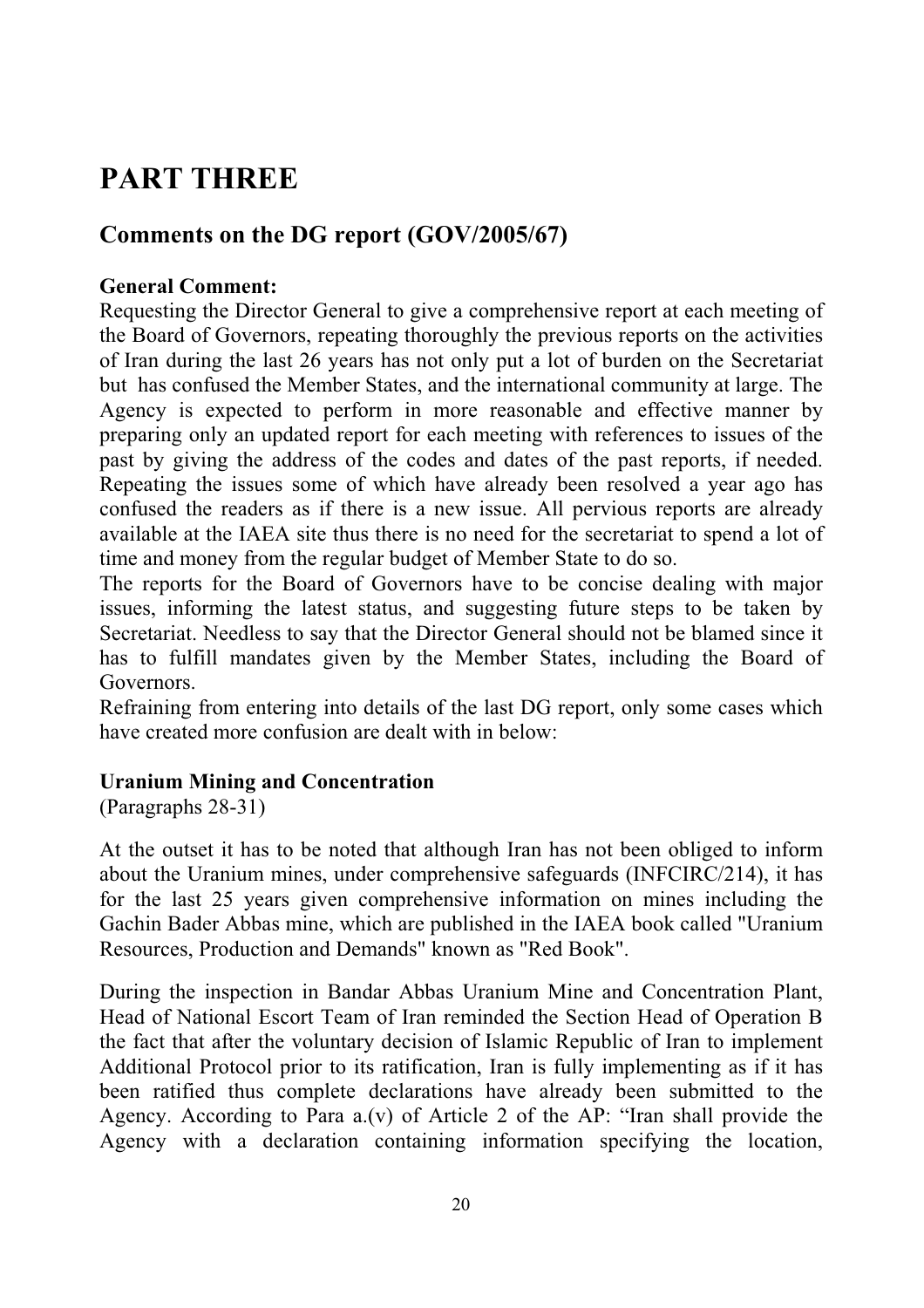operational status and the estimated annual production capacity of uranium mines and concentration plants and thorium concentration plants, and the current annual production of such mines and concentration plants for Iran as a whole. Iran shall provide, upon request by the Agency, the current annual production of an individual mine or concentration plant. The provision of this information does not require detailed nuclear material accountancy".

Confirming the statement and legal opinion, the Section Head of Operation B of the Safeguards Department requested the following information in the spirit of cooperation and transparency:

- 1- Design drawings
- 2- Know how which the AEOI had provided to the Kimia Madan Company (K.M.)
- 3- Contract between AEOI and Kimia Madan Company

With understanding that this is transparency cooperation and assuming that these are the only additional information needed, Iran provided the requested information and bulky documents. However later on, the Agency requested again the Additional information and the following original documents:

- 1. The contract between the AEOI and Kimia Madan for the Gachine mill project.
- 2. Engineering drawings, first issue and final issue (approved for construction issue) for the civil construction of the chemical processing building and the ore processing buildings.
- 3. Engineering drawings, first issue and final issue (approved for construction) of major items of chemical processing equipment such as the leaching tanks, extraction column, precipitation and thickening equipment and the U3O8 drumming station.
- 4. Purchase orders for the major items of chemical processing equipment noted in point 3 above.
- 5. Purchase orders for major equipment items of the original ore processing circuit (grinding circuit) and for the new grinding circuit.

It was further explained that according to the contract, the K.M. was only obliged to give the final version of the documents and drawings to the AEOI, which were fulfilled and the final documents have been handed over. K.M. was not obliged to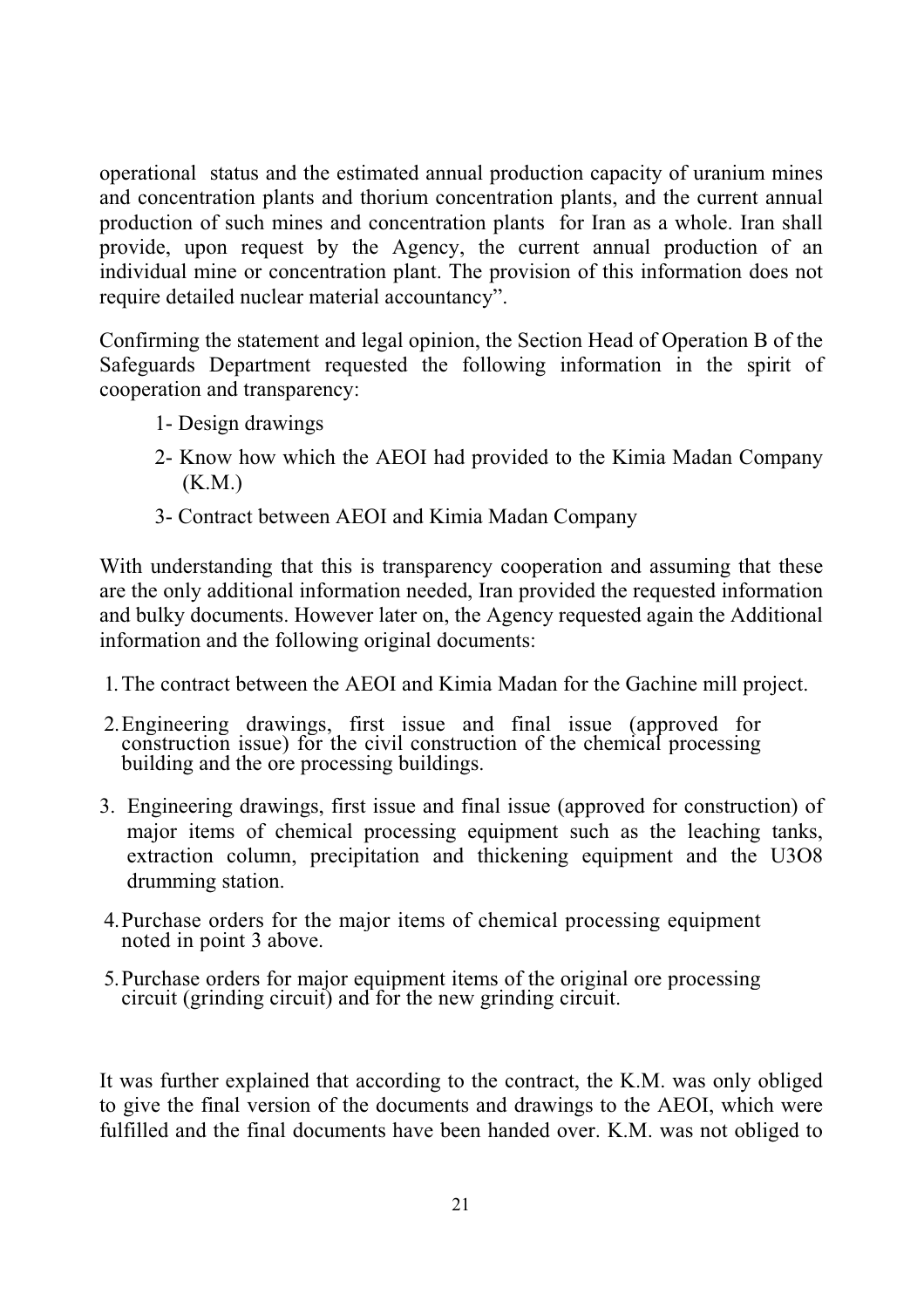submit the initial and interim documents. The K.M. however informally handed over some documents of the project including the first issues of drawings (presented to the Agency's inspectors) to the AEOI after the company collapsed. Engineering drawings were presented in the meeting August 2005. In these drawings the abbreviated names of persons who designed, drawn, checked or approved, the reference of the project number the company names who prepared the drawing (subcontractor of K.M.) had already been covered by the private company, with black marker on both side of the paper. The inspectors were informed that the coverage of names was done to protect the commercial secret of the private company. The Agency in its inspection report concluded that: From the remaining information available to the Agency on these documents no indication could lead to conclude that these documents are not genuine document related to the project.

Following the review of the additional purchase documents by inspectors it was concluded that: It is clear that the work of the first grinding circuit had been very intensive and conducted in a short time, thus it fits the assertion of Iran that the work has been made in short period which the Agency had already been confirmed. Though Iran has proactively provided numerous original documents on know how, design and even purchase documents which are not related to the technical mandate of the inspection, but Iran has serious concern that such requests beyond the Additional Protocol will establish a new precedence for which has negative impact on decisions by other Member State which are studying to sign or ratify the Additional Protocol.

#### **Inspections of the Military Site**

At the eve of the meetings of the Board of Governors the US political campaign against Iran is augmented with baseless allegations. It is somehow disappointing that the active cooperation of the Iran in granting prompt access to military sites, being directly related to national security, has not been duly reflected in the reports to the Board of Governors. The fact that the IAEA ' inspection have proven that the allegations were baseless has not also been reported in appropriate manner to BG as well as the public. There is an urgent need for adoption of legally binding provisions in the Agency to prevent the repeated baseless allegations by one Member State against the others. Till then the Agency has to be cautious about the consequences of continuation of such trend. A short review of three different cases namely Kolahdouz, Lavisan Shian and Parchin are as follows: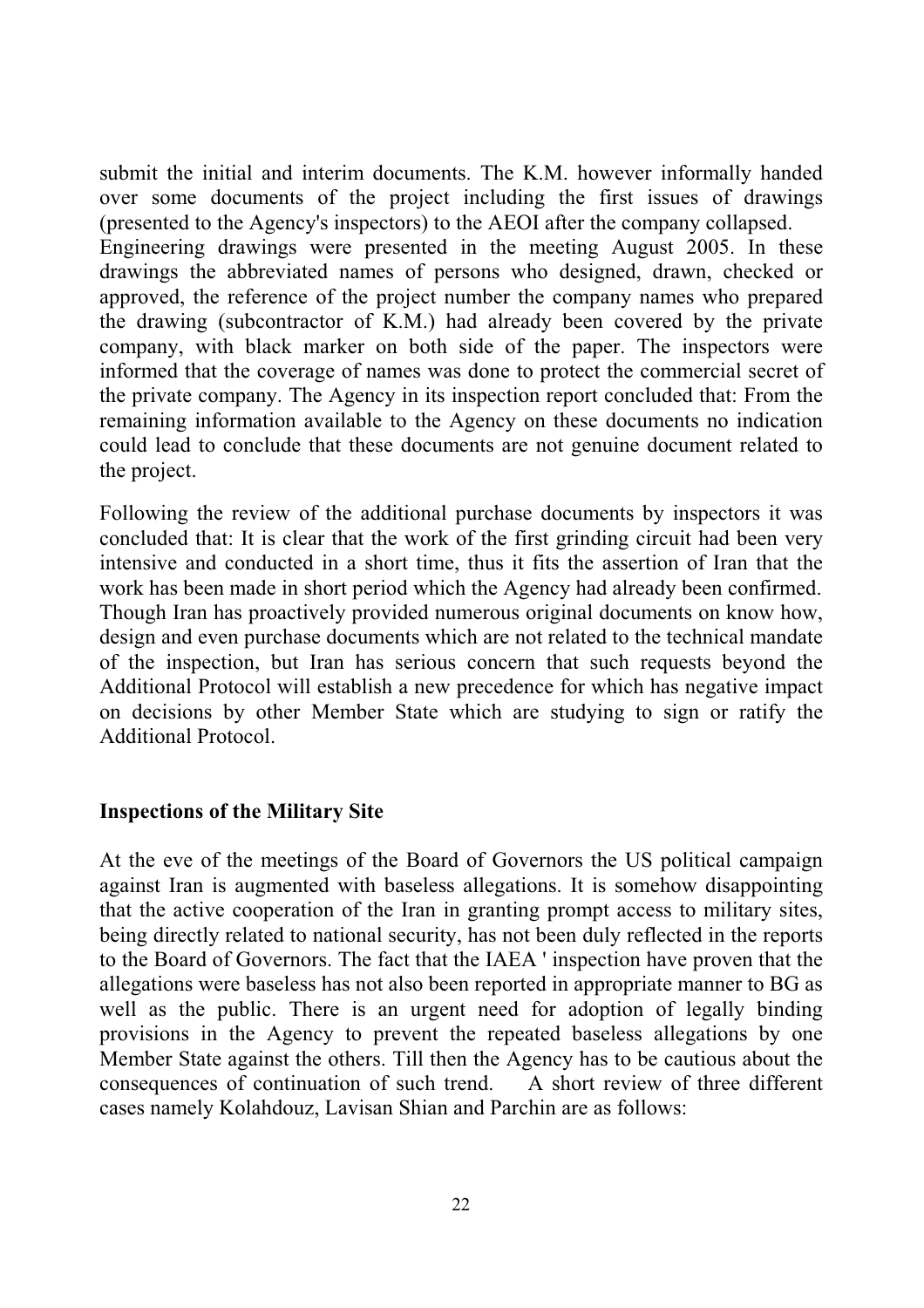In para49 DG reported: the Agency's legal authority to pursue the verification of possible nuclear weapons related activity is limited. The Agency has, however, continued to seek Iran's cooperation in following up on reports relating to equipment, materials and activities which have applications in the conventional military area and in the civilian sphere as well as in the nuclear military area. Iran has permitted the Agency, as a measure of transparency, to visit Defense related sites at Kolahdouz, Lavisan and Parchin. While the Agency found no nuclear related activities at Kolahdouz, it is still assessing information (and awaiting some additional information) in relation to the Lavisan site. The Agency is also still waiting to be able to re-visit the Parchin site."

#### **1-General comment**:

A- In case the Secretariat is seeking further legal authority, beyond the framework of the IAEA statute, NPT, comprehensive safeguards (INFCIRC/153) and the Additional Protocol (INFCIRC/540), it should not raise the issue when it deals with the Iranian particular case. It has to be born in mind the fact that many member states have already expressed serious concern that existing legal framework and authorities suffice and at this juncture that still many member states are considering either to sign or ratify the Additional Protocol, the announcement of weakness, shortcoming or deficiency of Additional Protocol will put its universality and future in jeopardy.

B- In spite of the tremendous propaganda and political tensions against Iran, the Agency has not reflected to the international community, the facts of full cooperation of Iran in granting access to military sites, samplings and results of its findings in an appropriate, fair and timely manner.

**C-** It is of a serious concern that Secretariat is raising a new issue that is "dual use equipment and material". This term is not identified or defined by any of the Agency's legally binding instruments such as the safeguards agreements. Widening the scope to huge number of items with various applications in medicine, agriculture and industry is a serious risk for the credibility of efficiency and the authority of the Agency. Member States have serious concerns of new precedence particularly beyond well defined acceptable terms and references of Agency Safeguards. The Secretariat had attached the specification of dual use equipment of the Nuclear Supplier Group (NSG) when requesting clarification and visits to both Lavisan and Parchin site, as if the NSG recommendations are legally binding and obligatory for Agency's Member States!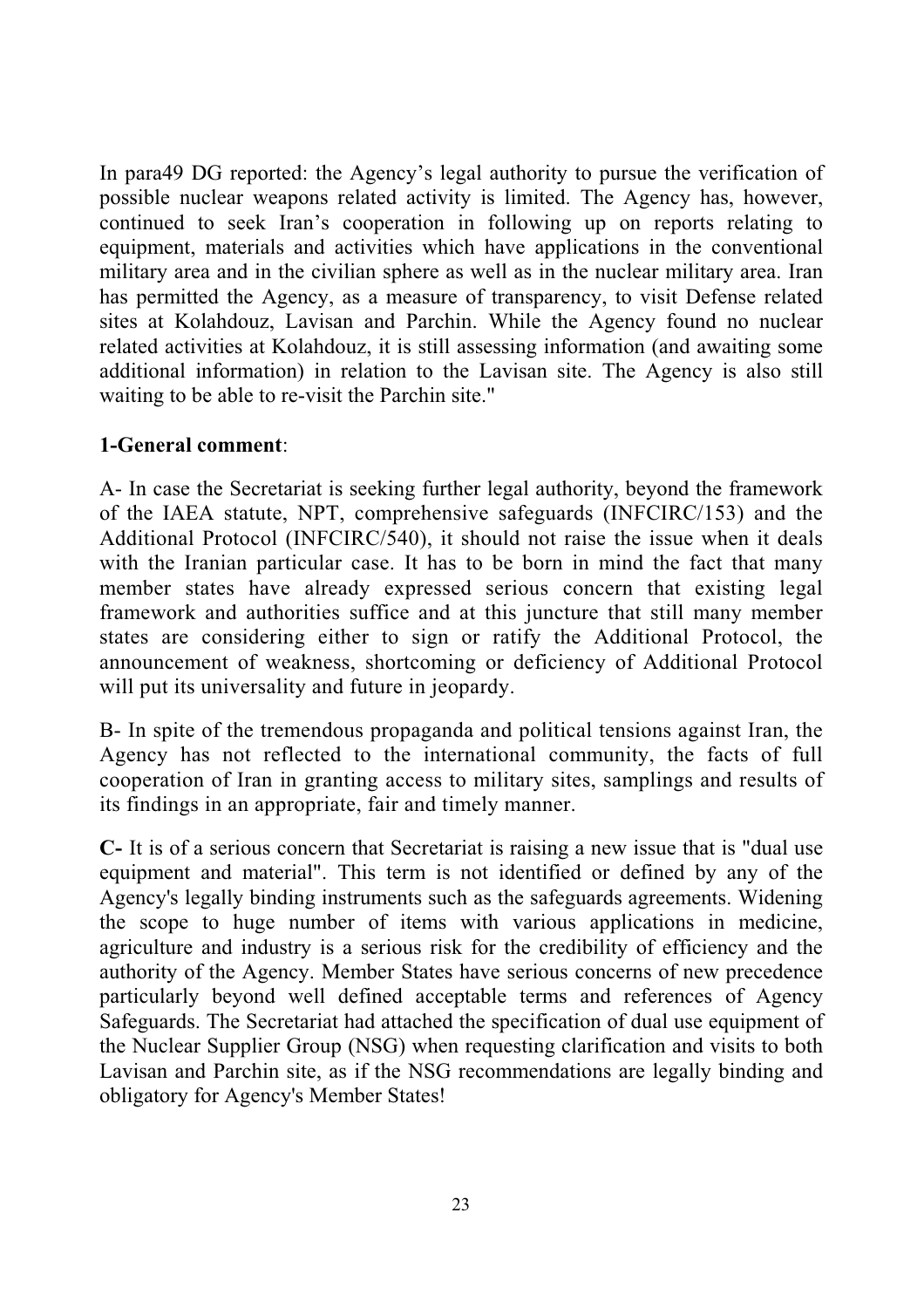#### **2-Specific comments:**

A-Regarding the Military site of Kolahdouz site the Agency only limited to a short comment:

"… the Agency found no nuclear related activities at Kolahdouz".

 It has to be noted that during the visit to Kolahdouz, the inspectors requested on spot, based on open source information, to also inspect another military site nearby to Kolahdouz called Shahid Kazemi. In spirit of cooperation and transparency, Iran granted promptly (within 15 minutes) access to this site. In addition it has to be recalled the Agency's another request during the same visit to have access to a location which the Agency assumed to be a military site. This request was also fulfilled. It was then noticed that it was a pharmaceutical storage and not a military site as claimed by open sources. This important proactive cooperation of Iran was never reflected in the reports to the Board of Governors.

B- With respect to the Lavisan- Shian site after number of meetings, thorough review of the chronology, inspections, sampling, interviews, Agency informed in Para 37 :Iran has, since October 2003, provided the Agency upon its request, and as a transparency measure, access to certain additional information and locations beyond that required under its Safeguards Agreement and Additional Protocol. Though the Director General fairly reported that these visits and inspections conducted in the spirit of transparency and cooperative and not obligatory, but it did not highlighted the fact that results of sampling and investigation have not proven any indication contrary to the assertion of Iran thus the allegations were baseless.

The DG has in this report, Para 39, informed: The information provided by Iran appeared to be coherent and consistent with its explanation of the razing of the Lavisan-Shian area.

C- Regarding the Parchin, the Agency was informed that the site is well known as the conventional military site and there is no activities declarable to the Agency but as a matter of transparency and in order to remove any ambiguity and to prove that the allegations are baseless, the Agency inspectors are welcomed, provided that the Iran' security concerns be duly considered. After thorough discussion on 7 January 2005, in Vienna an agreement was made with the Agency. The text of discussions and decisions is now reflected in order to draw a clear picture of the developments: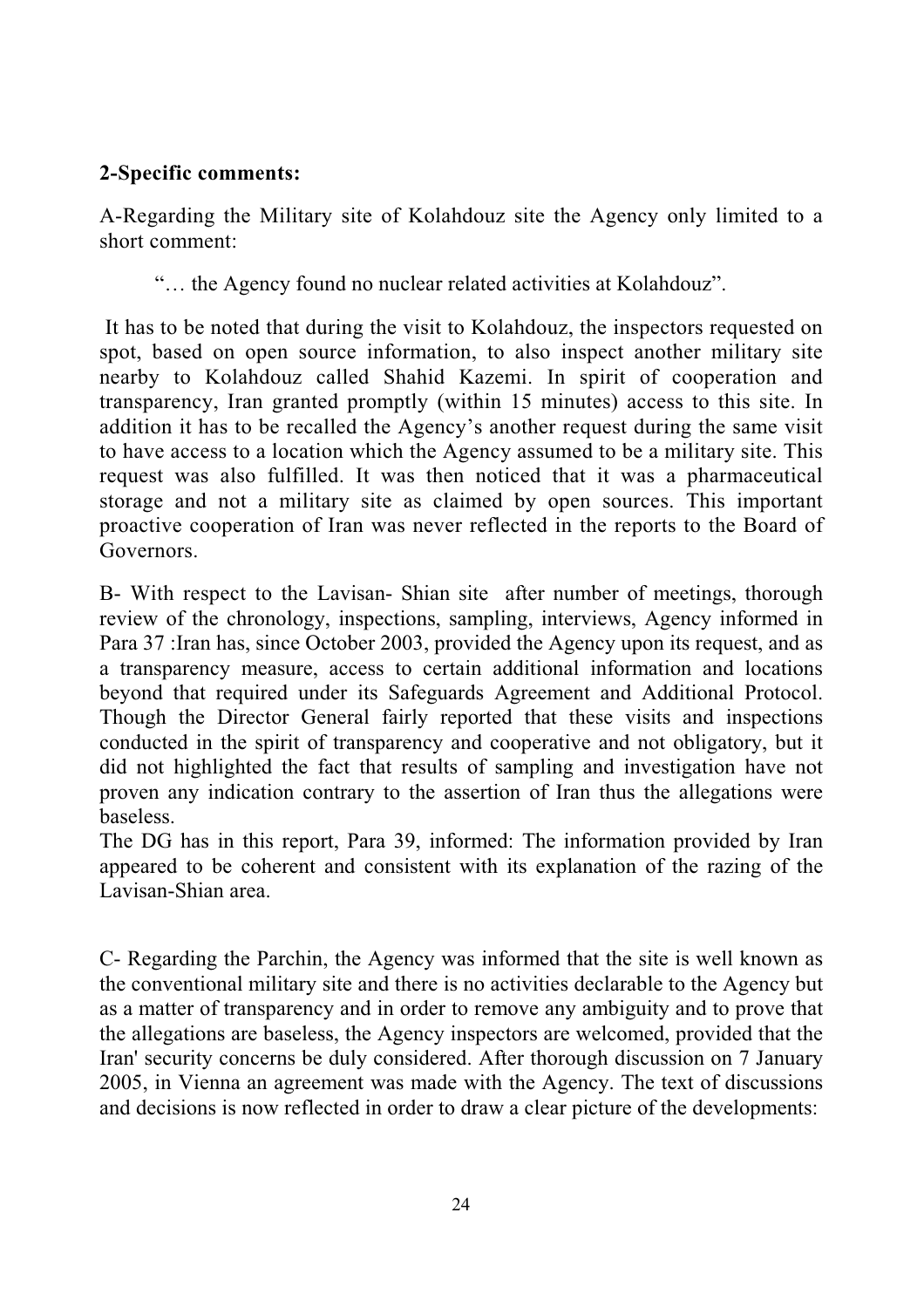In the course of this meeting Iranian delegation declared:

- Islamic Republic of Iran is determined to consider the concerns of the international community by implementing its Agency Safeguards Agreement and the Additional Protocol. It is however concerned about the continued baseless allegations by a certain country and a wellknown terrorist group and the Agency's requests for visit being based on those allegations.
- Iran assures the Agency that the Parchin complex is not a nuclear site and there are no activities declarable under the Safeguards Agreement and the Additional Protocol.
- Islamic Republic of Iran is of the belief that the repeated requests by the Agency for visits on the basis of such allegations, where in previous occasions, after the visits and inspections, have proven to be baseless, will put the Agency's credibility and reputation in jeopardy.

Considering the above concerns and taking the following points into its due consideration by the Agency, Iran agreed to grant access to Parchin site:

A- The request by the Agency has to be clear enough as far as the geographical coordination and specifications of the location is concerned.

B- The Agency will choose an area with the highest priority in the complex.

C- The Agency inspectors will fully observe the security regulations of the Ministry of Defense during the visit.

D- The Agency will refrain from release (orally or in written) of the information to be received during the visit to this site, considering the confidential nature of such information.

E- The Agency will not publicize the issue prior to the visit bearing in mind the possible negative impact on the Iranian public opinion and thus the future cooperation with the Agency.

F- The Agency will officially announce to the international community the baseless nature of the allegations after the visit proved as falsehood and the lack of evidence for any diversion to the prohibited purposes.

G- Considering the negative implications of such continued baseless allegations and the Agency's visits, it is expected that such a trend will no longer be continued.

H- Any future request for clarification or access will be made in accordance with the Iran's Safeguards Agreement and the Additional Protocol.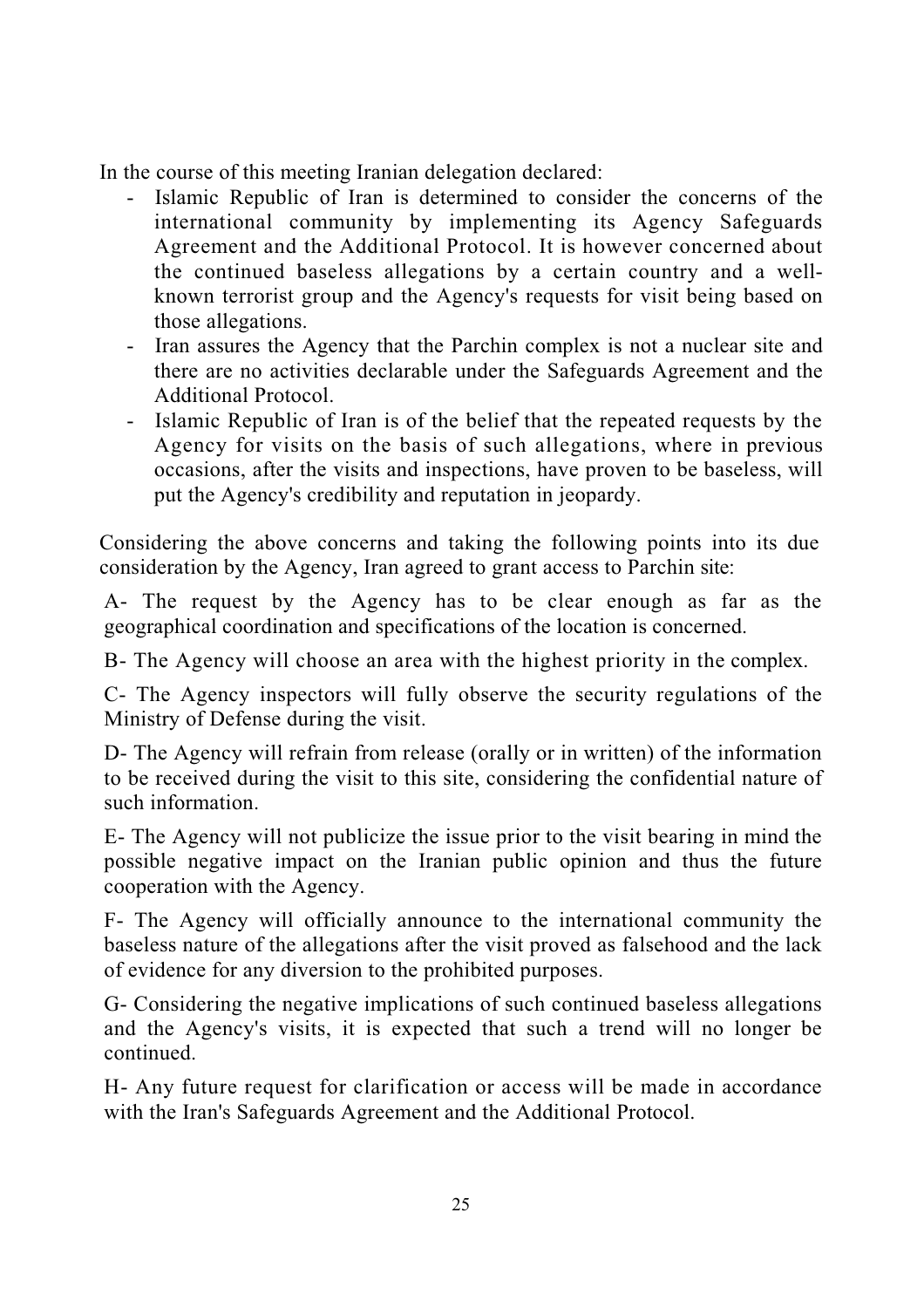In the same meeting the Agency selected an area which it considered the highest priority. The DG also confirmed the agreement .He however requested if possible another area also be visited but it was emphasized that this request is not a condition on the agreement made. Before the inspectors move towards the site Iranian authorities gave another opportunity to the Agency to change their choice and propose any other area instead, if it wished to do so. The inspectors informed that they still want to inspect the area identified in the meeting in Vienna. The inspection was made with full cooperation of the Ministry of Defense as the DG also confirmed in his report. In paragraph 41 of September 2005 (GOV/2005/67) DG further reported that: "The Agency was given free access to those buildings and their surroundings and was allowed to take environmental samples the result of which did not indicate the presence of nuclear material, nor did the Agency see any relevant dual-use equipment or material in the locations visited".

Therefore new request for visit to Parchine is in contrary to the agreement made in Vienna, at the highest level, followed by the inspection conducted in the satisfactory manner, as already reported by the Director General.

#### **Plutonium Research Project ( Pra 8 & 24 of GOV/2005/67)**

The phrases **" .. new information "** in para8 and **"..** Agency's earlier finding that the age of the plutonium solutions in the bottles appeared to be less than the declared 12–16 years, indicating that the plutonium could have been separated after 1993**" are incorrect**. Iran did clarify the technical confusion of "Age" in its statement at the Board of Governors in June 2005 thus ambiguity has already been removed (Annex 3).

The Agency is expected to give full picture rather than partial minor technical information which confuse the non-technical readers. For instance the phrase in paragraph 24 which say ".. total number of targets in those containers was higher than had been declared " is **misleading** since the Agency is aware of the fact the total number of batches was meant and not necessarily number of individual containers. The relevant issue is the amount irradiated nuclear material and not the containers which are to be disposed as waste! It is also to remind that Iran, itself suggested to take samples from the irradiated wasted material which had not be reprocessed in order to prove its assertion regarding the timelines of the irradiation and separation.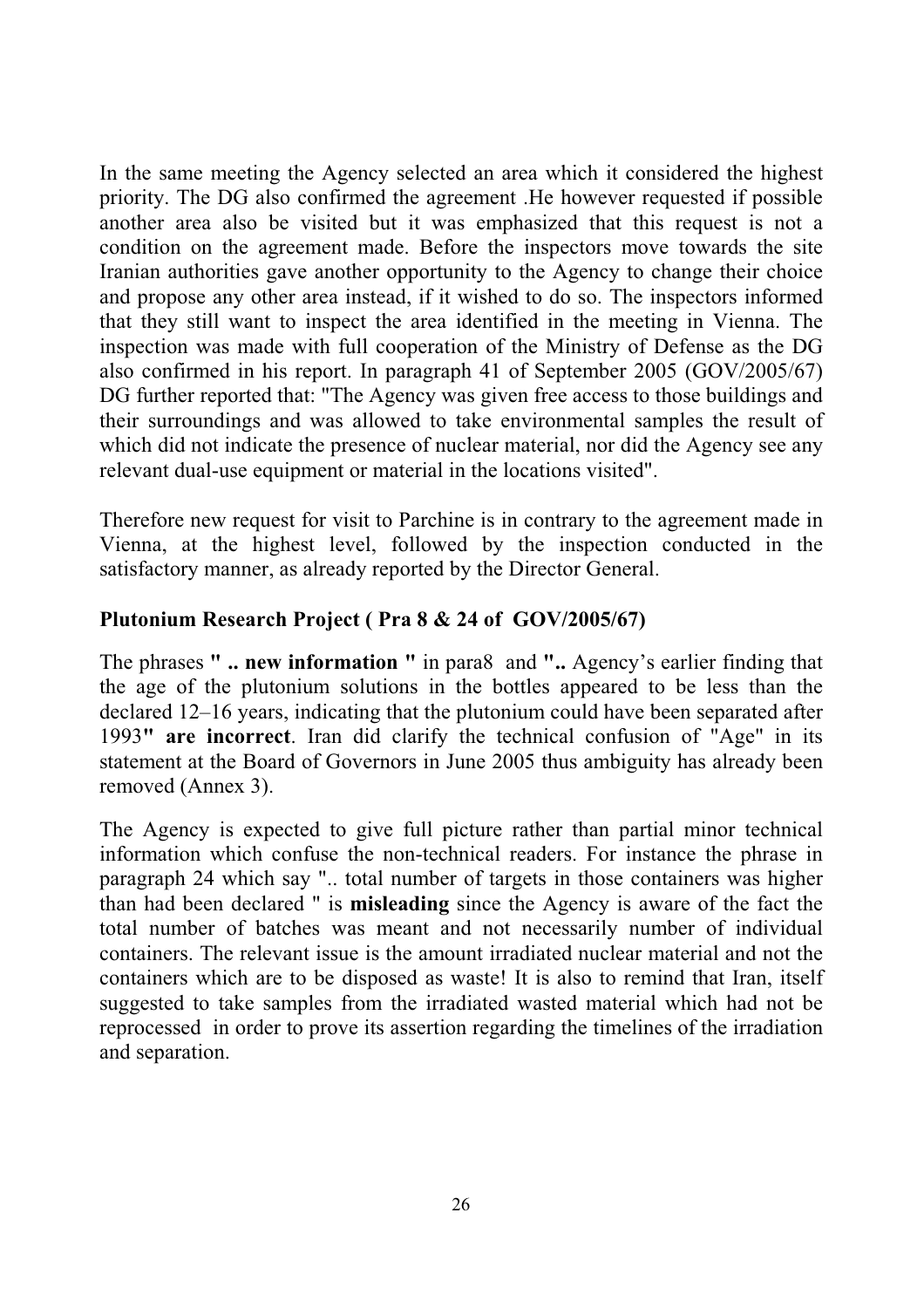#### **Centrifuge Enrichment (P-1, P-2):**

After two year joint deliberation of IAEA and Iran, numerous inspections, interviews with project experts and officials, environmental samplings, which lead to the resolution of the key issue of the contamination to HEU & LEU particles, the Agency has reached to a point that could honestly declare the completeness and correctness of the information on enrichment programs declared by Iran. However it has so far refrained to do so since under the political pressure of few western countries it is involved in extraordinary non-technical activities, intelligence investigation of the so called Nuclear Network. The Agency inspectors with scientific and nuclear background are involved in purely intelligence security activities which require close collaboration with the western intelligence Agencies. The Secretariat however claims that it implements the decisions of the Board of Governors. Therefore there is an urgent need for establishment of a legal mechanism that the Secretariat be mandated to give legal advice to the members of Board of Governors prior to adoption of any decision or resolution in order to assure their conformity with the Agency's Statute. These activities are definitely is contrary to its mandate under the Statute. Most of the issues on P-1 and P-2 that the Agency still considers pending are the information regarding the deal with intermediaries. Agency is insisting on receiving information on the date and venue of meetings with intermediaries, detailed minutes of meeting, list of individual participated at the meetings, their occupation and addresses, the original personal and service passports of Iranian experts, amount of money paid, etc. The denial of export licenses for even medical equipments by suppliers whose names have been noticed during inspectors (Iran did not cover the name during inspections), as well as the rejection of issuance of visa for some of Iranian scientist interested in participating at international conferences or to personal trip prove the regretful status quo.

Undoubtedly no Member State could imagine and permit the Agency's inspectors to enter into the redline zone of national security and the privacy of its citizens.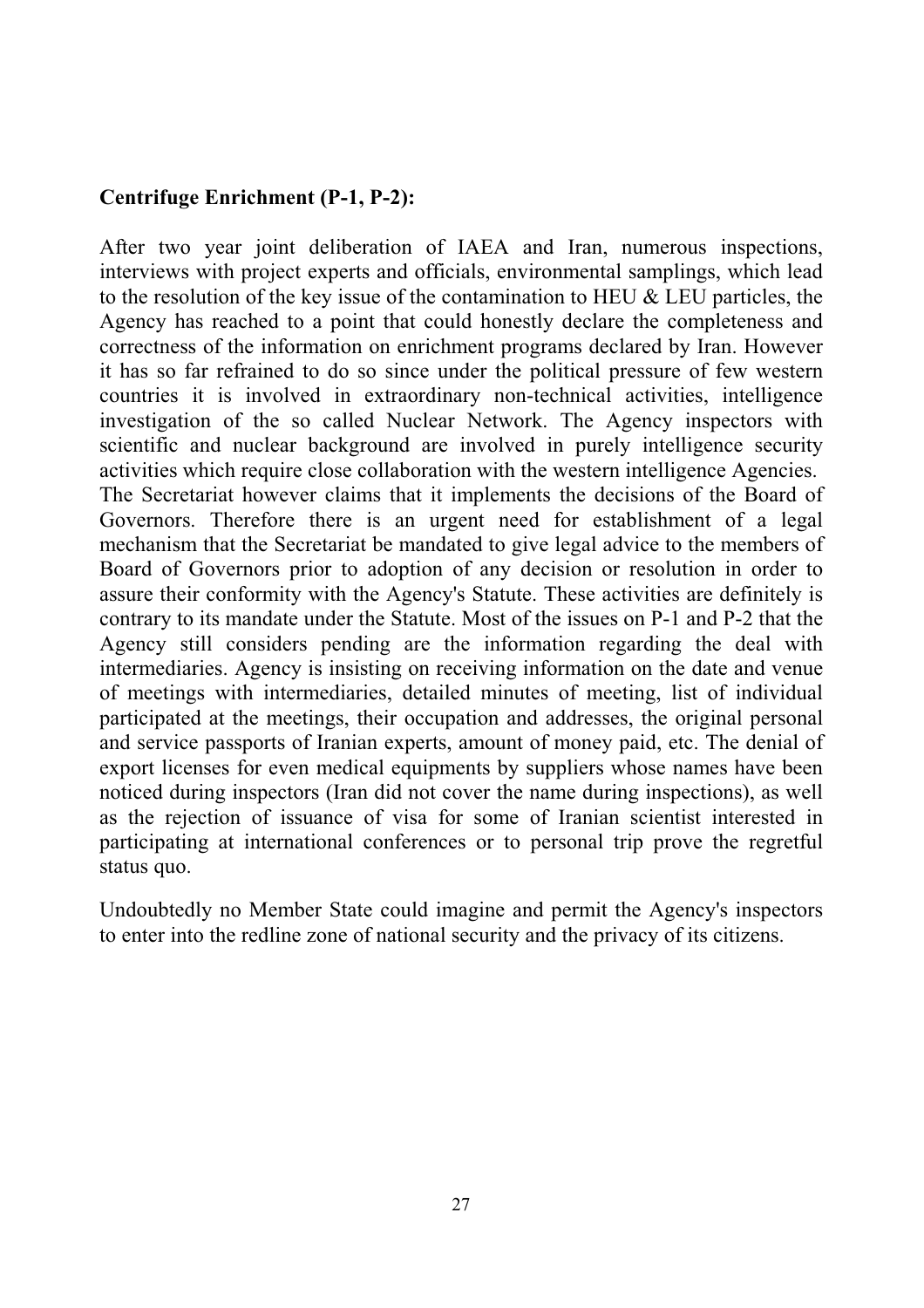#### **In BRIEF:**

#### **Considering the facts that:**

- After over 1300 Man-days most robust inspections;
- Full implementation of the Additional Protocol, included performed more than 20 complementary accesses some with short notices of 2 hours or less during the past two years;
- IAEA has confirmed that it has not found any evidence that Iranian nuclear materials and activities are diverted to prohibited purposes;
- All nuclear materials are accounted for;
- Iran decided to take a major proactive step, suspending voluntarily its enrichment activities, in order to give a chance for the Agency to perform technical analysis of the samples;
- The IAEA has confirmed, as reported by DG (GOV2005/67), that the sources of HEU contamination are outside of Iran. It is proved that the HEU particles are not resulted from enrichment in Iran;
- Iran is implementing Comprehensive Safeguards Agreement and voluntarily implementing the Additional Protocol as if it has ratified it;
- The bitter past history of monopoly, sanctions as well as the lack of any international legally binding instrument for assurances of nuclear supply;
- As reflected in NAM declarations and even the resolutions, even the last resolution adopted by the Special Board of Governors, the suspension of all related enrichment activities are a voluntary and non-legally binding as a confidence building measure;
- The existence of scientifically well justified and technically reliable mechanisms and sophisticated surveillance equipment at the IAEA' Safeguards Department, capable of verifying the declared enrichment activities and the levels of enrichment, and giving assurance that such activities are exclusively for peaceful purposes;
- Islamic Republic of Iran has in number of occasions announced that it shall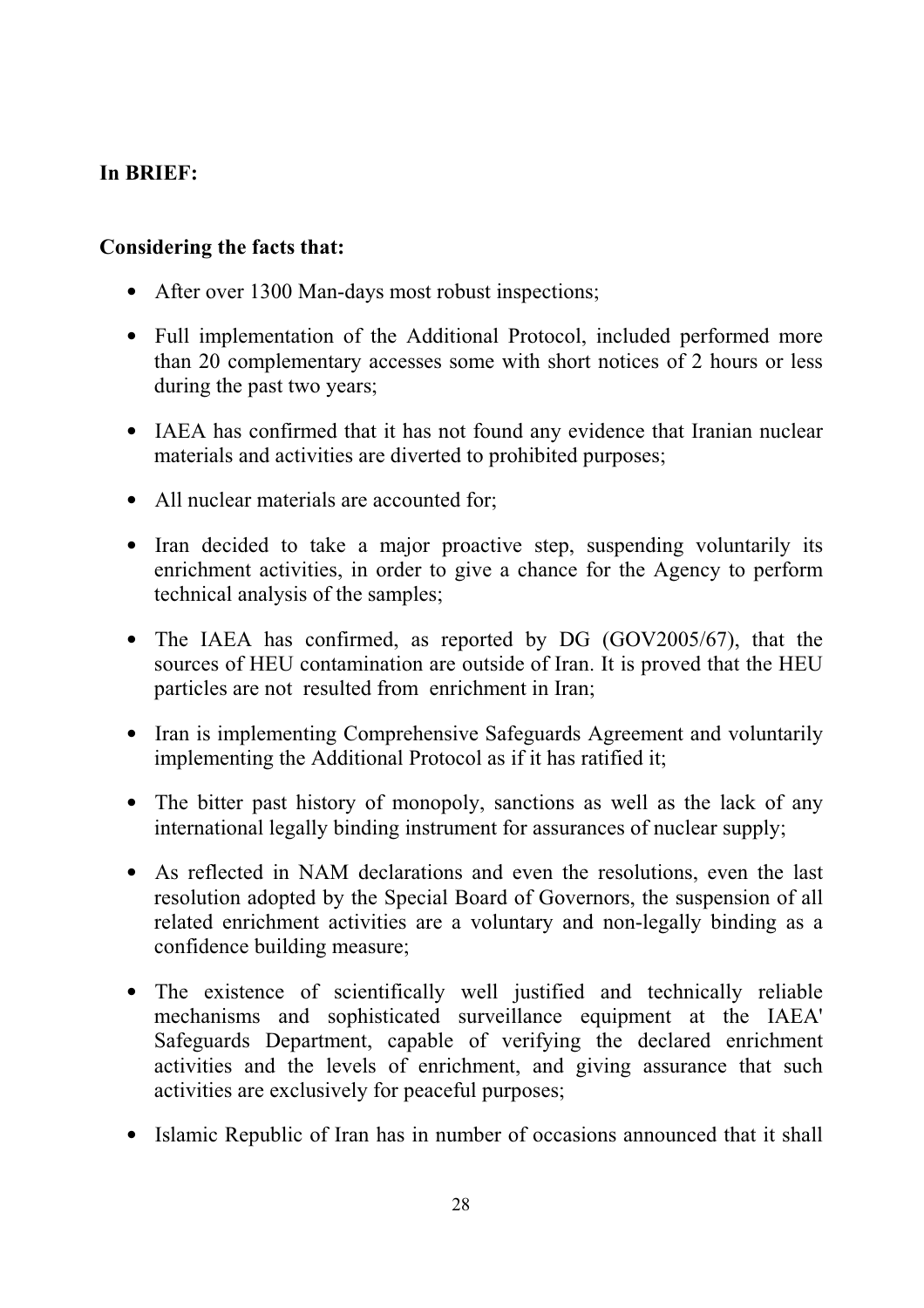spare no effort to assure the international community that its activities will be exclusively for peaceful purpose.

**There is no reason for Iran to sustain its frustrated voluntary suspension of uranium conversion (UCF) and enrichment as the result of which it would further be deprived from its inalienable right to work on nuclear fuel cycle, with the aim of producing required fuels for its research reactors and nuclear power plants**.

### **Conclusion:**

**Based on the facts and documents referred in this paper, the IAEA Member States, have to facilitate the progressive and constructive process within the framework of the IAEA continue, thus to further assure that the multilateralism and multilateral diplomacy works. At the same time the Member States have to prevent a certain state which has in other occasion implemented unilateral policy in contravention of international law and has ignored serious security concerns of the international community, under the false pretext of existence of the WMD, to take all achievements so far made by the IAEA, as hostage and derail the process to outside of the framework of the IAEA, pushing for confrontation which definitely endanger regional and global security.** 

**Reiterating that Islamic Republic of Iran is fully committed to the principles of nuclear disarmament and non-proliferation and the nuclear weapons option is not in Iran's Defense Doctrine, it declares that it is determined to continue its full cooperation with the IAEA and implementation of its obligations under the Agency's Safeguards provided that Iran is not deprived from its inalienable right for peaceful uses of nuclear energy, including nuclear fuel cycle as envisaged in the Agency's Statute and the NPT.**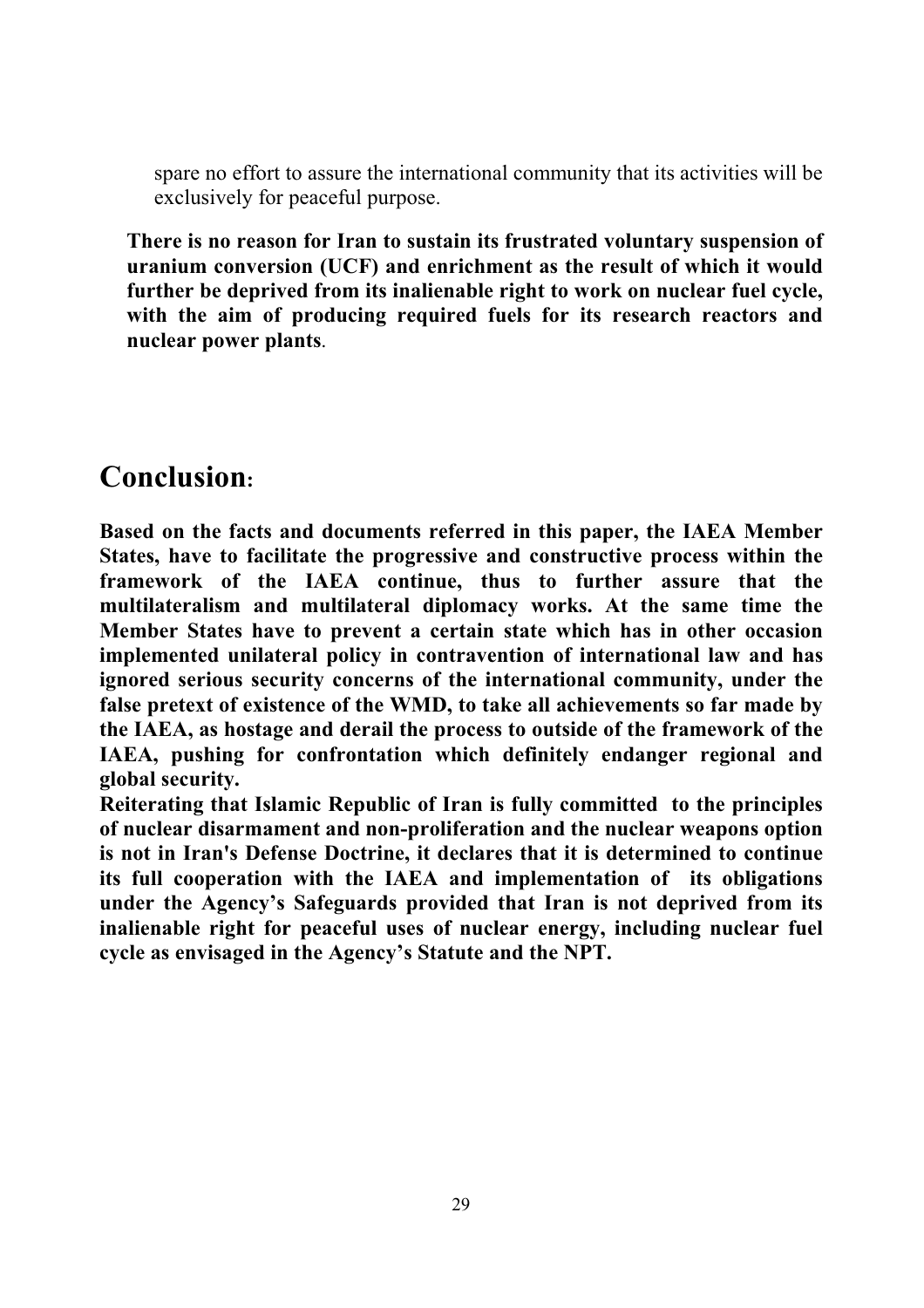# **ANNEX 1**

#### **ABBREVIATIONS AND TERMS**

| <b>AEOI</b>     | Atomic Energy Organization of Iran                     |
|-----------------|--------------------------------------------------------|
| <b>AUC</b>      | Ammonium Uranyl Carbonate                              |
| DIV             | design information verification                        |
| DU              | depleted uranium                                       |
| <b>ENTC</b>     | Esfahan Nuclear Technology Centre                      |
| <b>FEP</b>      | Fuel Enrichment Plant, Natanz                          |
| <b>FFL</b>      | Fuel Fabrication Laboratory, ENTC                      |
| <b>HEU</b>      | high enriched uranium                                  |
| <b>HWPP</b>     | Heavy Water Production Plant, Arak                     |
| $IR-40$         | Iran Nuclear Research Reactor, Arak                    |
| JHL             | Jabr Ibn Hayan Multipurpose Laboratories, TNRC         |
| LEU             | low enriched uranium                                   |
| <b>PFEP</b>     | Pilot Fuel Enrichment Plant, Natanz                    |
| <b>SAL</b>      | Safeguards Analytical Laboratory, Seibersdorf, Austria |
| <b>TNRC</b>     | <b>Tehran Nuclear Research Centre</b>                  |
| <b>TRR</b>      | Tehran Research Reactor, Tehran                        |
| <b>UCF</b>      | Uranium Conversion Facility, ENTC                      |
| UF4             | Uranium Tetra Fluoride                                 |
| UF <sub>6</sub> | uranium hexafluoride                                   |
| UO2             | uranium dioxide                                        |
| UO3             | uranium trioxide                                       |
| U3O8            | Urano Uranic oxide                                     |
| <b>UOC</b>      | uranium ore concentrate                                |
| WBC             | whole body counter                                     |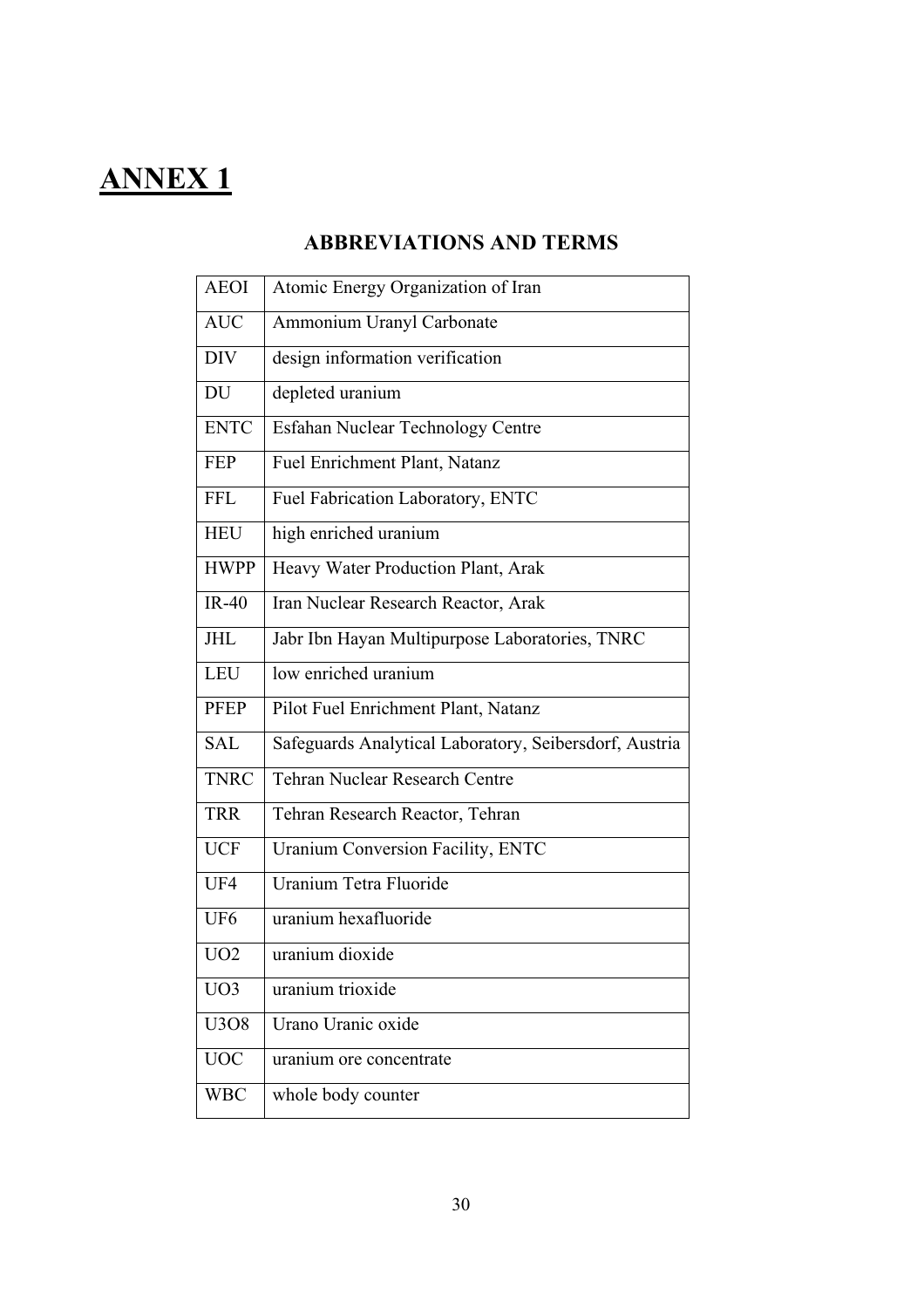# **Annex 2**

# **Positions on Iranian Nuclear Issue**

# **Meetings of the Board of Governors**

# **International Atomic Energy Agency**

**2003 – 2005**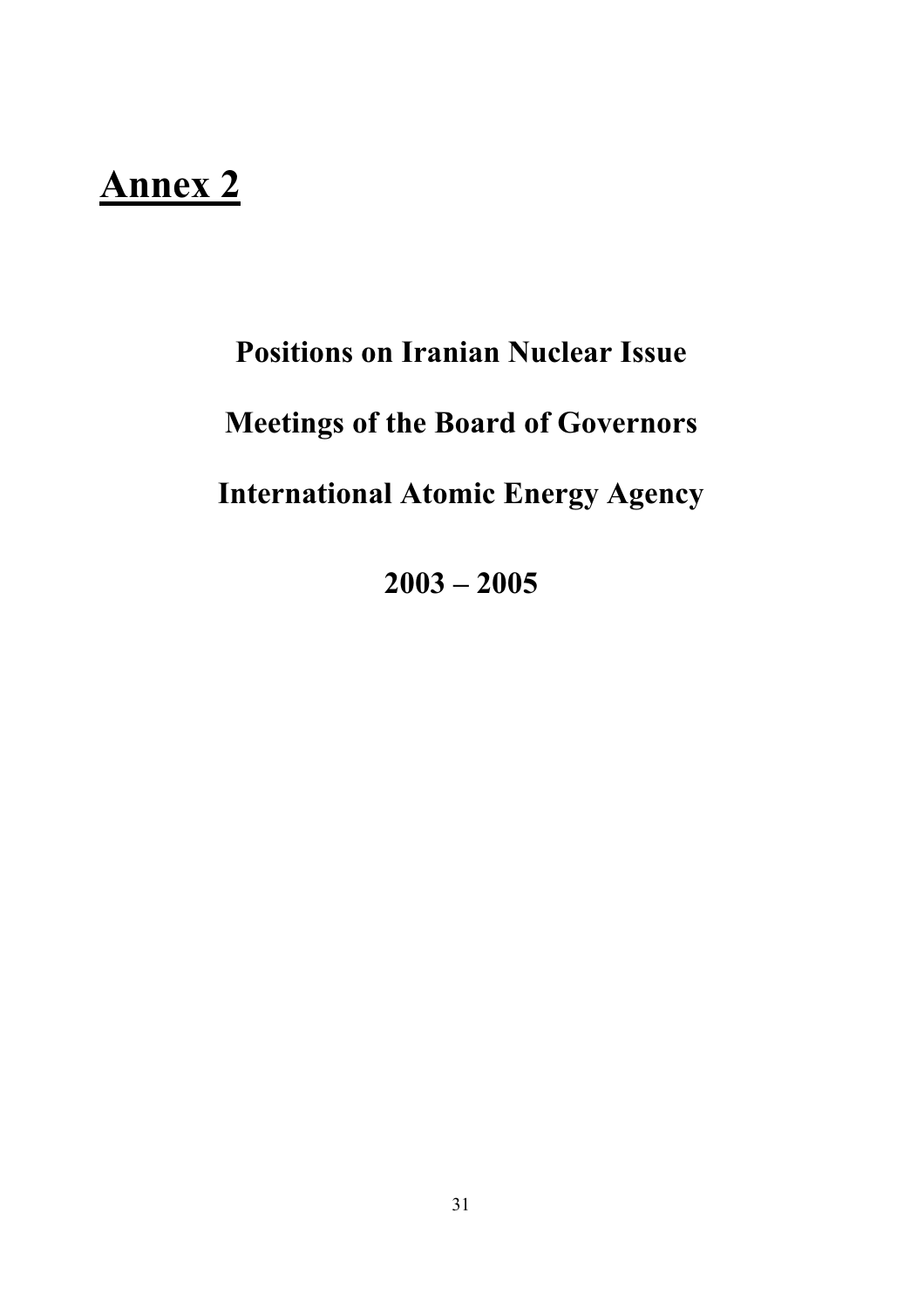**Note: During several meetings of the Board of Governors, since the issue of Iranian nuclear program was raised, positions were expressed by individual or group of countries. The Islamic Republic of Iran is obliged to put on record its appreciation for very constructive position of members of the Non-Aligned Movement (NAM), which has played essential role in creating peaceful environment and preventing confrontation among Member States by emphasizing the necessity of dealing with Iranian nuclear issue in technical manner within the IAEA being the sole pertinent international technical organization. The NAM has to be commended for great progress already made by the IAEA in resolving outstanding issues. The following positions expressed by NAM during the meetings of the Board of Governors are clear indications of constructive role of NAM in peaceful settlement of the issue within the framework of the IAEA:**

#### *September 2003*

comments on GOV/2003/68 dated 11 September 2003.

With regard to operative paragraphs 3 and 4, NAM members of the NPT believe that it goes beyond the spirit of the NPT and the policy of the Agency, which is based on "trust but verify" as it asks Iran to take action beyond the NPT and Additional Protocol provisions.

On operative paragraph 4, NAM believes that by putting the deadline at the end of October 2003, we are tying the Agency's hands by this date.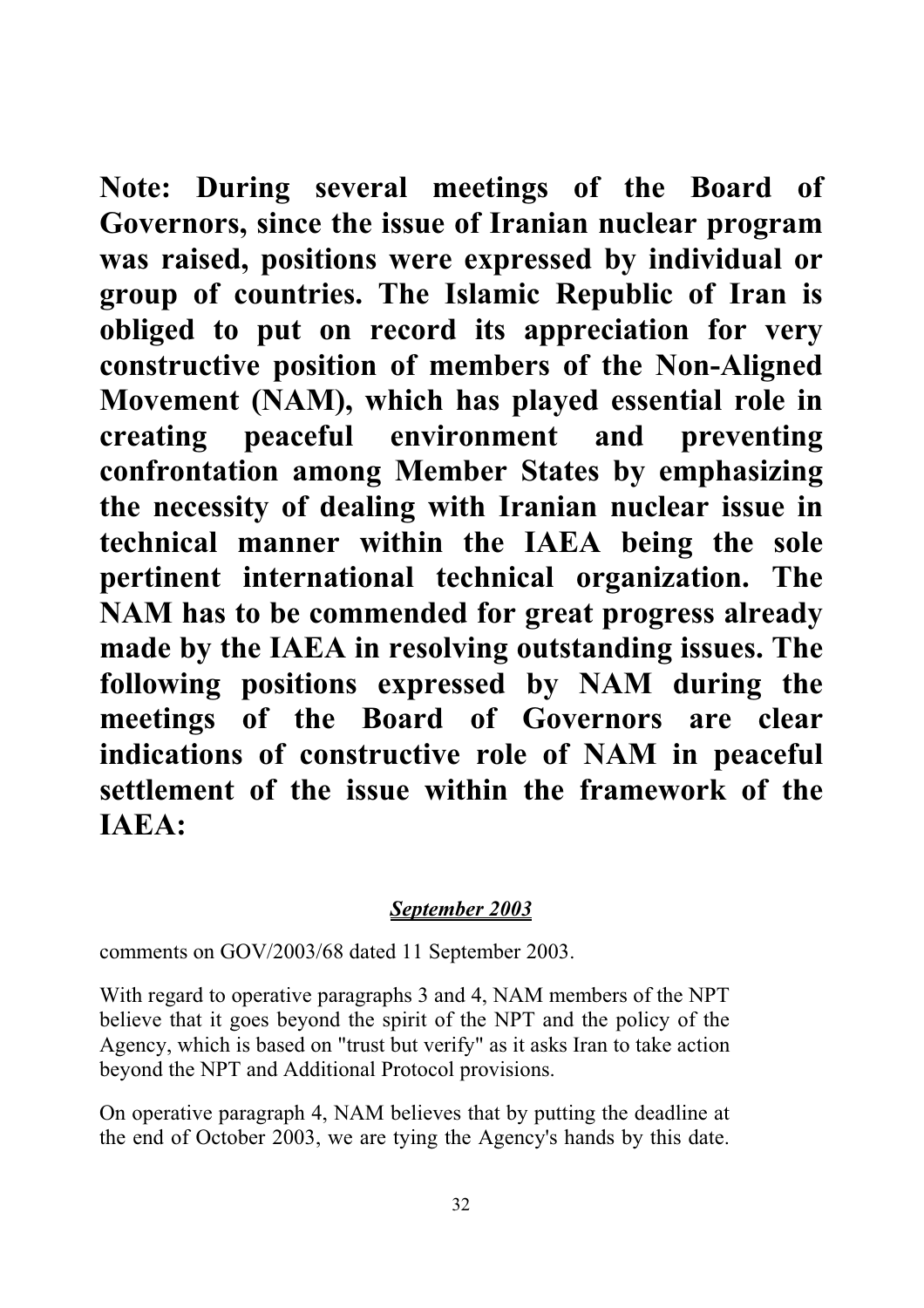More importantly, it also gives the wrong impression that Iran's cooperation is no longer required after this date.

On operative paragraph 4(ii), it is our view that a legal interpretation is required on the term "unrestricted access" with regard to Iran's compliance with its current Safeguards Agreements. As we all know, the term "unrestricted access" is not even used in the Additional Protocol.

It is NAM's considered view that the words "definitive conclusions" in operative Paragraph 7 of the GOV/2003/68 do not mean necessarily "final conclusions" but mean "appropriate or precise conclusions" and that this resolution is not intended to forestall or hinder the Agency's required activities in Iran before or after the November 2003 Board meeting for the Agency to bring all outstanding issues to a closure.

NAM welcomes the increased cooperation between the Agency and Iran and encourages Iran to continue intensifying this cooperation.

NAM has full confidence in the Director General and his ability to discharge his responsibilities in an impartial, effective and professional manner.

NAM is convinced that the matter shall be resolved peacefully within the Agency's mandate.

Finally, I would like the statement that I have just made to be fully reflected in the records of this meeting.

#### *November 2003*

I take this opportunity to briefly report to this Meeting that at their Meeting at the 58<sup>th</sup> Session of the General Assembly of the United Nations in New York on 26 September 2003, the Ministers of Foreign Affairs of the Non-Aligned Movement welcomed the strengthening of the co-ordination among Non-Aligned countries in, *inter alia*, Vienna and are convinced that these mechanisms would contribute to the unity and further increase the effectiveness of the Movement in the multilateral fora.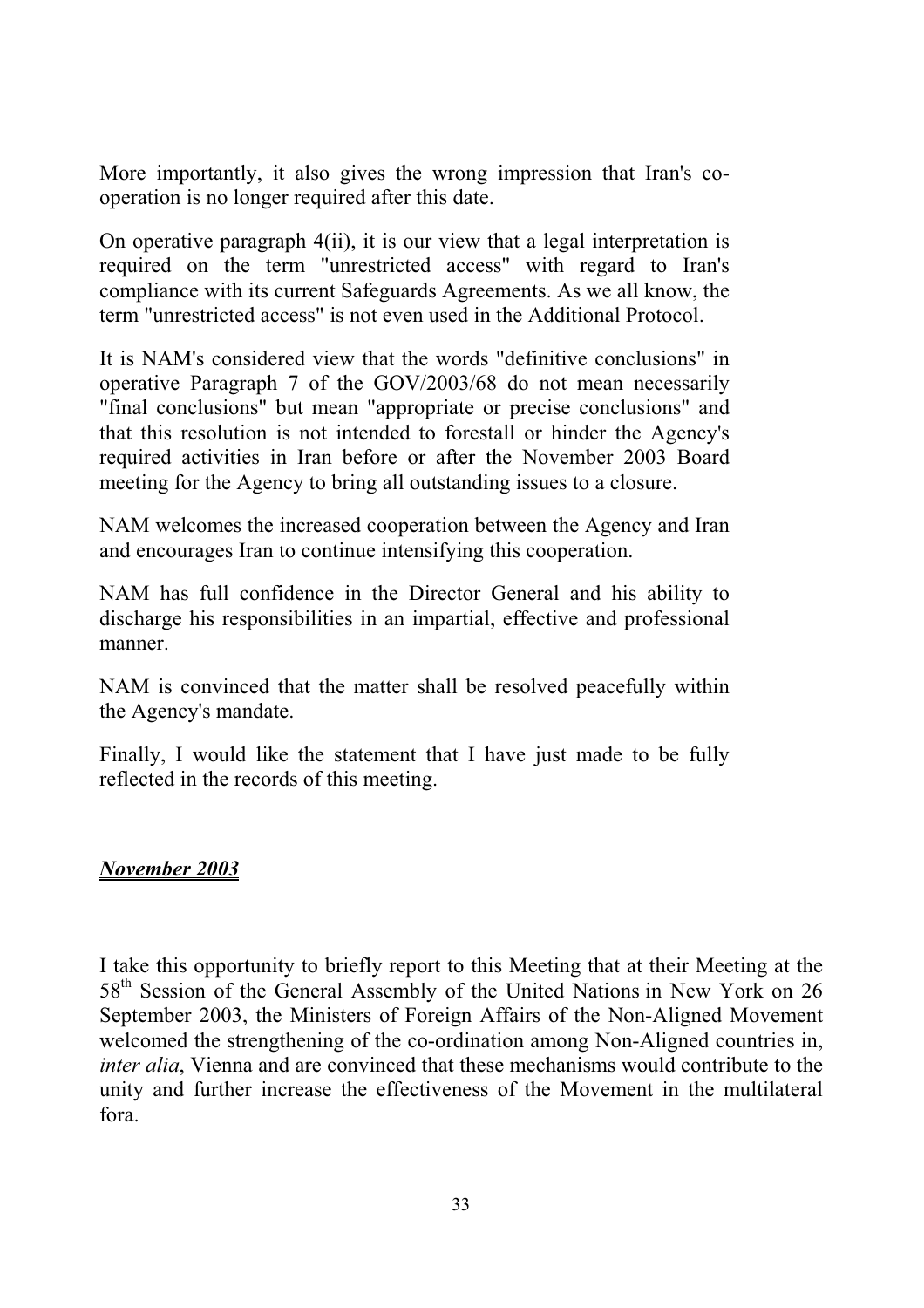#### *(a) The conclusion of safeguards agreements and of additional protocols*

1- As regards to Agenda Item 3(a), the NAM Chapter in Vienna notes the decision of the Government of the Islamic Republic of Iran to conclude its Additional Protocol pursuant to its commitments as contained in document GOV/2003/77 indicating that Iran was prepared to voluntarily act in accordance with the provisions of the Protocol, pending its entry into force.

#### *(b) Implementation of the NPT safeguards agreement in the Islamic Republic of Iran: Report by the Director General*

- 2- On behalf of the NAM Chapter in Vienna, I wish to express the Movement's appreciation to the Director General, Dr. Mohamed ElBaradei and the Secretariat for the report to the Board in relation to safeguards issues in the Islamic Republic of Iran, as contained in the document GOV/2003/75.
- 3- NAM takes note of this comprehensive report and notes with concern the past failures by Iran. This report has also clearly expressed the increased cooperation between Iran and the Agency, and that Iran has continued to intensify this cooperation by adopting the necessary corrective measures to rectify and resolve the issues as was called by the Movement.
- 4- In the context of resolution (GOV/2003/69) which, *inter alia*, decided that it was essential and urgent in order to ensure IAEA verification of non-diversion of nuclear material that Iran remedy all failures identified by the Agency and cooperate fully with the Agency to ensure verification of compliance with Iran's safeguards agreement by taking all necessary actions by the end of October 2003, NAM notes with appreciation that Iran has done so, including:

(i) provided a full declaration of all imported material and components relevant to the enrichment programme including imported equipment and components stated to have been contaminated with high-enriched uranium particles (paragraph 34 of the Report); collaborated with the Agency in identifying the source and date of receipt of such imports and the locations where they have been stored and used in Iran (paragraph 51 of the Report) on 23 October 2003;

(ii) granted unrestricted access beyond its legal obligations, including environmental sampling, for the Agency to whatever locations the Agency deemed necessary for the purposes of verification of the correctness and completeness of Iran's declarations since beginning October 2003 and this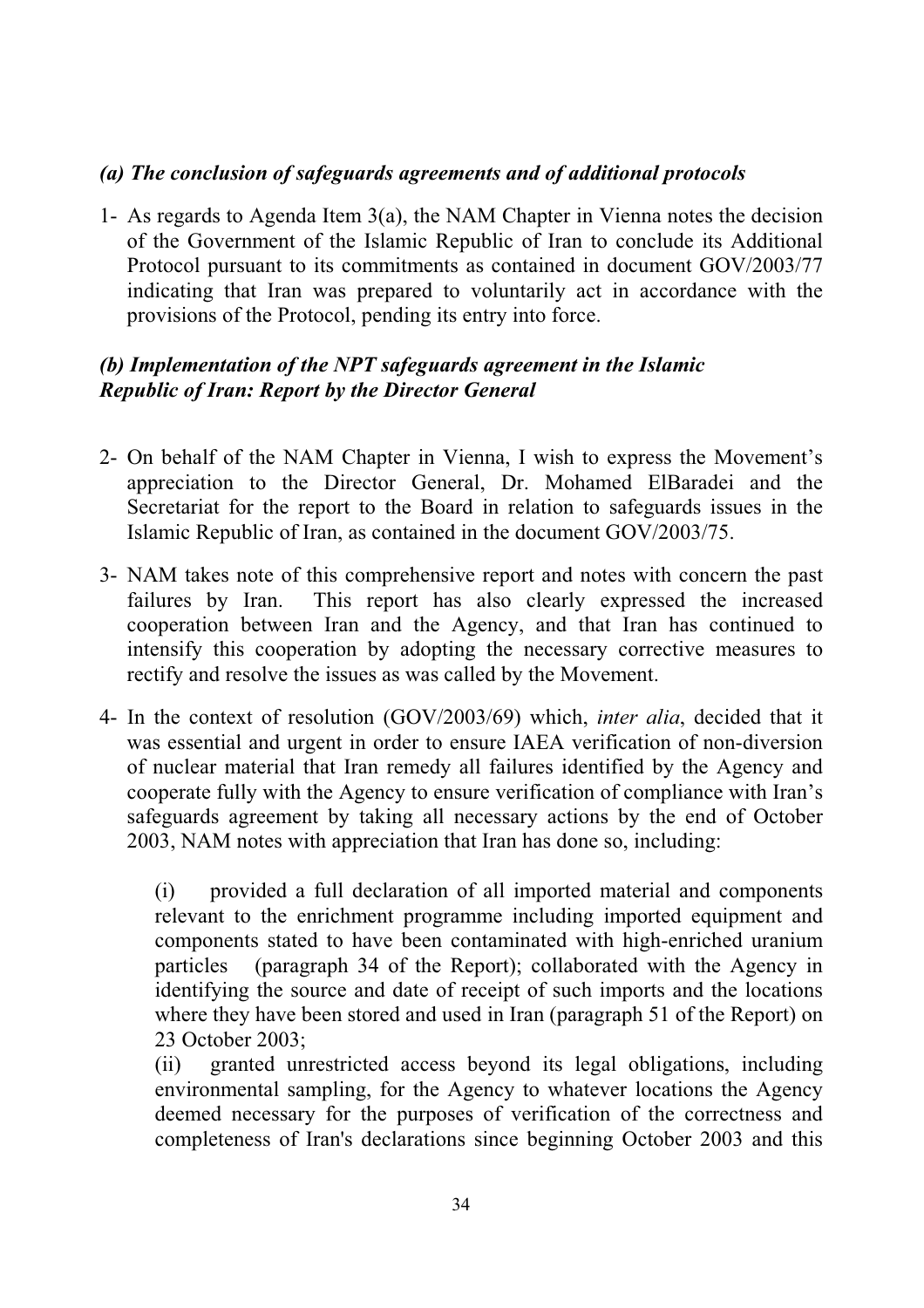had also included the Kolahdouz industrial complex (paragraph 10 of the Report);

(iii) acknowledged and resolved questions regarding the conclusion of Agency experts that process testing on gas centrifuges must have been conducted in order for Iran to develop its enrichment technology to its current extent (paragraph 32 of the Report);

(iv) provided complete information regarding the conduct of uranium conversion experiments on 9 and 23 October (paragraphs 11 & 16 of the Report); and,

(v) provided such other information and explanations, and taking such other steps as are deemed necessary by the Agency to resolve all outstanding issues involving nuclear materials and nuclear activities, including environmental sampling results on also 23 October 2003 (paragraph 16 of the Report).

4. In this context, NAM is pleased that Iran has actively co-operated with the Agency and remedied all failures and fulfilled the urgent and essential actions required of it by that resolution, even though some of which were beyond Iran's current legal obligations. NAM is also pleased that this level of co-operation had resulted in the Agency to state that there was no evidence to date that the previously undeclared nuclear material and activities were related to a nuclear weapons programme.

5. In this regard, I wish to recall that the NAM Foreign Ministers at their Meeting of 26 September 2003 in New York had welcomed the increased cooperation between the International Atomic Energy Agency (IAEA) and the Islamic Republic of Iran. In this context, they also encouraged Iran to continue this co-operation and invited all States to assist the Director-General of the IAEA to establish a framework of cooperation, in consultation with Iran, to bring all outstanding issues to a closure. NAM would reiterate that the process should lead to an appropriate and precise conclusion as soon as possible.

4. NAM welcomes the agreed statement at the end of a visit to the Islamic Republic of Iran by the Foreign Ministers of France, Germany and the United Kingdom which agreed on measures aimed at the settlement of all outstanding Agencies' issues with regard to the Iranian nuclear programme and at enhancing confidence for peaceful co-operation in the nuclear field.

5. NAM notes the fact that, i*nter alia*, they also gave commitments to cooperate with Iran to promote security and stability in the region including the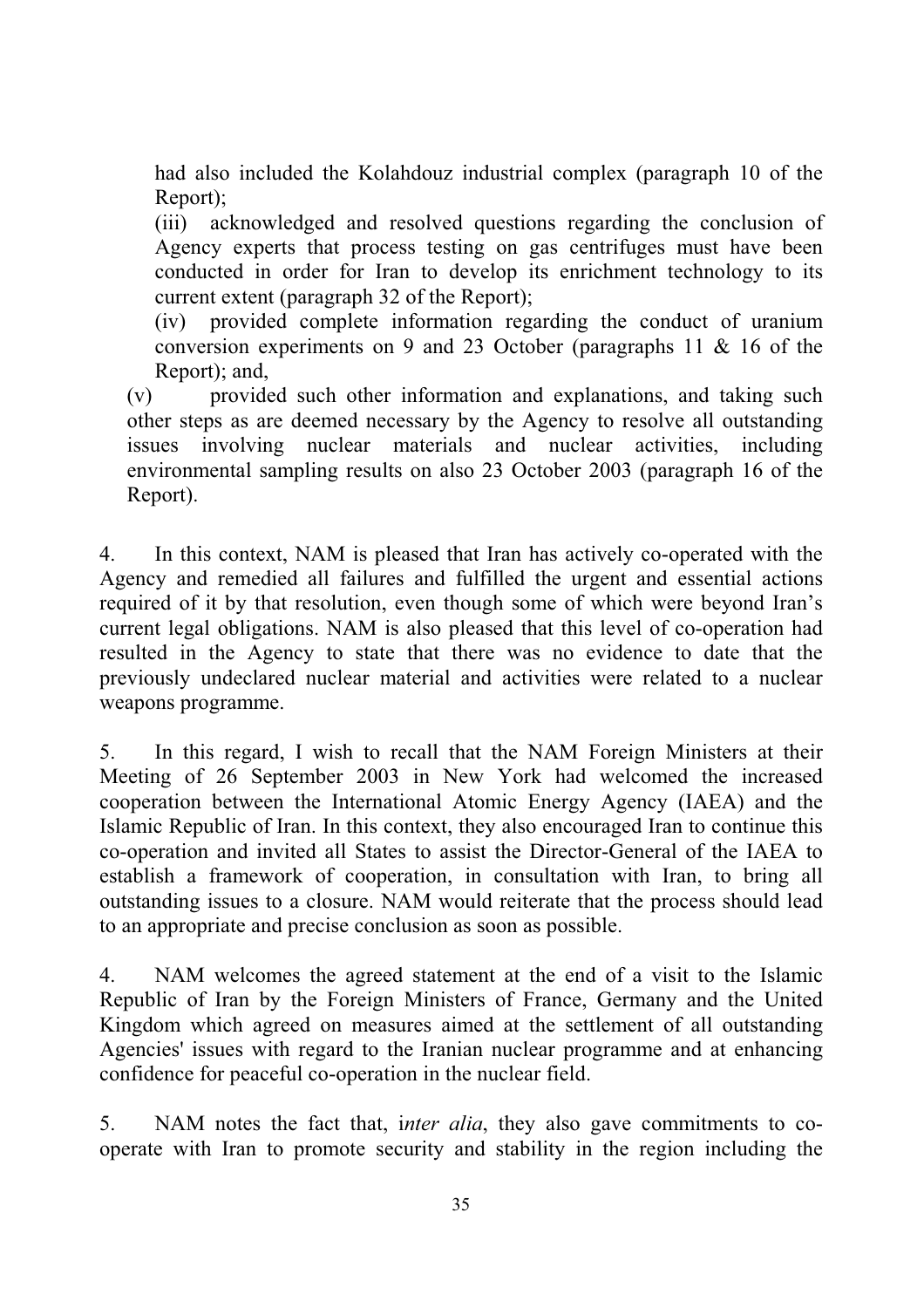establishment of a zone free from weapons of mass destruction in the Middle East. NAM reiterates its full support for the speedy establishment of this zone free of weapons of mass destruction in the Middle East in accordance with the relevant resolutions of the United Nations Security Council and the General Assembly. NAM again calls all parties concerned to take urgent and practical steps to that end, and urges Israel promptly to place all its nuclear facilities under Agency comprehensive safeguards.

6. NAM noted Iran's announcement, as a confidence building measure, to voluntarily suspend uranium enrichment activities. Similarly, NAM notes the recent announcement of Iran's intention to conclude an Additional Protocol, and to act in accordance with the provisions of the Protocol pending its entry into force, as a positive development (paragraph 18 & 54 of the Report).

7. NAM reiterates the basic and inalienable right of all Member States to develop atomic energy for peaceful purposes. NAM also places high importance towards achieving the appropriate balance between the rights of Member States and of their obligations.

8. NAM continues to encourage this accelerated co-operation between Iran and the Agency be continued with the support of other Member States to result in the full settlement of the issue. NAM continues to underline that this issue be resolved through constructive dialogue within the framework of the Agency as soon as possible. Of paramount importance to NAM is that any decision to be taken by the Board should be on the basis of consensus, consistent with the spirit of multilateralism and multilaterally agreed solutions. In this regard, NAM is ready to be engaged so as to achieve this end.

9. NAM continues to have full confidence in the Director General and his ability to discharge his responsibilities in an impartial, effective and professional manner.

10. NAM urges Member States to maintain the technical character of the Agency consistent with the role defined for it in the Statute and with regard to its verification mandate, its activities should correspond to the respective safeguards agreements of its Member States.

11. Finally, I would like the statement that I have just made to be fully reflected in the records of this Meeting.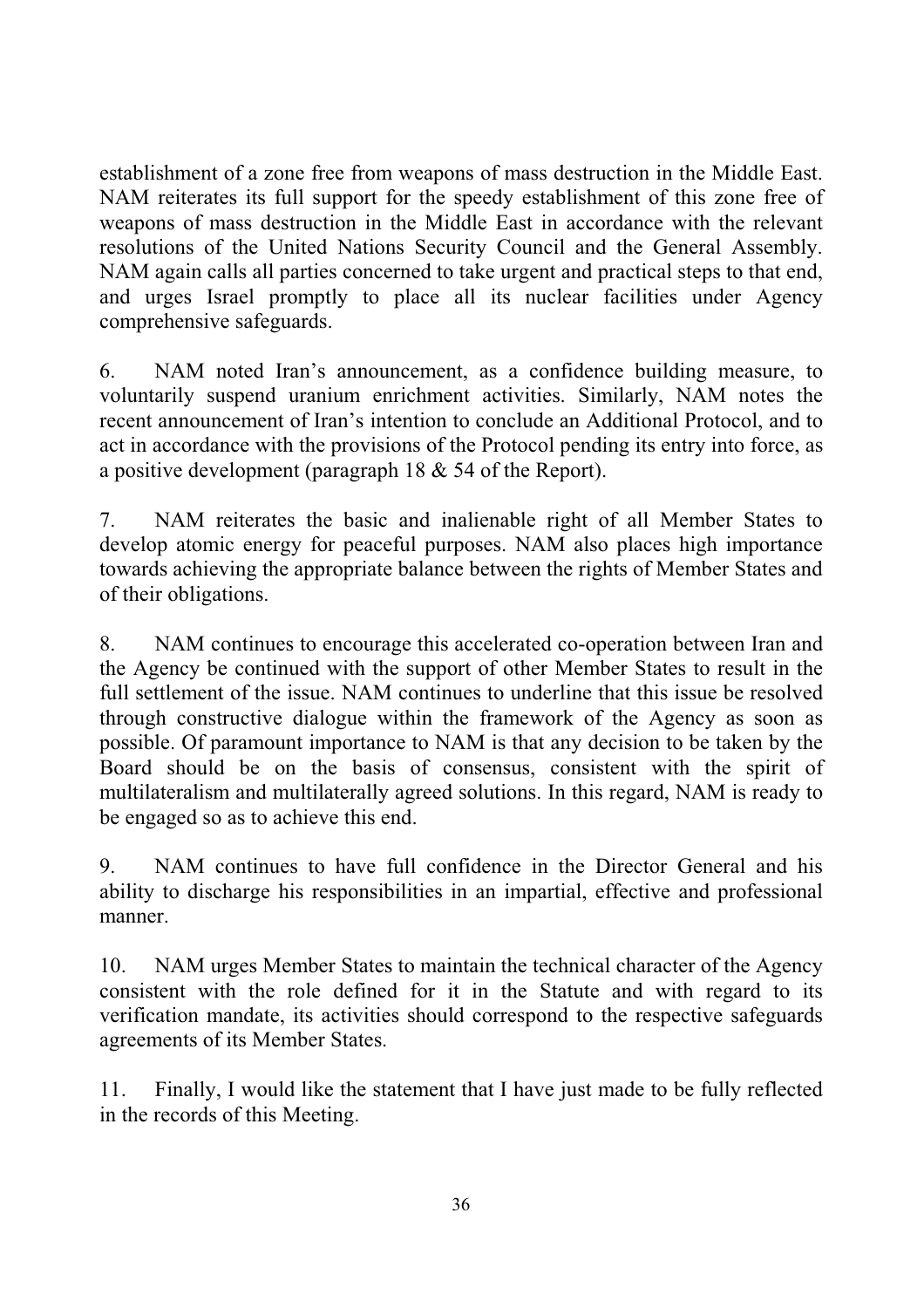## *March 2004*

## **VERIFICATION:**

- Bearing in mind, the voluntary decision of Libya Arab Jamahiriya and taking into account the Director General reports on Iran which indicated that there is no evidence to date that the Iranian nuclear programme is related to a nuclear weapons programme, NAM reiterates its full support for the speedy establishment of a zone free of weapons of mass destruction in the Middle East in accordance with relevant resolutions of the United Nations Security Council and General Assembly. NAM calls again upon all parties concerned to take urgent and practical steps to that end, and urges Israel to promptly place all its nuclear facilities under Agency full-scope safeguards. In that context, NAM wishes to recall the joint statement by Iran and the Foreign Ministers of France, Germany and the United Kingdom which included, *inter alia*, the commitment to promote security and stability in the region including the establishment of the zone free of weapons of mass destruction in the region;
- NAM reiterates the basic and inalienable right of all Member States to develop atomic energy for peaceful purposes. The NAM Chapter in Vienna reiterates the high importance towards achieving the appropriate balance between the rights of Member States and of their obligations; and
- reiterates that the Agency's work with regard to the safeguards and verification needs to be conducted in accordance with the provisions of its Statute and relevant safeguards agreements including the Additional Protocol as applicable to concerned States. The differentiated nature of the obligations undertaken by various States should be recognized and respected by the Agency in its work.

#### **Safeguards Implementation in Iran**:

Mr. Chairman,

1. On behalf of the NAM Chapter, I wish to convey the Movement's appreciation to the Director General, Dr. Mohamed ElBaradei, and the Secretariat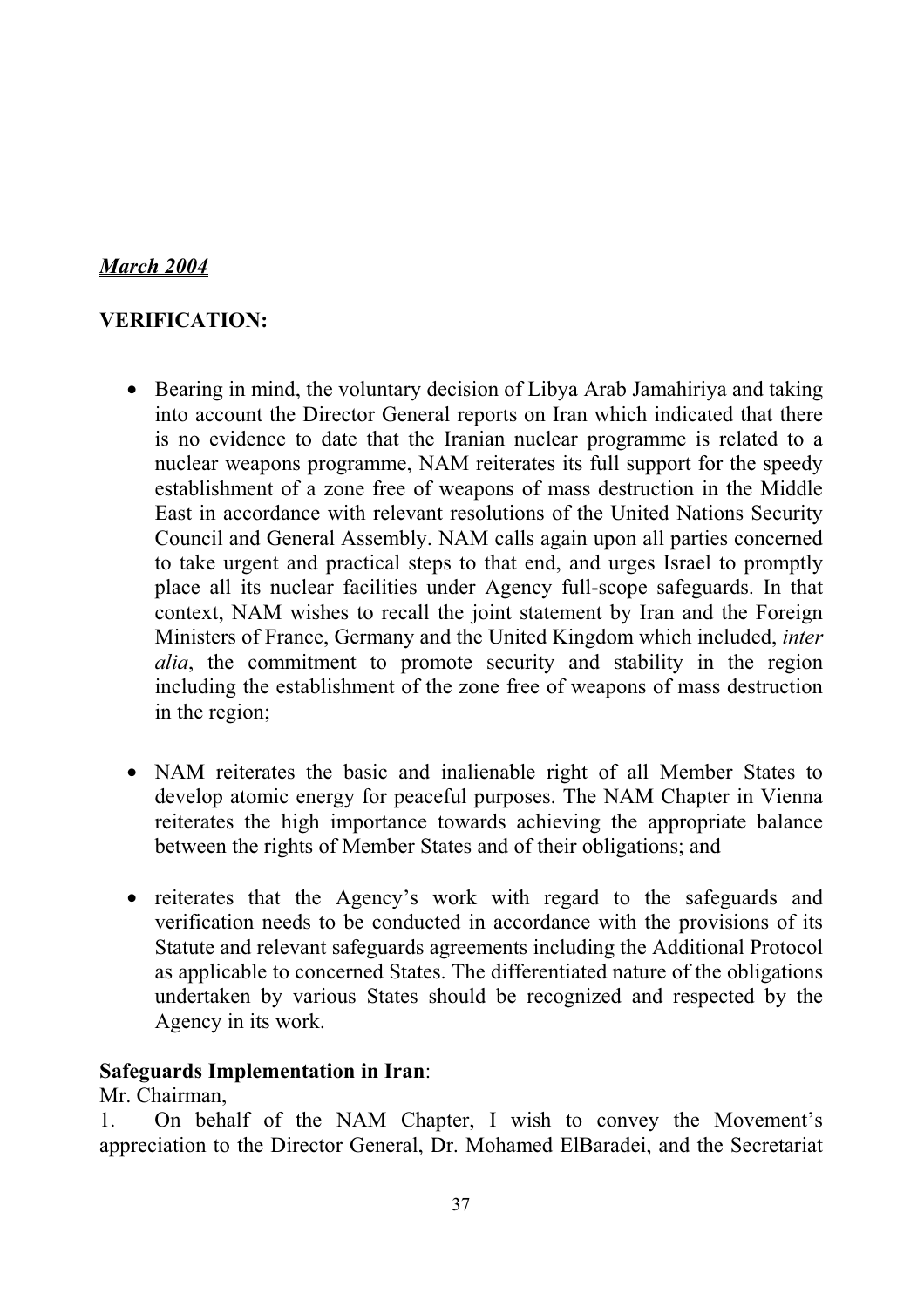for the report to the Board in relation to safeguards issues in the Islamic Republic of Iran, as contained in the document GOV/2004/11.

2. The Chapter notes with satisfaction that this present report has clearly indicated the increased co-operation between Iran and the Agency, and that Iran has continued to intensify this co-operation by adopting the necessary corrective measures to resolve the issues.

3. While the Chapter commends the Secretariat for the extensive verification activities it had undertaken since November 2003, it requests the Agency to expedite its efforts, particularly in analyzing the environmental samples which have been taken, in order to resolve related outstanding questions as soon as possible.

Mr. Chairman,

4. NAM wishes to recall that the Board had previously adopted without a vote the resolution GOV/2003/81 and welcomes the progress made by Iran with regard to actions called for in that resolution. In particular, it notes that Iran had:

- Signed the Additional Protocol on 18 December 2003 (paragraph 5 of the Report), and acted as if it had ratified the protocol pending its ratification, and Iran's announcement of its full commitment to submit the required declarations on the basis of the timetable envisaged in the Protocol starting from 18 December;
- Actively co-operated in providing information, making individuals available for interviews (paragraph 30 of the report), granting Agency access and permission for environmental sampling to whatever locations the Agency had deemed necessary. Especially noteworthy, is the granting to the IAEA inspectors complementary access to six additional sites at short notice at different locations including workshop facilities situated at military sites (paragraph 72 of the Report) and the provision of other information to resolve the outstanding issue of contamination (paragraphs 36,37,38 and 40 of the Report);
- Voluntarily suspended its enrichment and reprocessing activities and had invited the Agency to verify this suspension;
- Provided information and extensive sets of drawings and technical reports regarding the conduct of uranium conversion experiments in January 2004, which had enabled the Agency to reach a preliminary conclusion on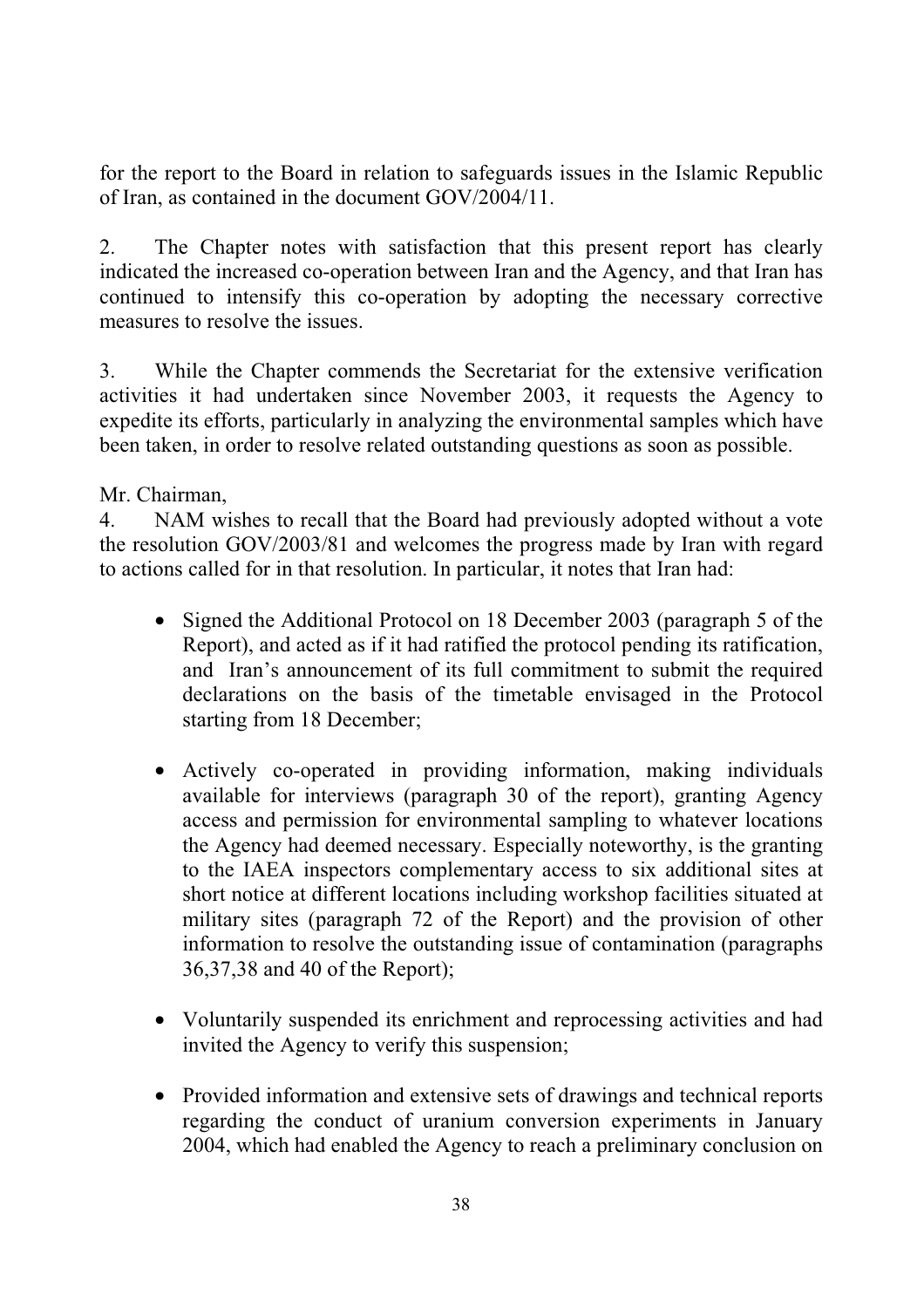an important outstanding issue indicating Iran's statements regarding the uranium conversion facility (UCF) project and the associated experiments and testing activities appear to be credible (paragraphs 14 & 73 of the Report); and,

• Declared all nuclear material to the Agency for verification, provided all inventory change reports, material balance reports and physical inventory listings requested by the Agency.

5. NAM takes note of the confirmation of Iran that its declaration of nuclear activities submitted to the IAEA on 21 October 2003 covered those items required under the comprehensive Safeguards Agreement and that subsequent declarations will be made in accordance with Iran's obligations under its Additional Protocol and verified routinely thereafter.

6. NAM takes note of the Islamic Republic of Iran's suspension of its enrichment and reprocessing activities and it's monitoring by the Agency. Bearing in mind the basic and inalienable right of all Member States to develop atomic energy for peaceful purposes, NAM underscores that this voluntary gesture is only aimed as a confidence building measure, intended for the prompt closure of the issue.

7. The NAM welcomes this accelerated co-operation between Iran and the Agency and hopes that it will be continued to result in the full settlement of the issue as soon as possible. NAM believes that full transparency and co-operation of Iran is a welcome development and should lead to a new chapter of interaction between Iran and the Agency.

8. NAM attaches paramount importance to reaching decisions of the Board through consensus. In this regard, NAM strongly encourages positive engagement and dialogue between Member States to bring the issue to a prompt closure in an amicable manner within the Agency's mandate. We commend the role played by certain European Members States and others to foster an environment of cooperation and invite other Member States to support and join all such efforts.

9. With regard to the adoption without a vote of the present resolution on Iran, NAM had proposed several amendments to the text and in a spirit of compromise, was prepared to accept the resolution with the exception of operative paragraph (9).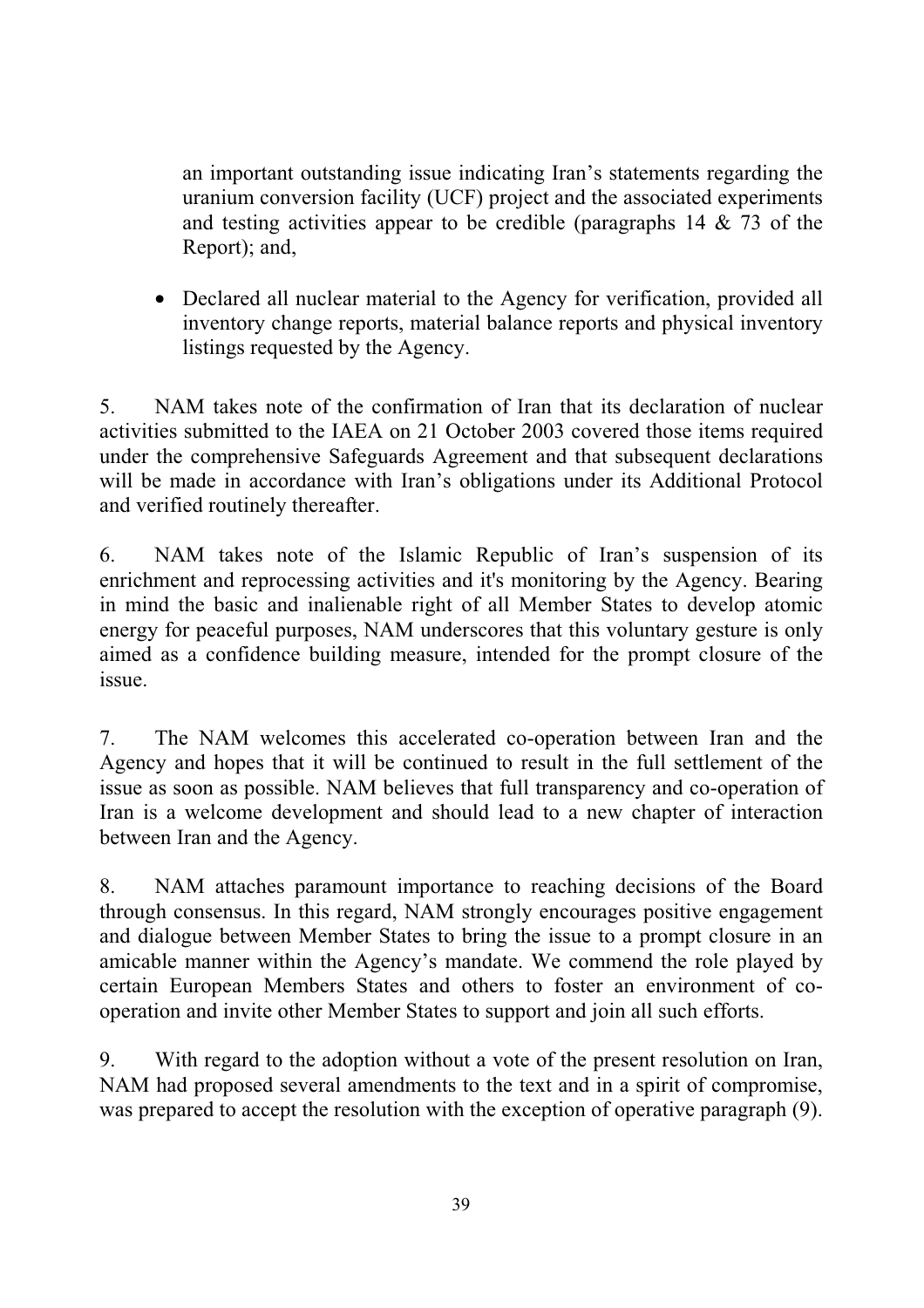10. In this regard, NAM interprets the present operative paragraph (9) to mean: that the Board of Governors shall reach appropriate conclusions at the June Meeting on the basis of the Director General's next report on this issue.

11. NAM echoes the Director General's statement and we all look forward to a time when the outstanding issues are resolved and international confidence is restored on this matter. At that stage, it should be possible to achieve normalcy on this case.

## *June 2004*

## *(e) Implementation of the NPT Safeguards Agreement in the Islamic Republic of Iran: Report by the Director General*

2. NAM recalls the finding of the Director General in the November report that to that date there had been no evidence of diversion of the Iranian nuclear program for military purposes and notes that with a robust verification system in place, which scrutinised Iran's activities in the past seven months, no such evidence existed to be mentioned in the June Report.

3. NAM welcomes the main steps, which Iran has been taking in pursuance to its declared policy of full transparency and in particular, it notes with appreciation that Iran had:

- Cooperated in facilitating more than 600 man-days of Agency inspections since February 2003 and granting complementary access with 2-hour notice and even less;
- Agreed on a action plan with the Director General on 6 April 2004 to accelerate cooperation with the Agency on a number of outstanding matters identified, with a view to achieving progress on the resolution of such issues prior to the June 2004 meeting of the Board of Governors (paragraph 7) and that the Agency had reported that there had been good progress on the implementation of agreed actions (Para 43);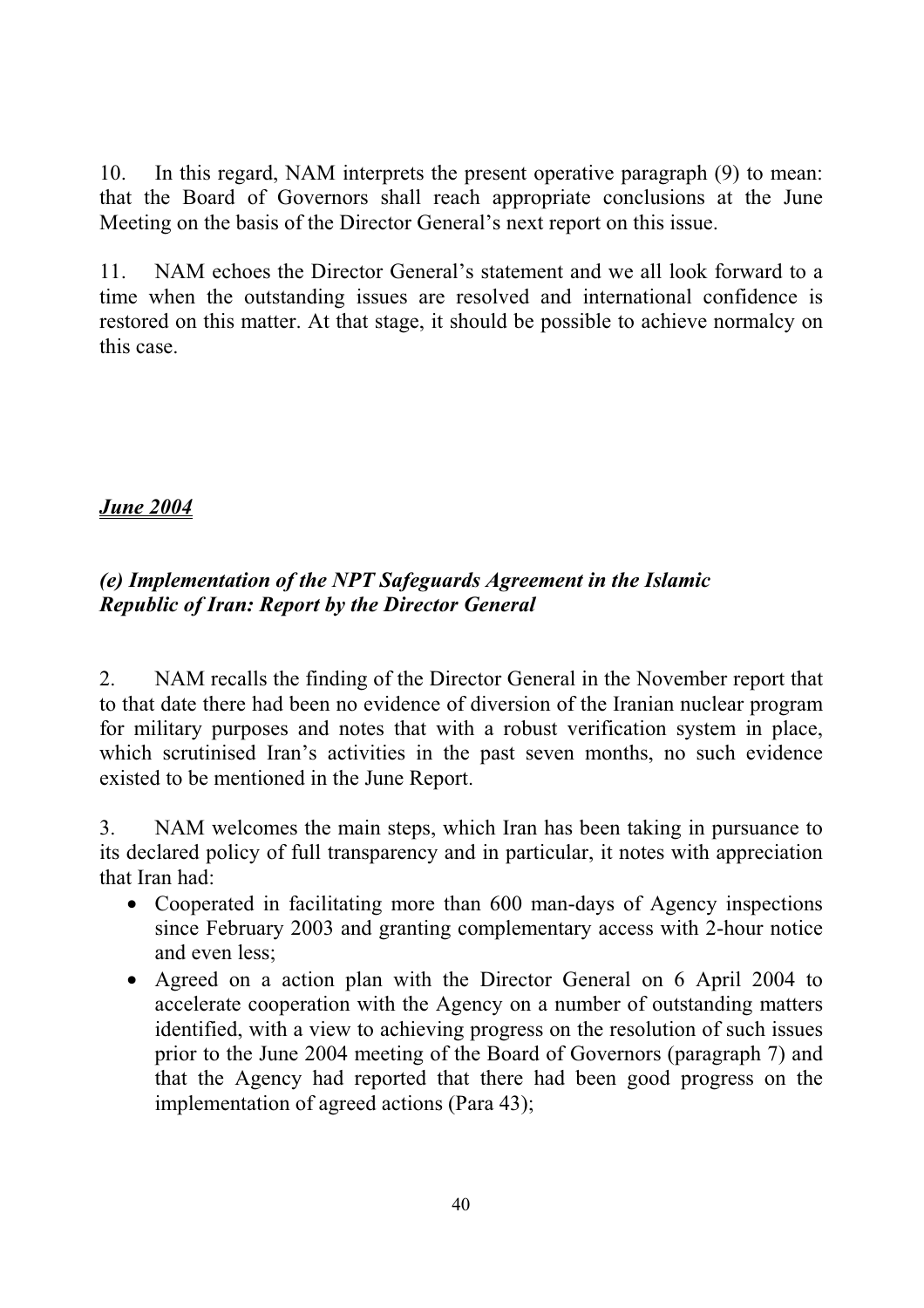- Provided the initial declarations pursuant to its Additional Protocol and its early submission was welcomed by the Agency (paragraph 43);
- Provided Information to help resolving the contamination issues; (paragraph 28)
- Provided the Agency with information and a detailed set of drawings and other design documentation related to the conversion, in a manner, which enable the Agency experts to conclude the validity of Iranian statement on conversion; (paragraph 31)
- Cooperated fully and provided all information which enabled the Agency's laser enrichment experts to confirm Iran's statement regarding production capability of laser enrichment activities; (paragraph 33)
- Submitted revised design information with respect to certain facilities and also provided corrections with respect to inventory change reports, material balance reports and physical inventory listings, as requested by the Agency; (paragraph 37)
- Actively cooperated with the Agency in providing access to locations in response to Agency requests, including workshops situated at military sites and in which the Agency reported as a welcome development; (paragraph 43) and,
- Agreed to provide one-year multiple-entry visas to designated Agency inspectors, and again, was welcomed by the Agency; (paragraph 43)

4. NAM also notes that the Agency has been able to monitor and verify Iran's implementation of its voluntary decision to suspend enrichment and reprocessing related activities at Teheran Nuclear Research Center (TNRC), Lashkar Abad, Arak, Kalaye Electric Company workshop, Natanz and the Uranium Conversion Facility (UCF) in Esfahan, and that the Agency had not observed to date any activities at those reported locations inconsistent with Iran's undertakings. In that context, NAM reiterates the basic and inalienable right of all Member States to develop atomic energy for peaceful purposes and recognizes that this voluntary gesture is a confidence building measure, intended only to bring the issue to a prompt closure.

5. Taking into account the statutory role and responsibilities of the Agency, NAM recognizes that as a consequence of the voluntary decision by Iran to suspend its enrichment and reprocessing related activities and inviting the Agency to monitor the suspension, the Agency is entering into a new terrain and also undertaking a new role for itself. Therefore, NAM echoes the view that assurances that the Agency can provide for the purpose of confidence building, in the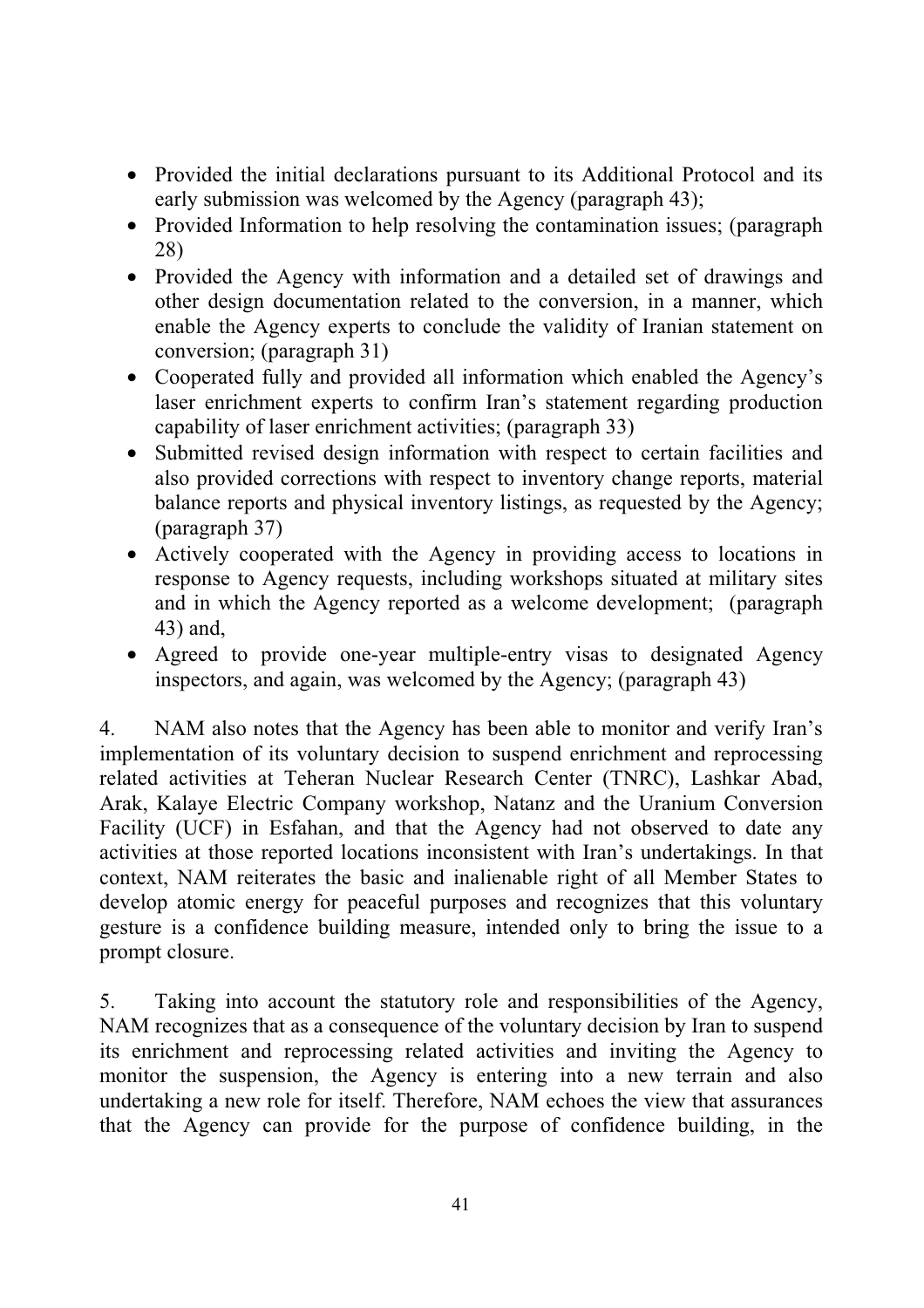particular case of Iran, are of a different nature and basis from those achievable hitherto, including with respect to the detection of nuclear material diversion. Therefore, any delays or variance of understanding of the scope of the suspension should be viewed in that perspective.

6. NAM also notes that the Agency continues to make progress in gaining a comprehensive understanding of Iran's nuclear programme as a direct result of the accelerated cooperation between Iran and the Agency. While several issues have been resolved or are nearing resolution, only two issues remain outstanding in the report, one of which has been clarified by the Agency during this session. Further, there is no new revelation of any undeclared activities.

7. On the first of the outstanding issues relating to the origin of HEU and LEU contamination found at various locations in Iran, NAM notes that some information received by the Agency from other States may be helpful in resolving some contamination questions. In this context, and taking into account the complexity of the issue, NAM encourages all those concerned to continue to make every effort to assist the Agency about the origin of the components that could be useful in clarifying these standing matters.

8. On the second issue, NAM notes that the Agency has gained a fuller understanding of the scale of the programme involving P-1 centrifuges and the location of their use. In the same vein, NAM hopes that the new information provided by Iran on 30 May 2004 and the recent 5-day visit by Agency inspectors and the recent clarification statement by the Secretariat in this session would soon resolve the issues surrounding the P-2 centrifuge programme.

9. NAM believes that with the continuing cooperation, the one remaining issue would be resolved soon. At that stage, it should be possible to achieve normalcy on this case in accordance with the usual practice pertaining to the implementation of Safeguards Agreements, and the Additional Protocol.

10. NAM is pleased to see the progressive resolution of outstanding issues between Iran and the Agency demonstrated by successive positive reports of the Director General. NAM believes that any issues should be resolved solely on technical grounds.

11. To this end, NAM attaches paramount importance to reaching decisions of the Board through consensus and NAM strongly encourages positive engagement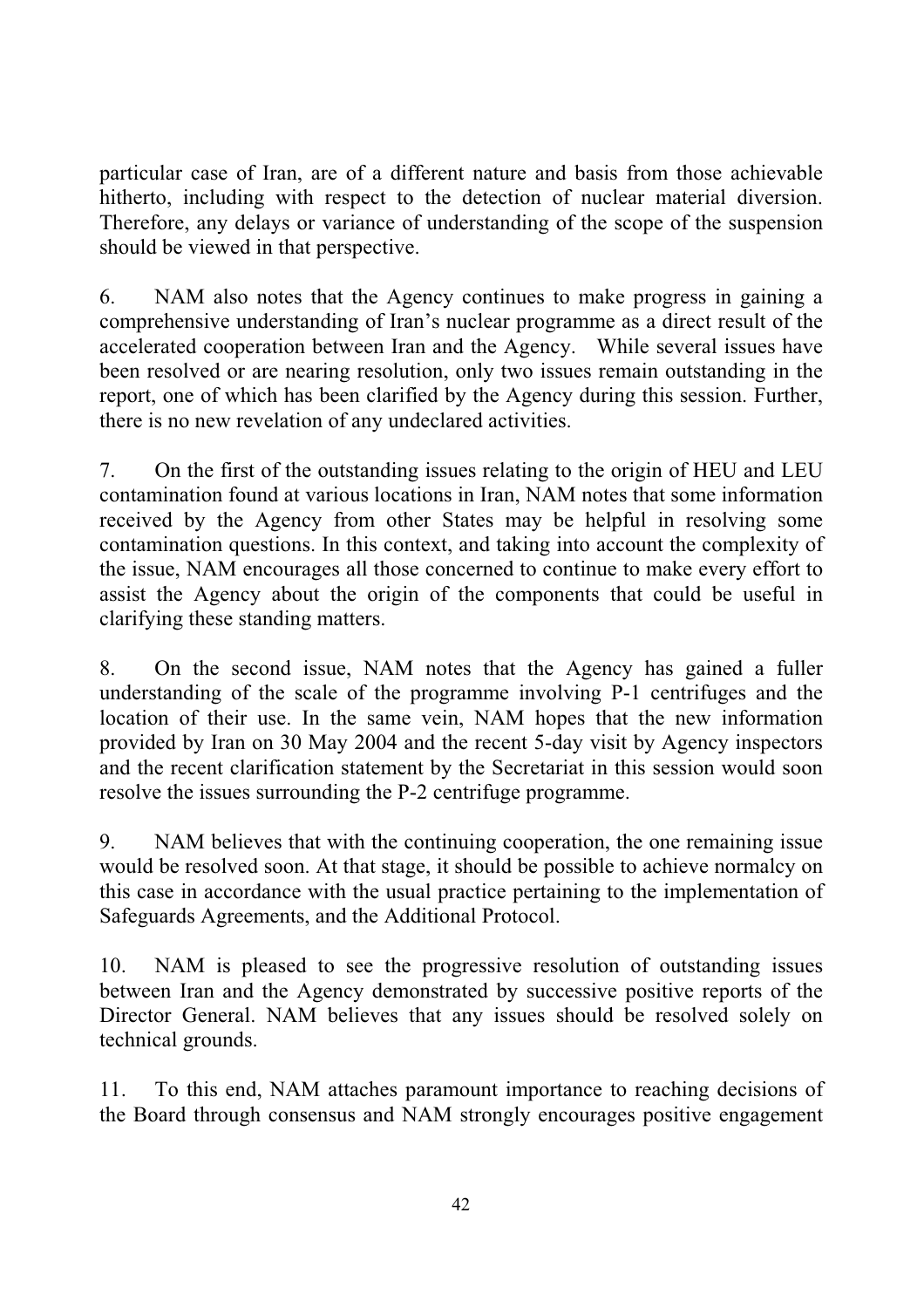and dialogue between Member States to bring the issue to a prompt closure and its removal from the Board's Agenda within the Agency's mandate.

### Mr. Chairman

12. With regard to the resolution which we have just adopted by the Board without a vote, I wish to make the following statement on behalf of NAM:

13. We regret that the major principle concerns and positions of NAM were not reflected in the resolution.

14. With regard to operative paragraphs 7 and 8, NAM Member States believe that these paragraphs address issues beyond the mandate of the IAEA. NAM also believes that these two operative paragraphs impinge on the inalienable rights of States to develop and use atomic energy for peaceful purposes through technologies of their choice. In addition, the two paragraphs downgrade the importance and the role of safeguards, and the reasons for its establishment.

15. With regard to operative paragraph 6 and mindful of the sovereign rights of States in undertaking further commitments and obligations, NAM is of the view that the Board cannot impose on States to ratify the Additional Protocol as it must respect sovereignty of States and the national legislative procedures of States in their ratification process.

16. Besides the aforementioned, NAM is encouraged to see steady progress towards resolving the issue within the next few months due to the continued cooperation by Iran.

17. Finally, Mr. Chairman, I would like the statement that I have just made to be fully reflected in the records of this Meeting.

*September 2004*

*(d) Implementation of the NPT Safeguards Agreement in the Islamic Republic of Iran: Report by the Director General*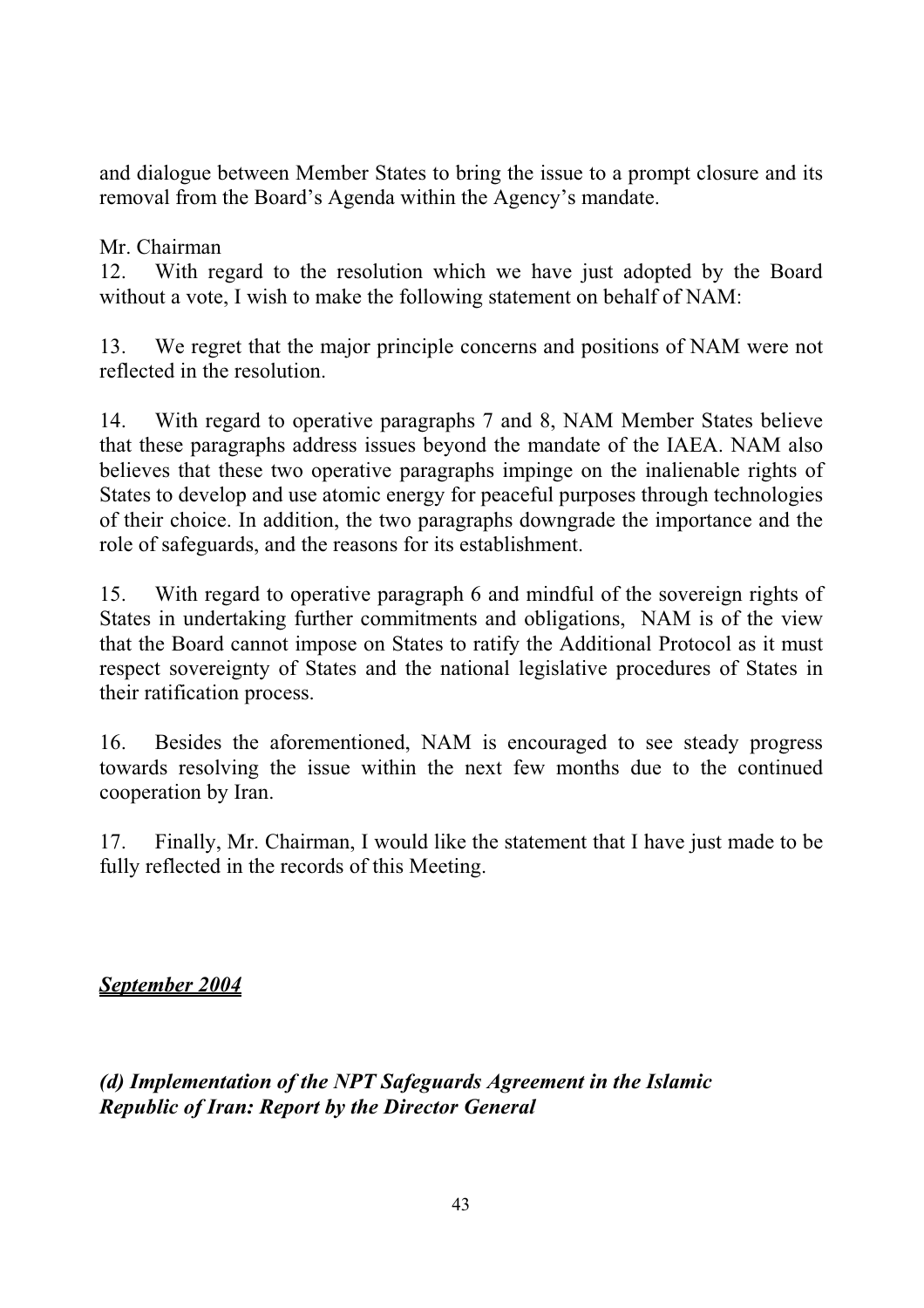1. On behalf of the NAM Chapter, I wish to express the Movement's appreciation to the Director General, Dr. Mohamed ElBaradei and the Secretariat for the report to the Board regarding the implementation of the NPT Safeguards Agreement in the Islamic Republic of Iran, as contained in the document GOV/2004/60.

2. NAM recalls the previous findings of the Director General that there had been no evidence of diversion of the Iranian nuclear program for military purpose. The NAM Chapter notes that this report on Iran welcomed the additional information provided recently by Iran in response to the Agency's requests including the prompt provision by Iran of clarifications concerning its initial declaration pursuant to its Additional Protocol. It is also noted with satisfaction that Iran since the June Board Meeting, has further granted six complementary accesses.

3. In line with previous reports, NAM notes that in this report too, the Agency continues to make steady progress in understanding the Iranian nuclear programme. In this respect, NAM expects that this progressive development would assist the Agency in drawing definitive conclusions and confirming the correctness and completeness concerning Iran's declarations related to all aspects of its nuclear programme.

4. With respect to two aspects: laser enrichment activities and Iran's declared uranium conversion experiments, NAM notes that investigations have reached a point where further follow-up will be carried out as a routine safeguards implementation matter. This is a welcome development and clearly demonstrates that there is significant progress towards the final conclusion on the peaceful nature of the nuclear activities in Iran.

5. On the first of the two remaining issues, NAM notes with satisfaction that some progress has been made towards the origin of uranium contamination found at various locations in Iran and also ascertaining the source of the HEU contamination found. Further, NAM is gratified to note that from Agency's analysis to date, it appears plausible that the HEU contamination found at those locations may not have resulted from enrichment of uranium by Iran. In this regard also, NAM continues to support the Agency's efforts to resolve the remaining issue of LEU contamination. NAM also welcomes the cooperation of other States to help the Agency understand remaining aspects of this uranium contamination, and encourages the continuation of the cooperative effort. On the second issue of the extent of Iran's efforts to import, manufacture and use centrifuges of P-1 and P-2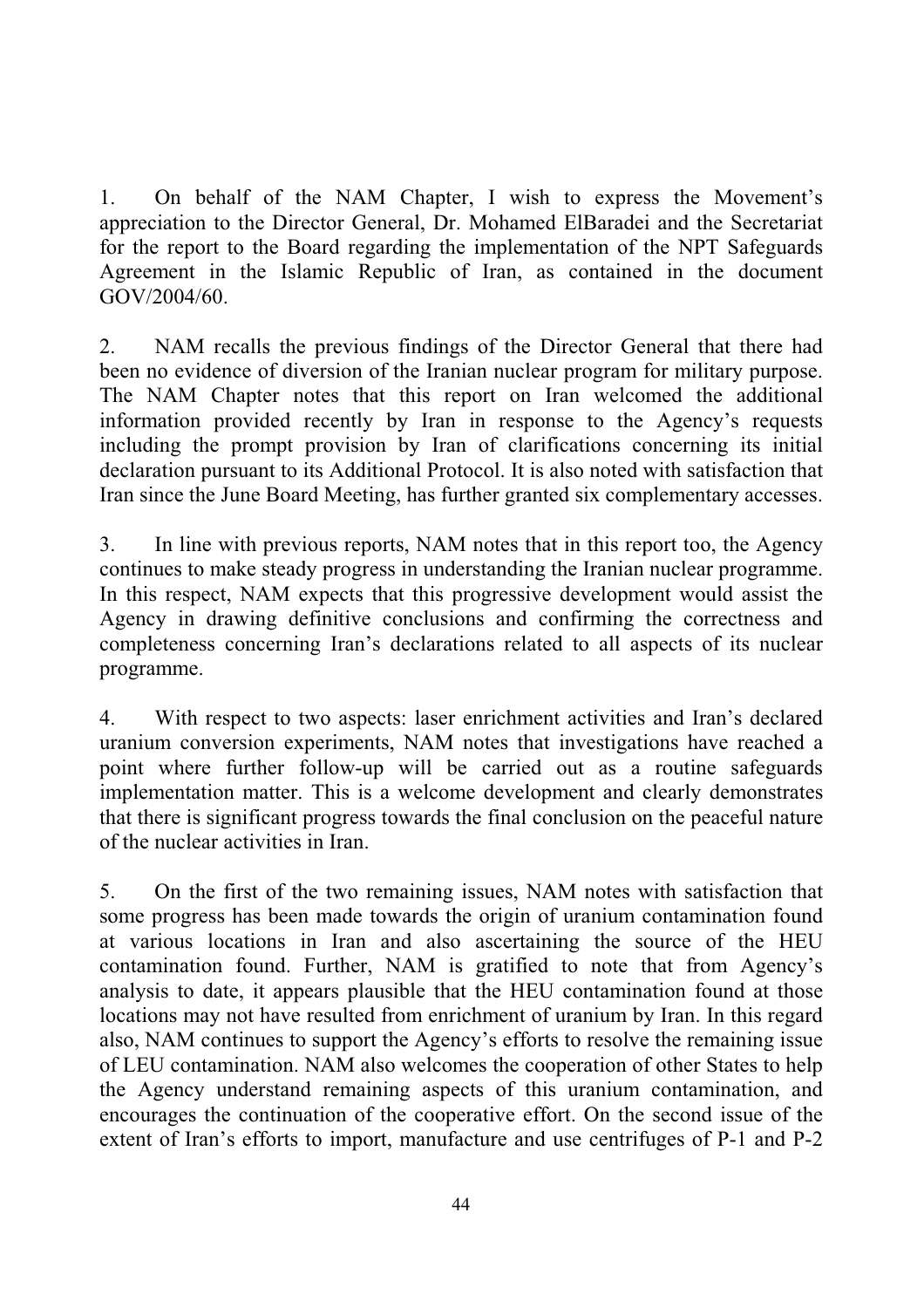design, NAM notes that the Agency has gained a better understanding of Iran's efforts relevant to both designs.

6. NAM appreciates that the Agency has been able to verify Iran's suspension of enrichment related activities at specific facilities and sites, and has been able to confirm that it has not observed, to date, any activities at those locations inconsistent with Iran's voluntary decision. In this context, NAM reiterates the basic and inalienable right of all Member States to develop atomic energy for peaceful purposes and recognizes that this voluntary gesture is a confidence building measure and temporary in nature, intended only to further facilitate a prompt closure of this Agenda Item.

7. NAM looks forward to the next report of the Director General and believes that issues should be resolved on technical grounds. To this end, NAM attaches paramount importance to reaching decisions of the Board through consensus to bring this issue to a prompt closure and its removal from the coming Board's Agenda, and achieve normalcy.

#### *November 2004*

## *Item 4 (d): Implementation of the NPT Safeguards Agreement in the Islamic Republic of Iran: Report by the Director General (GOV/2004/83)*

1. NAM is pleased to see the progressive resolution of outstanding issues between Iran and the Agency, in particular, since the last September Board Meeting. This positive trend was also demonstrated by successive previous reports of the Director General and is now further confirmed by this current report. (Paragraphs 106 and 107)

2. While NAM is conscious that the Agency is still assessing other aspects of Iran's past nuclear programme, it welcomes the fact that all the declared nuclear material in Iran has been accounted for, and such material is not diverted to prohibited activities. It is in this light that we further encourage Iran's continuous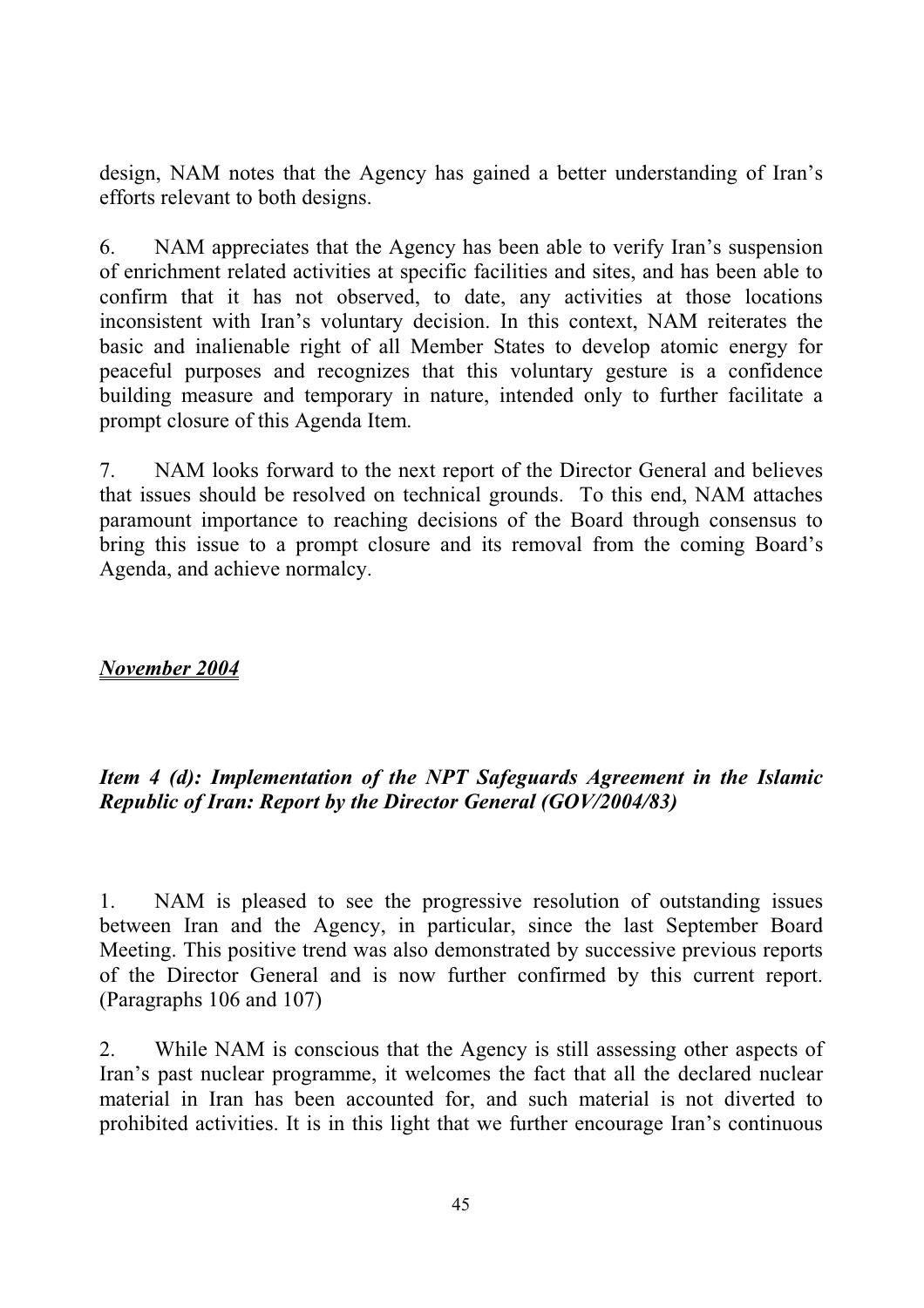cooperation in the implementation of its Safeguards Agreement and Additional Protocol. (Paragraphs 111 & 112)

3. There remain only two issues relevant to the Agency's investigation in order to provide further assurance that there are no undeclared enrichment activities in Iran. In this regard, NAM notes that the Agency has made steady progress towards their resolution, inter alia, with the assistance of third countries, and is confident of a closure of these issues in the near future. NAM notes that the Director General will continue to report to the Board, as appropriate. (Paragraph 108)

**4.** In this regard, NAM is encouraged that the Government of the Islamic Republic of Iran and the Governments of France, Germany and the United Kingdom, with the support of the High Representative of the European Union (E3/EU), reaffirm the commitments in the Tehran Agreed Statement of 21 October 2003 and have decided to move forward, building on that agreement as contained in the text of the Iran-EU Agreement dated 15 November 2004. We commend the role played by Member States to foster an environment of co-operation to find an amicable solution to this issue. In this regard, we invite other Member States to support and join all such efforts.

5. NAM welcomes the decision of Iran, to build further confidence, on a voluntary basis, to continue and extend the scope of its suspension to include all enrichment related and reprocessing activities. Nonetheless, NAM reiterates the basic and inalienable right of all Member States to develop atomic energy for peaceful purposes and recognizes that this voluntary gesture is a confidence building measure. We still have the view that any voluntary suspension should end when appropriate requirements are met.

6. NAM had sought in the September Meeting to separate the issues so that matters relating to confidence building measures are not transformed into legal safeguards obligations. To this end, we are grateful that every effort is made in this report to meet the NAM request as these two entities although interrelated are nevertheless, distinct sets of issues. NAM is confident that the Director General will also maintain the same distinction with regard to its verification afterwards.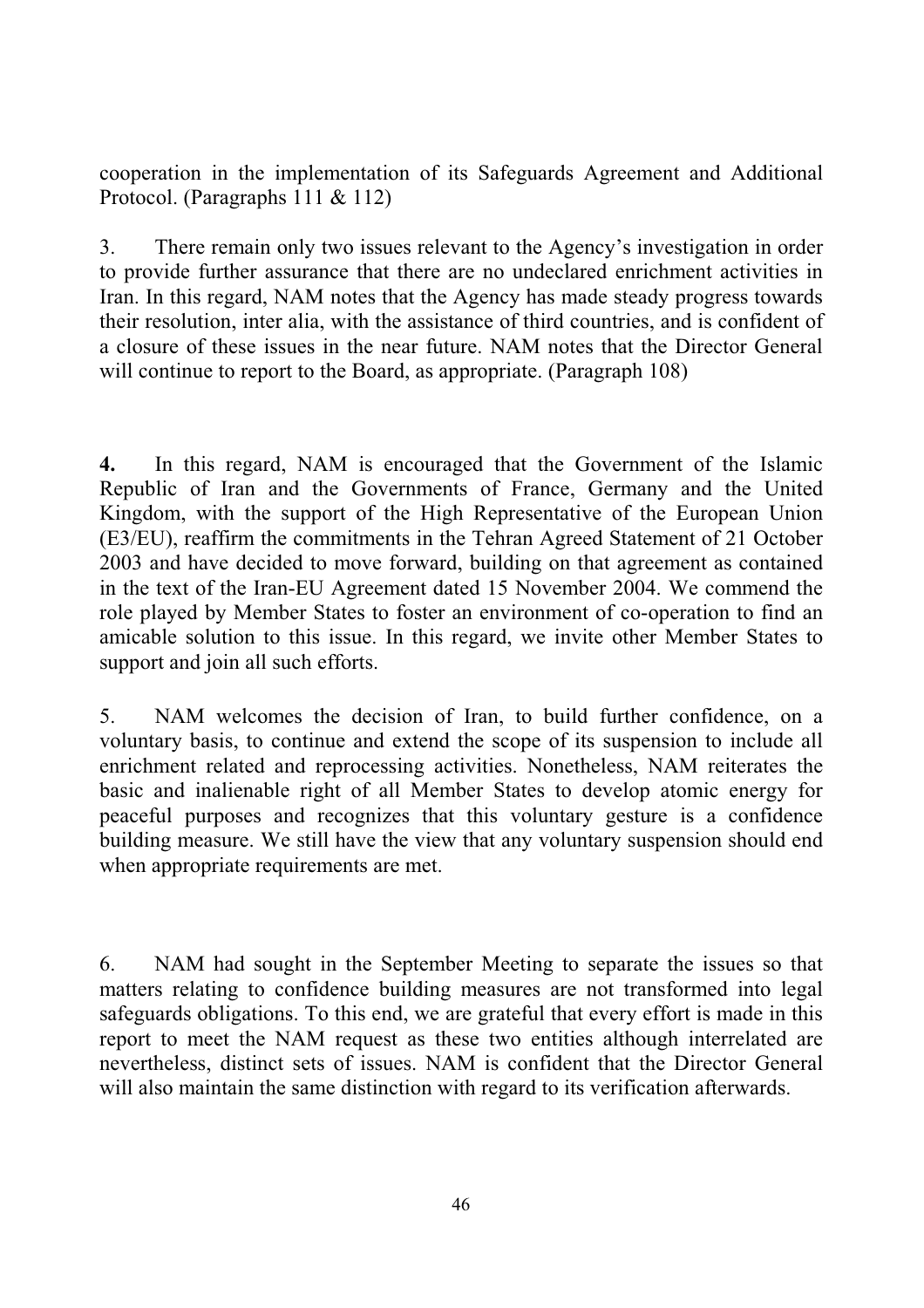7. NAM underscores the need for these issues to be resolved primarily on technical grounds. To this end, NAM attaches paramount importance to reaching decisions of the Board through consensus to bring this issue to a prompt closure and its removal from the coming Board's Agenda so that it is treated as a routine safeguards implementation matter. (Paragraph 107)

### *MARCH 2005*

*Implementation of the NPT Safeguards Agreement in the Islamic Republic of Iran*

1-Turning now to another issue, NAM welcomes the fact that the introductory statement of the Director General now further confirms the positive trend on the implementation of the Safeguards Agreement in the Islamic Republic of Iran. NAM is pleased to see that as a result of full and proactive cooperation of Islamic Republic of Iran, a robust verification is now in place in Iran and the Agency's inspection activities appears to be unhindered and is working smoothly as a routine safeguards matter.

2- NAM welcomes that the voluntary, non-legally binding confidence building measure of Iran to suspend all enrichment related and reprocessing activities is fully verified by the Agency. Nonetheless, NAM reiterates the basic and inalienable right of all Member States to develop atomic energy for peaceful purposes and recognizes that this voluntary gesture is a confidence building measure. We still have the view that any voluntary suspension should end when appropriate requirements are met. NAM re-emphasizes its position that it is fundamental to make a distinction between voluntary confidence building measures and legal safeguards obligations**.**

#### *June 2005*

#### **Agenda Item 6: Nuclear Verification:**

#### *(e) Other Safeguards implementation issues*

Statement on the Non-Aligned Movement (NAM) on Agenda Item 6(e): Other safeguards implementation issues: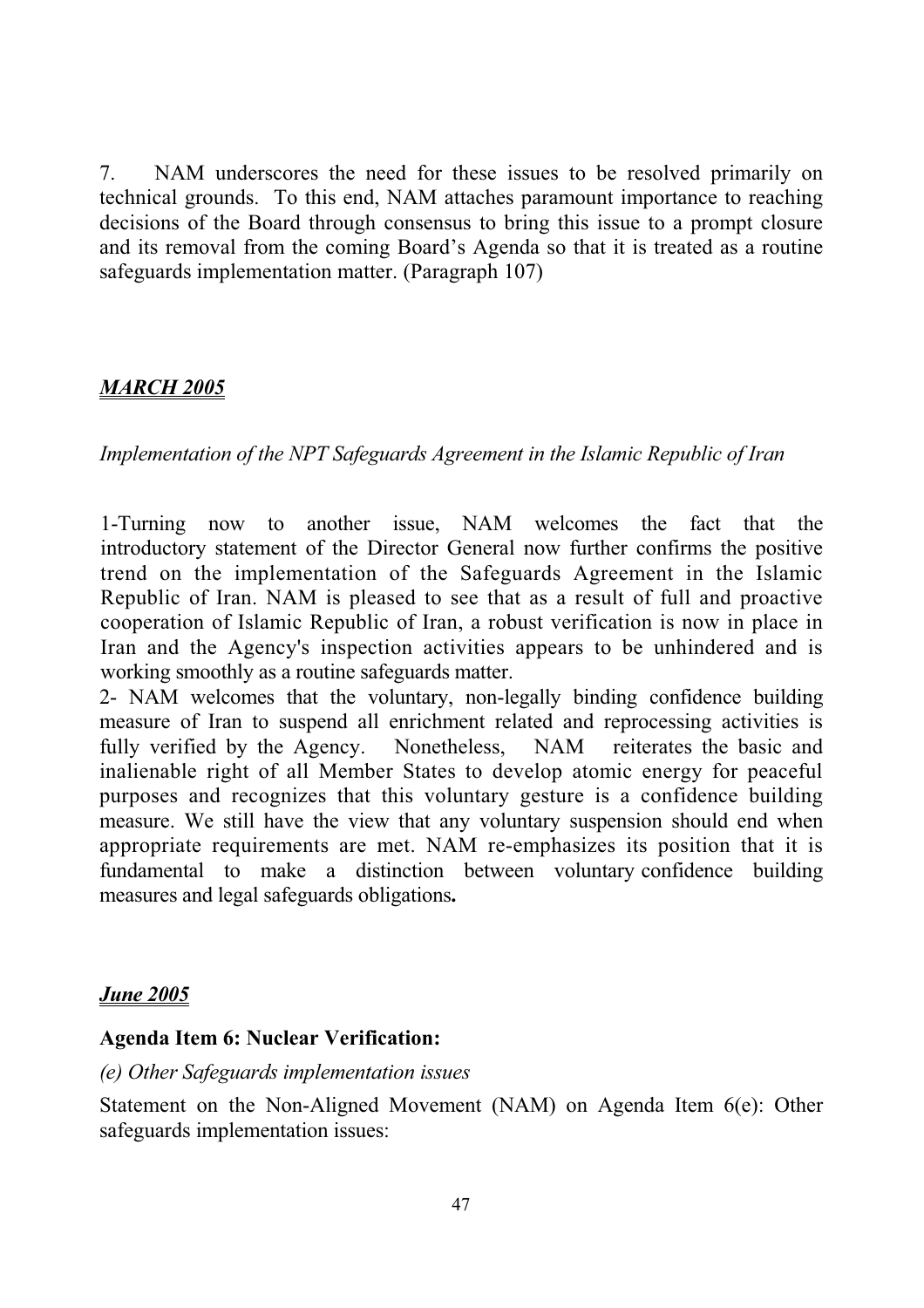1.NAM welcomes the fact that the introductory statement of the Director General once again confirms the positive trend on the implementation of the Safeguards Agreements in the Islamic Republic of Iran and that Iran has continued to facilitate Agency access to nuclear material and facilities under the Safeguards Agreement and its Additional Protocol that is voluntarily implemented as if Iran has ratified it. In this respect, NAM also takes note of the oral report of the Deputy Director General of Safeguards, Mr. Goldschmidt.

2.NAM is encouraged that with the co-operation of Iran and other states, the main key issue of the origin of the LEU and the HEU contamination may be concludes shortly. Other remaining questions are also expected to be resolved and concluded accordingly.

3.Substantive progress made in verification of Iran's nuclear program and activities for peaceful purposes, and clear prospects for concluding it within a short time, reaffirms the competence of the Agency to deal effectively with such matters. NAM reiterates its position, therefore, that this issue must be finalized and concluded solely within the IAEA framework.

4.NAM reiterates its position that the suspension of Iran's enrichment and reprocessing activities is a voluntary and non-legally binding confidence building measure, which is fully verified by the Agency. It has helped enhance confidence in Iran's nuclear fuel program and should not be interpreted in any manner that would inhibitor restrict inalienable rights of states for peaceful nuclear activities.

5.NAM takes note of the negotiations between the Government of the Islamic Republic of Iran and the Governments of France, Germany and the United Kingdom, with the support of the High Representative of the European Union (E3/EU), and remains confident that a mutually acceptable long-term agreement on the Iranian nuclear programme for peaceful purposes will be achieved through dialogue.

#### *August 2005*

1. I have the honour to make this statement on behalf of the Vienna Chapter of the Non-Aligned Movement (NAM).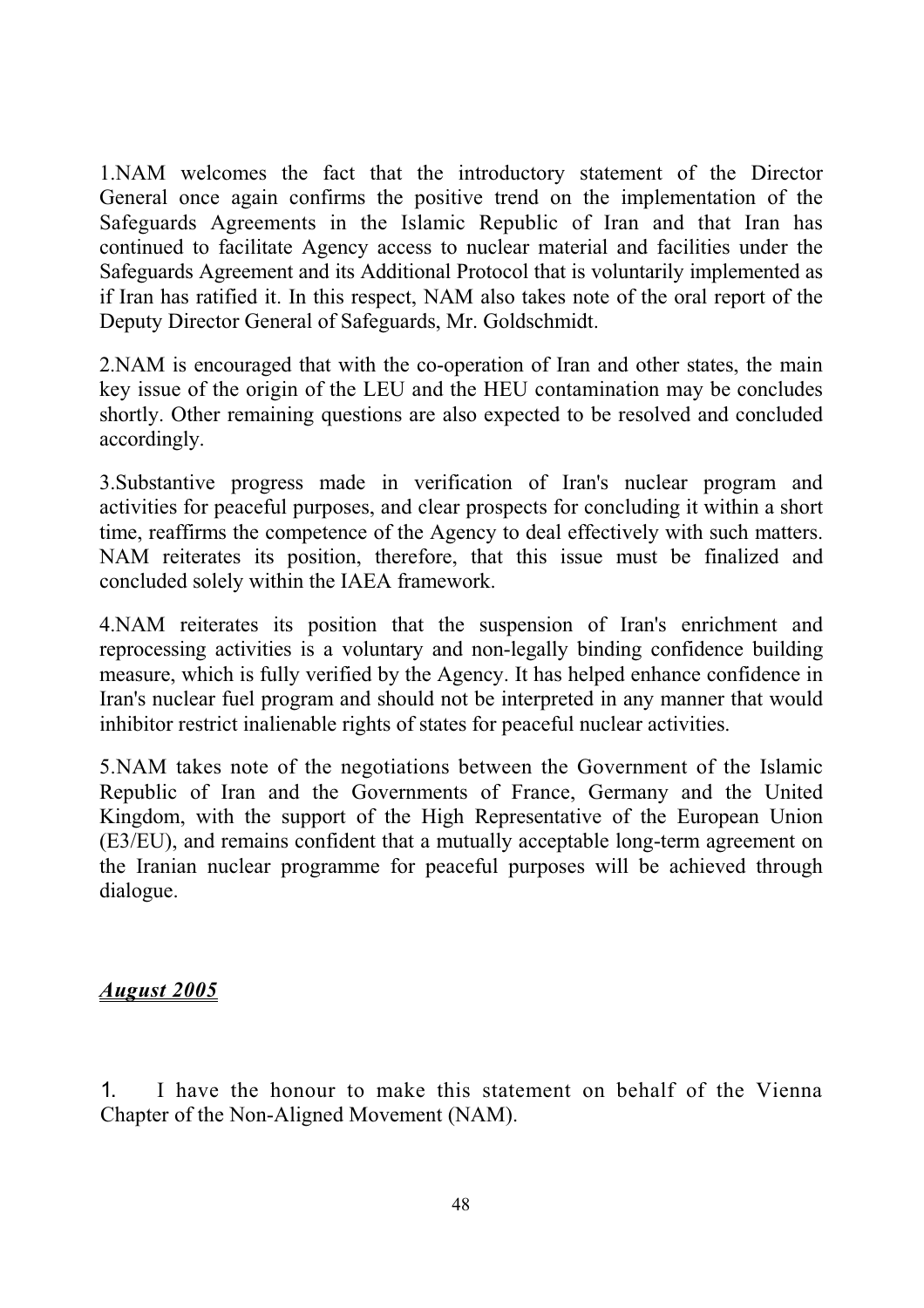2. In addressing the special session of the Board of Governors of the IAEA on the "Implementation of IAEA Safeguards in the Islamic Republic of Iran and related Board resolutions", NAM reiterates the basic and inalienable right of all member states to develop atomic energy for peaceful purposes.

3. While fully supporting the efforts towards non-proliferation of weapons of mass destruction, NAM maintains the principled position that nonproliferation and peaceful uses of nuclear technology should be addressed in a balanced and non-discriminatory manner.

4. NAM would like to emphasize that it is fundamental to make a clear distinction between legal obligations of member states to their respective safeguards agreements and their voluntary commitments, which is required to ensure that voluntary commitments of member states will not be turned into legal safeguards obligations. NAM is of the view that if these two issues are not clearly distinguished, it implies that member states could be penalized for not adhering to their voluntary commitments.

5. NAM recalls that the suspension of Iran's enrichment and reprocessing activities is a voluntary and non-legally binding confidence building measure and it should not be interpreted in any way as inhibiting or restricting the inalienable right of member states to develop atomic energy for peaceful purposes.

6. NAM commends the role played by Member States including E 3/EU to foster an environment of cooperation to find a mutually acceptable solution to this issue. In this regard, NAM appreciates all initiatives including that of South Africa.

7. Emphasizing the central role of the IAEA, NAM expresses its full confidence in the professionalism and impartiality of the IAEA led by Dr. Mohamed ElBaradei. In this regard, it strongly believes that all issues of safeguards and verification including that of Iran should be resolved solely within the framework of the IAEA and based on technical grounds.

8. NAM notes the substantive progress that was being made in resolving the outstanding issues on Iran and is optimistic that the few remaining questions should be resolved with the continued proactive cooperation of Iran with the IAEA. NAM is of the view that this special session of the Board of Governors at this juncture should contribute towards arriving at a fair and just solution consistent with the provisions of Iran's rights and obligations under the NPT safeguards agreement.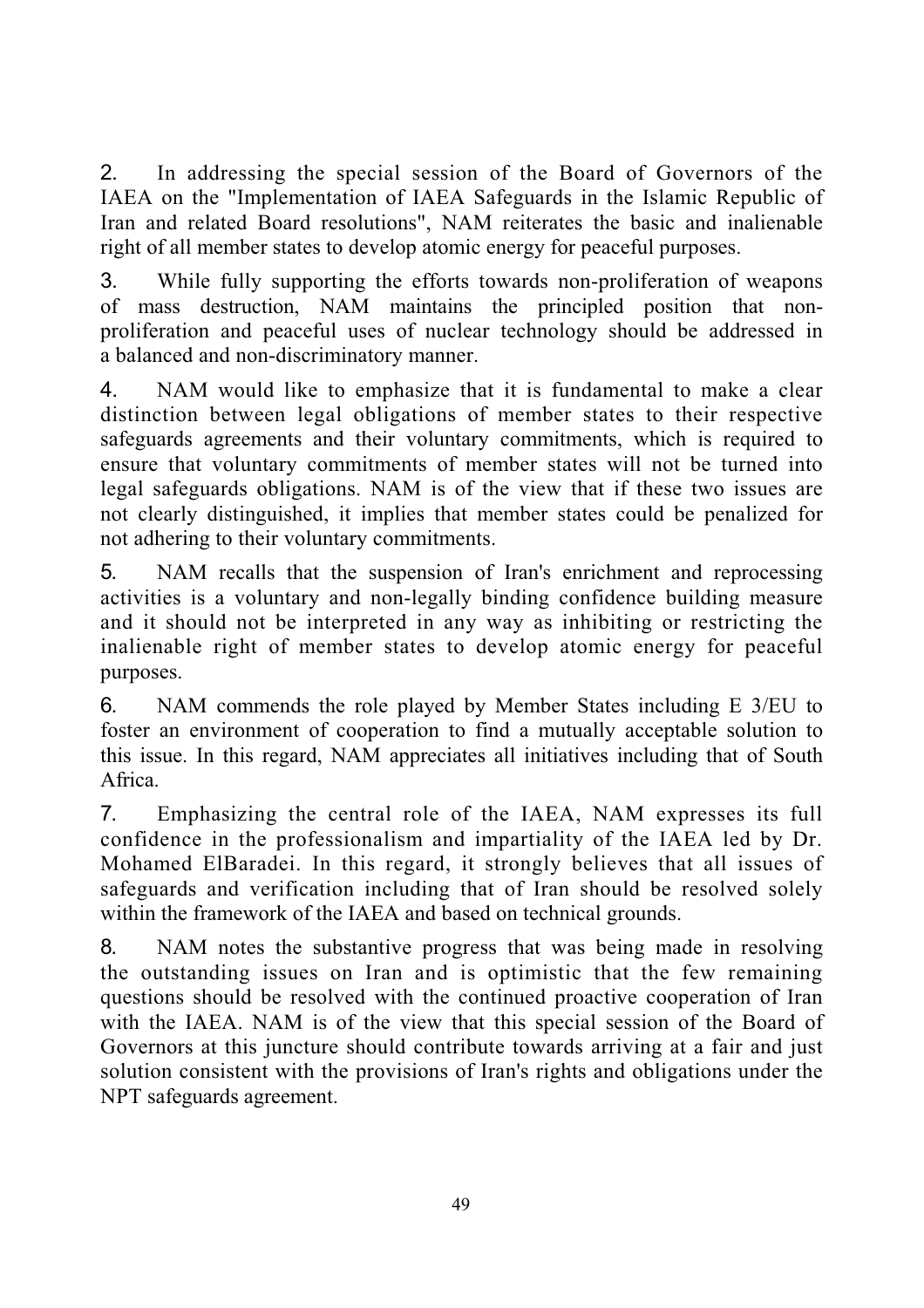9. NAM believes that all problems should be resolved through dialogue and peaceful means, in this regard; it calls on E 3/EU and Iran to continue with their dialogue with a view to achieving a mutually acceptable long term agreement.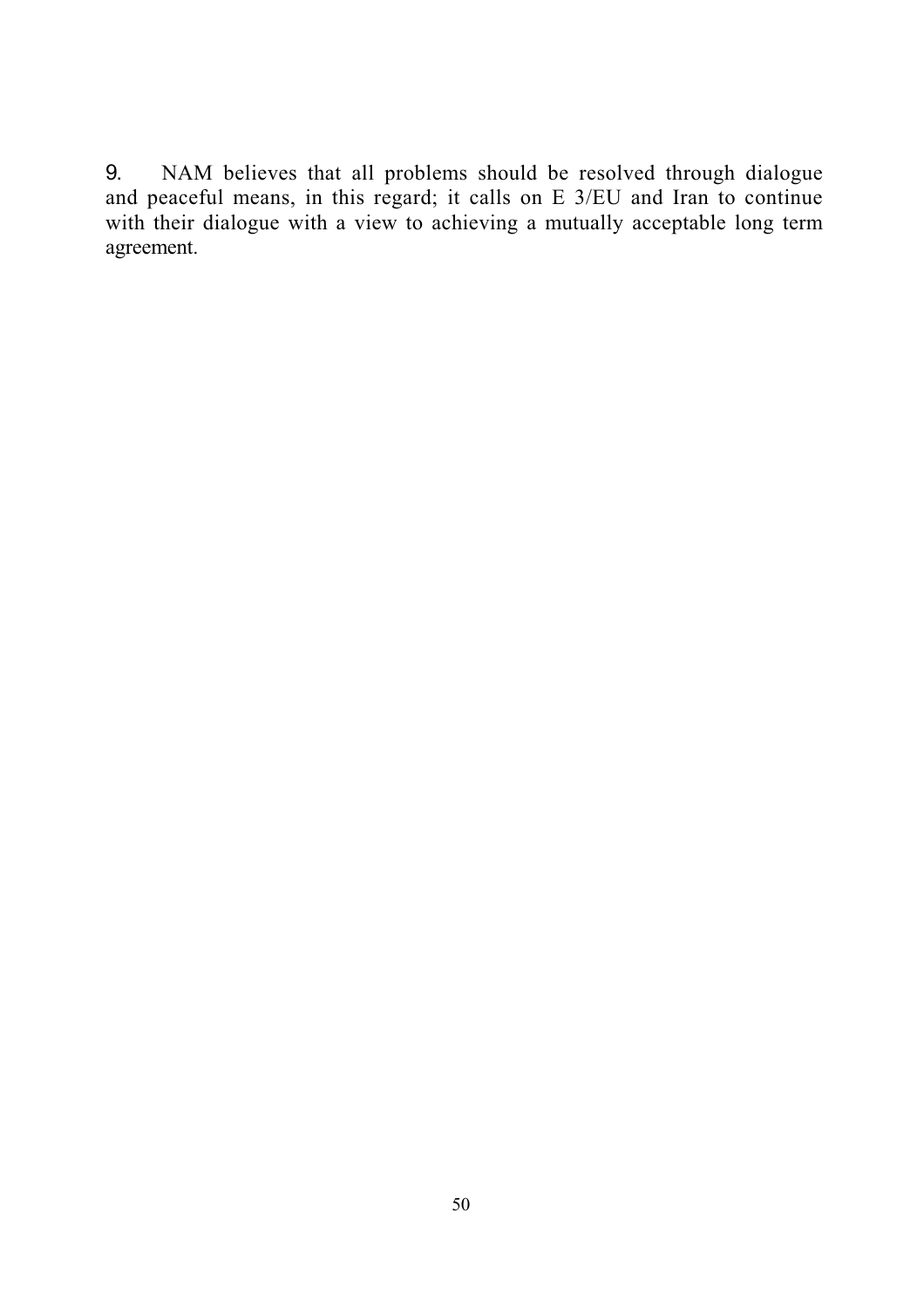# **Annex 3**

## **Statement of Islamic Republic of Iran Board of Governors on Pu Research Project June 2005**

Madam Chair,

I would like to recall previous communications and discussion in which the serious concerns of my Government regarding the leakage of highly confidential information to the media was raised. I also refer to the expression of similar concerns by other Member States in particular the member of the Non-aligned Movement.

Once again a highly confidential and technical information on Pu separation research project was released to a single member of the Board of Governors, facilitating the preparation of its detailed written speech and comments on various issues reflected in the DDG report, and leaked to western media, before the Deputy Director General 's oral presentation to the Board of Governors on 16 June 2005.

It is more discouraging that conclusion is made by partial quotation of the AEOI's communications, prior to the finalization of the analysis of the discs which Iran had sent to Vienna and prior to the technical discussion with the Iranian scientists.

As you may be aware the Department of Safeguards has already informed Iran that a team of Agency's inspectors is to travel to Tehran in two weeks in order to have thorough technical discussion in this respect.

Such hasty report and conclusion on purely technical sensitive matter has created confusion for not only the public but the diplomats at the Board of Governor, as we all observed on June 16 2005.

Had all communications and clarifications of the AEOI been thoroughly reviewed or presented, one could have easily noticed the route of incorrect conclusion or misunderstanding regarding the date of the termination of Pu production.

There is a clear distinction between the date of termination of the research project on Pu and the dates of the other activities such the ones related to purification and related waste management of the liquid, which is not considered as part of the main research project and any laboratory might do at a later convenient time. The AEOI has repeatedly informed the Agency that the research project was terminated in 1993.That is no more samples were sent for irradiation to the research reactor for the purpose of Pu production and subsequent Pu separation. This assertion is still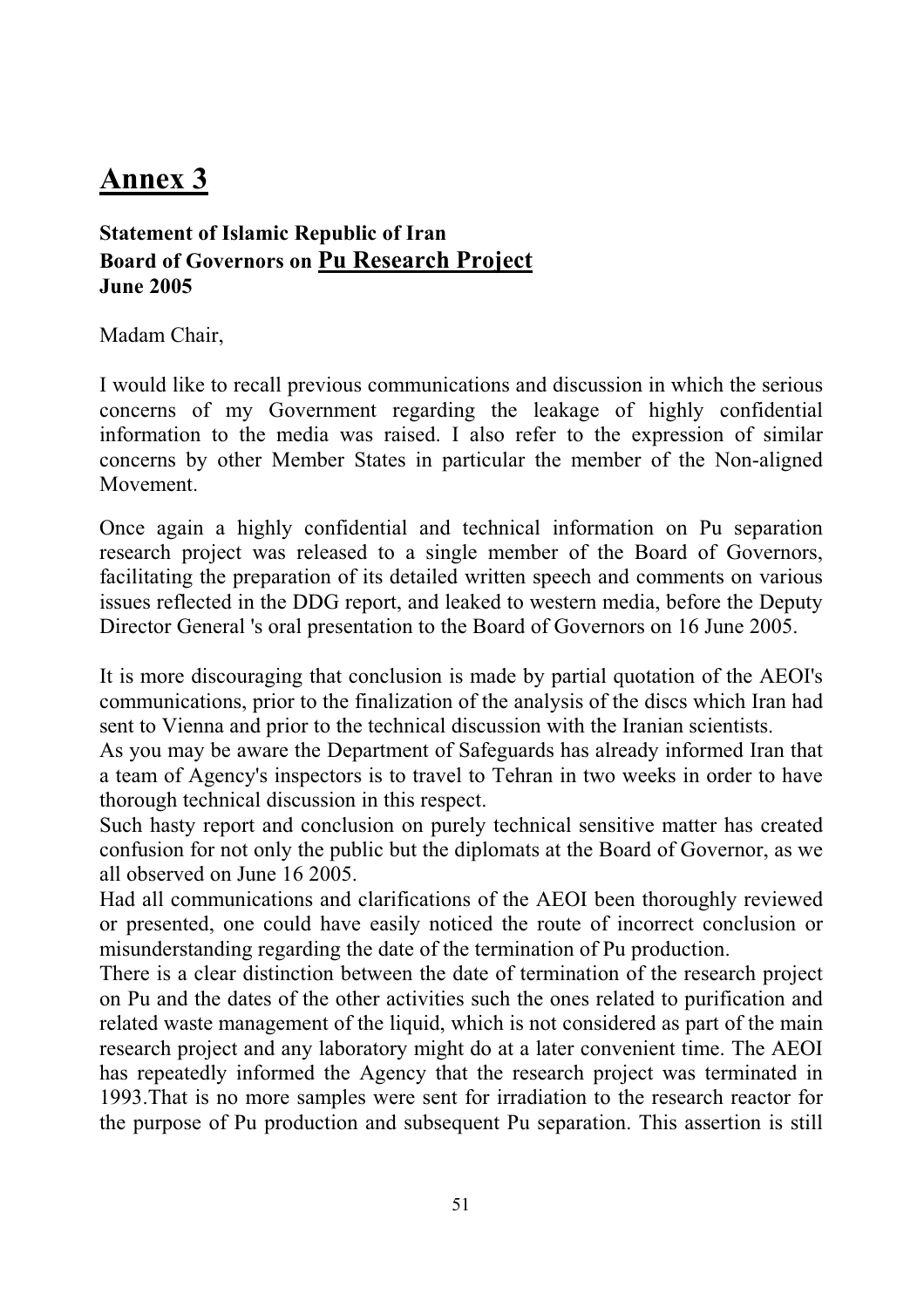valid since the other dates raised in the oral report are nothing to do with such process.

You are requested to make every effort for the protection of highly confidential information and the release of such information to media. The Secretariat is also expected to refrain from hasty and inconclusive reporting to Member States.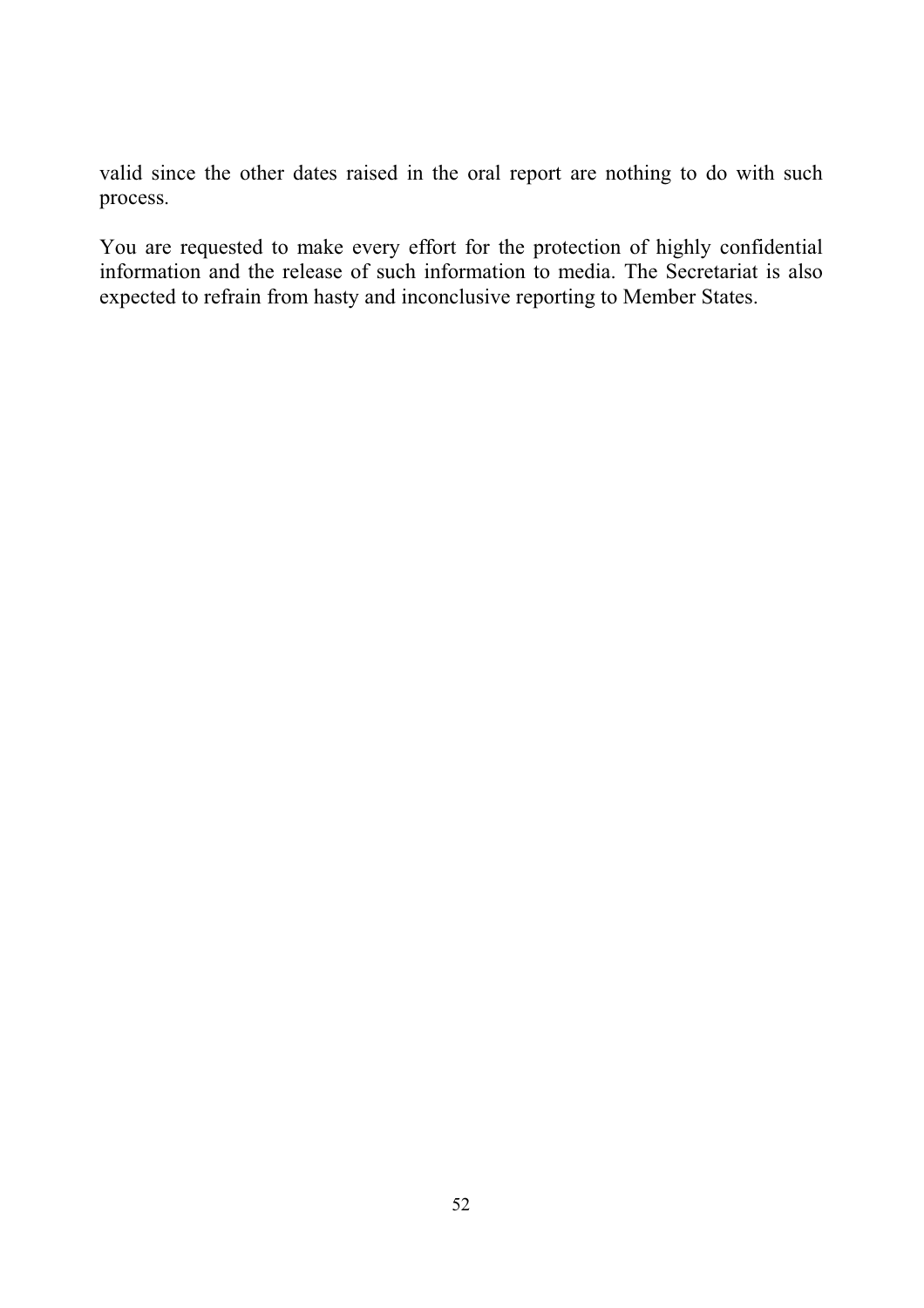## **Annex 4**

# **Iranian Statements at the meetings of the Board of Governors of the International Atomic Energy Agency**

**Form March 2003 to August 2005**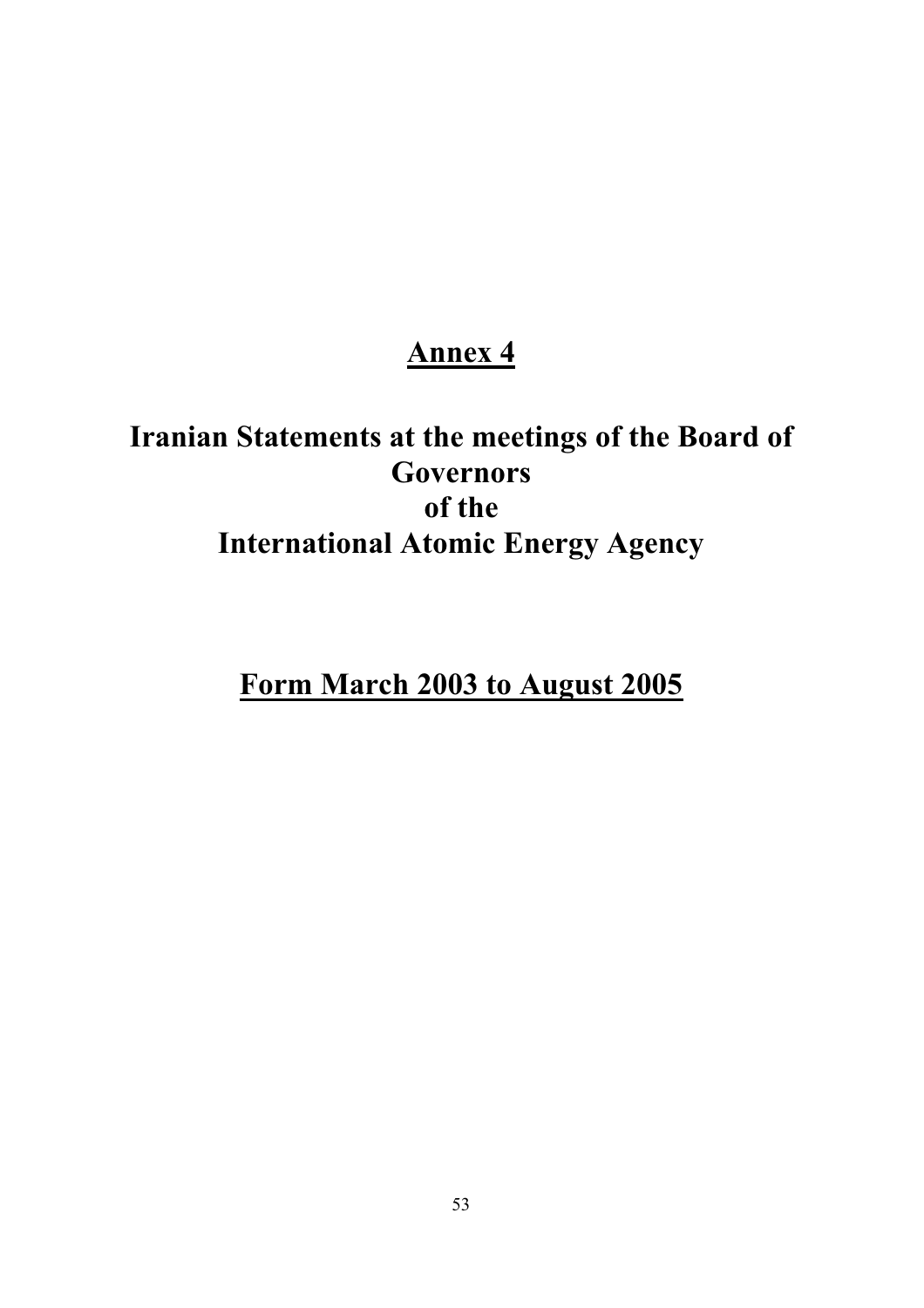# **March 2003**

#### **In the name of God, the Compassionate, the Merciful**

#### **Madam Chairperson,**

At the outset allow me to thank you for your diligent effort in the management of the Board of Governors and the Director General Dr. ElBaradei for his lucid, comprehensive, fair and balanced statement.

It is indeed very saddening to witness **a** looming, avoidable and an unwanted war to be shaping. Let's pray and nope that wisdom and prudence rather than authoritarianism and unilateralism prevails the world. This very sensitive and critical moment in the world affairs shall be a watershed in the formation of a new world order. We are, however, of the belief that truth and justice shall eventually emerge.

Madam Chairperson, before getting into my main statement, I initially wish to touch upon a few points raised by some of our colleagues. First and foremost, some of the statements were non-starter statements in the sense that they carried with them the concept of interference into the internal affaires of a Sovereign State - a state holding an independent, proud and a powerful nation - by issuing directives as to what it should and should not do. According to the principles of International Law no country in the world is permitted to compel, enforce or impose any legally binding instruments upon any other sovereign country. Secondly phrases such as nuclear secrecy\_\_ and other dubious phrases are imprudent to use, especially in the light of such development as Niger Scandal. Thirdly, pasting ones own unfounded concern to the concern of International Community is not a fair thing to do.

The unfortunate result of such transmittance will be the fatal mistake of the illusion that the so called Coalition of the Willing is - of course wrongly- the International Community.

Madam Chairperson,

Iran being a signatory of the NPT and other important international conventions such as CWC, BWC, CTBT, etc, has always been a faithful and a responsible member and has persistently ushered in its commitment by maintaining its close, cordial and honest cooperation with the relevant international agencies such as the IAEA. Unlike some distinct others, we have never challenged any of these international conventions. We did not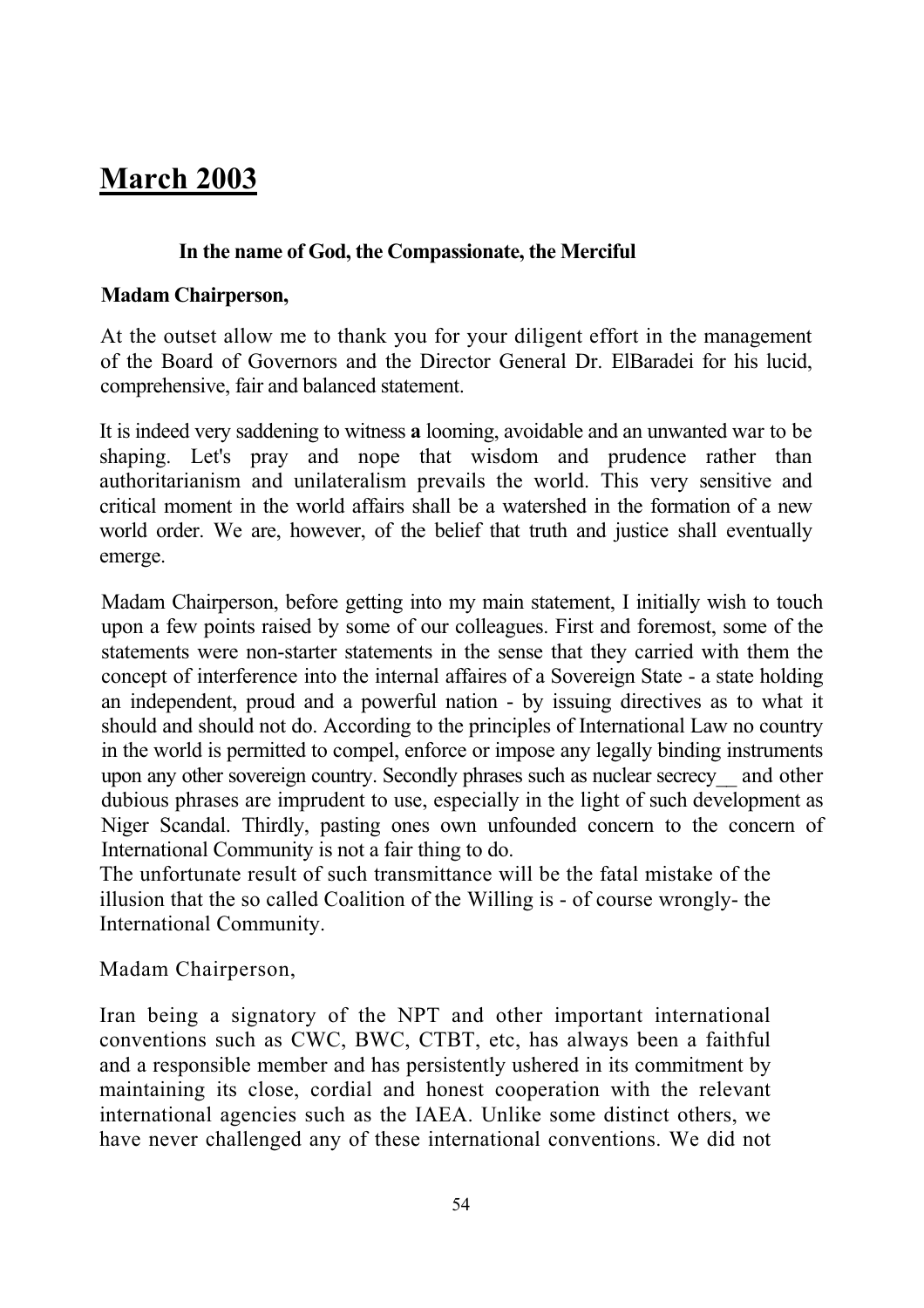block the strengthening of the BWC. We never undermined the CWC. We did not reject CTBT. We did not ignore the Kyoto protocol forget the unilateral withdrawal from the ABM and let alone the adoption of the Nuclear Posture Review. In fact we seek our security in the security of the International Community and not the other way round. For example we are distinct from those who uphold the international norms as long as it suits their mere interest best.

The I.R. of Iran as a victim of weapons of mass destruction has engaged actively in combating the menace of all weapons of mass destruction including nuclear weapons. We are the only victims of the WMD in the last generation. Thanks to the generosity of the suppliers of such appalling weapons. Those who endorsed the use of such weapons then, because they were used in accordance with their interest are now waging a devastating war using those same weapons as an excuse. Those who turned their eyes when the Halabja massacre erupted arc now shedding their tears to no avail. Please refer to Herald Tribune, Friday Jan 17,2003 p. 8 and I quote "... Iran rushed western reporters to the blighted town...". In response the United States launched the "Iran too" gambit...". We ardently hope that the fabrication of another gambit is stopped, before it is too late.

The Iranian people have deeply felt the horror of these weapons and are determined to ensure that no other people will have to go through the same agony. We intend to pursue this objective by advocating and promoting a world free from all such inhuman weapons and for nearly over two decades, this fact has vividly been reflected in our constant call for the establishment of Nuclear Weapons Free Zone in the Middle East Only one well known country in the region, however- as the non-adherent party to the NPT- has so my country had no other choice but to settle on two possible paths to that end namely, the heavy water and uranium enrichment paths. Tliis has been the only natural course that has been pursued by all other countries that have successfully developed their indigenous nuclear technology. If the average size of a nuclear reactor is taken to be about 300 Mwe the right size for my country that would mean that Iran would have to construct about 20 reactors over the next 2 decades. We should also bear in mind that Light Water Reactors and Heavy Water Reactors are real contenders. There are many countries that enjoy having both types of these reactors. It is also very clear that the future expansion in the use of nuclear power will depend to a large extent on the continued innovation in reactor and fuel cycle technology.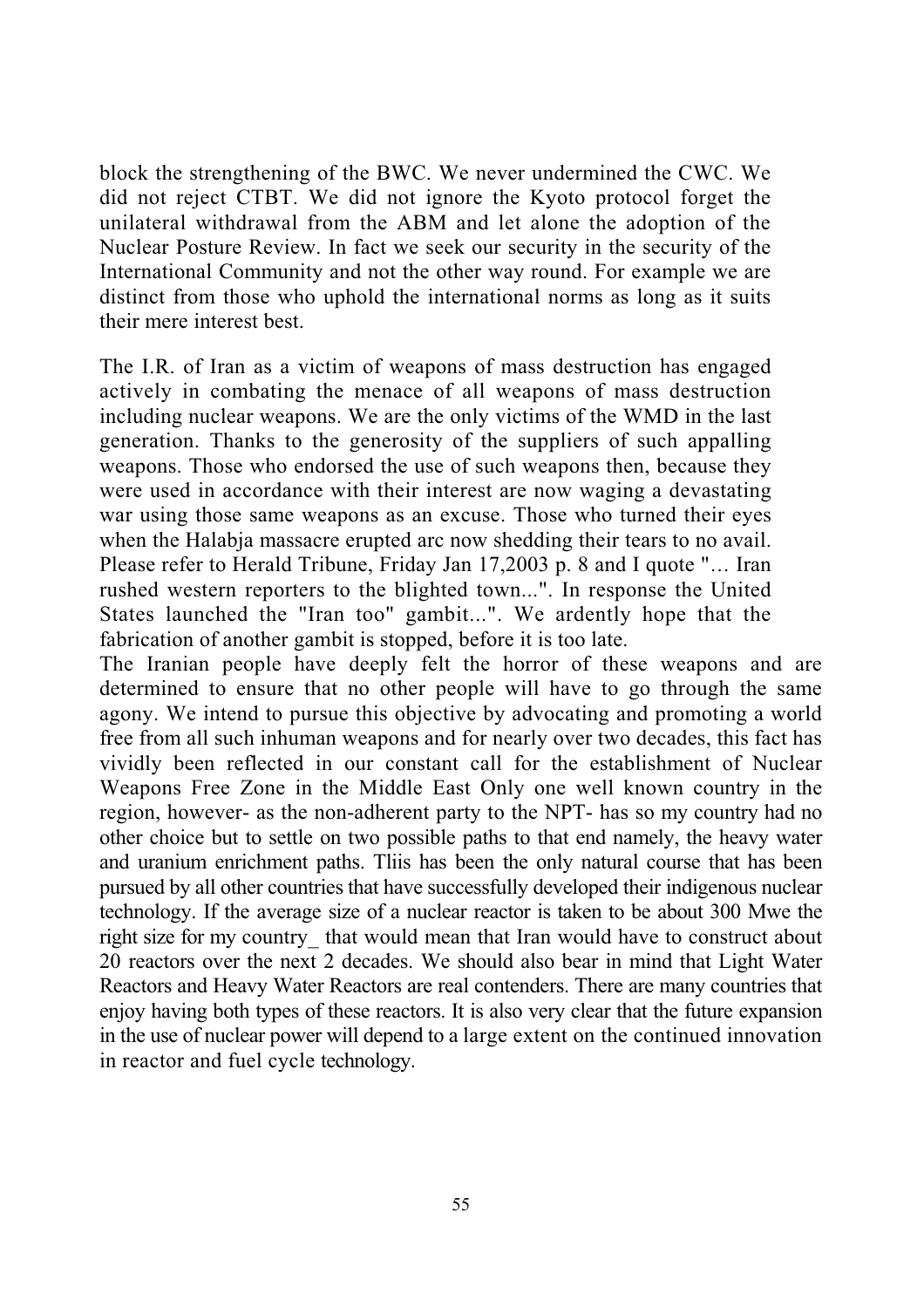#### **Madam Chairperson,**

Just as a reminder, it is worth noting that my country's current electrical production is above 30000 Mwe, the highest in the Middle East, and its percentage annual growth is among the highest in the world about 10% per year. It is also useful to inform the board that in the mid seventies a thorough 20 Year Socio-Economic Plan was drafted by a prestigious American company called the Stanford Research Institute (SRI). In that detailed and scientific study a recommendation was made to the effect that the country should construct over 20000 Mwe of nuclear power plants in a span of 20 years. I presume that my colleagues, here, in the Board are very well aware that oil and natural gas are not commodities to be recently discovered in my country. In fact Iran was the first country in the region (the Middle East) in which, oil was explored and extracted (1907). The essential question before us now is which recommendation and advise are we to listen to; the one put forth by the American scientist to construct about 20000 Mwe of nuclear power plants or the non-scientific, political motivated, biased and interfering type of remarks made by Their diplomats and politicians that since Iran is rich in oil resources, it therefore needs not to have nuclear power plants, I ask; does the same advise apply to some other fossil fuel rich countries such as the US itself with over 100 nuclear power plants, Russia, UK, Mexico, Canada, etc.

Indeed it is a well-established technical and economic fact that the best use that a country like mine can make out of its uranium ores is to replace oil as a source of primary energy. It is worth noting that the population of my country is about 70 million plus about 3 million Afghan and Iraqi refuges. far not been cooperative in this regard. I ask: how does one explain the prevalent double standard in this regard. One country defies the world and remains safe and the other is fully compliant and remains under implicit threat.

#### **Madam Chairperson,**

Dr. El Baradei's first visit as DG to my country was made in the year 2000, during which he visited Esfahan's nuclear site and was officially informed about the intention of my country in undertaking certain activities in the field of nuclear fuel cycle technology and construction of their facilities such as the Uranium Conversion Facility (UCF). Although my country then had not yet adhered to the Subsidiary Arrangement, nevertheless it had willingly put that important project under the IAEA safeguard inspection. This attitude of vivid selftransparency was a sign of good faith welcome by IAEA. As a reminder it is worth nothing that modified Subsidiary Arrangement requires the submission of Early Design Information Questionnaire for new facilities, while the elder one required the country to submit the completed Agency Design Information Questionnaire 180 days before the facility is scheduled to receive nuclear material for the first time, This rule has been observed in the case of the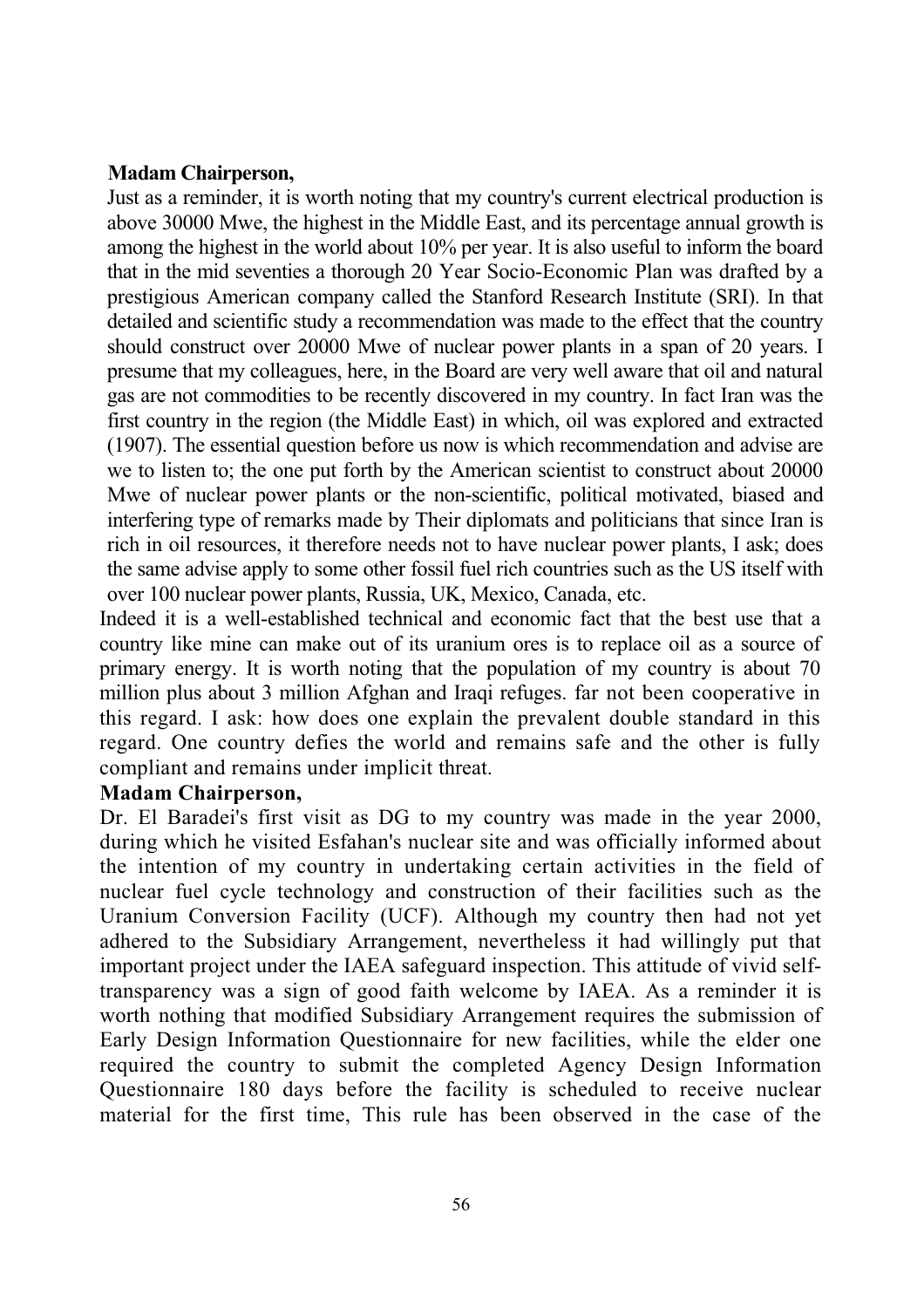enrichment facility in Natanz. Therefore there has been nothing secret and no rule violated.

Moreover in the month of June 2002 we reasserted to the Secretariat the country's involvement in other areas of fuel cycle to serve as basis of technical and material support and also as a secured source of fuel for the 6000 Mwe nuclear power plants to be constructed within a period of 20 years. Later in the 46<sup>th</sup> General Conference of the IAEA, our head of atomic energy organization announced and I quote: " Iran is embarking on a long -term plan, based on the merits of energy mix, to construct nuclear power plants with a total capacity of 6000 Mwe within two decades. Naturally, such a sizeable project entails with it an all out planning well in advanced in various fields of nuclear technology such as fuel cycle, safety and waste management. I take this opportunity to invite all the technologically advanced member states to participate in my country's ambitious plan for the construction of nuclear power plants and the associated technologies such as fuel cycle, safety and waste management techniques."

Following these directives my country set out to its lonely pursuit of indigenous nuclear technology. Because of the imposed ban and sanction,

The total oil output of the country is about 4 million barrels per day and the internal consumption is about 2 million compared to 600000 barrels per day before the revolution, i.e. 25 years ago. The country's oil export is about 2 million, almost equivalent to the production of each of the tiny Persian Gulf states with less than 1 to a maximum few million population. It is predicted that within 2 decades from now almost most of our oil production will be consumed internally and as a result nothing tangible will be left for export.

#### **Madam Chairperson,**

At this juncture, I take the opportunity to announce that His Excellency Mr. Aghazadeh, the Vice President of the Islamic Republic and head of the Atomic Energy Organization of Iran will be here in early May to give a comprehensive presentation of my country's peaceful and transparent nuclear activities. Madam Chairperson,

Upon an invitation extended to Dr. ElBaradei to visit the fuel cycle facilities in Iran, he made his  $2<sup>nd</sup>$  trip in February  $21<sup>s</sup>$  this year. During this trip he visited the Natanz enrichment site and had a constructive and fruitful meeting with our president Mr. Khatami. Following his trip, a team of inspectors went to Iran and began to draw up the relevant upcoming safeguard processes and to settle, if any, outstanding safeguard issues.

Madam Chairperson, I would like to reiterate over again that complete transparency of my country's nuclear activities is a serious commitment endorsed by my government. One of the very positive outcomes of Dr. ElBaradei's visit to Iran was the acceptance by my government to concur with the Modified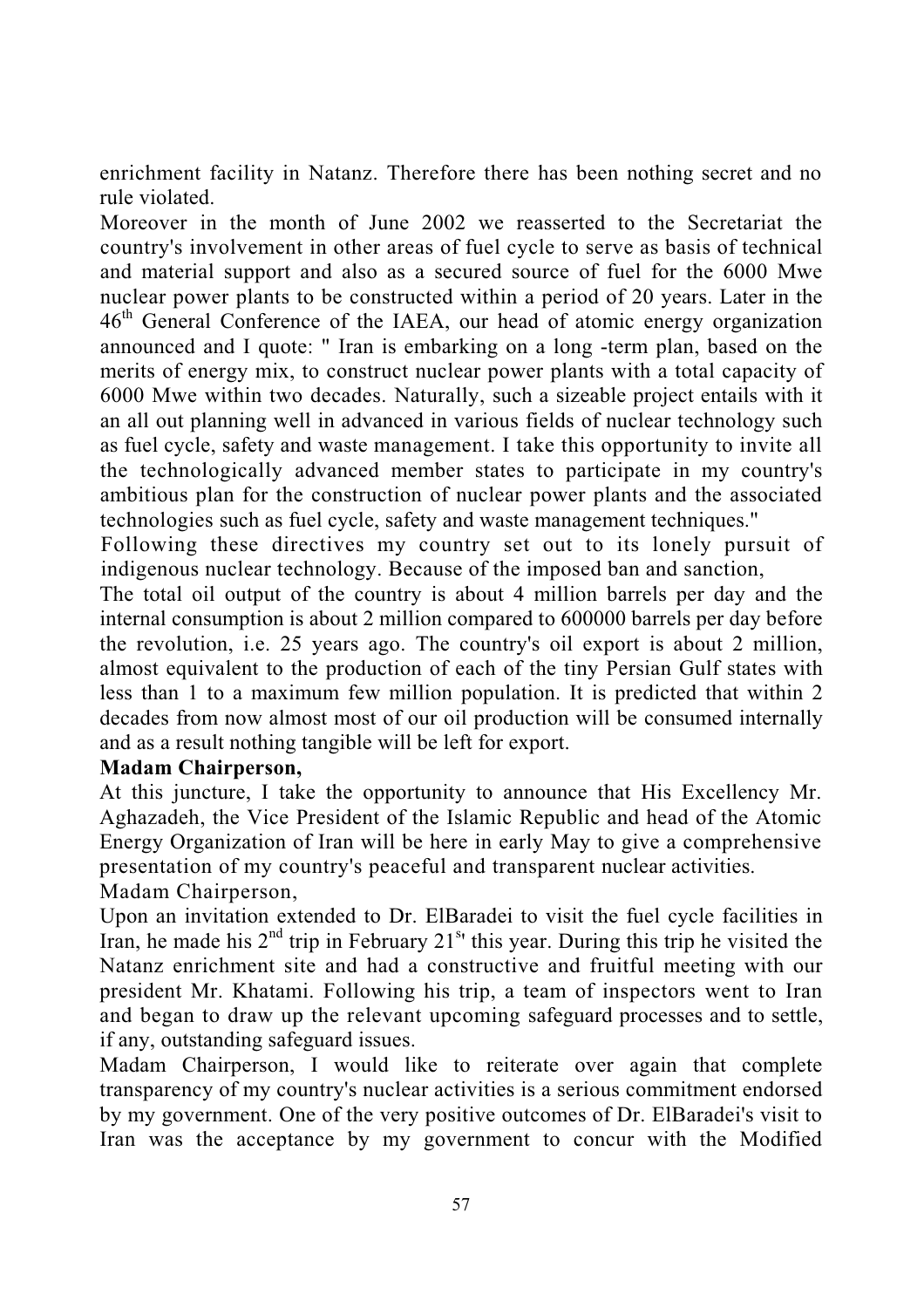Subsidiary Arrangement. Moreover, as expressed in the past, my government has repeatedly and explicitly made it clear that it looks at the additional protocol with a positive view and that it also gives it the needed consideration and has always expressed its readiness to enter into serious negotiations with the relevant parties. Furthermore, as a sign of our sincere commitment to non-proliferation, we have already approached -since month of September, that is about 7 months ago - the NSG and have requested their expertise and experience in drafting our National Export Control Regulations. Last but not least, we hope that emphasis on the Additional Protocol shall in no way reduce the viability of the current effective Comprehensive Safeguard Regime.

Finally, Madam Chairperson, allow me to briefly recount an incident. It was in the year 2000 when I was invited to give a presentation - to a selected audience — at the University of Colombia in New York. After my presentation a member of the Japanese delegation raised the issue of the signing of the Additional Protocol by Iran. After his comment an American gentleman named Mr. McCormack who now happens to be the US National Security Council spokesman, stated very explicitly "that even if the Iranian government signs the additional protocol a hundred times, we will continue with our pressure on Iran until we reach a political detente and then we will offer them two of our most beautiful reactors". In this regard another outright statement is made by Mr. Sokolski a US Defense Department official in the first Bush administration\_ he has said "whether there is an economic rationale doesn't matter."

If there is anything to be appreciated, about the American diplomacy it is this element of openness and of being unequivocal and this fact probably stems from the legend that" Might makes Right".

Thank you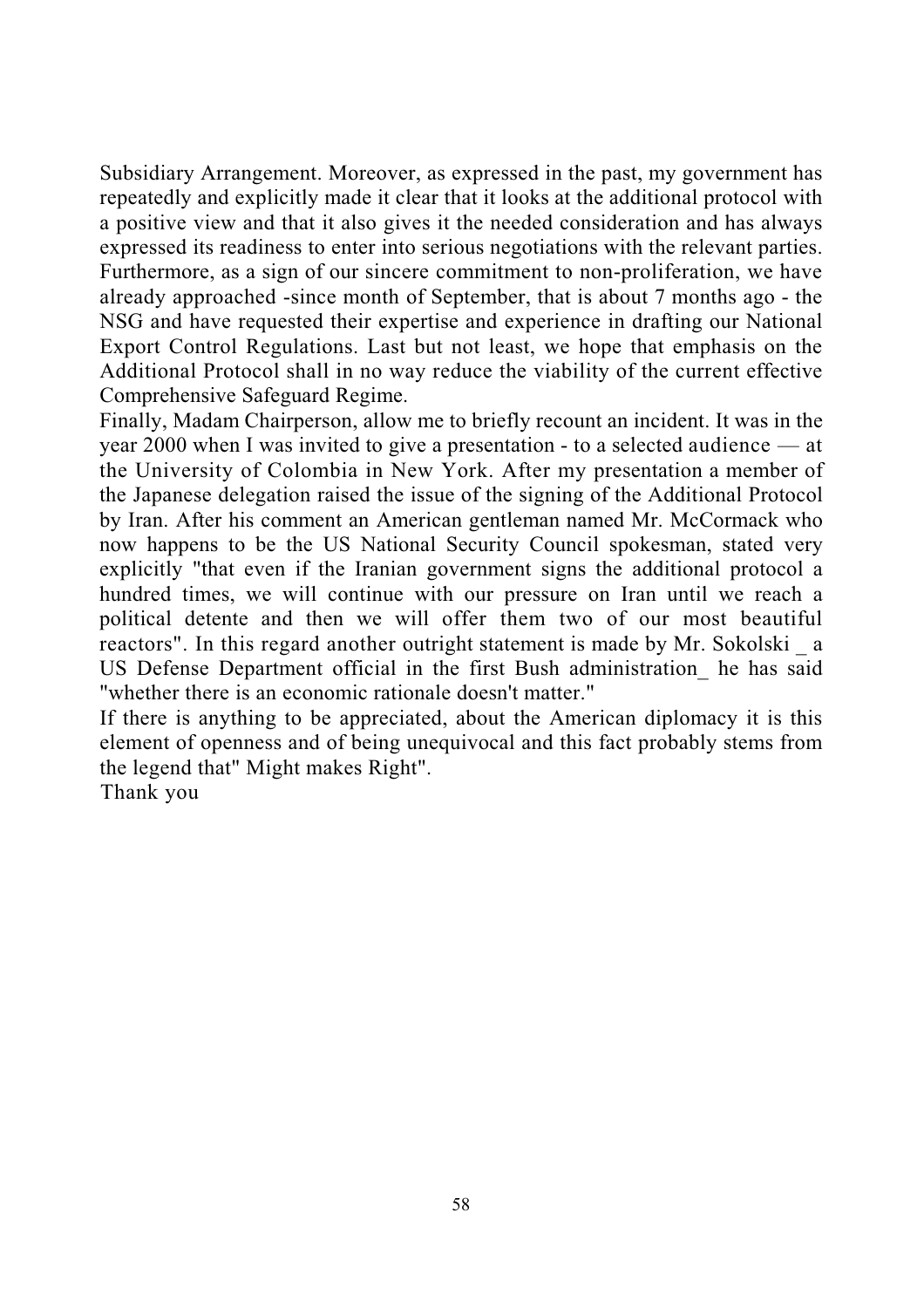## **June 2003**

### IN THE NAME OF GOD, THE BENEFICENT, THE MERCIFUL

Thank you, Madame Chairperson

Allow me at the outset to sincerely thank the Director-General and the DDG's Dr. Cetto and Dr. Goldschmidt for their introductory statements. Due to the specificity of this Board Session with regards to my country, allow me, Madame Chairperson – coming from a land boastful of its culture and heritage – to resort to some poetry and words of wisdom, emanating from our prominent world known poets such as Rumi and Hafez, that normally convey a world of meaning in such concise manner – pardon me for the inapt translation:

> *Indeed the state of your eyes allured war We were wrong in perceiving peace in them*

*Oh eye, remember, I had a thousand wisdom and sanity But now that I am under an illusion, prudence is not to be sane.*

I sincerely hope, Madame Chairperson that under your able leadership, diplomatic skills and experience the Board takes the right course and is steered in the proper direction. Our goal is to get to a destination that is aimed by all and therefore any attempt made otherwise shall certainly not be conducive to the ultimate resolution of the issue at hand.

I would like to express our deep gratitude to the members of Non-Aligned Movement (NAM) for their solidarity, constructive and fruitful deliberations and rendering support to my country. I should also thank His Excellency Ambassador Haniff, Chairman of NAM in Vienna, for delivering the statement on behalf of the NAM members.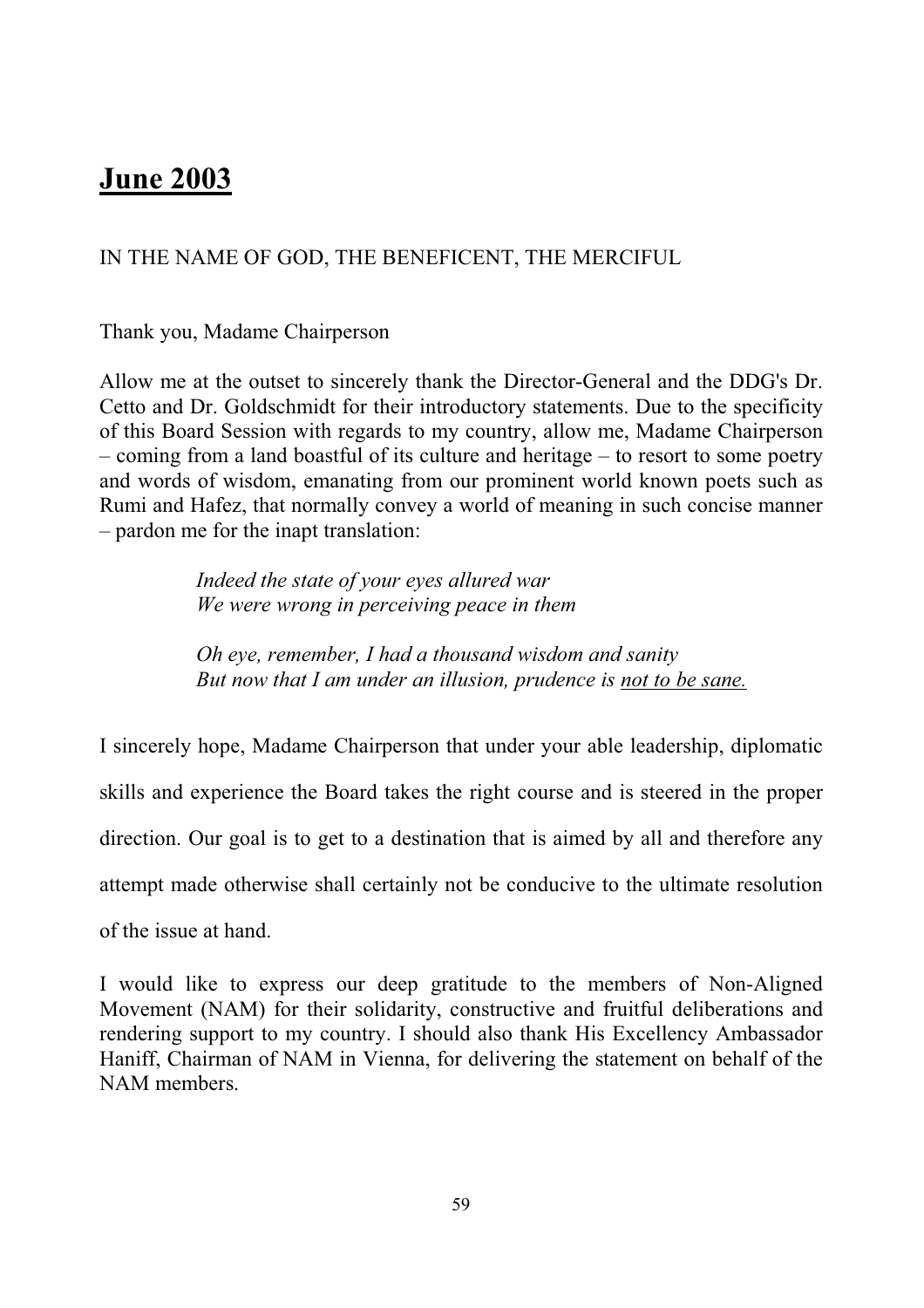Allow me at this point to refer to the report GOV/2003/40. Let me start by a friendly criticism of the way the report was drafted and disseminated. The report has an apparent factual format, but our assessment is that the report could have been crafted in a more partial, fair and balanced manner. Given the political rhetoric in the past few months and the early and awkward directives issued at certain influential capitals on the form, the content and the final conclusion and judgment of the report, one has no other choice but to be realistic and be satisfied with what is at hand – namely the report in front of us. There is still a point of hope holding that not all international organizations have yet come at the stage of total submission.

#### Madame Chairperson,

It was indeed not very appeasing to see a restricted report to be almost thoroughly discussed in CNN the day it was released. Here, I humbly implore all my colleagues in this room to be more vigilant about the possible unendorsed circulation of restricted reports in the future, so as not inadvertently harm the security interests and rights of any of the Member States. Moreover according to article 5 of Model Safeguards Agreement INFCIRC/153 and article 5, part 2 of item b of INFCIRC/214, summarized information on nuclear material subject to safeguards may only be published upon decision of the Board if the states directly concerned agree thereto. To the best of my knowledge neither my state nor any a priori Board decision has authorized the revelation of the content of this report. Of course, I didn't raise this as a point of contention, but only to stress more watchfulness about, God forbid, similar cases that might pop up in future.

#### Madame Chairperson,

The crux of the report in front of us deals only with a small amount of 0.13 effective kilogram of natural uranium that we imported in 1991. The material is to be used for the various testing of the different processes involved in our Uranium Conversion Facility (UCF). To remind the Board, this facility has been under the Safeguards Agreement ever since the actual construction of the facility started and that is before my country accepted the Modified Subsidiary Arrangement – a vivid display of my country's transparency and openness.

Despite the subtle differences in the interpretation of articles 95 and 34 of INFCIRC/214, nevertheless my country declared the material to the Agency and it is now under its full safeguards. Assuming we admit the negligence in delayed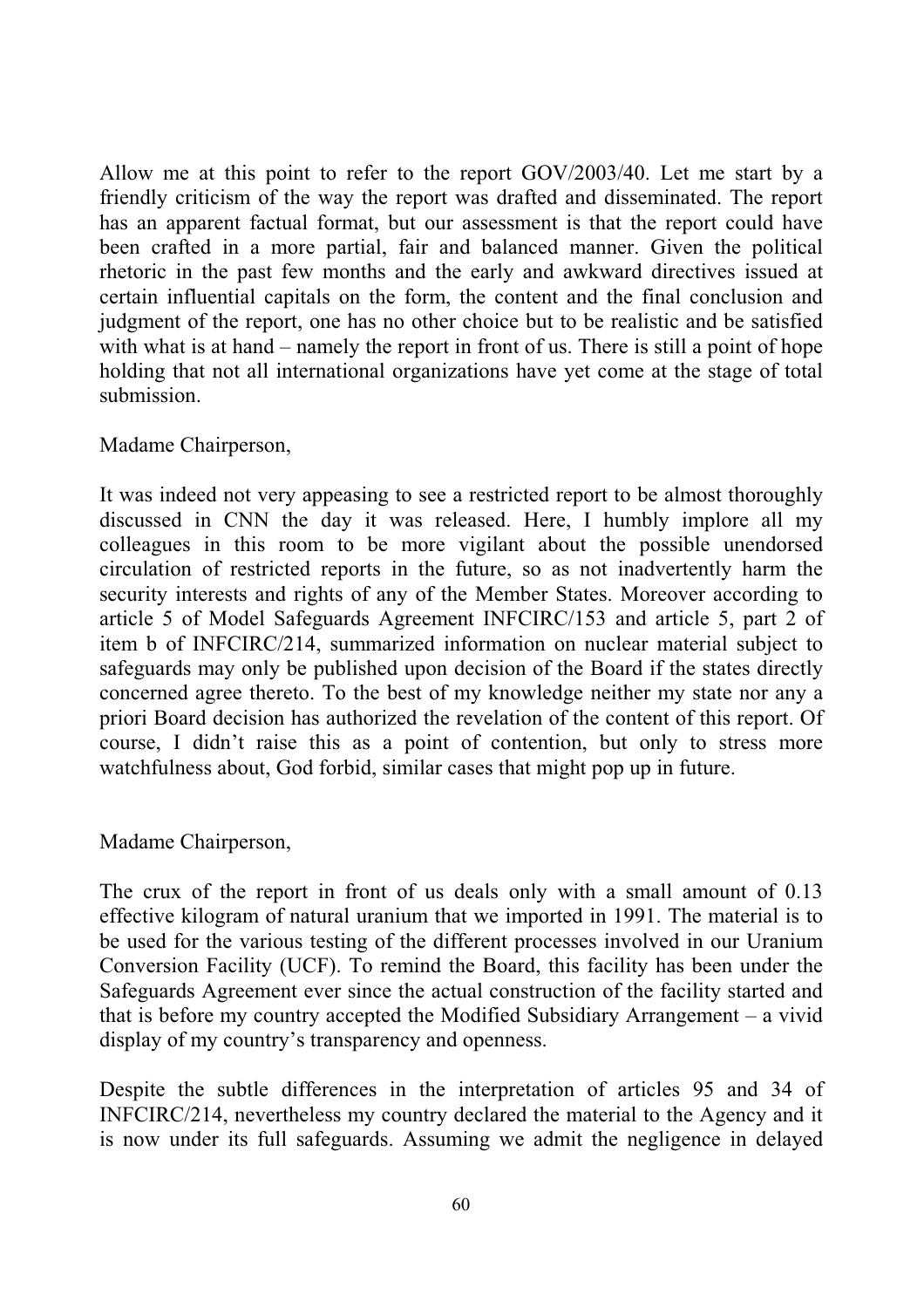declaration of this small amount of nuclear material (in other words 0.13 effective kg of uranium) that is far below the inspection thresholds of the Agency (i.e. eight kg of Pu; eight kg of U-233; twenty-five kg of U-235), how one can then explain the following list of essential failures in the SIR 2002, GOV/2003/35.

- 1- Page 56 paragraph 187- Of the remaining 357 facilities with 1 SQ or more of nuclear material evaluated for 2002, 34 facilities (10%) in 15 states failed to fully attain the quantity component of the inspection goal; and 32 facilities (9%) in 15 states failed to fully attain the timeliness component.
- 2- Page 59 paragraph 198- At six facilities, the quantity component of the inspection goal has not been attained for several years because the measures foreseen in safeguards approaches could not be implemented.
- 3- Page 60 paragraph 205 At six LWRs (seven in 2001), the quantity or timeliness components of the inspection goal couldn't be attained because spent fuel had been loaded into casks for shipment and was therefore unavailable for verification during inspections.
- 4- The transfer of uranium shielded ammunition into a country in hundreds of kilograms; have they been reported to the Agency's Safeguards either by the country of their origin or by the receiving country in this case, namely Iraq?

The SIR 2002 report clearly shows that hardly any Member State can claim to be impeccable. However, an important trait to seek here is the willingness of the Member States to rectify their possible failure. If indeed our collective purpose is to settle issues and to not turn them into international problems with far reaching repercussions, then we should wisely join in all our forces to avoid the practice of double standards – a practice normally emanating from political motivation.

#### Madame Chairperson,

To save you of other questions, could I only and humbly ask the merit of the open question  $\mathbf d$  on page 8 of the report? Is there any legal obligation on the part of any Member State to come up with justification on any of its peaceful nuclear activities? Or is it that it is only required of it to report the activities to the Agency and abide by its commitments within the framework of its Safeguards Agreement? Is not the acquirement of peaceful nuclear technology- within the framework of the NPT- the inalienable right of all Member States?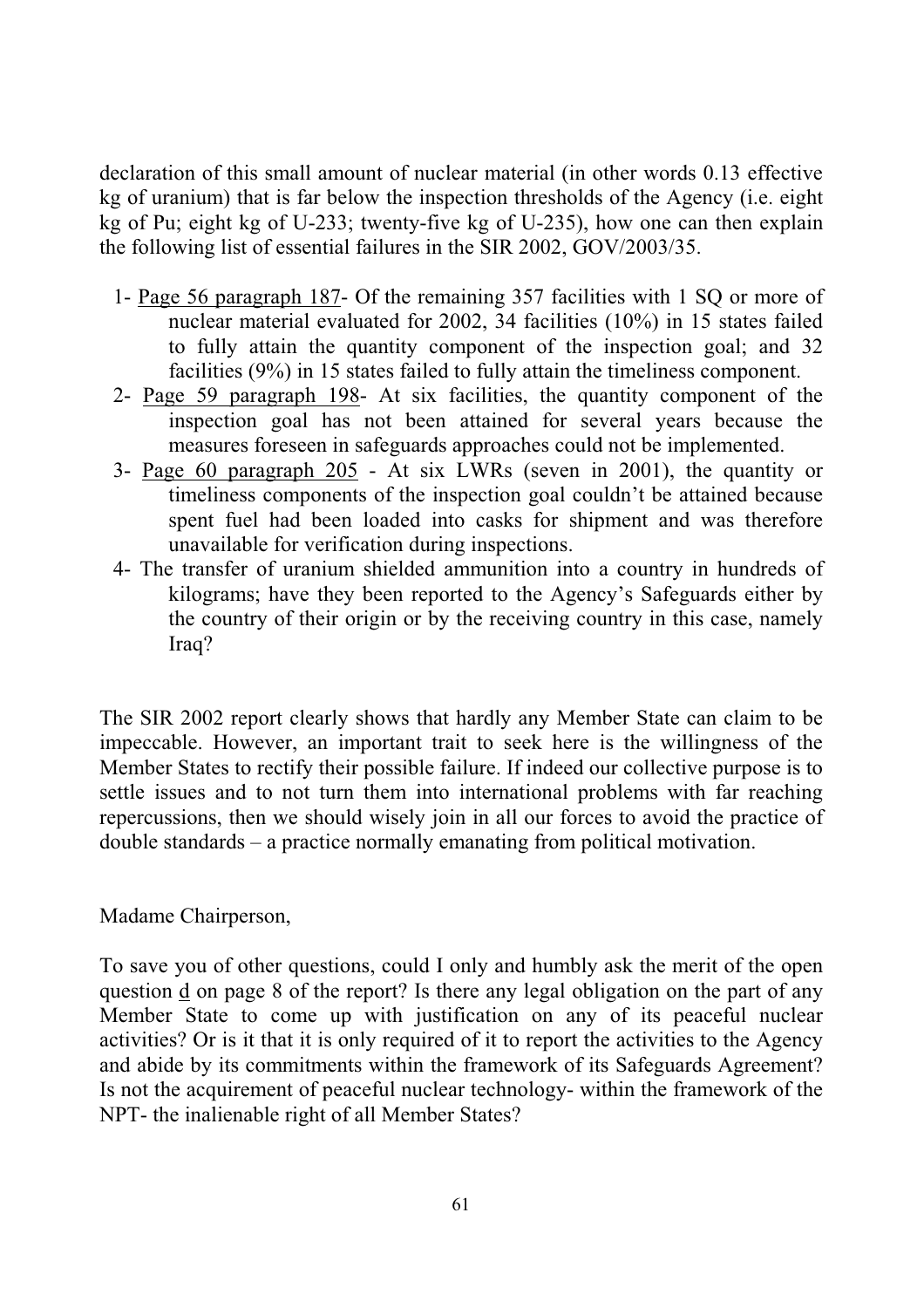Allow me, Madame Chairperson, within the Vienna spirit, which is the spirit of understanding and cooperation, state my country's principle positions as stated by our Vice President His Excellency Mr. Aghazadeh here at the Agency headquarter in May, 2003 and my own personal convictions.

The Islamic Republic of Iran has fulfilled its obligations under all provisions of the NPT. Iran's position, of denouncing the nuclear option, as a matter of principle, and placing its peaceful nuclear facilities under the full-scope Safeguards Agreement, is a clear manifestation of our commitment to a strong NPT. Iran considers the acquiring, development and use of nuclear weapons inhuman, immoral, illegal and against its very basic principles. They have no place in Iran's Defence doctrine. They do not add to Iran's security nor do they help rid the Middle East of weapons of mass destruction, which is in Iran's supreme interests.

The Islamic Republic of Iran believes that all provisions of the NPT are of equal importance. Maintaining the balance of the "rights and obligations" enshrined in the treaty, preserves its integrity, enhances its credibility and encourages both NPT's universality and its full implementation.

Iranians know that more capability necessarily prompts more responsibility. We would prove that accountability is part and parcel of our quest for full nuclear technology for peaceful purposes. We are enforcing our national laws and regulations on the control of nuclear and radioactive material and equipments. We welcome any constructive interaction with other parties including the Nuclear Supplier Group (NSG).

Madame Chairperson,

Many of my colleagues here and the Secretariat are well aware that ever since I started my mission here in Vienna, I have all along done my best to promote the level of cooperation between my country and the Agency and keep the process unhindered and ongoing. Clearly, confidence building requires its own tools and means, one of which is the acknowledgement of each other's signs of cooperation and sincere intentions and the other is the use of the right language for dialogue. The language of force and threat will be futile and not conducive to the final achievement of our common goal. I ardently hope that the Board takes this essential fact into consideration.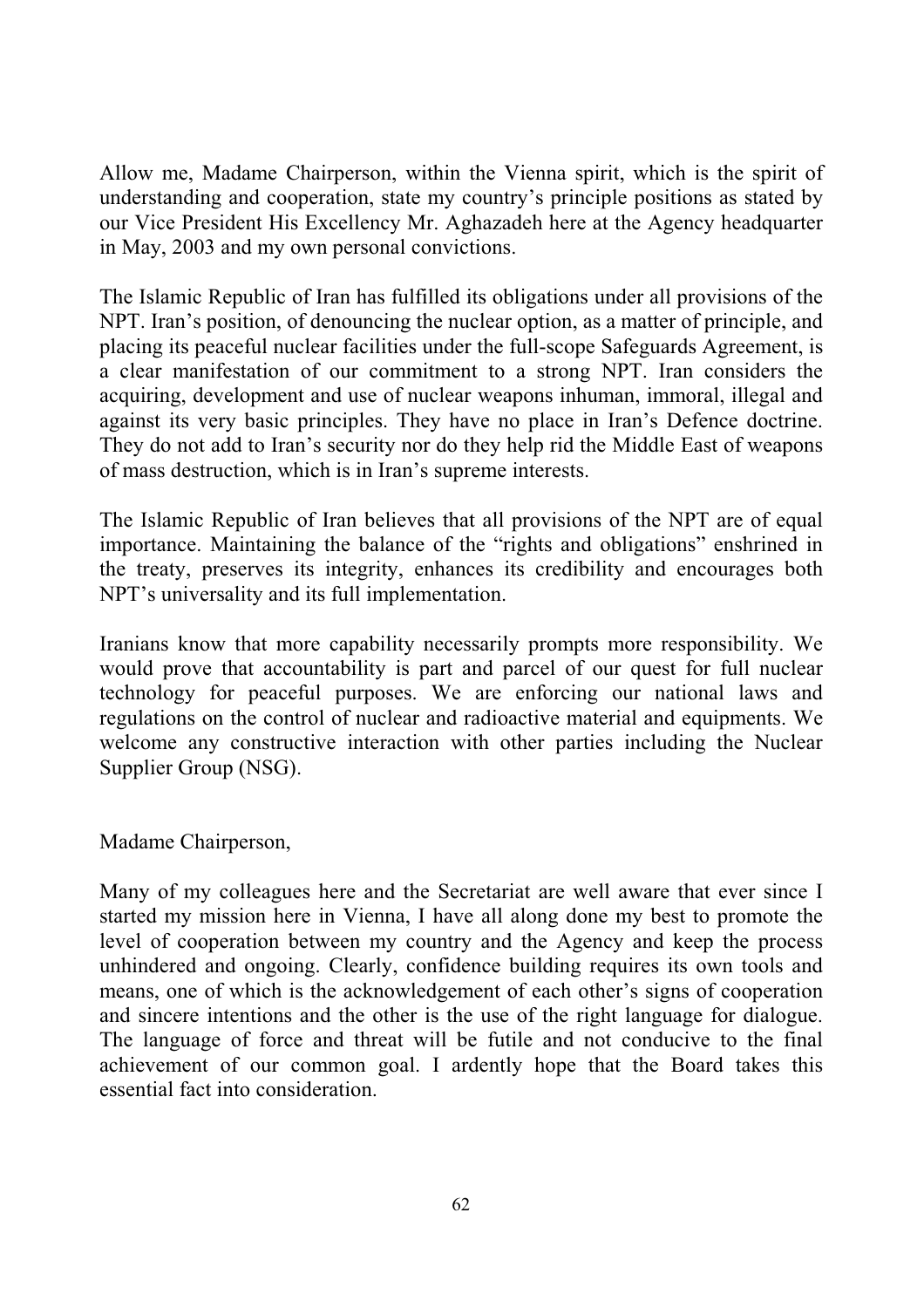In conclusion, Madame Chairperson, my delegation hopes that rational clarification of points of fact pervade. We wish to reiterate once again that promotion of cooperation and confidence building are best addressed amicably and in an environment of peace. And in this vain, we would like to state over again our positive consideration of the additional protocol. Certainly, the positive outcome of this session will be conducive towards the settlement of this issue. And finally, Madame Chairperson, we are all here to succeed and not to fail.

Thank you.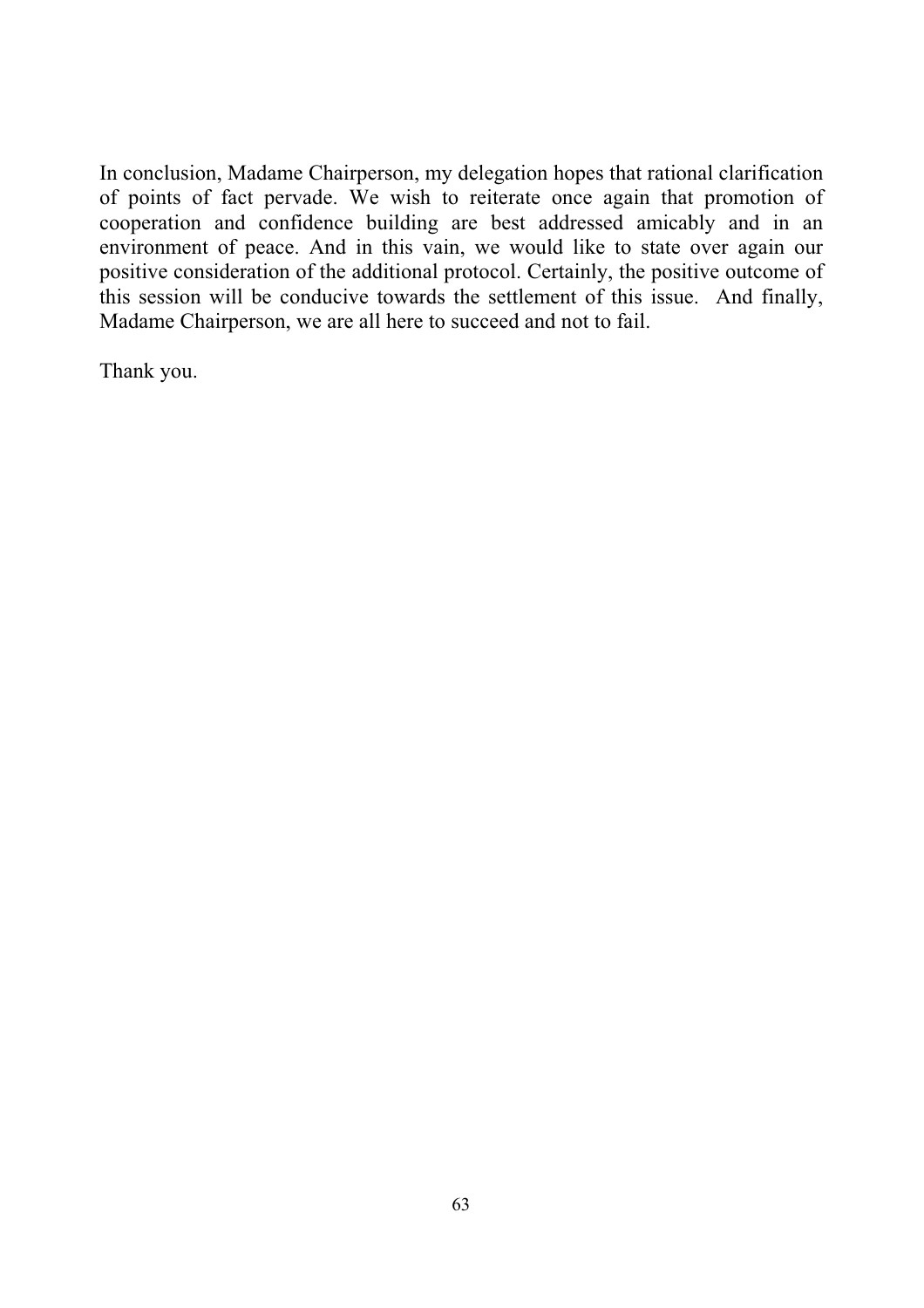## **September 2003**

#### **In the name of God**

#### **Statement of the Islamic Republic of Iran to the Board of Governor September 2003**

 Allow me at the outset, Madame Chairperson to express our deepest dismay and sorrow at the recent serial bomb attacks of the UN Headquarter and of the Imam Ali Holy shrine in Najaf Al-Sharif. We express our sincere condolences and deepest sympathy to the bereaved families. We condemn such appalling attacks and call upon the international community to look carefully into the causes and the roots of such barbaric acts of terrorism, with a mission to uproot and eradicate them.

 To continue, allow me, Madame Chairperson to thank the Director General and the DDGs Tanagushi, Burkart and mourogov for their comprehensive introductory statements.

 It has become an established fact, even based on the findings of the report GOV/2003/63 that my country Iran has by leaps and bounds provided enormous amount of detailed information about its peaceful nuclear activities and has granted access requested by the Agency to additional locations and taking associated environmental samples. Such noticeable level of co-operations as could be admitted by any fair person has been certainly beyond the legal obligation of my country. Indeed, it is tantamount to provisional application of the additional protocol in my country. All this has been achieved in the light of our willingness to remove the legitimate concerns of the international community and as a sign of respect to the conclusion statement of the Chairman in the June Board. Therefore we stay committed to the tradition of consensus in the Board and do our utmost to uphold its sanctity. Any invocation of trends not conducive to the integrity of this basic norm, would eventually lead to undesired consequences.

My delegation Madame Chairperson is of the view that we should all pull in the same direction to maintain the unity of the Board and as a result to facilitate the work of the Secretariat in achieving its objectives, i.e. we should do our best to increase the authority of the DG and not to decrease it. We should give him all the space he needs to perform his responsibilities fairly and objectively.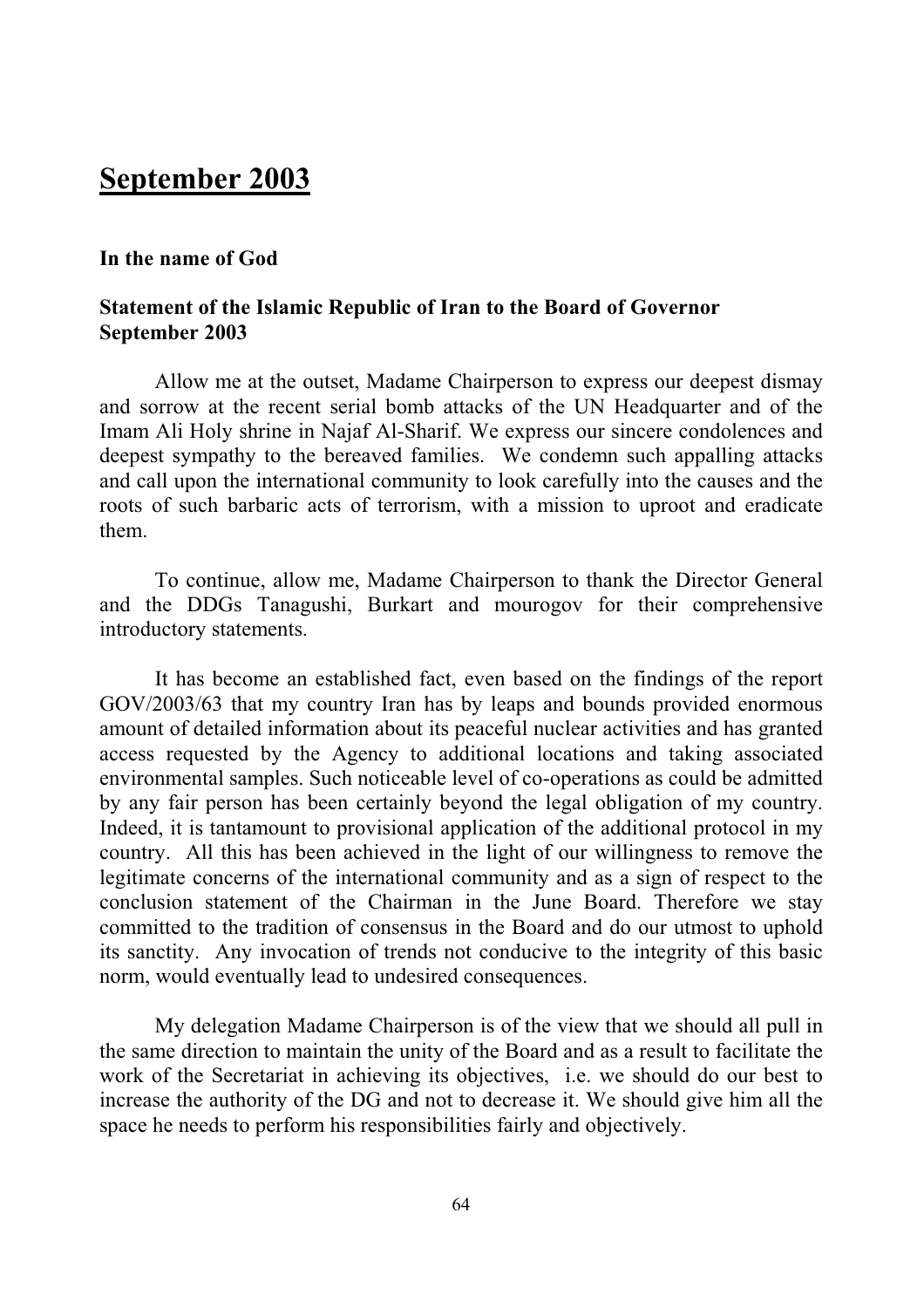The case of Iran, Madame Chairperson is a matter still incomplete. All the relevant parties must keep the running process ongoing. Any attempt to hinder the process is certainly not welcome. Encouragement and fair recognition of cooperation would accelerate the trend. Wrong signals and unpalatable prescriptions will likely undo what has been achieved so far.

 As it has been seen and noticed from the media, there has been an intensifying heated debate about the issues on hand inside my country. We are at a decisive crossroad and I very much hope that with each other's help we make the right and the desired turn. We have to be careful not to give the impression that you get more through defiance. We are always faced by interrogative questions as what rewards has Iran received by its unprecedented high level of cooperation with the Agency other than receiving more nags from few influential member states.

As I had stated in the previous Board the use of the language of threat is futile. Iran is a committed state. Iran has consistently honored its obligations stemming from the international treaties that it has adhered to.

 Iran is a responsible state and has demonstrated that during the imposed war. Despite its retaliatory capabilities Iran never succumbed to reprisal and therefore never used the appalling chemical weapon.

We look at the NPT as the protector of our rights to the peaceful use of nuclear technology. We likewise fully understand our obligations and stay faithful to them. If a country's right is baselessly denied and its obligations emphasized, that certainly would undermine its accession to the treaty. We would like to see the integrity of such international treaties held firm. We don't wish to see any cracks inflicted. We believe such treaties are important for international peace. We don't like to see such treaties weakened. Those who seek to exert pressure on us should play their game cautiously and prudently. Undue pressures and isolations may likely lead into unexpected reactions.

The latest report of the Director General of the IAEA (28 August 2003) confirms our stated transparency and full cooperation to help clarify the remaining questions. Iran has provided all the information requested by the IAEA, offered access to requested sites and allowed environmental sampling. Iran has indeed voluntarily implemented provisions of the Additional Protocol since some information submitted during last six months and the accesses granted, samples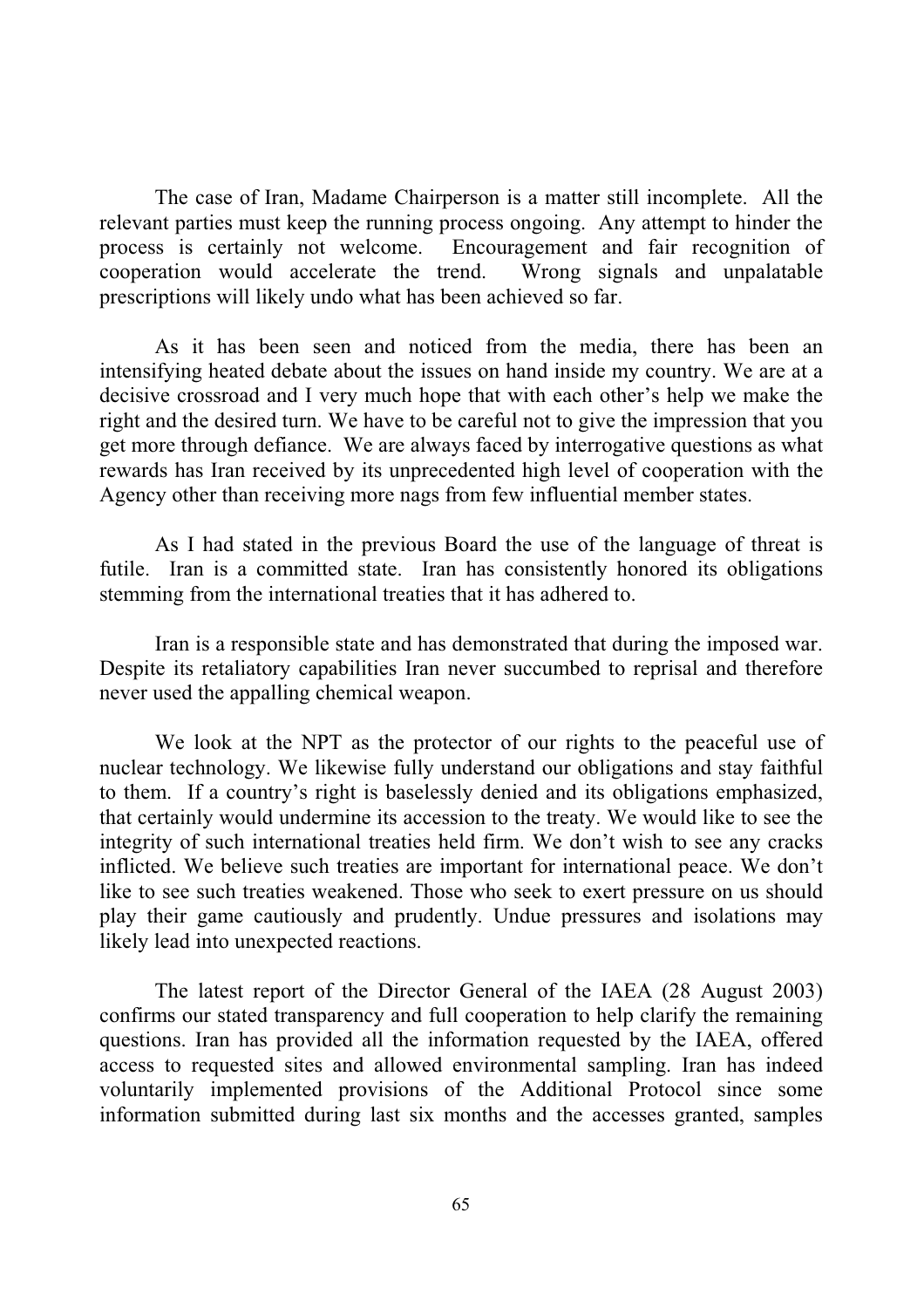taken are beyond our present obligation under the safeguards agreements (INFCIRC/153)

The continuation of the full cooperation with the IAEA depends essentially on avoiding politicization of the situation. President Khatami is doing his utmost to ensure that this positive process is sustained. We need your support in maintaining a helpful international climate so that we will be able to convince our public opinion that our course of action is the correct course and will lead to results.

The report is provisional. It is non-conclusive because it awaits further exchanges with the IAEA and test results and analysis of the information. It is advisable to move through this IAEA Session with a procedural statement so that there will be sufficient time and proper environment to conclude these matters with the IAEA and achieve satisfactory results.

We will try to come to conclusion on our negotiations over the Protocol with the IAEA. What will help us tremendously is if we can find ways to reassure the authorities and the public here that there will not be intrusion into unrelated matters and places and attempts to undermine our integrity.

According to the provisions of the NPT, each state party has inalienable right for peaceful use of nuclear energy. The right and obligation need to be balanced.

Being under severe unjustified sanctions on the one hand and following a policy of moving towards transparency beyond our safeguard obligations on the other, left us no choice other than taking every cautionary measure to build necessary domestic consensus to make our cooperation with the Agency an irreversible path.

As far as the enrichment activities are concerned we do notice that it has caused some ambiguities. We reiterate in this respect that we are fully prepared to take remedial action wherever necessary and we will not hesitate to discuss and agree on such actions with the IAEA when the time comes. We are prepared to do what is necessary to assure that our peaceful program and our enrichment activity will remain peaceful.

We reiterate that our commitment for full cooperation with the IAEA is firm and solid. We need to work together that this commitment will not have to be overturned under public pressure. At this stage, it is important to maintain consensus at this Board meeting and avoid unhealthy political moves. We all have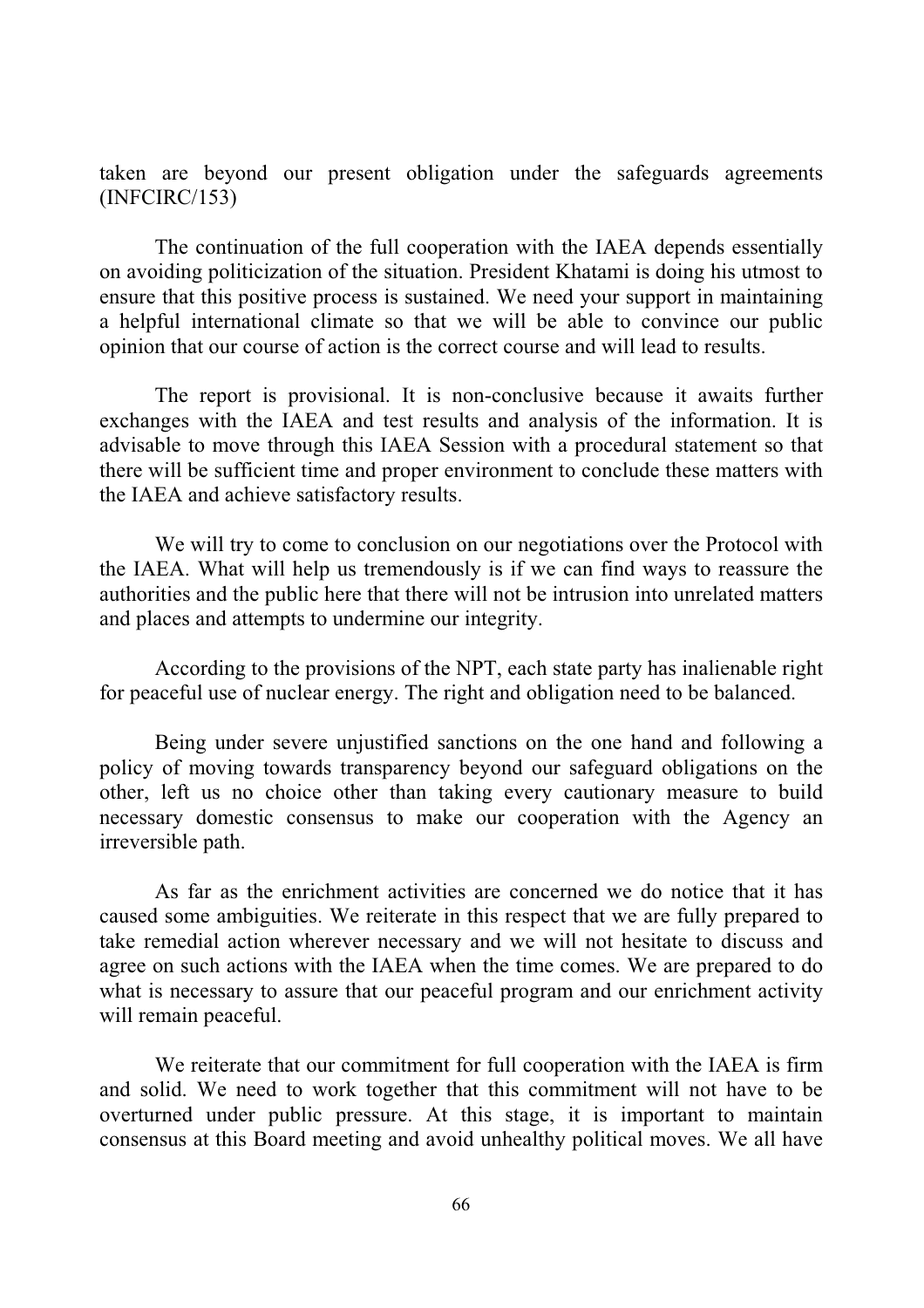to try to keep the technical issues under the consideration by the IAEA to be kept in this Agency, which is the sole relevant international body. We will continue to keep interested states well informed and updated and hope to continue to benefit from a fruitful consultations.

Politicizing the technical issue of nuclear activities of Iran has created an environment that some political factions, parliamentarians and intellectuals have expressed concerns about acceptance of additional obligations under the protocol and raised the issue of the withdrawal from the NPT.

We appreciate that the agency's focus of safeguards activities in Iran has always remained on core issues with a manifestation of respect of its safeguards obligation to the Agency under NPT and its sovereignty and in this regard we have so far never seen any indulgence in extraneous matters which are outside the purview of Iran's NPT obligations and Agency's mandate.

Finally, Madame Chairperson my delegation would like to sincerely thank the NAM member states for their vivid support.

Thank you Madame Chairperson.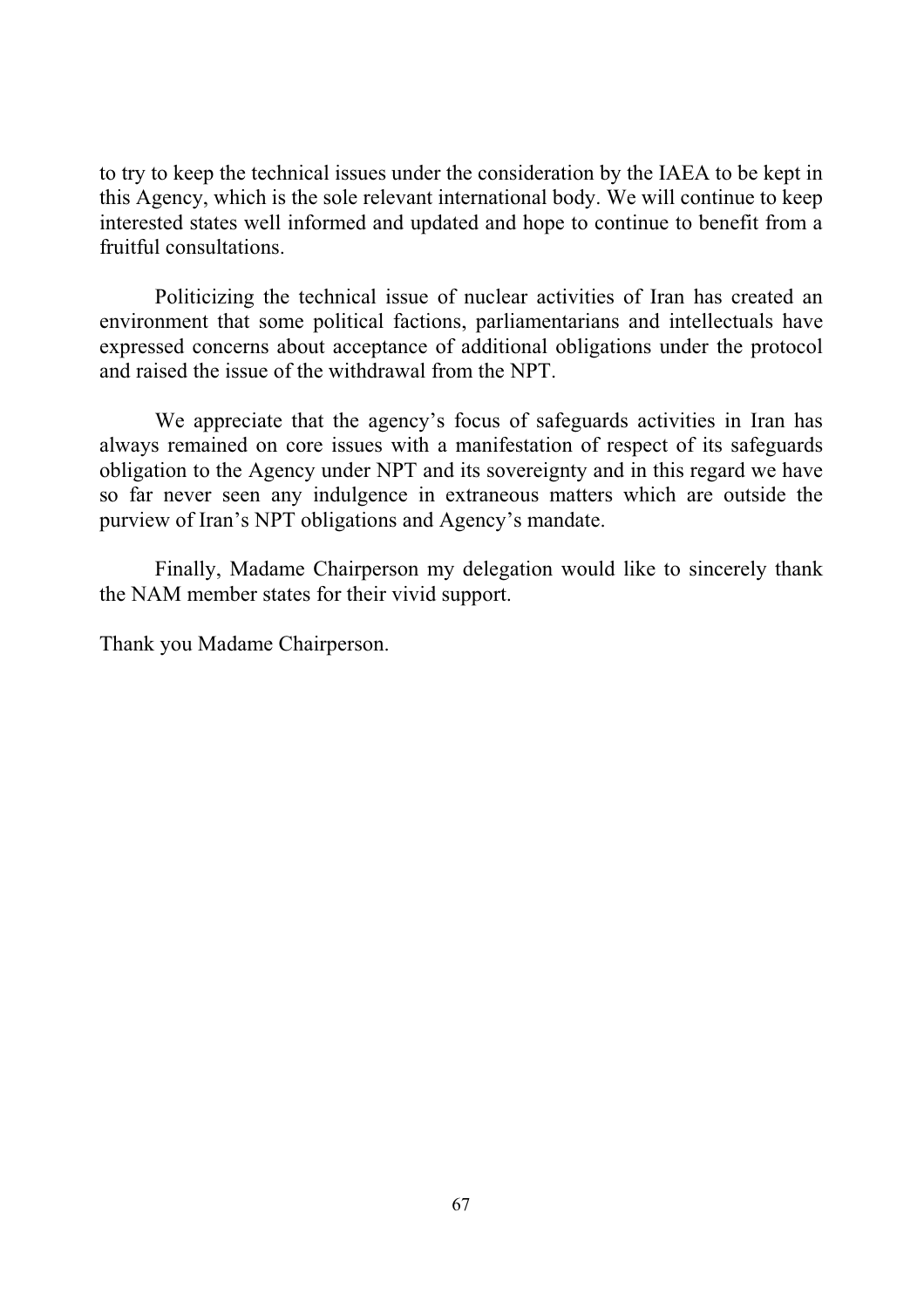## **September 2003 after Resolution**

### **12 September 2003**

Madam Chairperson,

The debate on this issue revealed two distinctly contrasting views. One attempts to circumvent the IAEA and issue an express ticket to the Security Council; and the other-- the clearly prevailing view, though not necessarily dominating, seeks to sustain the process and allow the Agency to run its course and discharge its responsibilities withstanding political bullying. I believe the Director General summed up the debate in succinct and compelling terms. I may be paraphrasing, but the main points of that summary included, as I recall, that:

- The issue is important and needs to be cleared;
- The approach is technical and should remain technical;
- Expectation to resolve the matter soon is justified but the Agency should be allowed to exhaust its course;
- Failures do happen. But the important thing is to remedy them and ensure that all activities are under the safeguards;
- A negative conclusion on the ability of the Agency to verify the situation harms the safeguard;
- The reaction of the Board, in form and substance, should reflect the Collective view of the entire membership.
- And above all, there should not be any jumping to conclusions or jumping the gun;

The message is clear. The Agency is doing its job… it can and if given enough chance it will arrive at conclusions… the process may have been slow but it is speeding up… there may be deficiencies and discrepancies but they can be remedied… and they should be allowed to be remedied…Process should be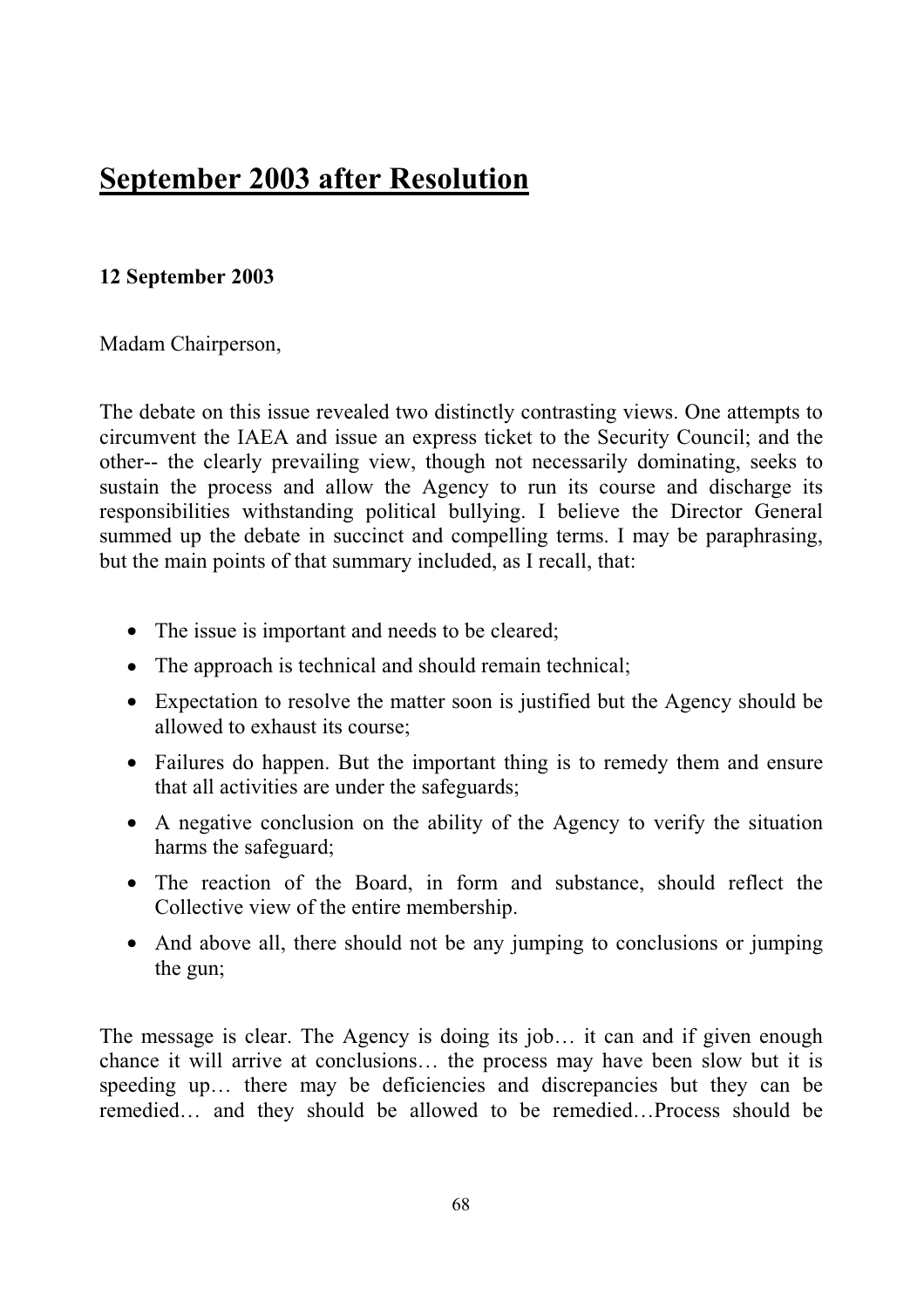sustained…confidence enhanced… and results achieved… as otherwise all involved, including the Agency, would be at loss.

This Body engages, rarely and exceptionally, in political dialog. The debate here, alas, has rapidly evolved into one such exception. Despite my deep personal distaste for political talk, I find it now inevitable to address the misconceptions and convolutions that lie behind some hawkish perceptions.

It was stated here yesterday, by a few Governors, that time is up, that there should be a final ultimatum, a last resort, a last chance to wrap up, pack up and leave. A call that hinges again on propped up propositions of absolute urgency, entailing palpably, the now familiar and troubling presumption of "imminent and clear danger". As though the current scandal is not enough, Governments are being told now in private that Iran will be a nuclear threat in six months… and hence the rush to turn a safeguard issue into one of international security.

 Fine! Every State can draw up and perceive threats, real or imaginary, **as they**  wish... They may also build up hoopla around such perceptions and elevate them to the level of highest international priority, **as they can…**They can spin the facts, deceive and lie, **as they want…** They are even able to wield massive power to crush the conceived culprit, **as they do.** But what then?

There is no surprise, of course, to hear such roar from the United States. At present, nothing pervades their appetite for vengeance short of confrontation and war.

It is no secret that the current US Administration, or at least its influential circle, entertains the idea of invasion of yet another territory, as they aim to re-engineer and re-shape the entire Middle East region. This hard drive towards extremism of action from them, therefore, is but plainly expected. What surprises us, on the other hand, is to see some others, such as Canada, which is known for its principled stance on international issues, to stain its credibility.

I cannot but recall Canada's passionate urge to prompt NPT's indefinite extension. Canada went on record underscoring the balance of rights and responsibilities. Canada emphasized on the requirement to implement all undertakings, inclusive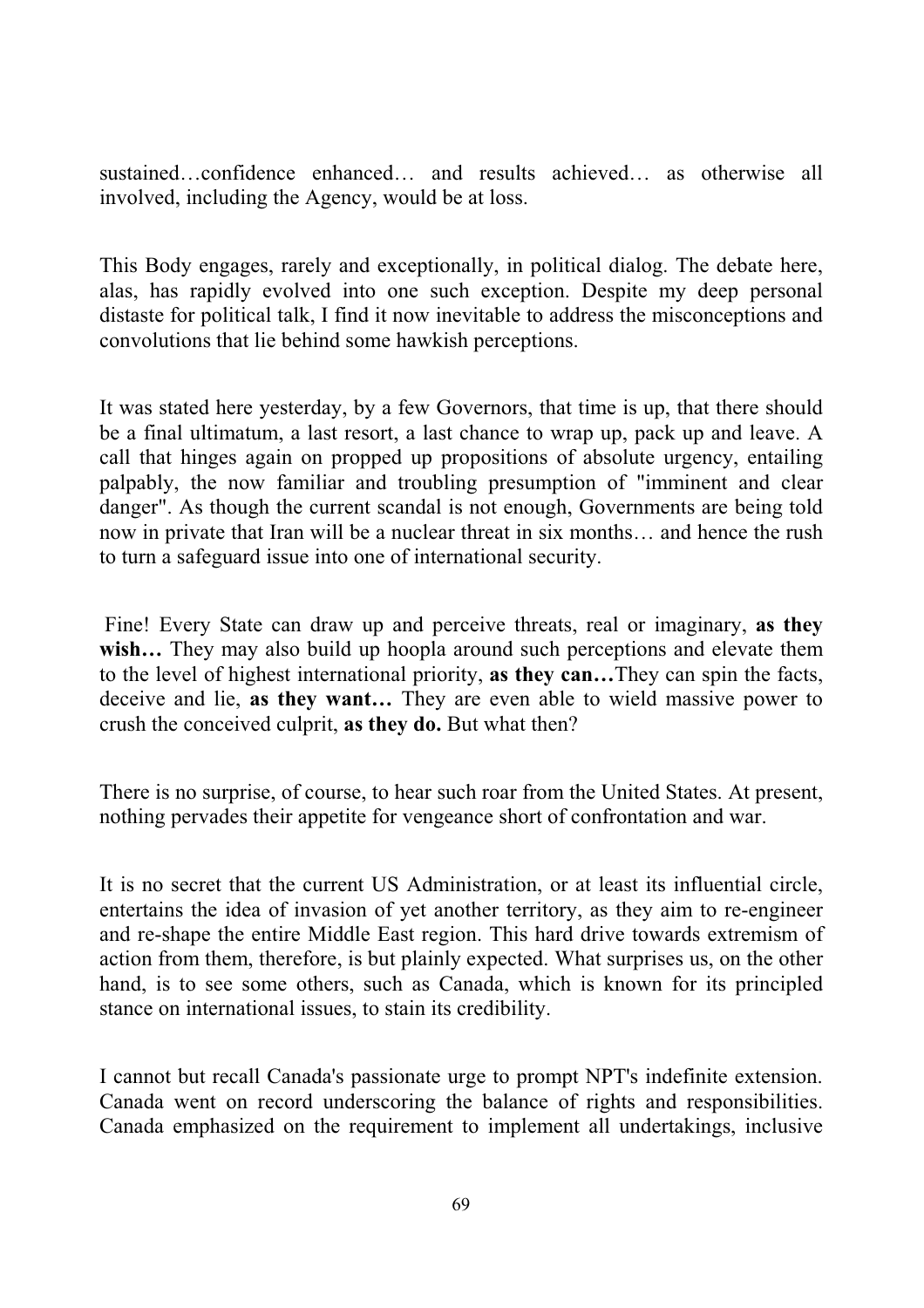specifically of those related to peaceful use, as captured and approved already in contractual terms, by all States Parties. It is bewildering to witness now the stubborn silence on rights, on the one hand, and over-stretched stress on beefed-up responsibilities, on the other. Gone is the sense of balance that depicts logic and wisdom.

At this stage, it seems that it is best to extend the precept of transparency and put all the cards openly on the table.

A Draft Resolution has been tabled initially by three sponsors, followed by additional co-sponsors who routinely join the orchestration on the premise of their tradition and institutional commitment to maintaining unanimity. To express and establish a contrasting view, regardless of validity of its substance and merit, against this block is an awesome task … nearly an impossible task. And the power of automatic majority has been exercised to the fullest for this decision. With minor, primarily cosmetic changes, the draft has now been re-introduced by Canada, Australia and Japan. The approach, structure, substance, language and venom have remained the same.

It has been argued that the draft resonates the Agency's account of the situation. Wrong. Dead wrong. The Agency begs for sustaining the process, for keeping the matter here in Vienna, for encouraging further cooperation, for ensuring compliance, for avoiding New York except if the whole structure crumbles, as fractures have their remedies here. The Draft, on the other hand, thrives for quick impasse, for fast pass to the Security Council, for breaking the process, for undoing cooperation, for fabricating a hasty ruling of non-compliance.

We have been told by some proponents of the move that they have bestowed the ultimate benevolence delaying the crunch for 45 days… some 360 working hours… to chew up every item on the flashy menu of to-do list. It is evident that even if everything on the list was edible, the whole lot could not be consumed and digested by us and by the Agency in such a short time. This prescription is clearly designed for not being filled.

When presenting the list, which went way beyond obligations under the safeguards, and even beyond the Additional Protocol, the distinguished Governor of the United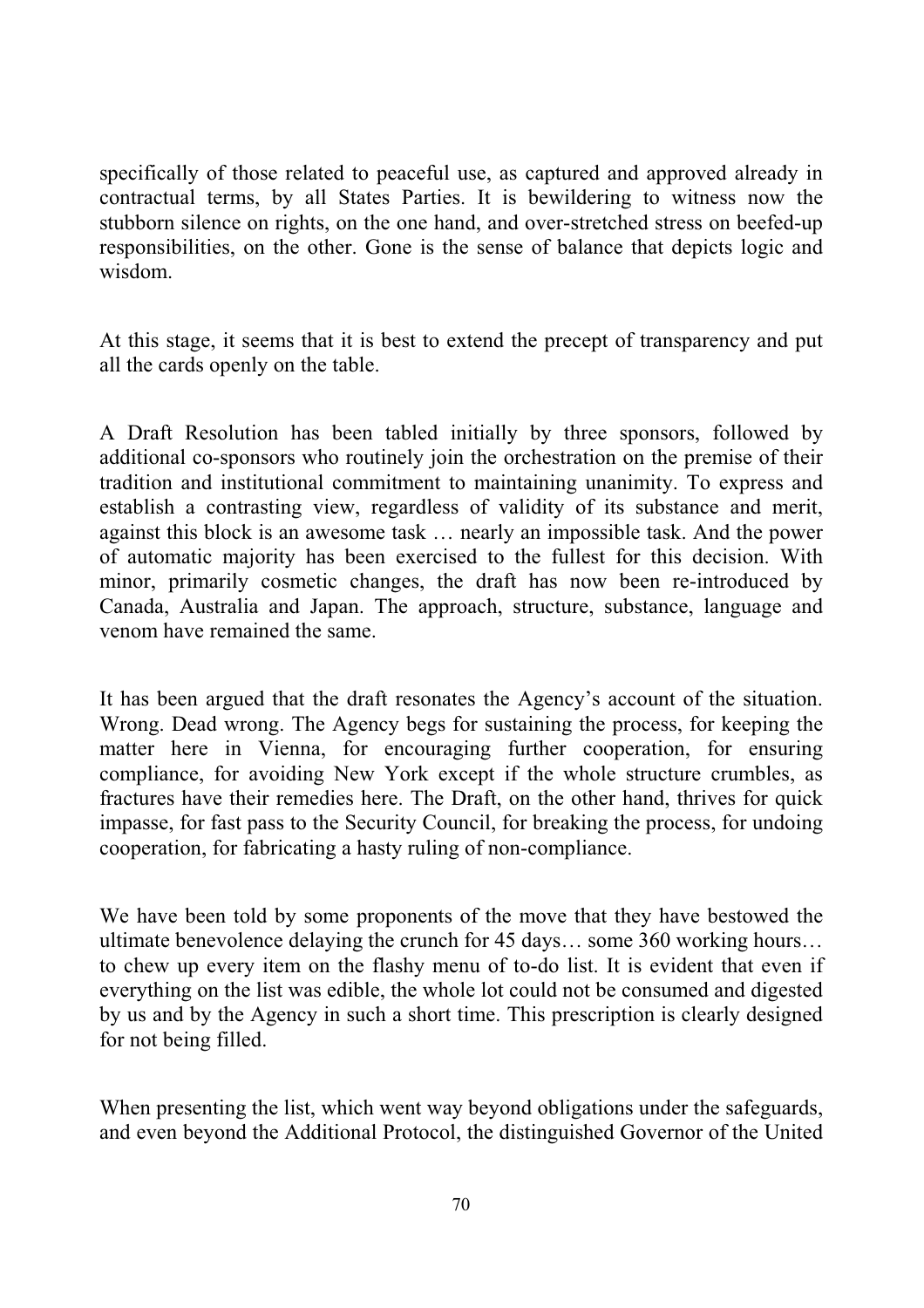Kingdom was elegantly ardent to repeat after spelling out every single demand: **"BUT THIS IS NOT ENOUGH".** I myself observed and absorbed at least five so catchy a phrase, and waited impatiently to hear, at the end of the ritual, at least a minimal indication of final satisfaction. Not meant to be… The long list appeared, in the end, to be open-ended. I indulge the Distinguished Governors of Canada, Australia and Japan, who now represent the list, to take the floor now, and tell us in clear terms, that even if the entire list was carried through and implemented in earnest…shall it suffice, at long last, to make Iran eligible to enjoy its inalienable right to peaceful nuclear activity without hindrance and impediment? Shall it?

The question is really not posed as polemic. It is a question that, if replied in clear terms, will serve as the key to unraveling this predicament, once and for all.

For the last twenty four years, Iran has been subject to the most severe series of sanctions and export restrictions on material and technology for peaceful nuclear technology. So our peaceful program had no choice but to become discreet. Our obligations had to be observed, while the slightest means to procure and produce our needs were chased rigorously and suppressed violently. No perceivable break was spared, no hole untapped, to ascertain full and complete deprivation of Iran from pursuing its peaceful program. The hunt goes on unabated today.

If cooperation has been slow, at times,… if there have been few incidence of discrepancies,… if there have been hesitations to adhere to the Protocol,…or to embrace confidence building initiatives, it is all out of one and only one concern. The U.S. intention behind this saga is nothing but to make this deprivation final and eternal.

Is any of the sponsors willing or prepared to offer the slightest assurance that the process has an end to it and that Iran will be freed from the shackles of unbridled restrictions. **If so, please come forward, offer this key and resolve this issue for good. Alas, there is none**.

We reject the ultimatum in this draft. The United States has remained adamant on sustaining the self proclaimed deadline despite appeals by a large number of Governors, including some of the co-sponsors, to drop it. This is music to the unilateralists' ears, but spells disaster for the Agency.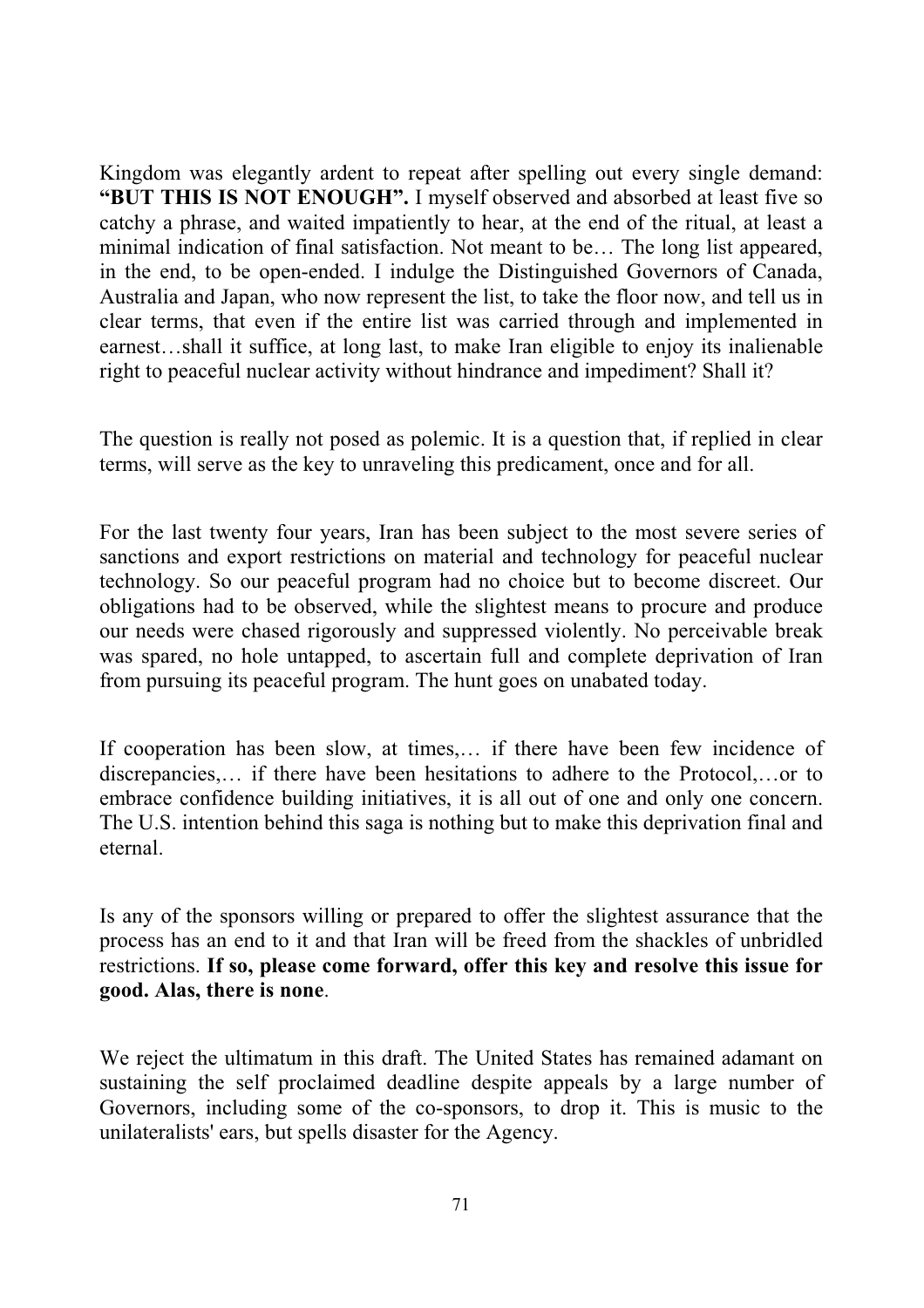Among those who have pursued and produced nuclear weapons, outside The Five, Israel gets away with murder. It is pampered instead of being chastised…

Iran, in this midst, has stressed sternly and insistently that it has no intention whatsoever to pursue nuclear weapons, that it only yearns for peaceful capability, that it is ready and prepared to fulfill all its obligations under the Safeguards…and adopt additional obligations if it is protected against mal-intentions and abuse, that it will make every effort to take remedial measures wherever required, that it will remain transparent and maintain all its activities under the safeguards, that it intends to leave no stone unturned to further assure the Agency of its peaceful objectives, that it is a fervent subscriber to the NPT, a loyal Party to it and a staunch promoter of the Middle East as a nuclear weapon free zone.

This Draft targets the very core of our commitments and the current course of everaccelerating cooperation. Its adoption, without the minor, but essential changes in the text, can kill an otherwise constructive process. We will have no choice but to have a deep review of our existing level and extent of engagement with the Agency vis-à-vis this resolution.

Madam Chairperson,

I request that my remarks be reflected in the records of the decision to be made on this draft resolution. My delegation wishes to have no part in this process or in this resolution. We reject, in the strongest terms, this resolution. I spare the Board of Governors, more than ten amendments which I could have otherwise put to the vote.

 I wish to thank the Chairperson, the Troika and each and every member of NAM for the support they provided and amendments made to this draft resolution to move the process forward and to uphold the authority and integrity of the Agency. Unfortunately, the sponsors of the draft reacted in total disregard for principles of multilateralism and did not entertain our amendments. I reject both the process and this resolution and I leave this room in protest.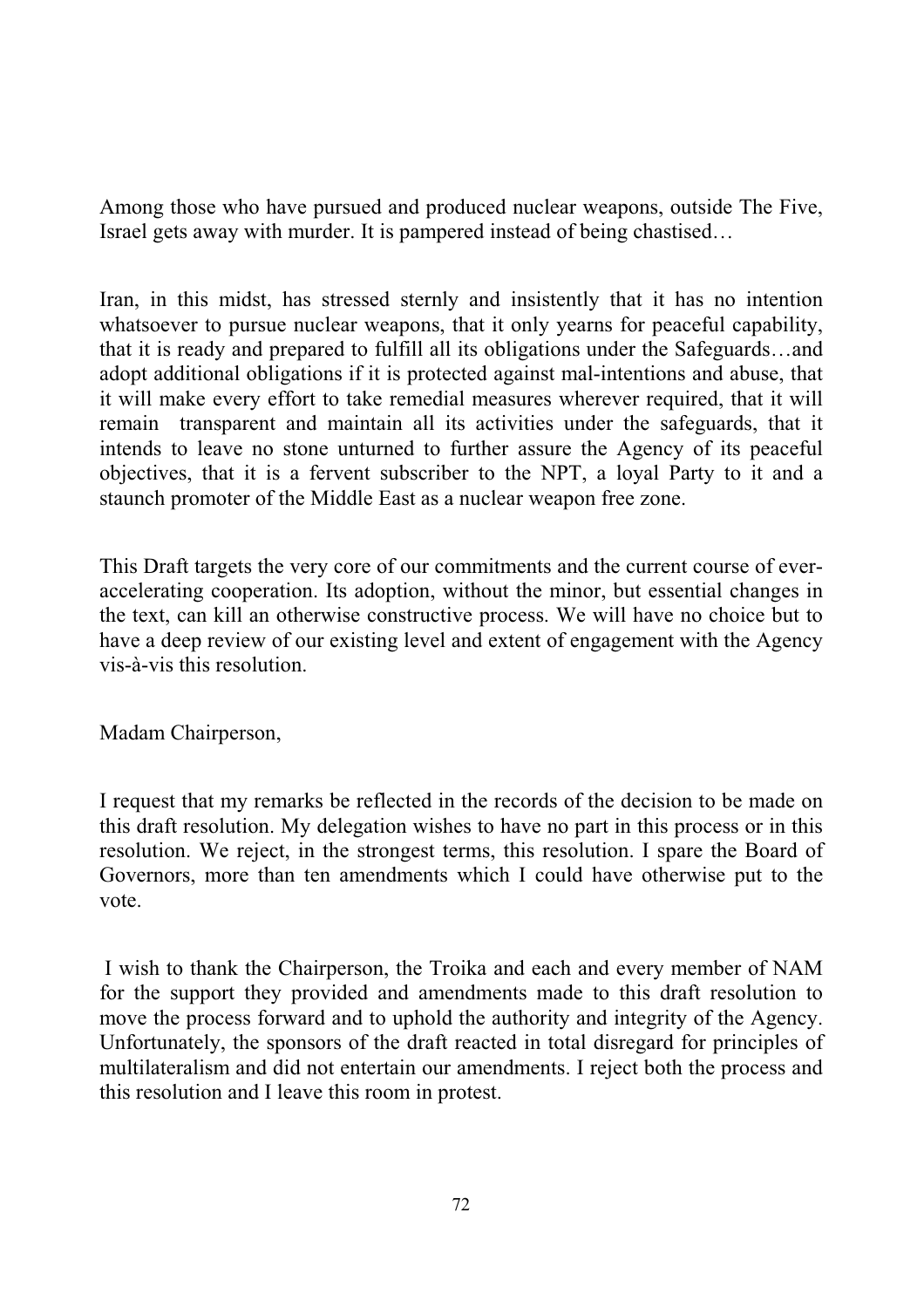## **November 2003**

In the Name of Allah, the Compassionate, the Merciful

Mr. Chairman,

Distinguished Colleagues,

My delegation views the resolution adopted today with a strong sense of realism and at the same time with mixed feelings. On the one hand, we note that the tone and content of some paragraphs are influenced more by the politics of the past twenty four years and less by the facts that Iran reported to the Agency and were reflected in the Director-Generals' Report. For the very same reason, the most important conclusion of the report, that is "to date, there is no evidence that the previously undeclared nuclear material and activities… were related to a nuclear weapon program", was not incorporated in the resolution. On the other hand, we note that the unflinching attempts to create a crisis about Iran's peaceful nuclear program were offset by this resolution.

This resolution is a selective reflection of the Director-General's report; a report which my delegation along with the US and the Australian delegations did not like. Unlike the US or the Australian delegations and perhaps a couple of others, we did not like the Director-General's report not because we contested the facts and the conclusions of the report, or because we wanted to teach the Agency and its officials how to do their jobs. We did not think that the report was in part, "very questionable," or "more than unfortunate," because our academic experts did not like some of the report's conclusions. Rather, we were unhappy with the report because we thought that by focusing disproportionately on the past, the report was redundant in many ways and did not fully and distinctly reflect the turn of policy and action in Iran on the  $21<sup>st</sup>$  of October.

The distinguished Ambassador of Japan pointed out that his country was the only victim of the use of nuclear weapons. This is an important historical fact that we **all** need to constantly bear in mind.

Given Japan's victimization by nuclear weapon, Japan's influence, economic prosperity and tranquility over the last two or three decades, the question is whether the mode of operation of the Agency has yet enabled it to conclude that Japan's nuclear program is exclusively for peaceful purposes. The answer – to the best of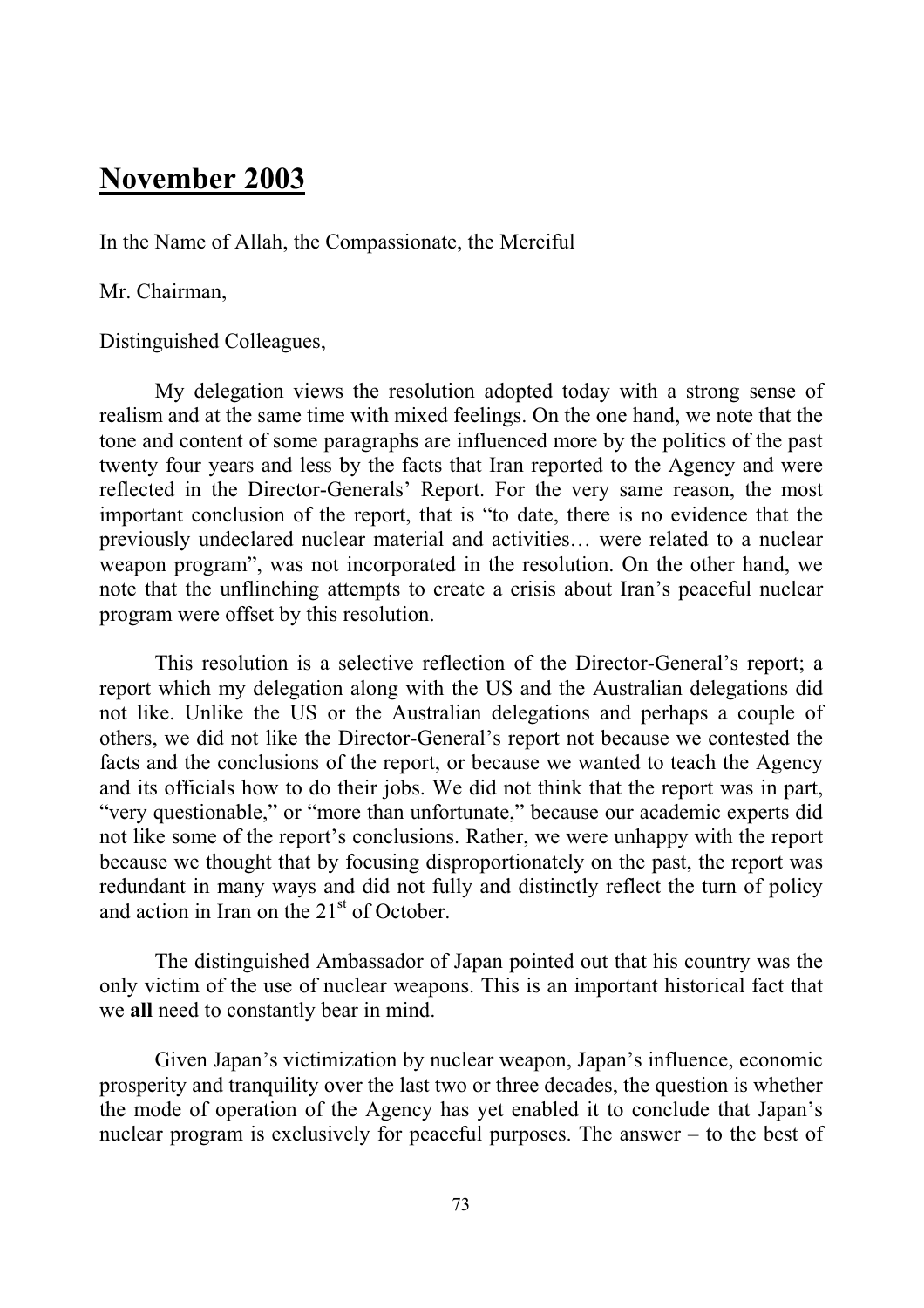my knowledge-- is no. Therefore, to imply that the absence of that conclusion by the Agency about Iran's nuclear program, particularly at this early juncture, is technically significant is, in my view, less than objective and genuine.

#### Mr. Chairman,

Iran's commitment to non-proliferation of nuclear weapons is quite solid and it lies not only in its contractual obligations based on strategic defense doctrine, but also in the precepts of our faith.

We are determined to continue to work closely and actively with the Agency to resolve all outstanding issues on the basis of the provisions of the Additional Protocol. We do look forward to enhancing international confidence and to promoting international cooperation in the field of nuclear technology in accordance with the NPT.

Our peaceful nuclear program, together with our failures to report our scientific experiments in the nuclear field, must be seen in the proper context of post-revolution domestic management and international politics. We, in Iran, had the courage to volunteer the information and admit that we failed to report what should have been reported to the Agency on the basis of our Safeguards Agreement. That is why I said in the beginning that we view this resolution with a strong sense of realism.

It is important to note that our unreported experiments were not illegal *per se*; they were all legitimate and benign scientific experiments of all kinds. The fact that we did not report and declare them was a failure. We have demonstrated our sense of responsibility for our failures by taking remedial measures and will continue to do so in full cooperation with the Agency.

Without attempting to shirk responsibility, I must say that in our discussions with many delegations here in the Board, there is a great deal of understanding for the dynamics of imposed restrictions that lie beneath this failure. Given the scope and severity of the ever-expanding illegal restrictions on Iran's access to nuclear technology, and other technologies for that matter, over the last quarter of a century, was Iran expected to forego its inalienable right altogether? Would any country on this Board have? The statements made here in this Board are a good illustration of the fact that non-proliferation regimes are two way streets where balance should be forged between the rights and responsibilities of each and every signatory.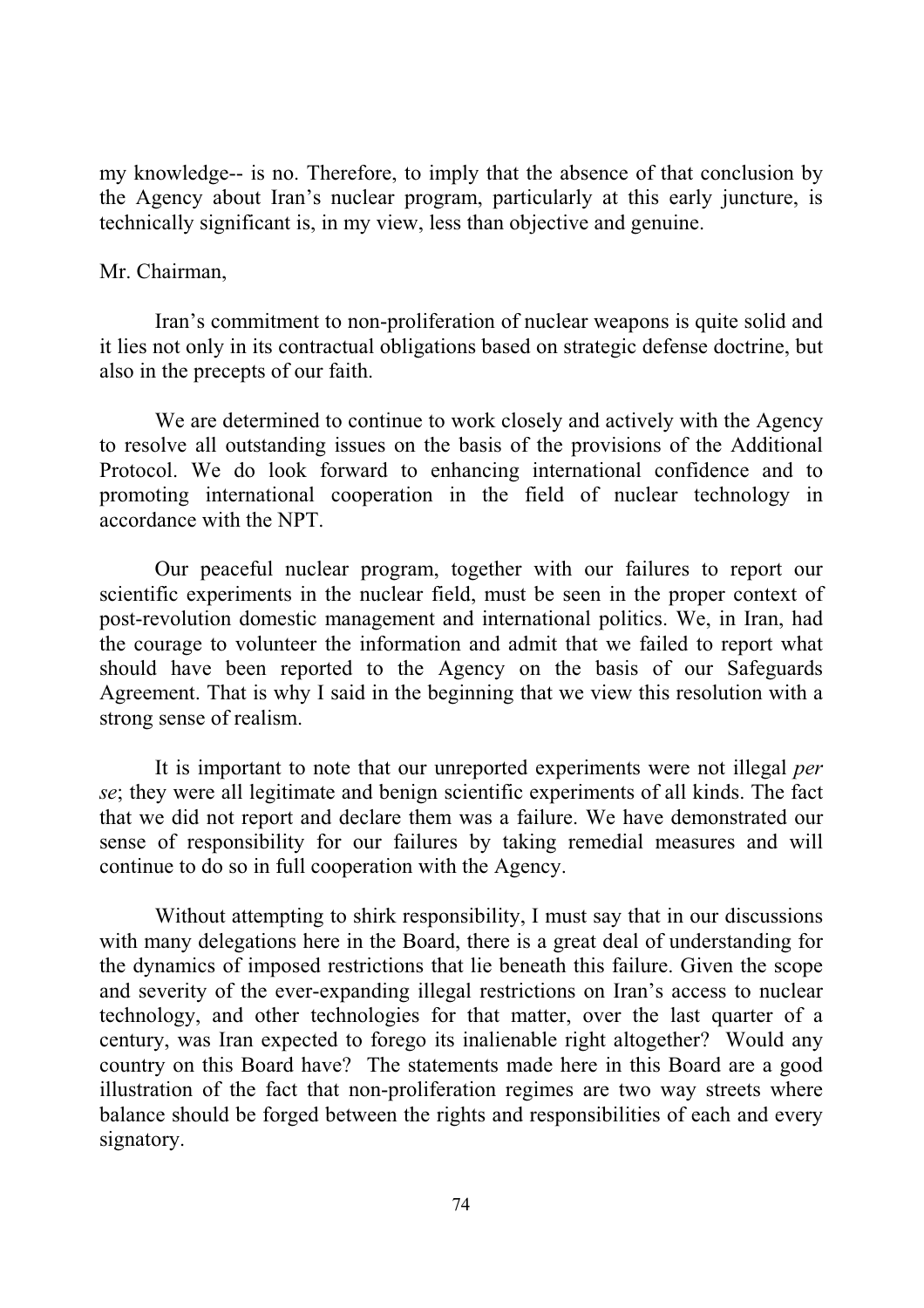The fact that Iran has remained loyal to the NPT and the objectives of the safeguards, despite its unwarranted deprivation from its fundamental right, demonstrates the depth of its commitment to nuclear non-proliferation. It is hard to perceive that any other Member, facing similar restrictions, would have sustained unreserved commitment to the Treaty.

Allow me, Mr. Chairman, to make some concluding observations.

1- We have gone to unprecedented length in trying to secure the trust and winning the confidence of the international community by disclosing all our past peaceful nuclear activities and also declaring our willingness to sign the Additional Protocol. We expect that these essential steps will be reciprocated by ending all distortions about Iran's nuclear program and restrictions against its full access to nuclear technology for peaceful purposes and lead to recognition of our peaceful nuclear capabilities through relevant international frameworks.

2- The independence and the objectivity of the Agency have to remain intact, so that it could discharge its responsibilities and functions in the fields of verification and promotional activities in peaceful nuclear technology.

3- For over two decades, Iran has been subject to one of the most severe series of illegal sanctions on material and technology for peaceful nuclear activities. As a result, our legal and peaceful nuclear program had no choice but to become discreet. While our obligations had to be observed, the slightest means to procure and produce our needs were, however, chased vigorously and suppressed violently.

4- One of the shortcomings in our Atomic Energy Organization, until few years ago, was the lack of the safeguards control and accountancy management. This has been one of the major reasons as to why the results of some of the lab scale research experiments were reported in the international journals while they were not reported to the Agency.

Mr. Chairman,

I spare you a lengthy exposé of our position, which is elaborated in a paper on why our nuclear program is exclusively for peaceful purposes. That paper is being made available to the Secretariat for circulation. I request that this statement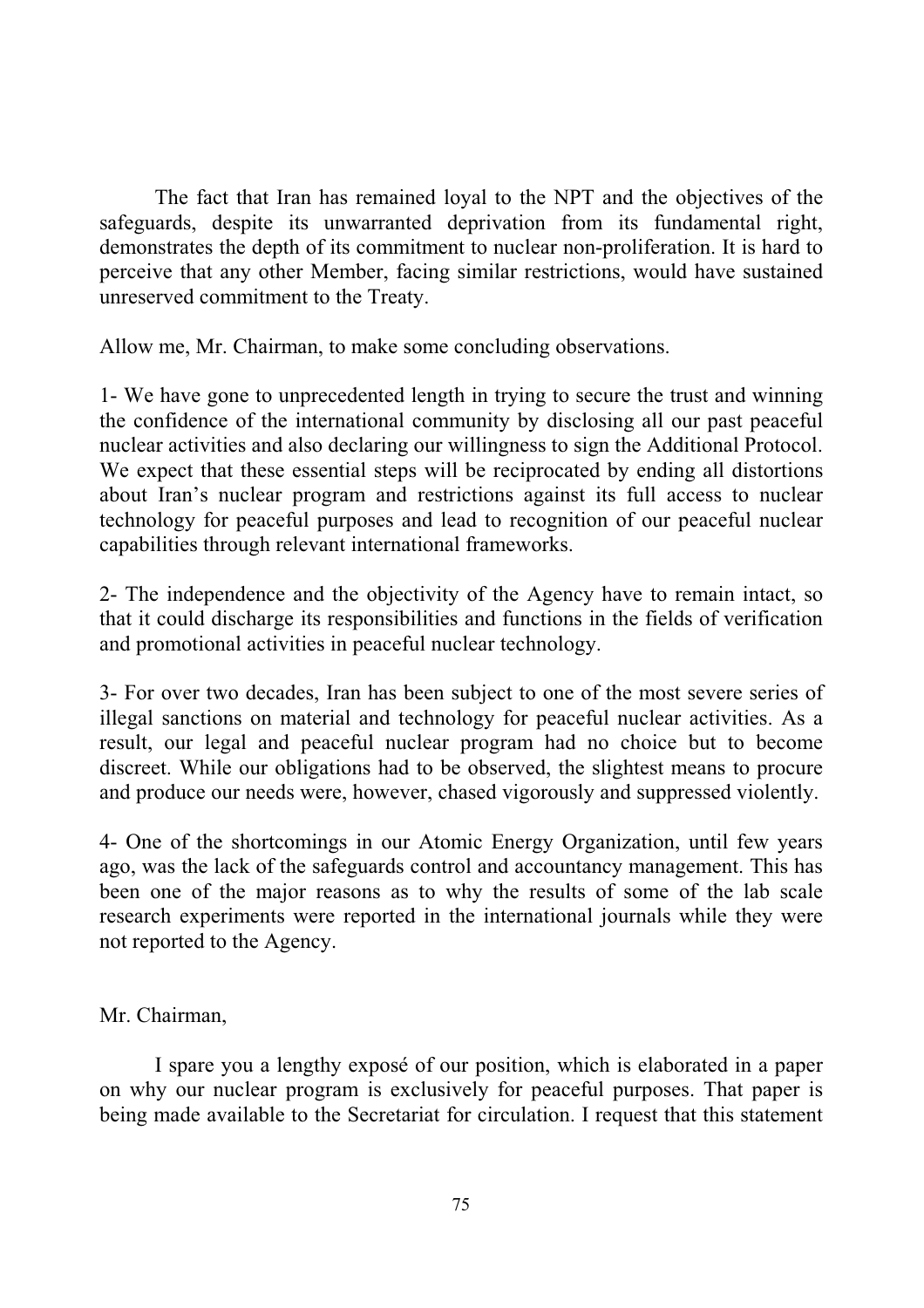and the exposé be reflected in the official records of this meeting and be circulated as an official document.

Thank You Mr. Chairman.

#### **Paper distributed after the statement**

In the name of God, the Compassionate the Merciful

## **Why Iran's Nuclear Program is Exclusively Peaceful**

#### **Fundamental Principles**

The objectives of the International Atomic Energy Agency (IAEA), as set out in Article II of its Statute, include the following: *"The Agency shall seek to accelerate and enlarge the contribution of atomic energy to peace, health and prosperity throughout the world.*" This objective emanates from an important pillar of the non-proliferation regime, enshrined in legally binding provisions of the Non-Proliferation Treaty. In accordance with Article IV of the NPT, States Parties undertook to facilitate the fullest possible exchange of equipment, materials and scientific and technological information for the peaceful uses of nuclear energy. Indeed, the inalienable right of all States Parties to nuclear technology for peaceful purposes without discrimination constitutes the very foundation of the Treaty. This right emanates from two broader propositions.

- 1. Scientific and technological achievements are the common heritage of humanity. They must be used for the improvement of the human condition. The IAEA, in its resolution GC (43) RES/14 of 1 October 1999, has recognized that "many countries consider nuclear power, being a climatically benign source of energy, to be an eligible option under the Clean Development Mechanism of the Kyoto Protocol."
- 2. The requisite balance between rights and obligations is the basis of any sound legal instrument. This balance guarantees the longevity of the legal regime by providing incentives for membership and compliance. The provisions of the NPT and the IAEA Statute on the right to nuclear technology as well as the imperative of cooperation and sharing of the technology among those who have accepted the obligations of non-proliferation have been considered essential, during Treaty negotiations, in order to establish and maintain validity and viability of the NPT.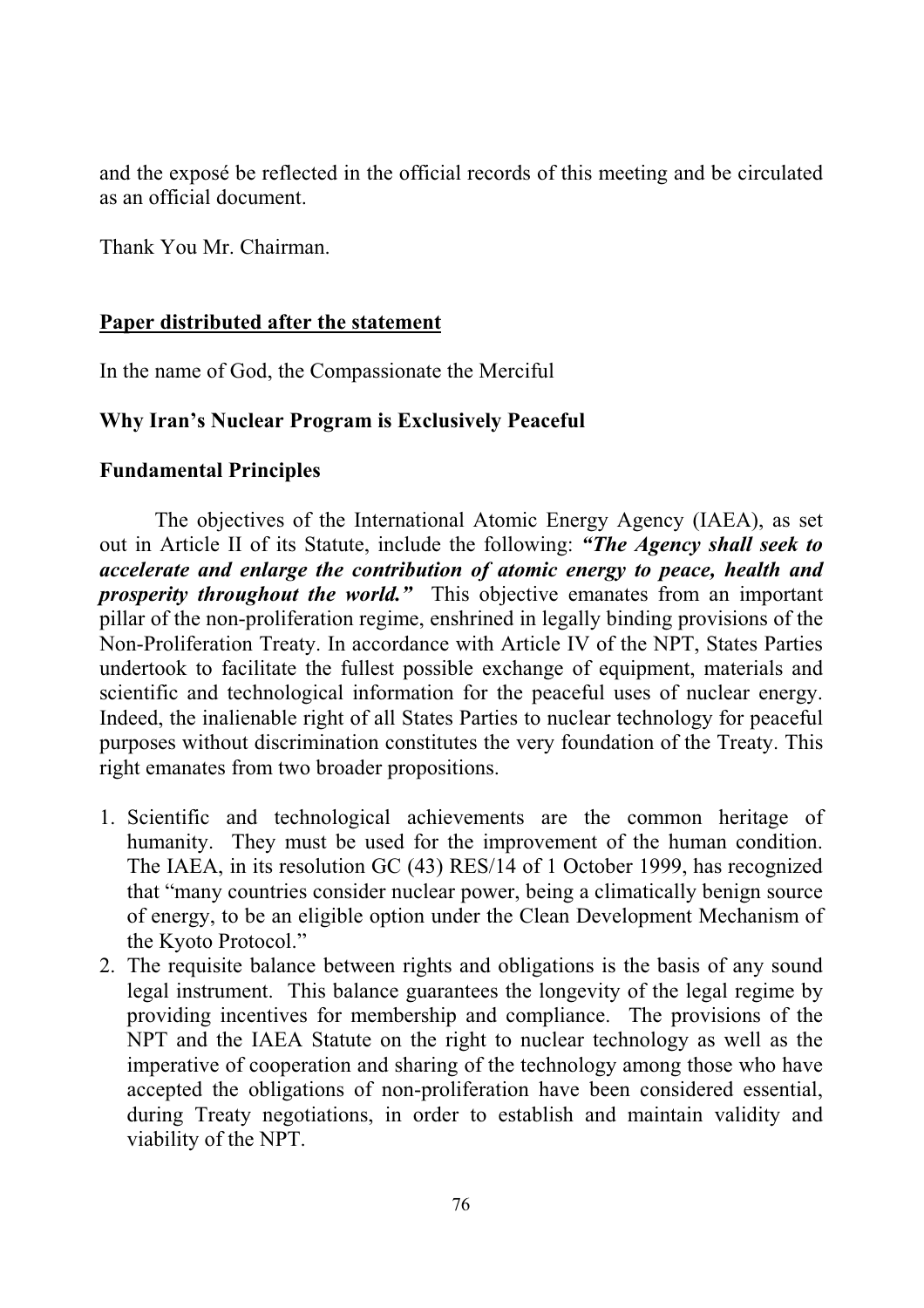The NPT Members have remained guarded, as evidenced by their deliberations on NPT indefinite extension against the impression that membership in the NPT and the IAEA safeguard regime continue to entail impediments for peaceful use while non-membership is rewarded by impunity and acquiescence or, in certain specific cases, unwavering support.

#### **Iran's Non-Proliferation Stance**

- Iran has been a fervent advocate of non-proliferation and nuclear disarmament for decades and actively contributed to the international political and legal discourse in this area;
- Iran has repeatedly underlined that nuclear and other weapons of mass destruction have no place in its defense program and perception. This is due not only to Iran's commitment to its obligations under the NPT and other relevant conventions, but arises from a sober strategic calculation;
	- o Iran believes and has an established policy that WMD will not augment its security, and would in fact increase its vulnerability in a volatile region prone to tension and hostility;
	- o Iran believes and has an established policy that an arms race in the region, particularly in the area of WMD is dangerous. Iran has no interest in, no intention to, and nor does it seek the ability to enter into this race. Instead, Iran fervently demands that this menace be contained and removed through effective non-proliferation measures;
- Iran firmly pursues the goal of a region free from WMD through their total elimination.

## **Iran's Peaceful Nuclear Program**

- The Islamic Republic of Iran, as a member of the NPT, has an inalienable right to nuclear energy for peaceful purposes;
- Iran, like all other Member States, should have access to nuclear material, equipment and scientific and technological information in a non-discriminatory manner;
- Iran is entitled to pursue its *inalienable* right. No justification is required to pursue an *inalienable* right;
- Iran's peaceful efforts in the field of nuclear technology are founded on sound economic, scientific and environmental grounds;
- The primary priority of the Iranian nuclear program is the generation of nuclear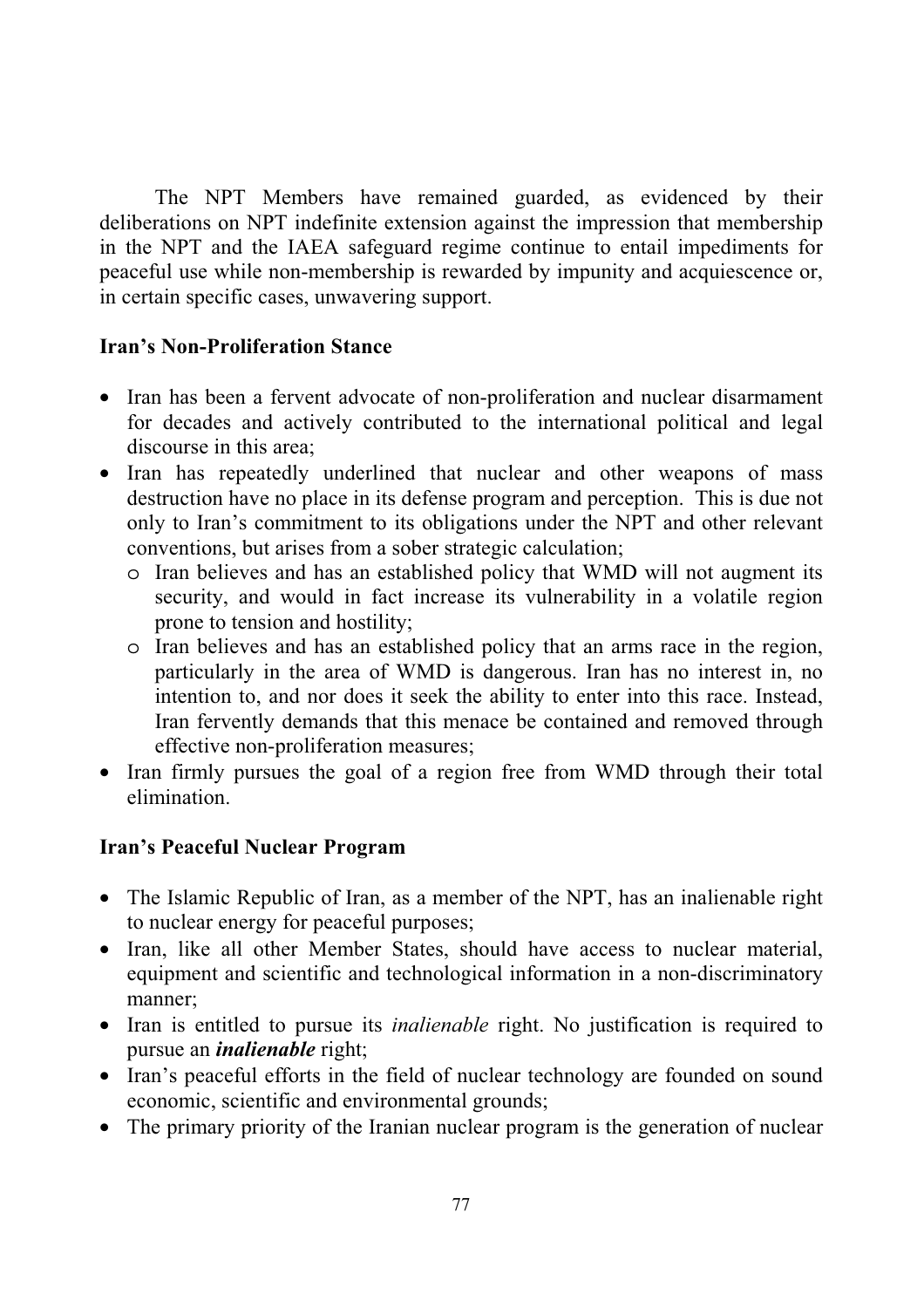electricity. In addition, Iran has sought to take advantage of nuclear technology in medicine, agriculture and industry;

- A peaceful nuclear program for an oil and gas rich country is feasible for the following reasons:
	- o Iran can not merely rely on fossil fuel for its energy for the following considerations:
		- Continued use of energy in its present form is bound to turn Iran into a net importer of crude oil and some of its by-products in the coming decades;
		- Local use of these resources as fuel will drastically affect Iran's foreign exchange earnings from export of crude oil and natural gas;
		- The utilization of these resources in processing industries such as petrochemicals will generate much greater added value;
		- The environmental impact of increased reliance on fossil fuel is a serious concern of the entire international community;
		- Iran also has vast gas reserves. But their development is extremely costly and the costs can only be offset by gas export as envisaged and implemented in current gas development projects;
	- o In the projected 7000 megawatt scenario, Iran will annually save 70 million barrels of crude oil based on 60% EAF, with an economic value of over US\$1.5 billion annually;
	- o The environmental value will amount to preventing the release into the atmosphere of over 157000 tons of carbon dioxide, 1150 tons of suspending particles, 130 tons of sulfur and 50 tons of nitrous oxide;
- The advisability of a nuclear energy program for Iran was even endorsed by the US State Department, which in a *memo of 20 October 1978*, stated that the US was encouraged by Iran's efforts to expand its non-oil energy base, and was hopeful that the *US-Iran Nuclear Energy Agreement* would be concluded soon and that American companies would be able to play a role in Iran's nuclear energy projects; (Digital National Security Archive)
	- o In the 1970s, European and American companies were competing for the construction of several nuclear power plants in Iran producing a total of *23000 (Twenty Three Thousand) megawatts* of nuclear electricity;
	- o The assertion now that Iran, because of its gas and oil resources, does not need nuclear energy can not be sustained. This assertion is clearly based more on the state of relations rather than concern about non-proliferation;
	- o The conclusion drawn from this contradictory assertion to the effect that Iran's nuclear program must have non-peaceful intentions is subsequently also not sustained.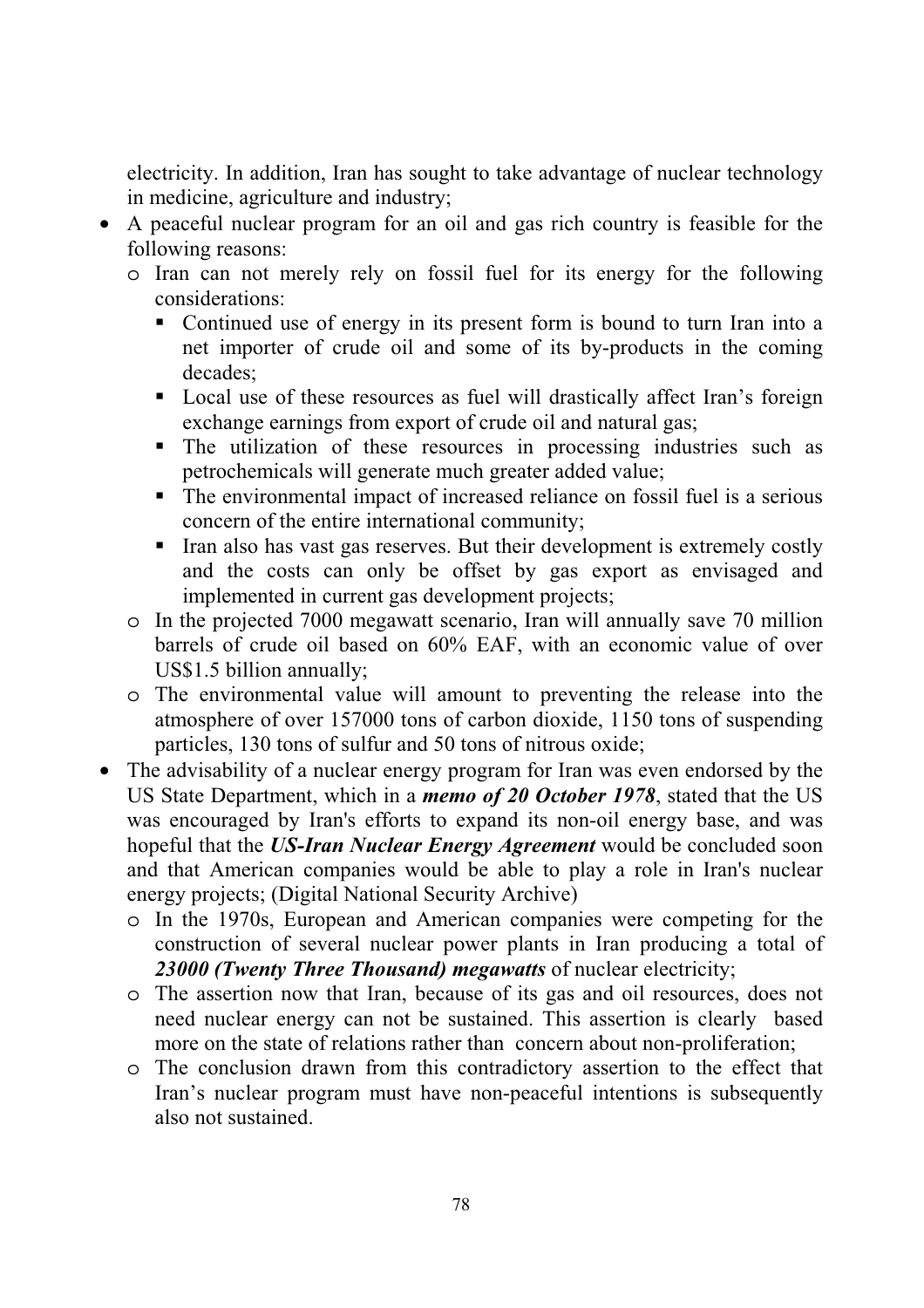## **Iran's Initial Approach**

- In the pursuit of its right to peaceful nuclear technology, Iran began with a fully transparent approach;
- Iran sought the assistance of the Agency and its member-states from various parts of the World;
- In official consultations with the Agency and member-states throughout the 1990s, Iran:
	- o Underlined its plan to acquire, for exclusively peaceful purposes, various aspects of nuclear technology, including fuel enrichment;
	- o Persistently invited its interlocutors to cooperate and participate in this field;
- This is hardly the approach of a country embarking on illicit activity;
- A more positive reception to the still-standing offer and request of Iran for cooperation in the field would have broken the spiral of mutual suspicion, and allowed mutual confidence to prevail since the initial stage.

## **A Pattern of Denial of Iran's Right**

- Iran's right has been the subject of a systematic pattern of denial in the past 25 years;
- Preventing Iran from exercise of its rights has prevailed over an extended period of time and continues to this date;
	- o A policy aimed at destabilizing Iran, coupled with an elaborate system to hamper its economic development and deprive it of modern technology;
	- o Disregard for obligations of providing and facilitating technology under the NPT and the IAEA Statute;
	- o Termination of bi-lateral and commercial contracts for provision of material, equipment and technology in the peaceful domain as a result of which:
		- The Bushehr Nuclear Power Plant was scheduled to produce energy in 1980;
		- Due to multiple breaches of contract, it is still in construction after 23 years and hundreds of millions of dollars of expenditure;
	- o The resulting situation can be interpreted as material breach of the treaty obligation to respect and facilitate the attainment of Iran's inalienable right to peaceful use of nuclear technology;
- Restrictions on Iran's access to modern technology and equipment, even in the most essential needs of the civilian population, have encompassed nearly every field and not been limited to nuclear technology;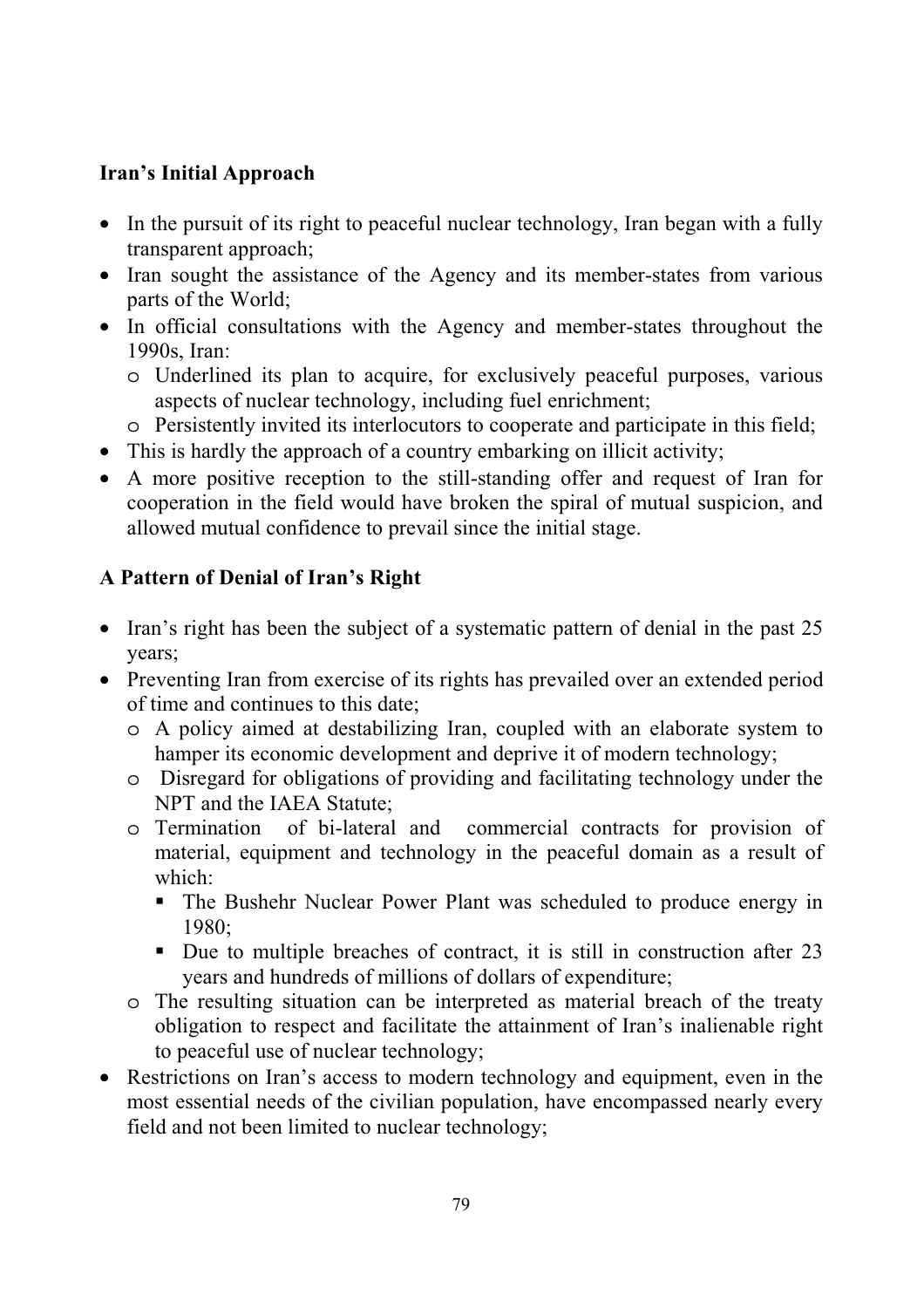- As a result, Iran has been left with no other option but to rely primarily on unofficial channels to acquire the means necessary for economic and technological advancement and the welfare of its population;
- To consider Iran's procurement from unofficial channels as indication of concealment of ulterior intentions, therefore, neglects the underlying cause and is hence erroneous.

## **Iran's Response**

- The protracted pattern of failure to facilitate and provide access by Iran to nuclear technology for peaceful purposes, coupled with an active campaign to deprive Iran of its right, compelled Iran to take certain limited measures to protect its inalienable right and its vital national interests;
- Iran's shortcomings in reporting and declaring elements of its peaceful nuclear program were primarily due to the above-mentioned prior wrong and were motivated solely to avoid further hindrances in Iran's access to technology for peaceful purposes;
- These measures were not contrary to Iran's obligations under the NPT or to the objectives of the IAEA safeguards system;
	- o At no time did Iran diverted nuclear material to non-peaceful use;
	- o Iran has now been able to provide a full accounting of all its activities leading the Agency to conclude that "to date, there is no evidence that the previously undeclared nuclear material and activities … were related to a nuclear weapons program;"
- Therefore, the past failures by Iran can be described as failures in the past to meet the reporting and declaring procedures of the Agency and not attempts at diverting nuclear material – they were procedural, not substantive;
- Rather than passing an unsubstantiated judgment that such failures were indicative of ulterior motives by Iran, it is reasonable to take into account that past failures were commensurate with a prior and unjustifiable failure to meet the obligations under the NPT and the IAEA Statute to facilitate and provide Iran with access to nuclear material, equipment and technology for peaceful use;
- The fact that Iran was still able, albeit with tremendous hardship and excessive cost, to develop a primarily indigenous nuclear technology represent, *ipso facto,* clear and convincing evidence that:
	- o Undue sanctions, restrictions, impediments and obstacles to deny the rights of Member States run counter to the process of transparency and cooperation required by the Agency. It is also wrong to consider them as effective tools to deprive Member States from exercising their rights. Had it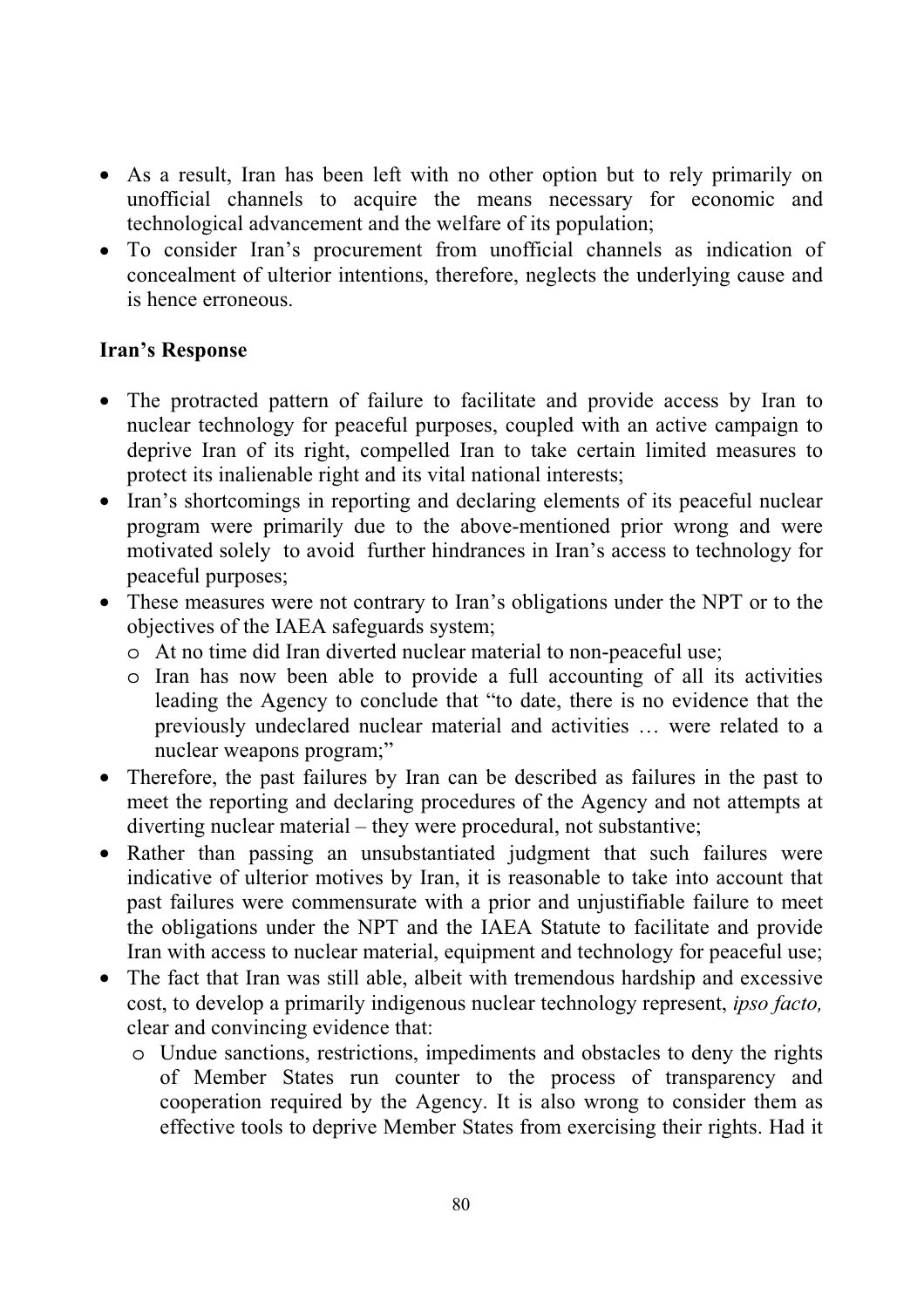not been for the severity of impediments, Iran would have pursued all its activities with transparency and in collaboration with other fellow Members as it has always sought;

o The fact that Iran has remained loyal to the NPT and the objectives of the safeguards, despite its unwarranted deprivation from its fundamental right, demonstrates the depth of its commitment to nuclear non-proliferation. It is hard to perceive that any other Member, facing similar restrictions, would have sustained unreserved commitment to the Treaty.

## **New Horizons for Confidence-Building and Cooperation**

- On 21 October 2003 and upon the invitation of the Government of the Islamic Republic of Iran, the Foreign Ministers of Britain, France and Germany paid a visit to Tehran. The Iranian authorities and the Ministers, following extensive consultations, agreed on measures aimed at the settlement of all outstanding IAEA issues with regard to the Iranian nuclear program and at enhancing confidence for peaceful cooperation in the nuclear field;
- The initiative indicated a readiness to start a new and different approach whereby transparency and confidence-building would lead to cooperation and exchange of technology in the future.

## **Iran's Full Implementation of ALL Essential and Urgent Requirements**

- Following the Tehran Agreement, Iran took action to fulfill all of its promises:
	- o Iran submitted a full disclosure on the following day to the Director-General of the IAEA, providing a complete, accurate and consistent picture of its activities in the nuclear field;
		- The letter indicated that Iran had decided to provide a full picture of its nuclear activities, with a view to removing any ambiguities and doubts about the exclusively peaceful character of these activities and commencing a new phase of confidence and cooperation in this field at the international level;
		- The letter expressed the expectation that the Agency should take cognizance of Iran's concerns and constraints for the full disclosure of detailed information about these activities in the past;
		- The letter further reiterated that all these activities have been exclusively for peaceful purposes in strict compliance with Iran's NPT obligations;
		- The letter proactively declared all areas of activity "identified" by the Director-General in his report;
	- o Iran has provided to the Agency full, immediate and unrestricted access to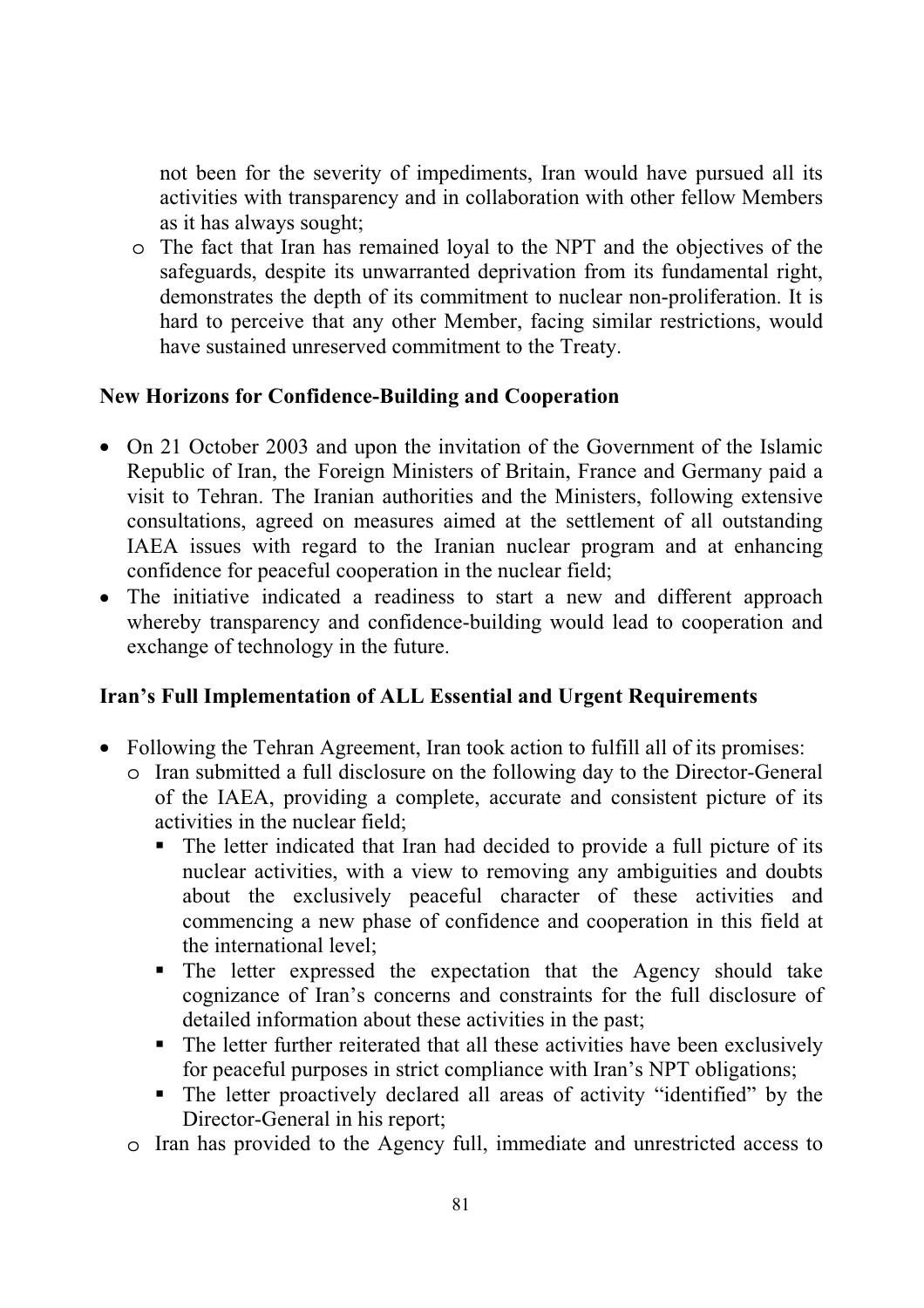"all locations the Agency requested to visit;"

- o Iran has provided all further information and individuals requested by the Agency;
- o Iran has implemented all corrective measures requested by the Agency and has agreed to take further necessary measures when so requested;
- On several occasions, most recently in meetings on 8 and 19 November 2003, Iran requested to be informed of any further information or corrective measures that the Agency deemed necessary for the satisfaction of the essential and urgent requirements. Remedial action as may be requested by the Agency will be carried upon receiving such request;
- Iran has thus fulfilled all these requirements and it follows that the relations between Iran and the IAEA need to be normalized. Iran will continue to offer full cooperation and assistance to the Secretariat in order that the process will be finalized by March.

## **Iran's Confidence-Building Measures**

- On 10 November 2003, Iran officially notified the Agency of its readiness to sign the Additional Protocol, and to begin the ratification process. Iran is also continuing to cooperate with the Agency in accordance with the Protocol;
- On the same day, Iran informed the Agency that it has voluntarily suspended all uranium enrichment and reprocessing activities;
- Iran went further and invited the IAEA to verify this voluntary measure.

## **The Wider Implications of the European Initiative**

- The initiative of France, Germany and the United Kingdom, if carried through to a successful conclusion, can set the foundation for a different and much more effective approach based on engagement, cooperation and confidence-building;
- The non-proliferation regime stands to be strengthened from such an approach;
- The realization of the balance envisaged in the NPT between rights and obligations of member states can thus emerge as the real and effective guarantee for the integrity of the non-proliferation regime;
- In such a climate, there will be no reason for anything less than full transparency.

## **The Report of the Director-General**

• The international community expected that the Report should reflect the new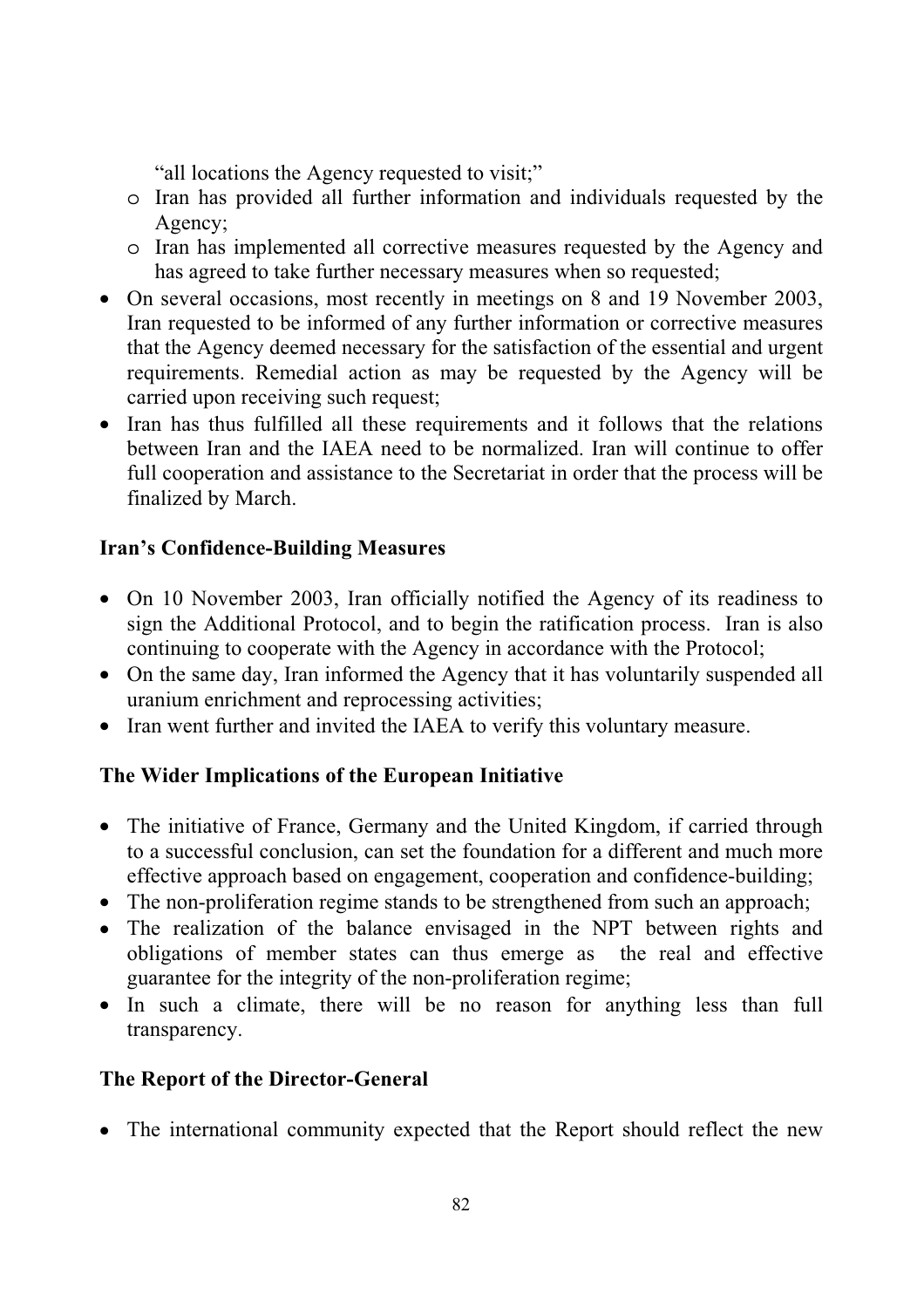reality of Iran's full cooperation and openness and should depart from the negative experience of the past;

- It was expected that the Report covering a period of proactive cooperation and full disclosure would be more positive in tone than the previous one covering a period of less than full transparency;
- The report could have turned the achievements of this new European initiative into an achievement for the Agency;
	- o It could have recognized the decisive significance of the European initiative;
	- o It could have highlighted the developments after October 21, rather than obscuring them by sandwiching every positive new development between negative experiences of the past, particularly since:
		- The negative elements of the report are drawn from previous reports which were available to member-states and had been dealt with in previous Board meetings;
		- Their inclusion had more of a psychological rather than informative character and impact;
	- o It could have attributed credit where it was due;
	- o It could have refrained from the inapplicable term, "breach", which is
		- Not incorporated in the governing instruments of the Agency;
		- Not supported by the factual findings and technical details summarized in the body of the report;
		- Not even used in the previous report where failures enumerated by the Agency had been due to lack of full cooperation rather than the full disclosure of the present situation;
		- Not brought officially to the attention of Iran in any of the high level meetings, including one just before the release of the report, despite the serious nature of the assertion;
- The statement of the Director-General to the Board on 20 November 2003 represented a more concise reflection of the facts:
	- o It clearly separated past from present, thereby allowing new realities to be assessed objectively;
	- o It stated in more clear terms that Iran had fulfilled the essential and urgent requirement;
	- o It repeated the Director-General's conclusion in the Report concerning no evidence to link past Iranian undeclared activities to a nuclear weapons program, in spite of political attempts and public pressure to undermine this fundamental conclusion.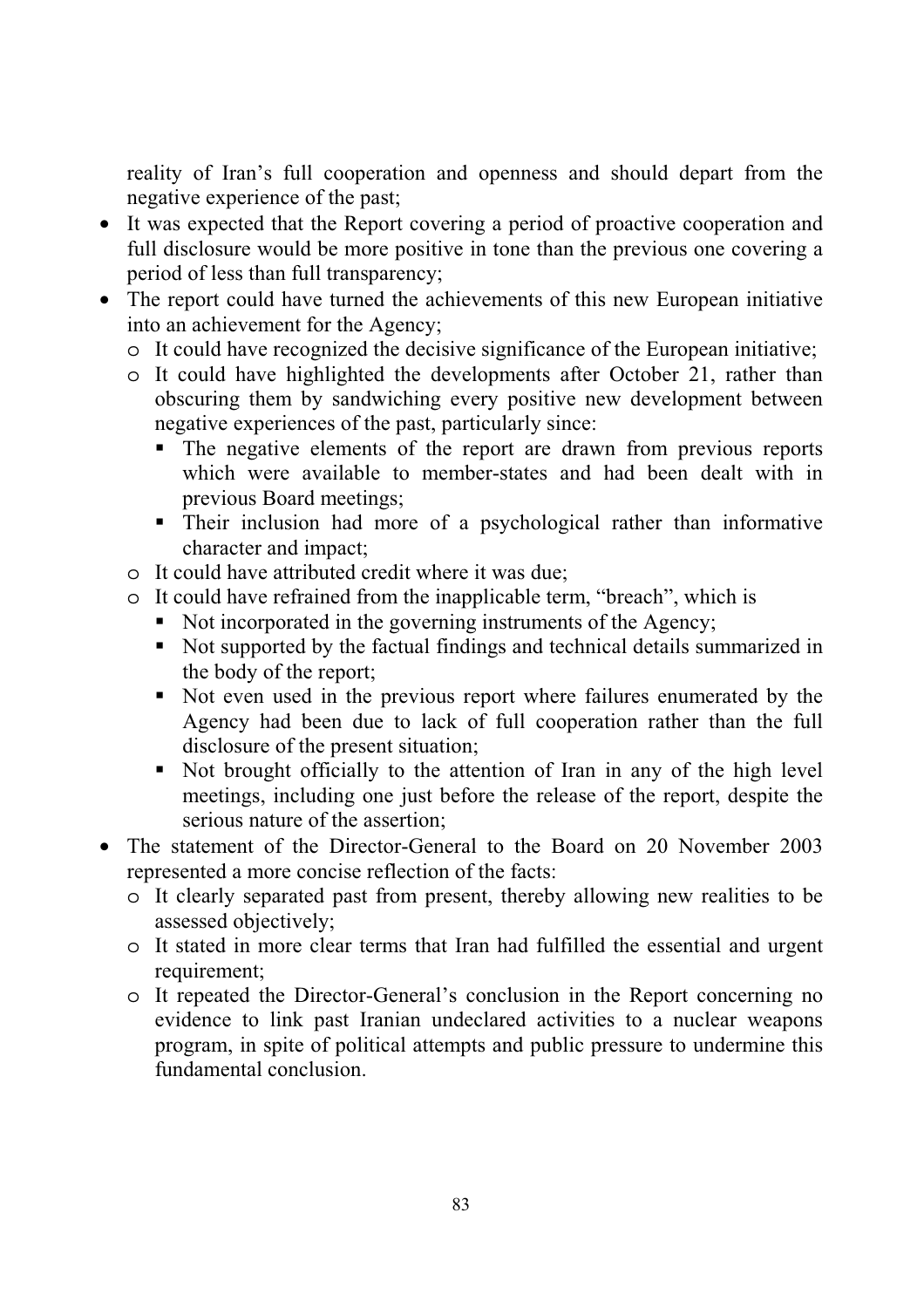#### **Substance of the Report:**

The Statement of 20 November 2003 of the Director-General and his report of 10 November, notwithstanding its negative tone and approach, establish the following facts:

## **A. Nature and Scope of Undeclared Activities**

- Uranium Conversion
	- o During the past 30 years, researches, many for published university dissertations and theses, have been conducted in laboratory and bench scale for conversion of U3O8 to UF6, UF4 to UF6 and UO2 to UF4;
	- o Iran has had an inventory of more than 500 thousand Kg of imported U3O8, which has been under IAEA safeguards;
	- o Of this, the total amount of material used is less than 50 Kg of depleted and natural Uranium, having enrichment of 0.7% or less;
	- o Detail design information for the Uranium Conversion Facility was given to the Agency years ago;
	- o The Uranium Conversion pilot plant is still not operational.
- Uranium Enrichment
	- o Laser Enrichment
		- An American company signed a contract with Iran in 1975 to provide this technique (contract and other details were provided to the Agency in the October 21, 2003 disclosure);
		- In the 1990s, contracts were signed for laboratory scale and bench scale (milligram and gram quantities);
		- Some equipments were received, tested and dismantled;
		- Details and copies of the contracts were provided to the Agency in the 21 October disclosure and the Agency inspectors have visited the store;
	- o Centrifuge Enrichment
		- Only 10 machines have been installed and tested and enrichment of 1.2% reached;
		- Even a complete cascade of 164 machines has not as yet been installed;
		- $\blacksquare$  More than 50,000 machines are required to fulfill the requirements of one nuclear power plant;
		- The maximum enrichment capability of the projected 50,000 machines is  $3.5\%$ .
- Plutonium Separation
	- o In 1990 and in the course of a bench scale experiment designed to separate molybdenum, iodine and xenon from fission products for medical purposes, insignificant quantities of plutonium (200 micrograms) were also extracted.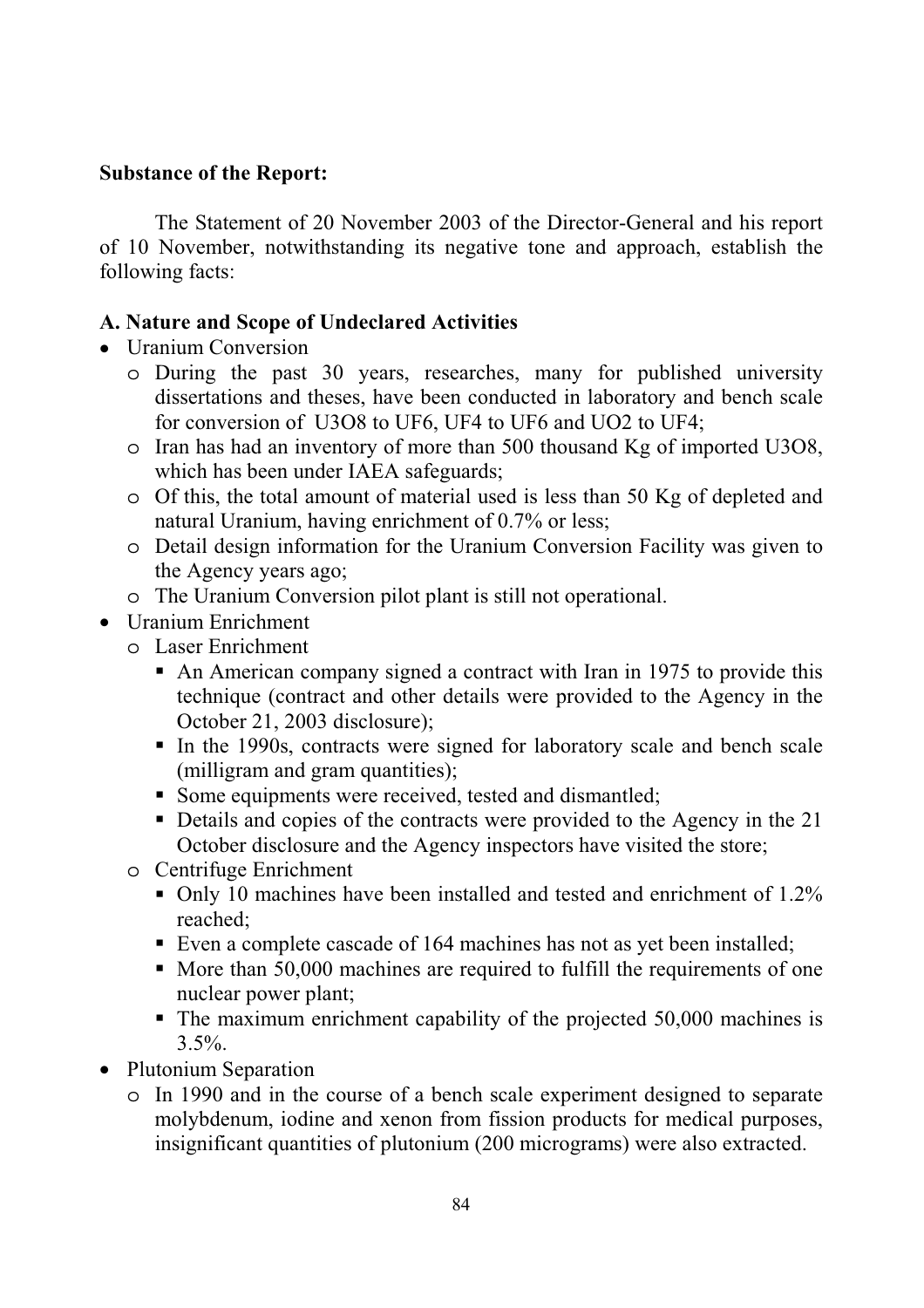- o The results of some of the research experiments were published in scientific journals;
- o In 1992, following the relocation of the laboratory, the project was confined to separation of the three items and no further plutonium was separated;
- o The equipment and irradiated material have been shown to Agency inspectors.

## **B. Conclusions**

- Iran has fulfilled all the essential and urgent requirements by:
	- o Disclosing all past and present activities and providing "significant additional information" in its letter of 21 October 2003 and its attachments; (paras 15-16, 50, 51)
	- o "Showing active cooperation and openness" (para 51)
		- "Granting unrestricted access to all locations the Agency requested to visit:"
		- "Provision of information and clarifications in relation to the origins of imported equipment";
		- "making individuals available for interviews;"
	- o Taking all corrective measures required by the Agency: "corrective actions have already been taken or are being taken;" (Statement of the Director General and Annex 1 of the Report)
	- o Undertaking to take all further corrective measures when requested by the Agency; (para 49)
	- o This conclusion was more clearly stated in the Statement of 20 November that "our recent work has been much aided and accelerated by Iran's new policy, and by Iran taking the specific actions, deemed essential and urgent, requested of it in Paragraph 4 of the Board's September resolution;"
- Iran's past shortcomings were technical in nature and scope and did not run counter to the objectives of the Safeguards Agreement:
	- o They were limited to reporting and declaring of peaceful nuclear activities; (paras 47, 48, 50)
	- o They involved very small amounts (mostly in micrograms and milligrams in laboratory scale) of nuclear material; (para 50 and Annex 1)
	- o The material was "not suitable for nuclear weapon purposes;" (Para 50 and Annex 1)
	- o There is no evidence of diversion to non-peaceful use; (Para 52)
	- o Therefore, the use of the word "breach" in the assessment section of the report is not founded in the facts or the governing instruments of the IAEA;
- Iran's failures took place in the PAST, and Iran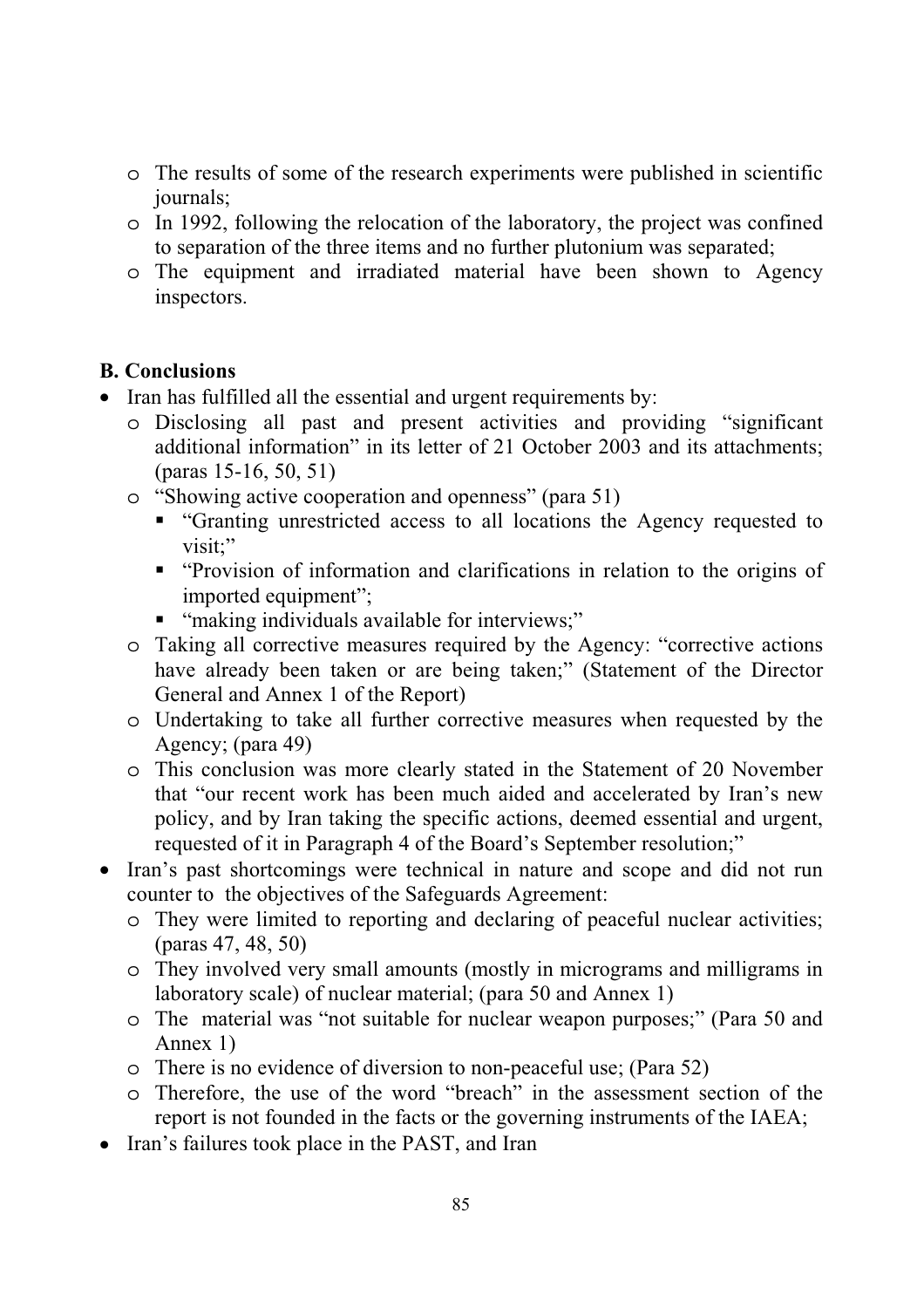- o Has corrected all past failures (Statement of DG);
- o Has no present failure;
- Above all, "To date, there is no evidence that the previously undeclared nuclear material and activities referred to [in the report] were related to a nuclear weapon program;" (Para 52)
- Iran has agreed to sign and implement the Additional Protocol, thereby providing full confidence about the peaceful nature of its nuclear program in the future.

## **The Road Ahead: Options for the Board of Governors**

- Iran has started a process based on a political decision with far reaching implications;
- Iran has nothing to hide:
	- o It is clear that Iran has no nuclear weapons program;
	- o Therefore Iran wants to cooperate;
- Cooperation should be through mutual confidence and respect;
- Political manipulation of any stage of the process undermines confidence and hinders cooperation;
- Those who have publicly ridiculed multilateral disarmament instruments, regime and bodies may attempt to undermine the process of cooperation;
	- o Serving their goal of maintaining political pressure on Iran for reasons completely extraneous to non-proliferation;
	- o Undermining and destroying the new approach which stands to strengthen the non-proliferation machinery and regime, including the IAEA;
	- o Undermining the multilateral non-proliferation regime, including the IAEA;
- There is no legal justification for this approach nor is it politically prudent;
- The essence and substance of the body of the report provides the Board the possibility to advance the process of cooperation that started on 21 October 2003 by:
	- o Differentiating between the past failures and full openness and transparency of the present;
	- o Recognizing the implementation of essential and urgent requirements;
	- o Adopting a forward looking approach based on cooperation and confidencebuilding.

**Iran's nuclear program has been is and will remain peaceful. Iran's cooperation and transparency will continue so that confidence will be restored and situation fully normalized without delay.**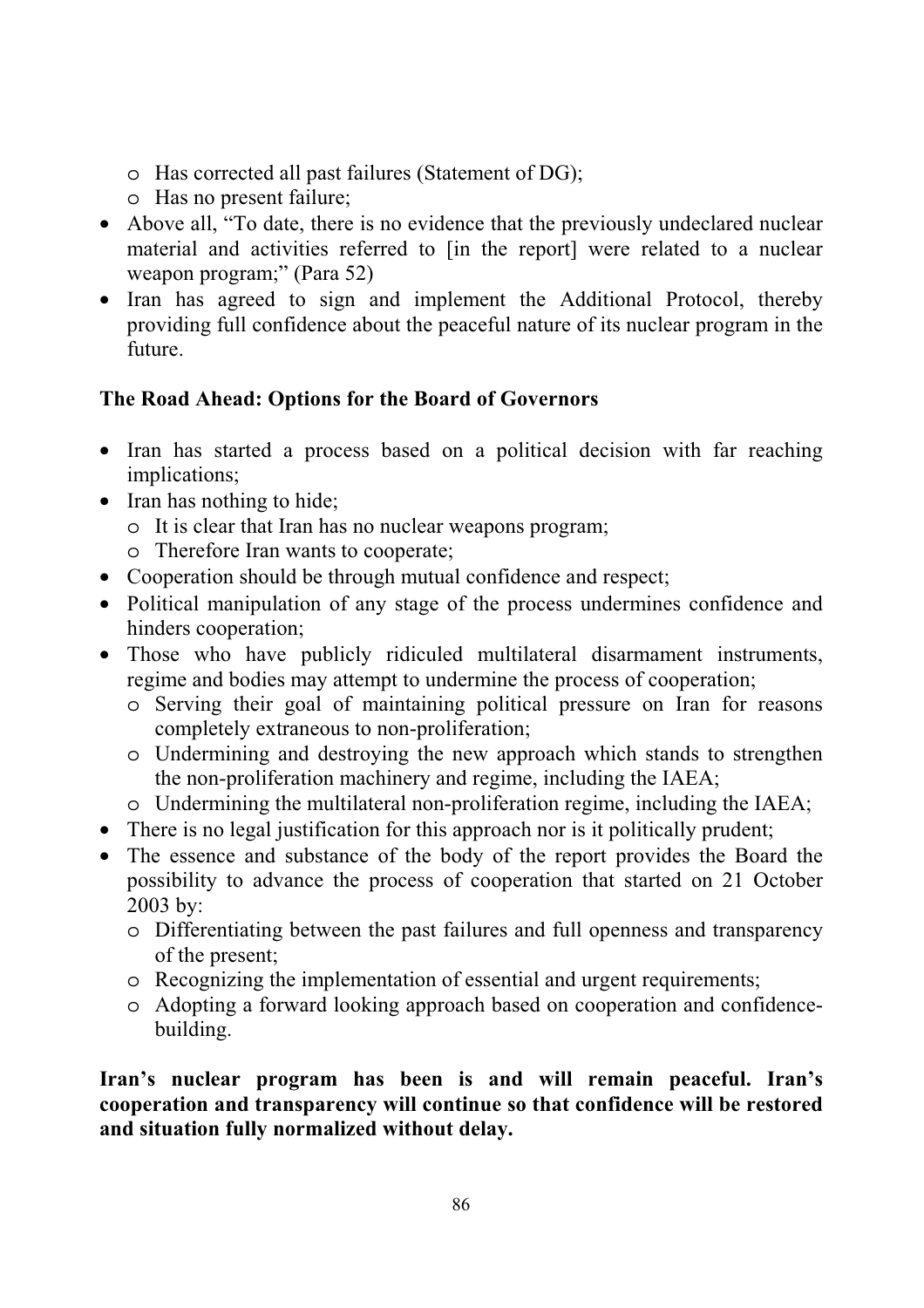# **March 2004**

## **Statement on the Implementation of the NPT Safeguards**

## **13 March 2004**

Mr. Chairman, Distinguished Director-General, Distinguished Governors,

I wish to express the appreciation of my delegation to Director-General, Dr. ElBaradei for his leadership and acknowledge the hard work that his staff and inspectors should carry out under strenuous circumstances.

The report of the Director General illustrates the positive trend of active cooperation by Iran and also of a process of resolving issues that is gaining pace exponentially. In more than eleven different paragraphs, the Agency underlines that it is either analyzing information provided by Iran or is waiting for the results of swipe sampling. Issues are either resolved or are at the verge of being resolved.

In our view, the Director-General's report, particularly the section on assessment and next steps, narrowed down to issues of importance in his introductory statement of 8 March 2004, reflects in clear terms the approach and the elements which should have served to produce the resolution to be adopted in the Board. That is if indeed a resolution was necessary. I am sure the Board is aware that a large number of countries did not consider this session –with a transitional report by the DG- to be an appropriate occasion for a substantive text to be adopted. A resolution is being imposed -and I think I am using the expression with true definition of the word- on the Board by a single country through few associates nonetheless.

The author of this resolution would no doubt try to argue that the draft coincides with the Director General's report and reflects the same points and issues addressed by him. But even an elementary review reveals immediately that it is nothing but a tool to serve a narrow minded, increasingly isolated conviction, by no means shared by the report.

The Director General has repeatedly stressed here: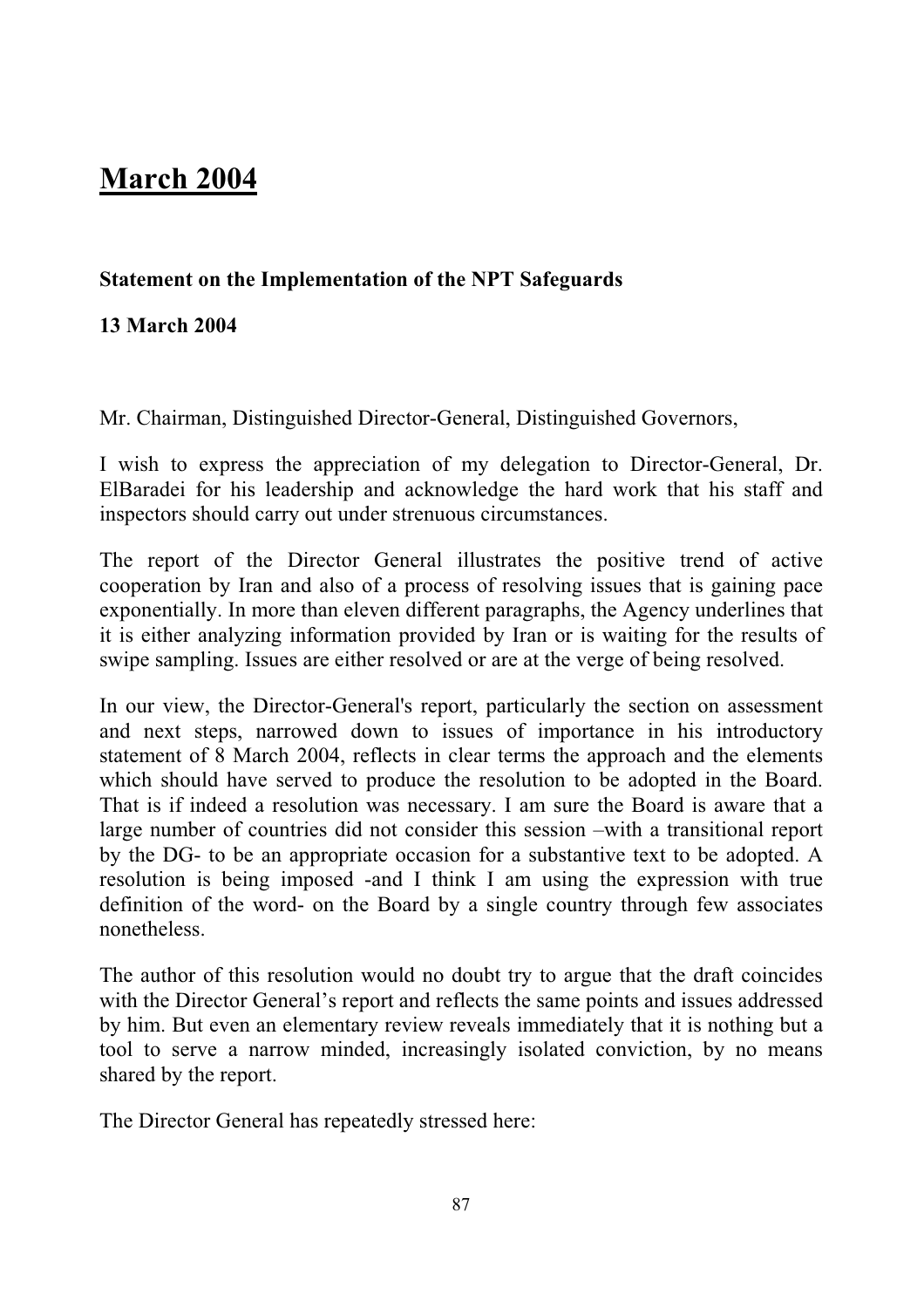- that this is a work in progress;
- that there is extensive cooperation;
- that there have been no impediments to access;
- that the Protocol has been signed and being applied voluntarily;
- that our rightful enrichment activities have been voluntarily suspended to build confidence;
- that all essential and urgent requirements have been implemented;
- that corrective measures have been taken or are being taken; and
- that outstanding issues are being resolved one after the other.

True that he has referred to a few shortcomings. But I do not think any observer with a minimum level of fair-mindedness could judge this as implying a reversal or even a detour in the process or a menace to it. The draft resolution on the other hand intends clearly to portray a rather benign progressive situation as a condition of high alert. Despite its limited modifications, owing to the principled position of many countries here, it is still a set back, a serious set back.

I shall not fail to express gratitude to the members of the Non-Aligned Movement, its Chairman and the troika of the Movement for their extensive effort and good faith negotiations to reach a draft resolution that commands general agreement. We took note of the understanding of the NAM of this resolution and of Paragraph 9, which as it stands, does not meet with its approval.

Since repeated delays and postponements have already exhausted the patience of the members, here I will refrain from presenting, in detail, the progress achieved on various issues and the pitfalls that we still need to tackle. But a brief summary to help establish where things stand today, and what may lie ahead, we hope would be useful.

## **Additional Protocol**

For much of last year, signing the Additional Protocol, provisionally applying it prior to its ratification and its ratification were among the most important issues that Iran was called upon to do in order to dispel doubts and promote transparency and confidence in its peaceful nuclear program. Now, this is fully in place.

## **Suspension of Enrichment Related and Reprocessing Activities**

The same is true for suspension of enrichment related and reprocessing activities, which was to put all concerns about Iran's nuclear programme to rest, particularly when combined with the provisional application of the Protocol. Iran's voluntary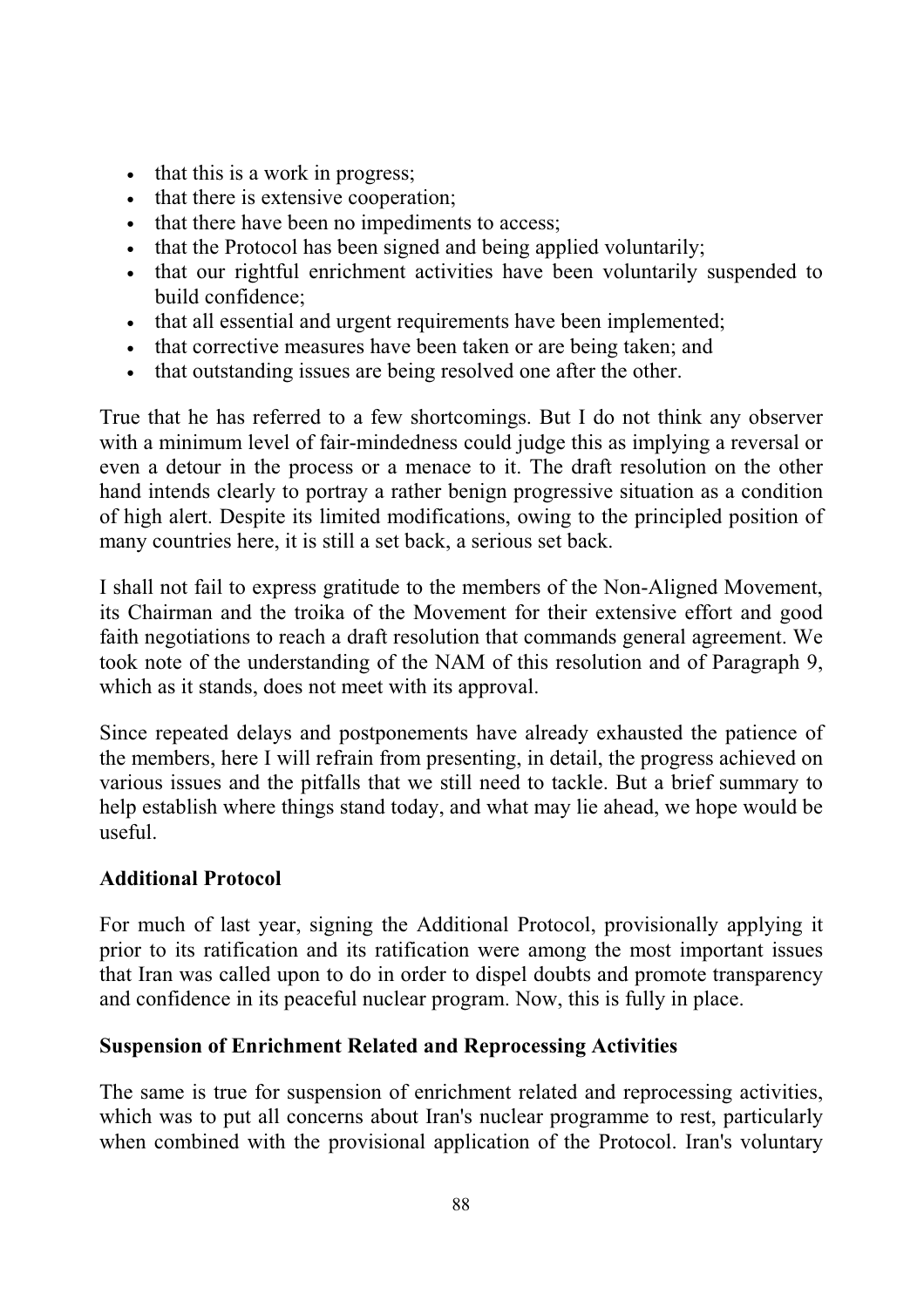decision for suspension was not easy decision to make in view of the rights of NPT signatories to peaceful uses of nuclear technology. But, in order to secure international confidence and promote transparency about its peaceful nuclear programme, Iran mustered the political will to take that voluntary decision. The Director-General welcomed Iran's decision and wrote in his report, in Paragraph 72 that it will contribute to confidence building. However, the author of this draft resolution apparently knows better and in order to avoid acknowledging this positive trend resorted to distortion of English language in Operative Paragraph 3 and vehemently resisted NAM's amendment to bring it somewhat closer to a decent language and the Director-General's report.

## **Conversion Program (UCF) at Isfahan**

Only three months ago we were being told by the Agency that Iran has had a quantum leap in construction of the facility for the UCF project at Isfahan. This was deemed as a significant and major issue not expected to be resolved with ease. The Agency is now concluding that Iran's declaration on UCF "appears to be credible." When the inspectors come to Isfahan next time, they only need to compare some documents to confirm that this outstanding issue is resolved.

## **Laser Enrichment Programm**

Our laser enrichment programme has been considered as a second major outstanding issue. The Report indicates that our programme has had two parts; MLIS programme, and AVLIS programme. Our information on MLIS programme, as the Report says, "appears to be coherent". On the AVLIS programme, there is nothing else that Iran is expected to do. As far as we are concerned this issue is also resolved. However, the Agency needs to receive confirmation from third states with regard to deliveries of equipment related to our AVLIS programme.

## **Plutonium**

The question of Plutonium was also highlighted during November debate as a significant issue of concern and contention. Now, it has been reduced only to the degree of accuracy of calculation by the Iranian scientist of the weight of Plutonium produced. This is among the eleven subjects that the Agency is awaiting the result of sampling. We believe this issue will also be resolved next time the inspectors attend to it. The issue is now whether the calculation by the Iranian scientist which estimated that 200 Microgram of Plutonium was produced is accurate or the calculation by the Agency which estimates that approximately 200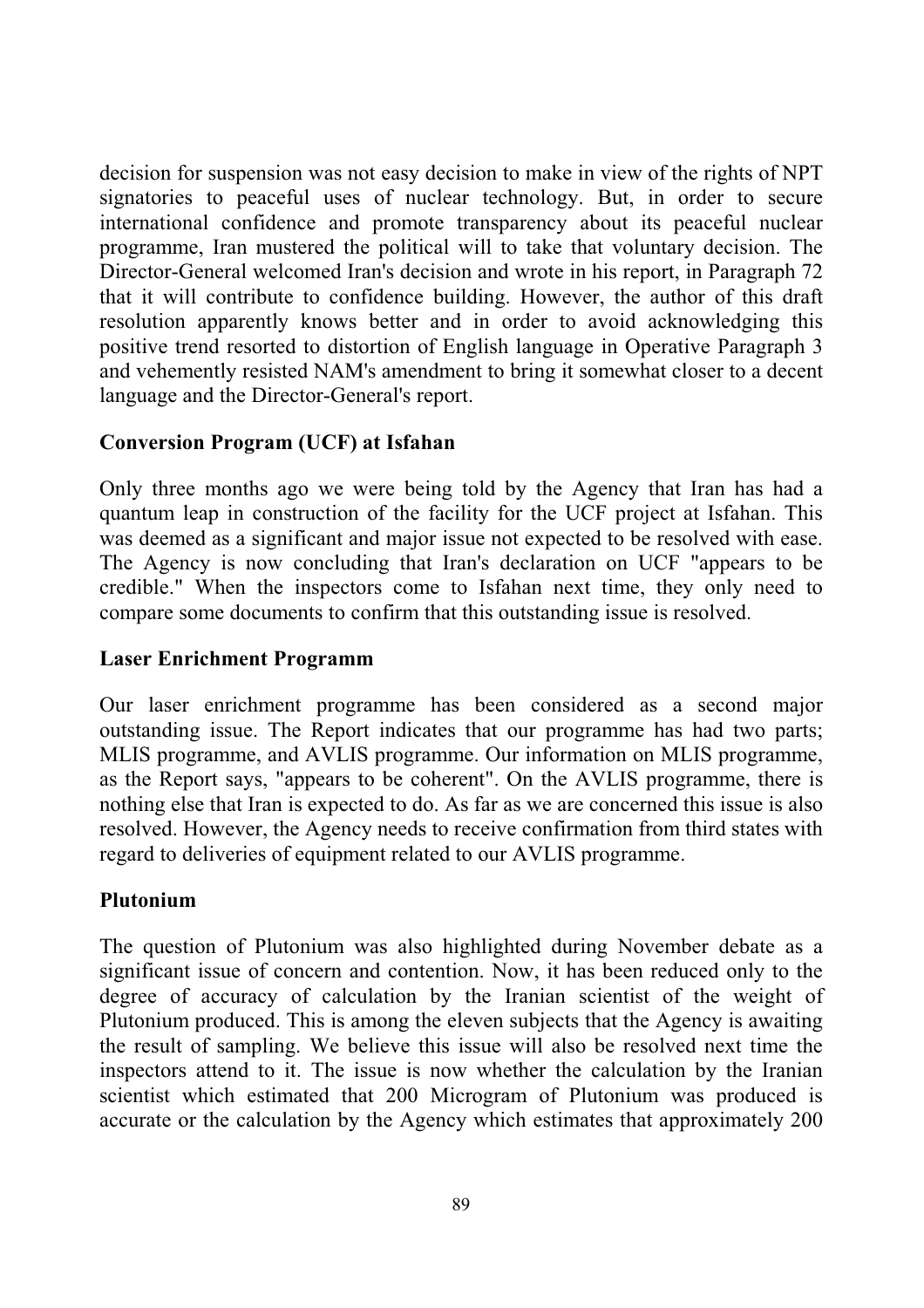Milligram could have been produced, or somewhere in between, taking into account the quality of equipment used and expertise applied.

## **Plonium-210**

On the question raised about Polonium-210, I would refer the Board of Governors to the explanation and information provided in our INFCIRC/628. Furthermore, we have provided the Agency 41 pages of information about this pure research, which await analysis by the Agency. We are confident that our explanations will be confirmed following their analysis by the Agency. Suffice it to say that Beryllium is an indispensable item in a research geared into a military program. And Beryllium was never part of Iran's buying list. Additionally, if Iran had a military application in mind for the research on P-210, about thirteen years ego, what factor prevented Iran from repeating the research over and over again during the past thirteen years? Why was the project abandoned rather than budgeted and pursued?

The research on Polonium, in any case, is not required under the safeguards and the Additional Protocol to be reported. Even as a neutron source, it has widespread civilian applications including, in particular, for oil and gas logging.

## **Contamination**

The only outstanding issue which may prove somewhat difficult and time consuming to resolve is the question of contamination beyond 1.2 per cent enrichment. And that is due to the independent factor of the foreign source. However, with the recent revelations from third countries even the question of contamination may get resolved sooner rather than later. We are determined to reconstruct the import and movements of imported components in Iran to isolate contamination to the extent possible so as to enable the Agency to resolve the issue with a greater number of swipe samplings. In our view, as the results of new samplings become available more pieces of this puzzle fall into place.

## **P-2 centrifuge design**

The question of P-2 design, on the other hand, is overblown disproportionately for the reasons listed in our INFCIRC 628 and for the following reasons.

It was Friday the 13, in February when the whole world came lose. It was the day when newspapers in Europe and the United States wrote that the IAEA officials made the discovery and proved that Iran was developing nuclear weapons. The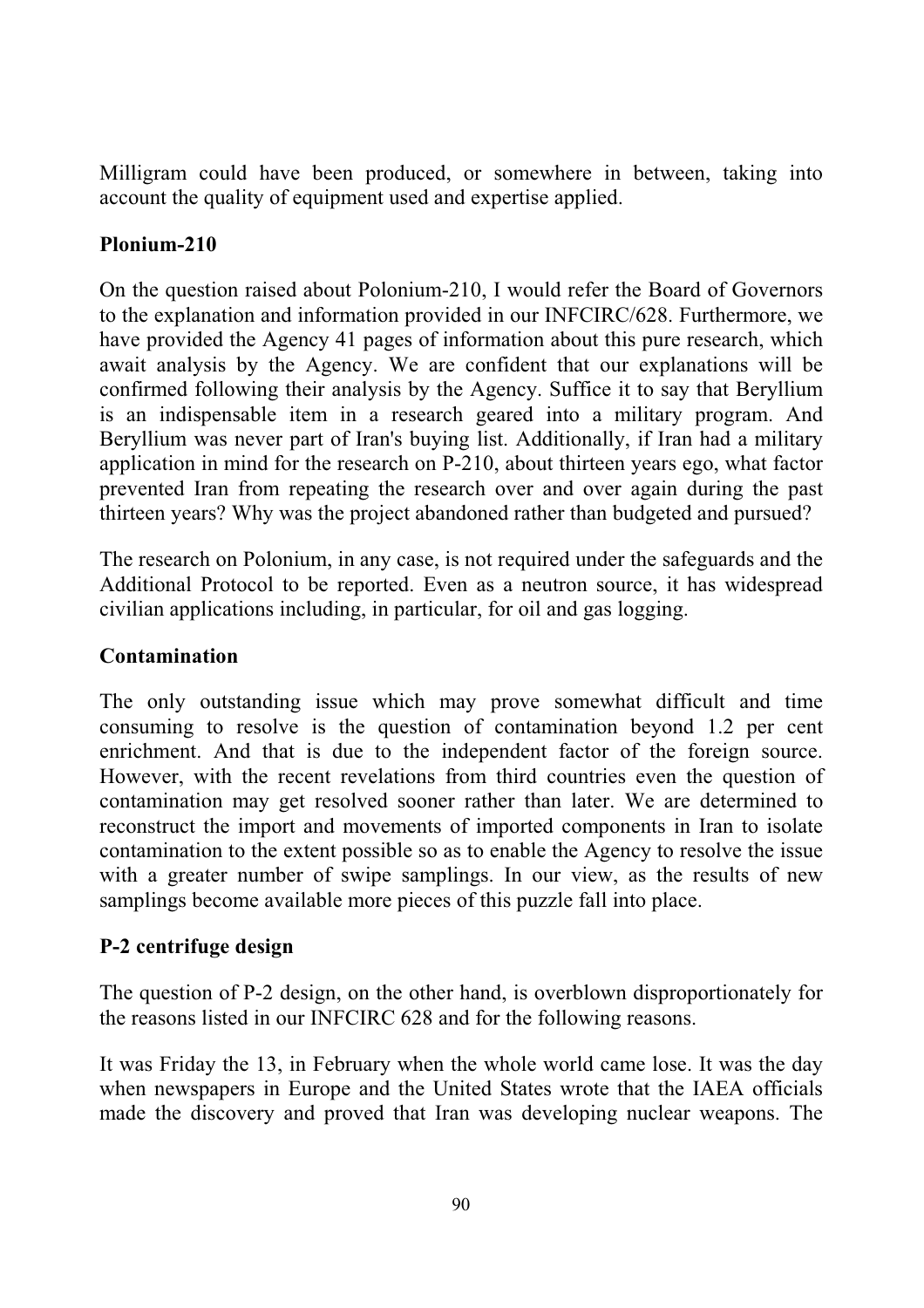times of London, Washington Post, LA times and the Financial Times were the most creative and all attributed their stories to officials of the IAEA.

In an Article entitled "blueprints prove Iran is pursuing nuclear weapons", and after elaborating IAEA officials' discovery of blueprints of G-2 centrifuge, the Times of London went on to say: "Several IAEA officials said they believed Iran had bought the same nuclear warhead designs that Libya handed over to the IAEA."

Referring to the same discovery, Washington Post wrote: "Before yesterday's disclosure, Bush administration had begun to signal a tougher line against Iran, hinting of new intelligence findings that strongly suggested that Iran was harboring nuclear secrets. Some of these things the IAEA does not yet know, said one administration official, who spoke on condition of anonymity."

Apart from problems associated with the breach of confidentiality envisaged in the Statute of the IAEA and the Additional Protocol, I would like to suggest to the distinguished Governors that the issue of P-2 has been unduly exaggerated by the media and the Agency. The Agency's uranium enrichment expert who inspected our P-2 drawings and associated experiments and testing activities, and interviewed the thirty some year old contractor, better than anyone else, can now confirm or reject that the sensations created around the P-2 is justified or is exaggerated.

For your information, I have with me copies of five pictures signed by the Agency's uranium enrichment expert. These five pictures tell the whole story about all the research and manufacturing of the P-2 centrifuge in Iran. All the research and manufacturing are done by a small private work shop and are limited to making components for only one set of centrifuge with several rotors. And these few components are now in a storage visited by the inspectors. These pictures are here for anyone interested to see them. Having said this about the scope and nature of Iran's activities in relation to P-2 centrifuges, I turn to the question of omission from our letter of 21 October 2003 of any reference to Iran's possession of the P-2 centrifuge drawings.

Our arguments on this issue have been listed in INFCIRC 628, and most of them are summarized in Paragraph 47 of the report. I wish to state for the record that Paragraph 46 represents a problem with communication between us and the Agency, in as much as we have never meant to say that we neglected to include the P-2 in our letter of 21 October due to time pressure in preparing the letter.

The crux of the matter seems to be a difference of view between us and the Agency on this issue as far as the timing of reporting it is concerned. Our technical people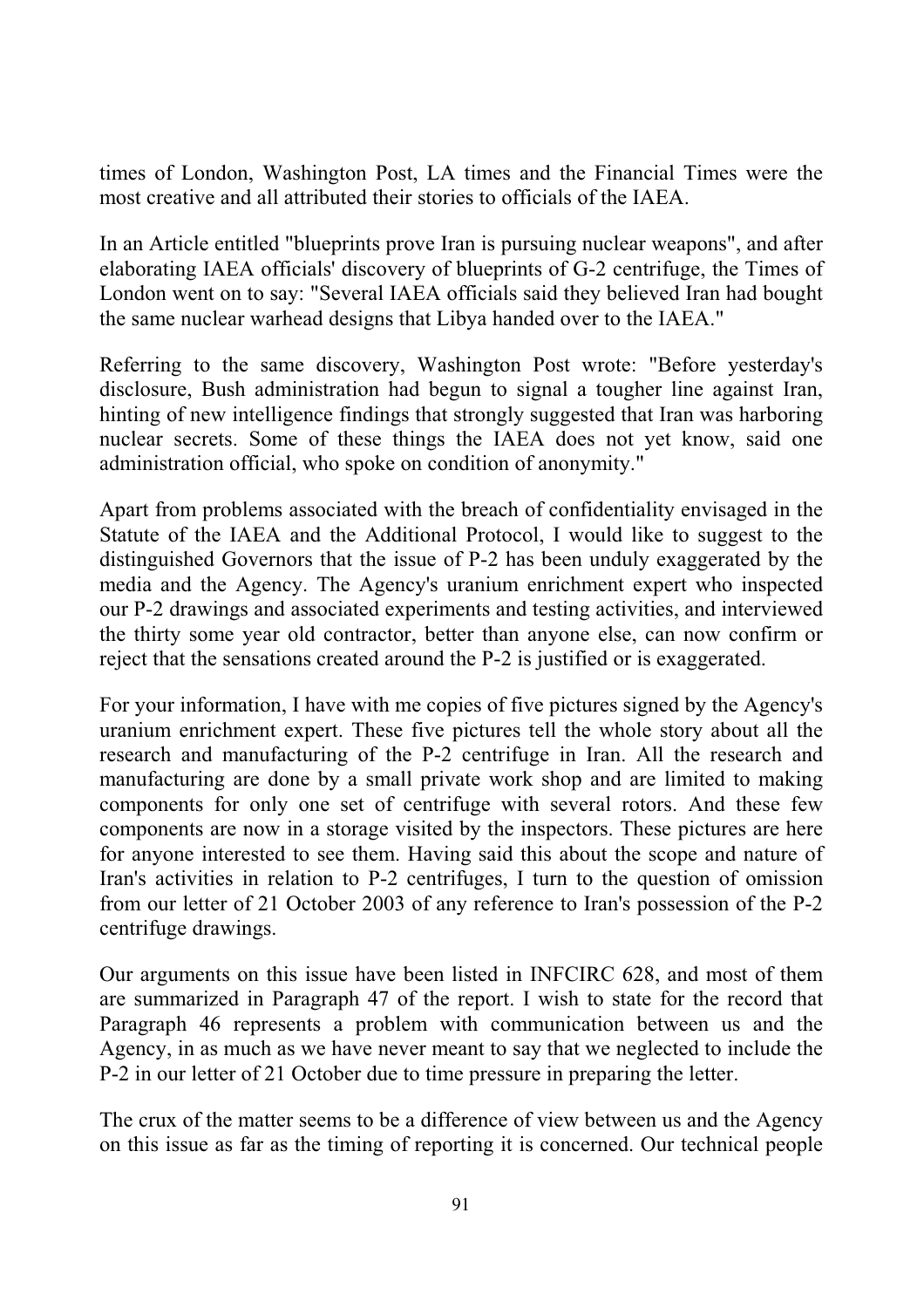who provided the material for what became our 21 October 2003 letter thought they are expected to provide a full picture of their nuclear activities as well as complete centrifuge R & D involving nuclear material that represented a failure of our obligations under our Safeguards Agreement. The P-2, in our view was to be reported under the Additional protocol declarations. We could not have perceived to stand to gain by reporting the P-2 under the Additional Protocol and not as part of our letter of 21 October 2003. It was a matter of judgment in good faith.

What should be important to the Agency and the Board is the fact that we have provided the information on the nature and scope of our activities related to P-2 centrifuge, and will provide any clarification which the Agency may require to enable it to confirm that our gas centrifuge program has been entirely based on P-1 centrifuge, which has been suspended.

#### Mr. Chairman,

Iran's agreement with the three European countries constituted the foundation of a new chapter in the cooperation between Iran and the IAEA. It opened the way for further Iranian commitment to the cause. Iran has been faithful to this commitment and has spared no effort to ensure that this process moves forward efficiently, expeditiously and exhaustively in order that a definitive conclusion of the matters at hand would come to light. A fair and balanced review of the substantive progress that has been made on resolution of major issues within the short period of time since October testifies clearly to this fact.

The questions related to conversion, plutonium, and laser enrichment, deemed by some of the skeptics during the November meeting as significant sources of uncertainty about peaceful nature of Iran's nuclear program, have now been either resolved or are on the verge of final resolution.

If the current process would be allowed to proceed within its positive context of mutual confidence and cooperation, we have no doubt that these and other questions referred to in the Director General's report will be settled by the next Board meeting. With the additional information recently requested by the secretariat, our share of what we can provide to the best of our ability to help clarify the complex issue of contamination would also be completed by the same Board meeting. Our obligations and commitments will thus be thoroughly fulfilled and remedies and corrective measures completed.

The succinct summary assessment presented by the DG at the opening of this board meeting, save for his interpretation of the P2 question as a setback, which will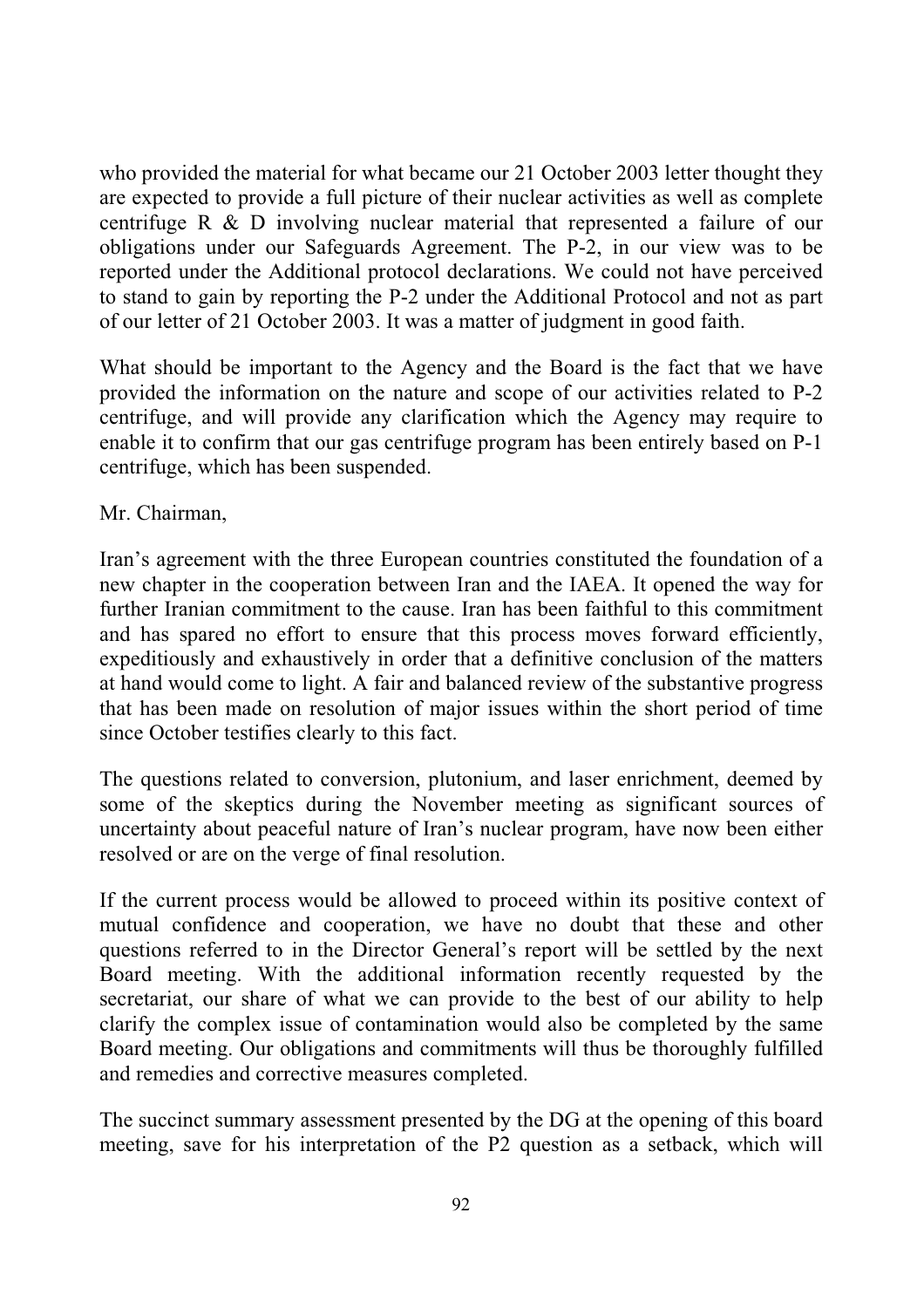prove to be benign, concurs with this assertion. We believe that his statement was plainly clear in identifying the single issue of contamination as the one requiring further work and continued cooperation from Iran and other Parties. It was in this context that he expressed his hope that, in the absence of new revelations, these and other remaining questions will be resolved and confidence restored.

The fundamental conclusion which constitutes the essence of the whole safeguards system pertaining to non diversion of nuclear material and activities to military purposes is, in the meantime, sustained. Since November when the Director General reported no evidence of diversion, a robust system of verification has been effectively and extensively in place. The conclusion remains the same. There is no evidence of diversion today; there will not be such evidence tomorrow, nor there will ever be such evidence or indication of diversion in the future.

It is of course not easy for some to accept the fact that our nuclear program is exclusively peaceful. Those who have for long set their policy and approach on the false perception that Iran seeks weapons of mass destruction cannot change course with ease. Their negation is naturally a first psychological reaction before accepting the truth. Yet the truth remains the same. Iran's nuclear program is exclusively peaceful. The Agency's inspections will progressively confirm this assertion.

Against this background, the attempt to unravel this otherwise healthy process, which is now a matter of public information, is clearly out of order. There is a fervent unjustified desire to maintain undue pressure on Iran through misrepresentation of facts, over-exaggeration of minor misgivings, and excessive prejudgments.

The move to pass a tough resolution here runs primarily on prejudiced ideological emotions. If this prevails, which apparently will through the logic of force and exercise of systematic intransigence, extremists –mutually reinforcing- will gain momentary comfort.

The well wishers here tell us that there is a lot of hot air in certain ideological circles. They say it is best to let the steam blow away. To be frank we are not sure whether this serves any purpose or gives a chance for things to improve.

What we see however is that the damage has already been done. The process is geared to suffer. Recovery will require enormous efforts. Those who have worked relentlessly to put this venture in place have tedious work ahead of them. They may not be so outspoken, as sensationalism betrays sensible work. But they are –as we still view them- dedicated to see this process through and make sure it succeeds.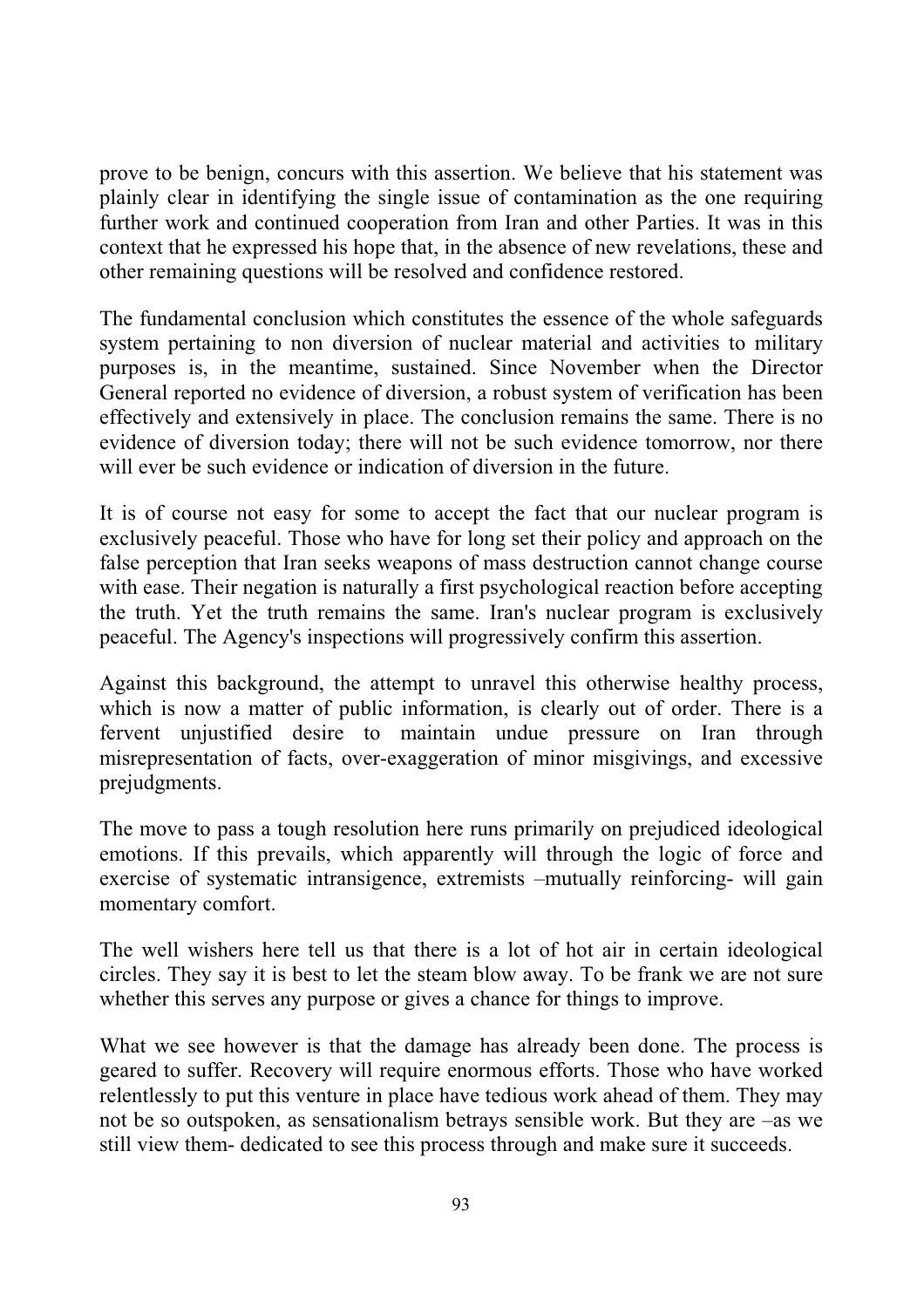With change of obstinate minds and cold hearts, June may prove to embody a different spirit. Looking in hindsight, this March Meeting may then be remembered only as a piece of bad memory.

Thank you.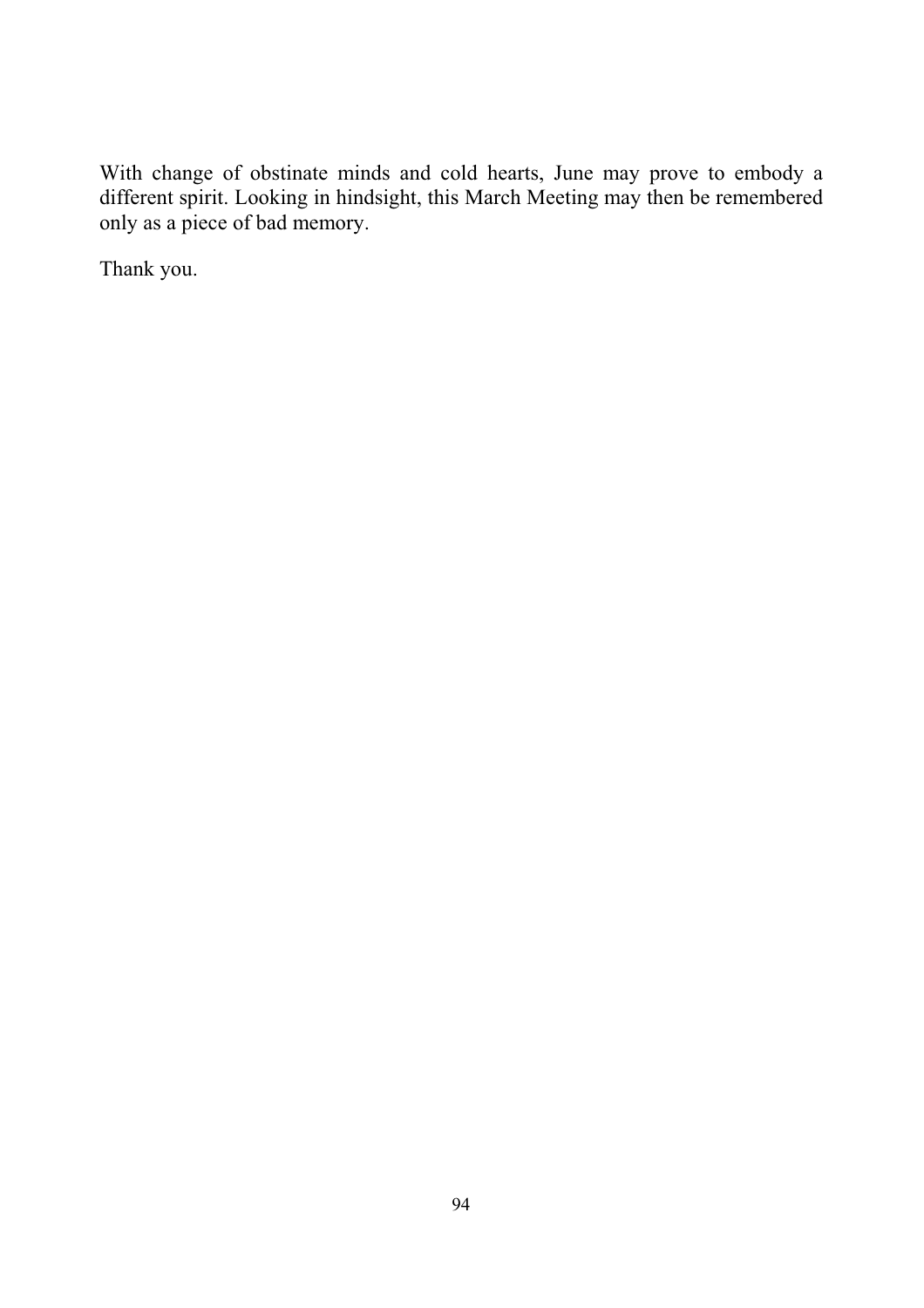## **June 2004**

Statement by the Islamic Republic of Iran 18 June 2004

In the name of God, the Compassionate, the

Merciful Mr. Chairman,

Allow me to begin by expressing our sincere appreciation to the Director General, the Secretariat and the inspectors for their tireless efforts and assure them of our full confidence and commitment to continue cooperation with them to bring this issue to a prompt closure.

It has been over a year that the IAEA started its robust inspections of the Islamic Republic of Iran. Most issues have already been clarified, and the two remaining questions are fast approaching clarity.

But we should not lose sight of how and in what atmosphere this process started. The process started in a deliberately charged political atmosphere. Wild and illusionary allegations of a secret Iranian nuclear weapons program appeared on heavy daily doses. They were repeated so often - albeit primarily by one power with a heavy hand and a huge arsenal of global media campaign that they were taken as irrefutable facts. The task was to simply find the evidence, a smoking gun so to speak.

The Agency, faced with enormous pressure that its credibility would be tarnished by succumbing to Iran's so-called skillful deceit, had to take the cautious road. It was taught a lesson very early on, when it simply asserted in its November 2003 report to the Board that "to date there is no evidence that the previously undeclared nuclear material and activities.. .were related to a nuclear weapons program"

This modest but significant observation by the Agency became the subject of unrestrained attacks and intimidation by some officials of a country who had already decided what the facts were or should be. This august Board also sent a message of its own, by incorporating almost every damaging assertion in that report in its November resolution, but not even referring to that most important finding, despite the insistence of the overwhelming majority of the members of the Board, particularly the Non-Aligned.

Those days are behind us. Today, and after over 670 person-days of intrusive inspections and robust verification, that finding continues to be valid. The Agency has not changed or reversed it, while for obvious reasons, it has avoided the humiliation of repeating it. In fact, the very nature of the questions and problems have changed. I invite the distinguished members of the Board to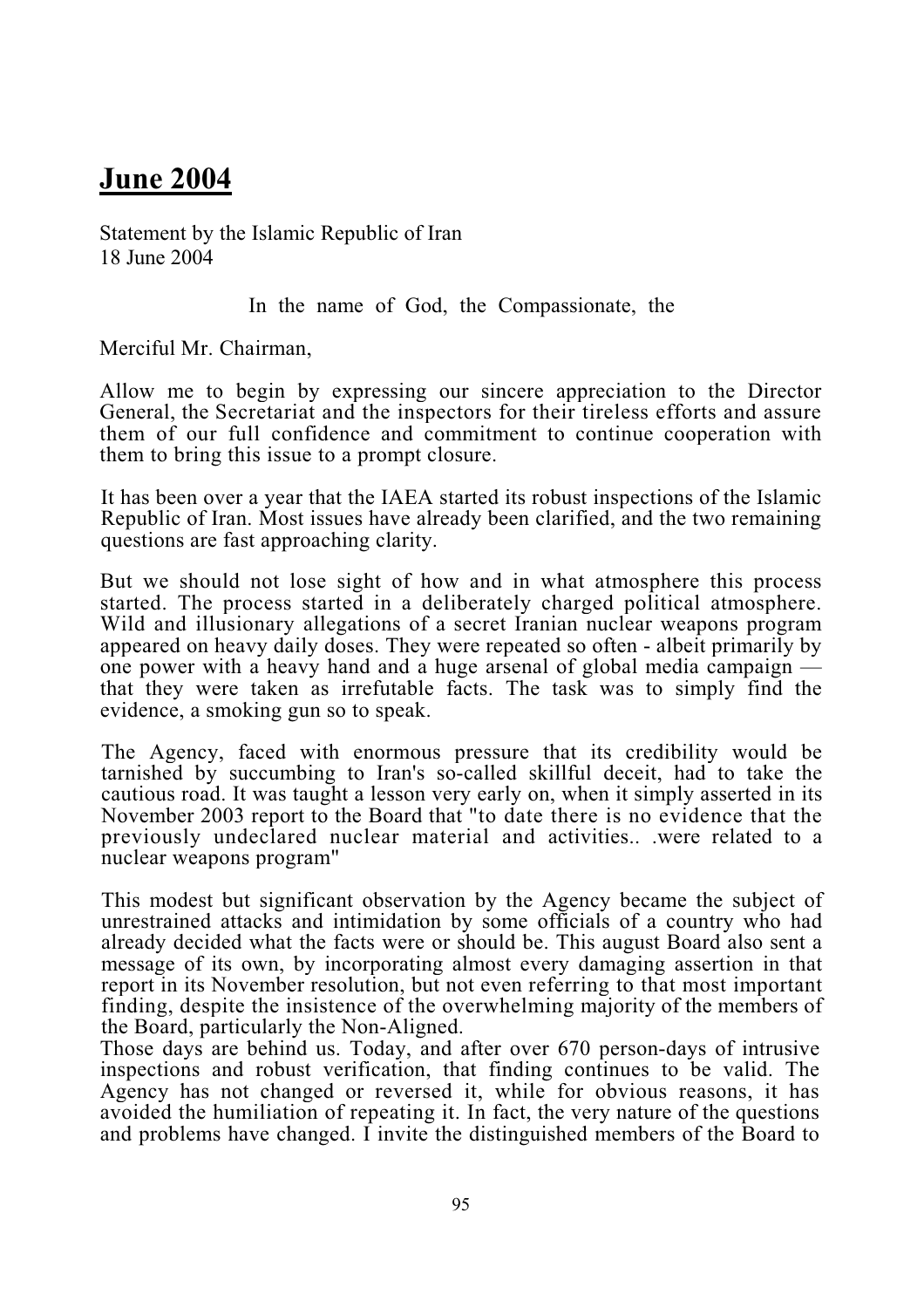once again read the latest report and its annex and compare them to the original allegations.

The questions and concerns today are:

- Not whether Iran has the bomb or whether a smoking gun can be found. Every one knows the answer is no, whatever pretence they put on;
- Not whether Iran produced or received high enriched uranium, but where exactly each and every particle in the contaminated imported equipment came from;
- Not whether the infamous P2 "discovery" was related to a secret nuclear weapons program being conducted in the much drummed up "military sites", but in fact when the conclusions of the Agency's inspectors confirming the accuracy of Iranian accounts can be assessed and finalized;
- Not whether Iran was engaged in systematic deception, but whether Iran had to read the minds of the careful inspectors on what they wanted to know in order to be "proactive" rather than responding to inquiries;
- Not whether Iran told the inspectors where it got its imported parts, but whether private contractors had been "proactive" enough in providing to the inspectors a list of all the inquiries that they made, whether or not they even received a reply;
- And may be most importantly, not whether Iran was prepared to voluntarily suspend its rightful enrichment activities in order to alley the sense of urgency that had been drummed up, but whether Iran or any other country for that matter is prepared to accept an arbitrarily defined new monopoly...

Why did it happen?

Because the Board was lead to believe that Iran's less than full transparency in the preceding years in disclosing all its nuclear activities was motivated by a grand scheme to conceal a weapons program rather than a fact of daily life - and a nation-wide defensive mechanism against unilateral sanctions — that includes not only the nuclear field but everything from drug enforcement to civil aviation safety and even to humanitarian mine clearance operations. The Board was lead to believe that that there must be ulterior evil and illegal motives for a widespread practice of discrete procurement in all fields that has been imposed on Iran by unilateral all-encompassing illegal sanctions; sanctions that themselves violate the NPT among other international and bilateral instruments.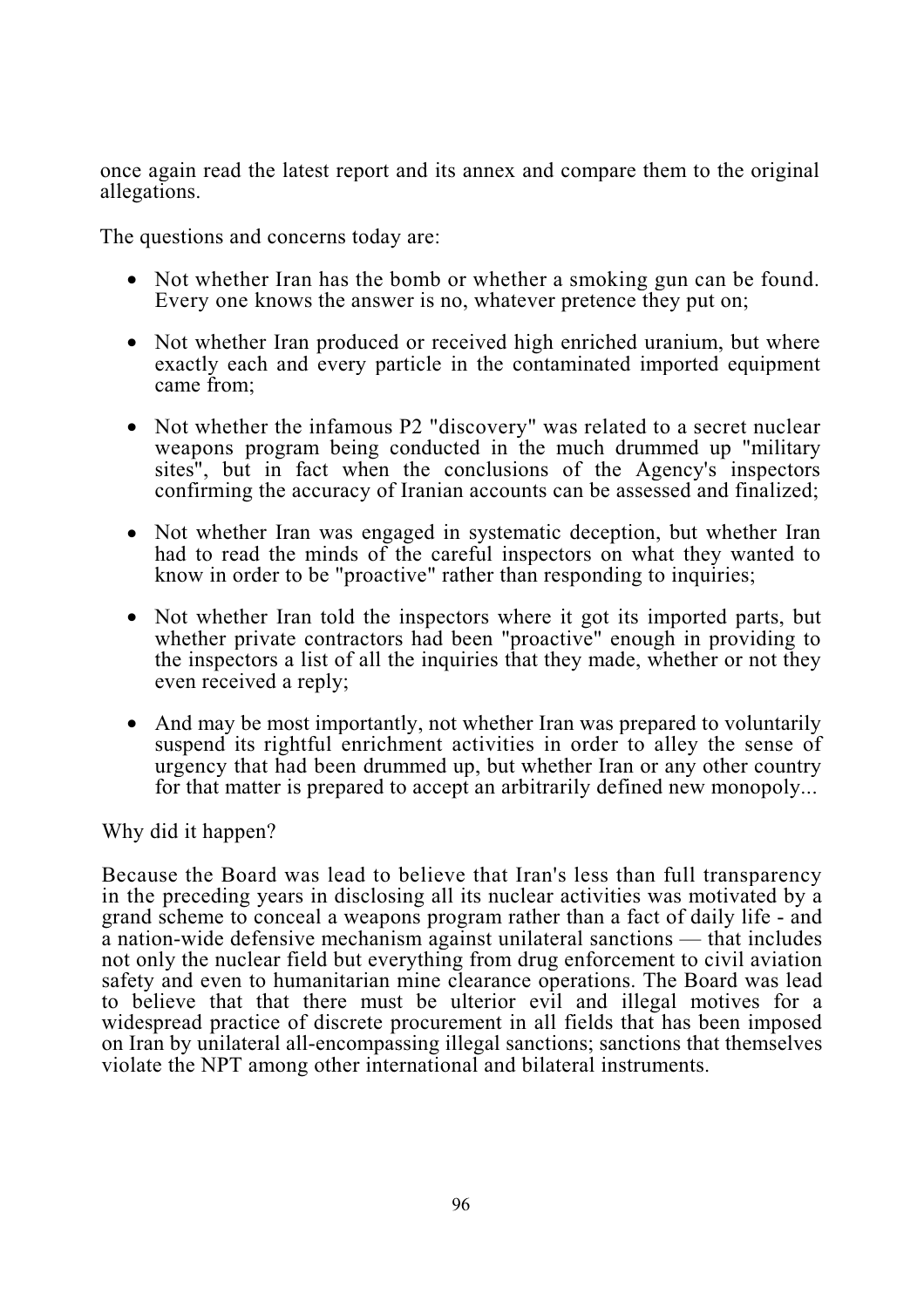Mr. Chairman,

While a careful reading of the report clearly establishes the claims that I just made, we need to set the record straight on a number of assertions and remarks in the oral and written report, that have found their way right into the draft resolution. We are confident that these assertions and remarks emerged inadvertently and in spite of the best efforts of the secretariat and the inspectors to provide a correct picture. That is why we have shared the evidence with the Agency in all cases and have sought clarification from the secretariat. We

appreciate the courage of the secretariat in providing a partial correction and we hope that further clarifications on similarly documented cases will be forthcoming.

#### **1- Less than Satisfactory Engagement and Proactive Cooperation?**

Over 670 person-days of unrestricted inspections have been carried out in Iran since February 2003, amounting to one of the most robust and intrusive verifications in the history of the Agency. In spite of the fact that the complementary access envisaged in Article 4 of the Additional Protocol could legally be granted only after the declarations have been submitted to the Agency, Iran voluntarily granted 12 complementary accesses even prior to the submission of its declarations, most of which with 2 hour notice or even less.

It needs to be borne in mind that lack of identified or known criteria or timelines, on the basis of which-Iran could organize itself for robust inspections, has required Iran to provide information or to grant access primarily after requests were made by the Agency. However, in the spirit of cooperation and as confirmed in the report of the Director General, action has been taken to satisfy the requests of the Agency in the fullest and most speedy manner possible.

#### **2- Incomplete Information and lack of Clarity?**

## **2-1- P-2 Program**

As clarified by the secretariat on 17 June 2004, the evidence and records of the meetings and interviews conducted by the Agency, clearly illustrate that the observation in the Report indicating that information about P2 "in some cases continues to involve changing or contradictory information" are without any justification. We have shared the evidence with the Secretariat, and believe that the mistake has been inadvertent. As this *S&&* mistake has lead to a very serious conclusion and significant impact on the draft resolution, we sought a correction. It is now clear that Iran did not change its information on the origins of the magnets or the locations where various parts of the P-2 were built. Unfortunately the corrections that were made by the Secretariat did not lead even to the necessary factual modifications in the draft resolution. Moreover, the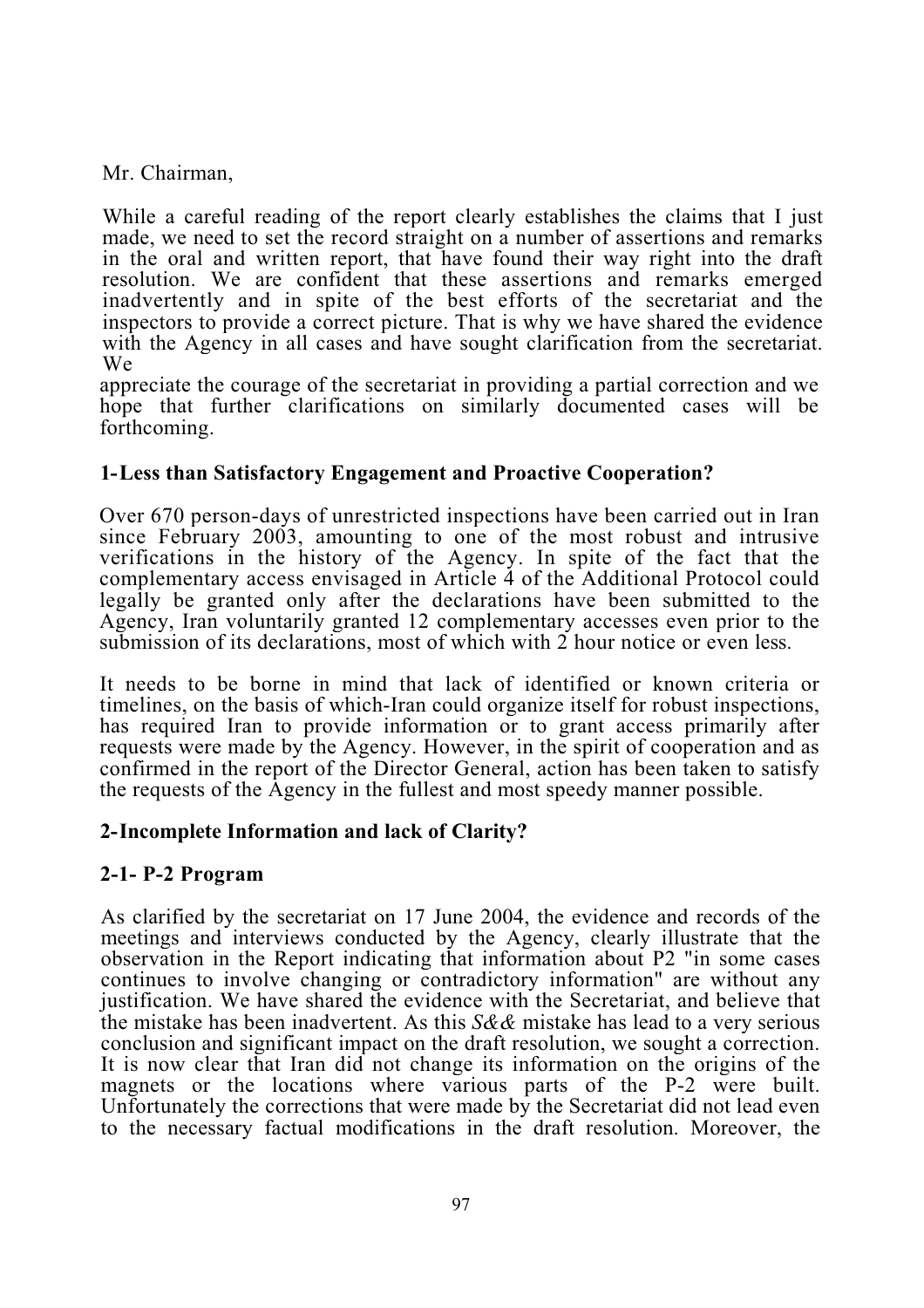clarifications provided by the secretariat understandably included new ambiguities which require clarifications. Allow me to explain:

- First on the number of magnets: The total number of magnets in question is about 150 and not the stated 4000 which has been the subject of much fanfare and an extremely unfortunate statement in an informal meeting here. We of course noted the expression of regret, but we wonder why the news media did not pick it up.Even of the 150, about 100 were low quality and only about 50 were usable. The100 pieces had been purchased at about 4 dollars per magnet and the better quality ones at 7 dollars a piece.
- The statement contends that Iran acknowledged in May for the first time that it had sought to procure 4000 magnets and shown interest in acquiring up to 100000 more. This issue has been thoroughly explained by the contractor to the apparent satisfaction of the inspectors. Two issues need to be amplified here:
	- 1) The private contractor explained to the inspectors that to buy an item which costs less than 10 dollars a piece from a European company, he needed to make it financially attractive and he did so by promising the purchase of

huge amounts. This entire episode may be amusing to those who have not been subjected to the type of illegal sanctions that private and public Iranians are facing in procuring the most elementary equipment from abroad. But it is a common fact of life in every sphere of Iran's economic activity. 2) To fault an Iranian contractor for not knowing that he had to volunteer information not only on his actual purchases  $\sim$  which he did — but in fact about his unsuccessful inquiries is less than fair.,

Second with regard to the March report and Iranian Statements: While in the meeting of January 28, a complete picture on the origins of magnets were presented to the inspectors, "the issue of the import of the magnet gained significance for the secretariat only in May." hi other words, the primary issue during the preceding discussions was what had been acquired from the intermediary. That constituted the primary focus of the inspectors, and the secretariat, and that is why every statement by Iran as well as the March report of the secretariat were<br>seen in that light. In the communication INFCIRC/628 and other In the communication INFCIRC/628 and other Iranian statements, it is crystal clear from the wording or the context, that Iran only reiterated that it has not received any P-2 component *from the intermediary.* The magnets purchased did not originate from the intermediary but from an Asian company, which the Agency has already acknowledged in its report. Building on this as a justification for the assertion of incompleteness or lack of clarity is misleading.

#### **2-1- Laser Enrichment**

Another inadvertent mistake in the report about the consistency of Iranian declarations on the levels of laser enrichment has expectedly found its way in the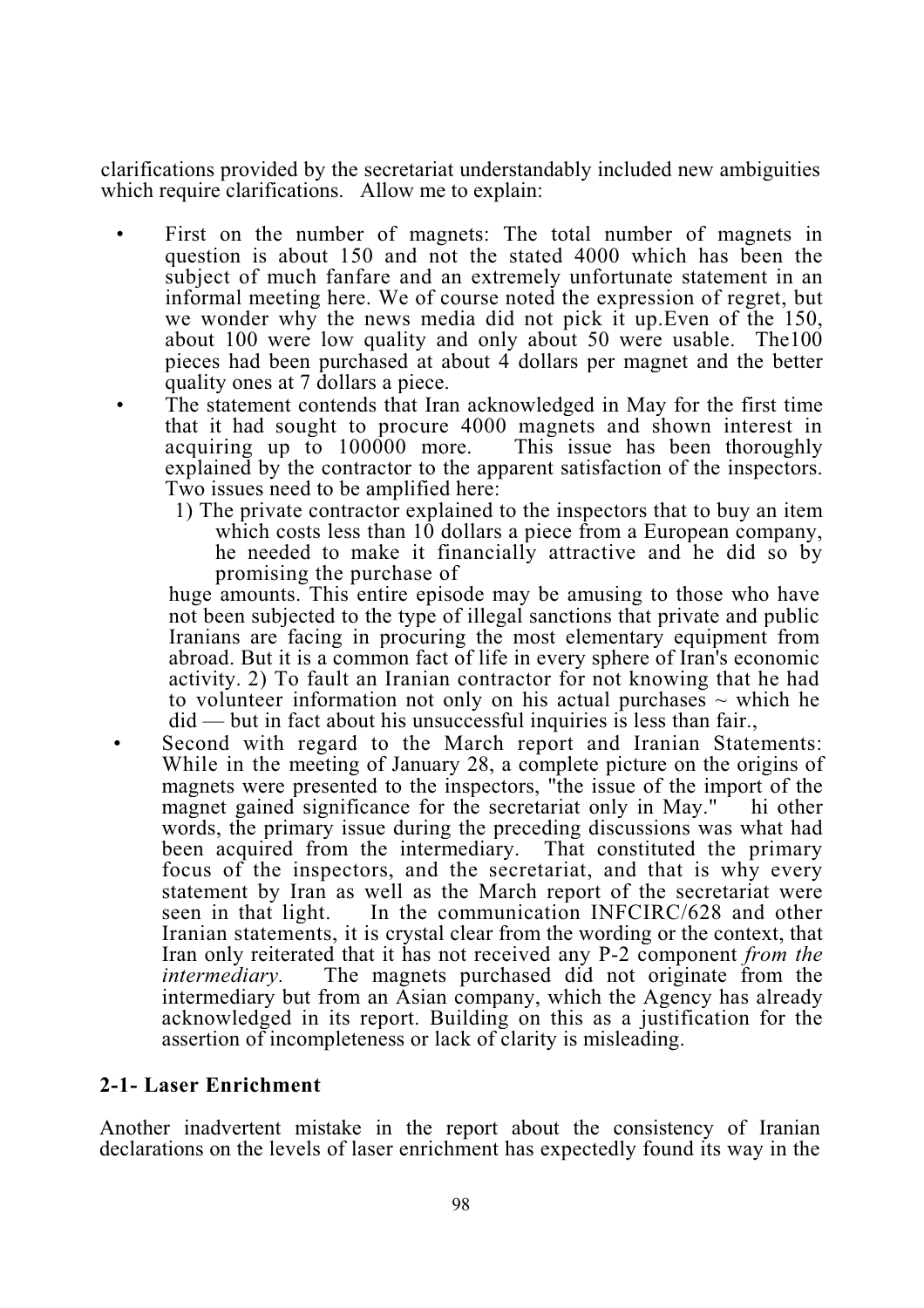draft. We have shared the evidence with the Secretariat and the DDG for Safeguards in his briefing of the Board on 10 June 2004 and tried to indicate that there may have been a mistake on this issue by the Agency. However, the facts are incontrovertible and the incorrect information has stayed in the draft. In our view, the Board deserved a more unambiguous statement of the facts on this issue by the Secretariat as well. Let me explain:

- In the letter of 21 October 2003 to the Director General, Iran informed the Agency that "hi the course of the operation of the CSL, about 8kg of Umetal was evaporated in the chambers and the enrichment separation envisaged in the contract, and in some experiments higher enrichments, were achieved in mg."
- During the first interview with the Agency inspectors, held in this regard on 28 October 2003, the Iranian laser specialist stated, "we were able to achieve the goal of the contract and even obtained *double digits*  enrichment occasionally".
- While it is clear that since October 2003, Iran has been referring to "higher achievements" and even "double digit" enrichment, it remains a mystery how the word "slightly" found its way in the November report, only to become a reference point in para 33 of the current report alluding to inconsistency.
- The draft resolution, using this as its point of departure, has taken a step further calling it omission without the slightest justification from the report in its present form let alone the real story.
- It is worth noting, in any case, that experts in laser enrichment technology are well aware of the fact that due to tuning and well running of the equipments, one could occasionally obtain particles with higher enrichment factor (such as 15% reflected in the report or even higher figures) in some regions of the collection plate which by no means is an indication of capability of the system in continuous and long time running.

#### **3- Delay in Inspections and Sampling of P-2 Components?**

There is a widely reported contention that Iran delayed inspections for one months. It has also been asserted that this "resulted in a delay in the taking of environmental samples and their analysis." This again found its way in the resolution. The facts that have been shown to the Agency do not support neither contention and we expected clarifications on this issue as well. Allow me to elaborate:

- During the period in question, the Agency inspectors arrived in Iran on March 27, 2004 and not mid April. Various inspectors have almost continuously been in Iran since March.
- The requested delay until 10 April pertained solely to the implementation of then newly announced suspension measures and not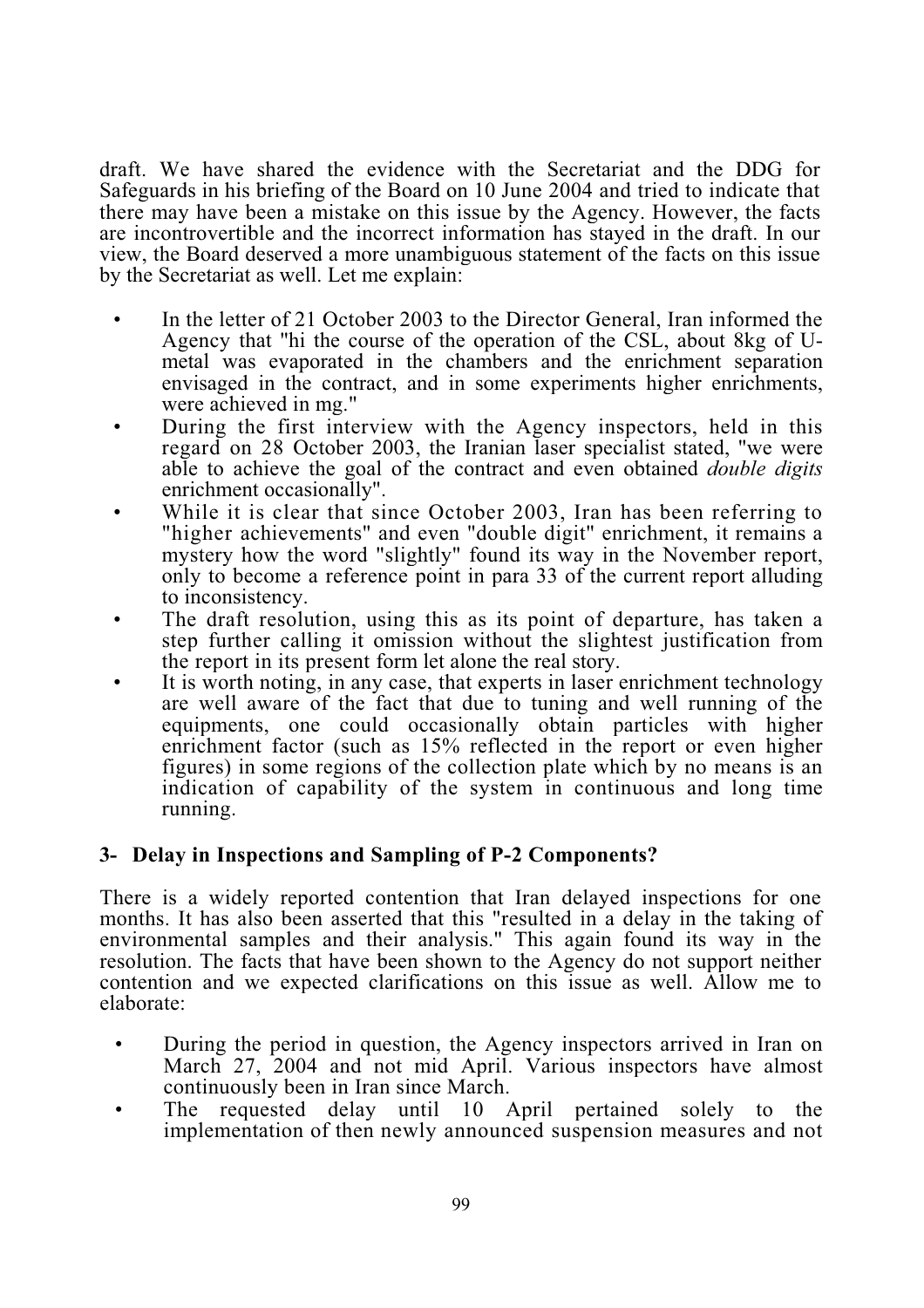to any other activity, including other suspension measures. Iran stated clearly in its note-verbale dated 15 March 2004 that *"With regard to the verification of other activities in the Islamic Republic of Iran the inspectors of the Agency can travel to Tehran on 27 March 2004. "*

- As for delays in P-2 sampling, there was no impediment for the inspectors to visit or take samples from the P2 components or locations involved in P2 program since 27 March 2004.
- During the period in question, the Agency inspectors, by their own choice, did not inspect P2 components before mid April 2004 and even then did not take such samples which in the report is regarded as crucially important and urgently required. The inspectors only took almost a month later in mid May.

#### **4- Scope of Suspension of Enrichment Activities**

As a confidence building measure and pursuant to the agreement with the three European countries in October 2003, Iran decided to voluntarily suspend enrichment activities, while at the same time stressing its inalienable right to peaceful nuclear technology including in the field of enrichment. The scope of its voluntary measures were expanded by Iran in March 2004, following a subsequent agreement, in order to remove any impediment for the speedy normalization of the situation within the IAEA. Iran stated in absolutely clear terms the scope of its voluntary confidence-building measures in its letters of 29 December 2003 and 24 February 2004, and invited the Agency to verify the measures specified in those letters. Despite numerous technical and contractual difficulties, Iran has implemented both decision in their entirety and in good faith and provided extraordinary and unrestricted access to the Agency for verification of the suspension.

The Agency has confirmed in its current report that it has witnessed no activity inconsistent with Iran's voluntary decisions. With regard to the private workshops that have continued production of components, contractual problems did not allow timely suspension of their activity. The possibility of contractual problem leading to such cases as well as the remedy, which was fully implemented, had both been clearly stipulated in the letter of 24 February 2004. Thus, any insinuation that Iran's implementation of its voluntary decision has been anything less than comprehensive is factually erroneous.

At the same time, it must be clearly understood that Iran took these measures in order to enhance international confidence and obviously as a confidence building exercise the collateral cannot be greater than the possible gain. Iran has attained the capability to enrich uranium through the hard work and intellectual capability of its scientist and in spite of multifaceted illegal restrictions that it has faced throughout the past two and a half decades. It will not abandon its peaceful technology, nor will it accept artificial, self-serving, and politically manipulated criteria to purport to do that by excluding Iran from any eventual IAEA working group or other mechanism in this field.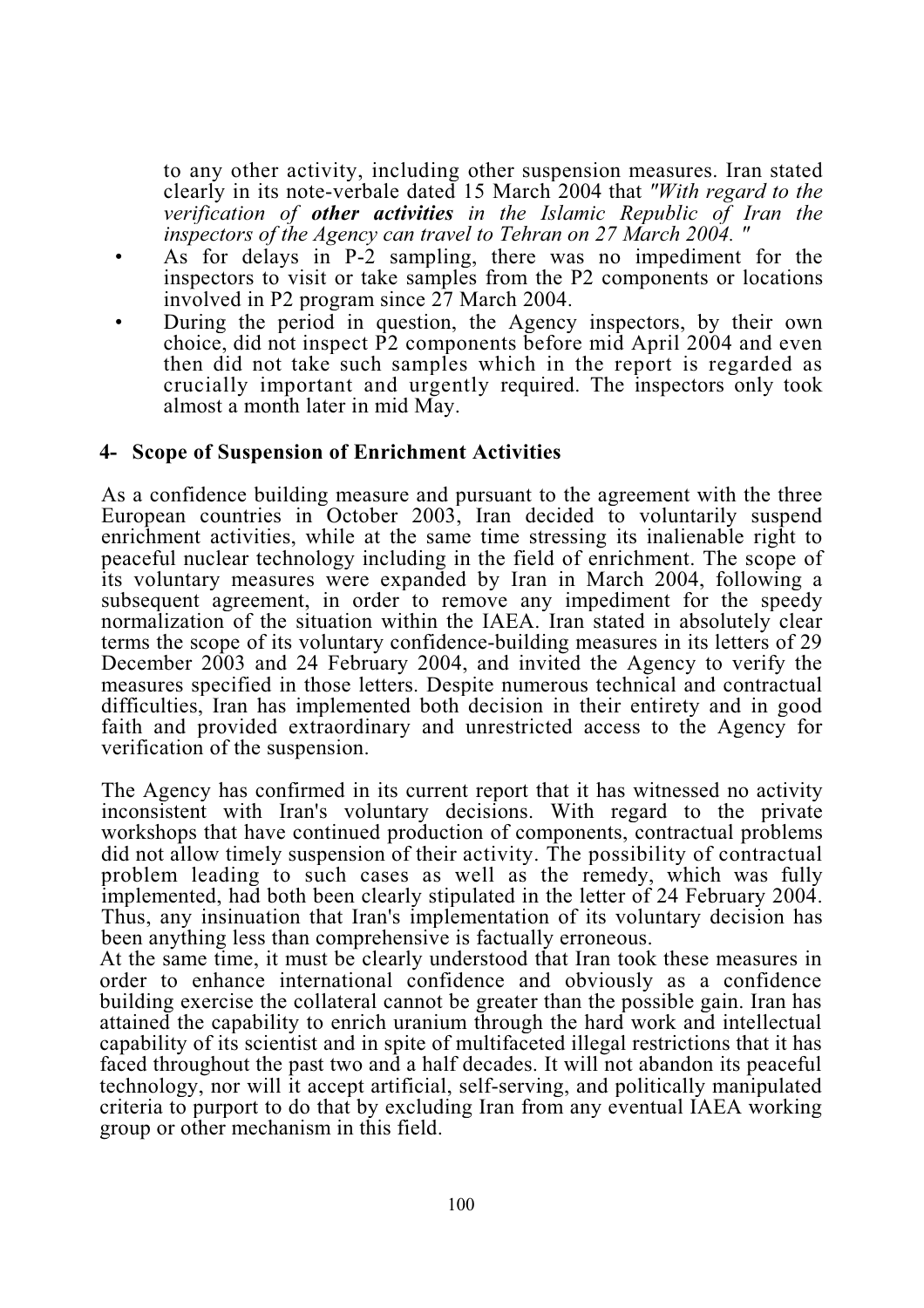The balance between rights and obligations under the NPT and the IAEA statute is the main guarantee for the credibility and sustainability of the nuclear nonproliferation regime. Arbitrary and self-serving attempts to create new monopolies and deprive NPT States parties from an important area of peaceful nuclear technology undermine the basic foundations of the very system they purport to strengthen.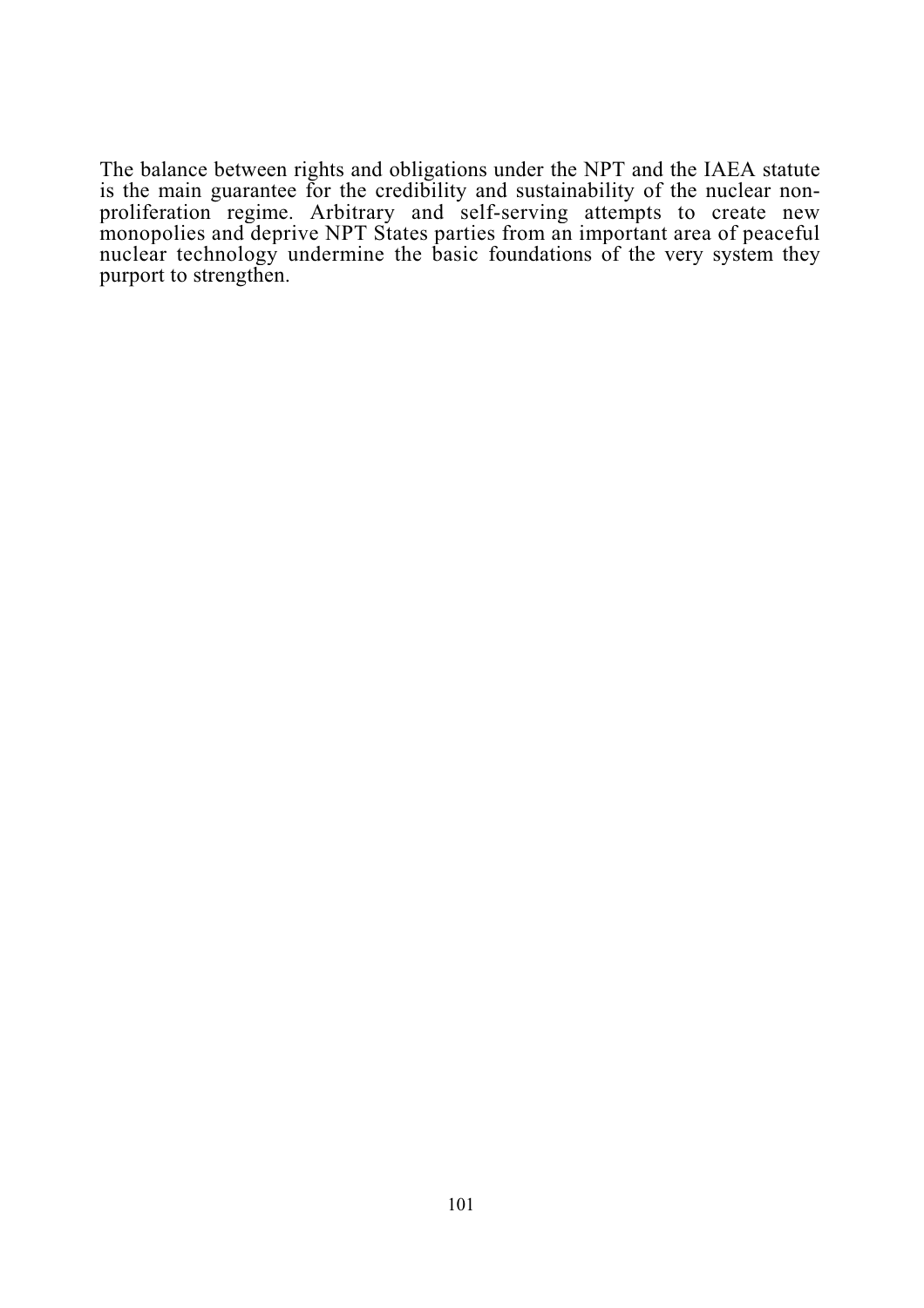#### **The Road Ahead**

#### Mr. Chairman,

I made these observations only to show the complexity of the process and alert my distinguished colleagues here that a small inadvertent mistake or omission by the secretariat can lead to dramatic conclusions only to be picked up by the watchful eyes who want to pick words here and there and insert them in the resolution or to make a propaganda bonanza.

We appreciate the courage of the secretariat in their explanations yesterday. The ambiguities and overstretched qualifications are understandable. But the impact of the mistakes and ensuing conclusions in the report on the overall atmosphere in the Board and the very direction and the entire fabric of the draft resolution is self-evident. With a report without these mistakes and ensuing conclusions a normalization in this Board meeting was not only achievable but imperative. This was not to be.

Now, the Board has a resolution that is alien to the real situation on the ground as observed and verified by the inspectors — placing the Board on less than solid grounds in adopting this resolution. Therefore, one or two minor changes in the wording of the draft to nominally acknowledge the new information brought to the attention of the Board today cannot remedy the very serious wrong that this draft does, not just to Iran, but in fact to the entire process, putting it in jeopardy.

Who should be blamed for this? The inspectors who have been working hard and are naturally entitled to make mistakes? Or those who have systematically ruined the sound and impartial environment required for such heavy investigations by purring the.market with their flawed prejudgments being exerted to the minds of every body -including inspectors-on a daily basis including through media bias?

#### Mr. Chairman

We have the utmost respect for the impartiality and professionalism of the Agency and its Director General, secretariat and inspectors. We have done our best to provide them with all they need so that this joint task that Iran and the Agency have embarked upon together can come to a prompt closure.

This objective is very much achievable if not already at hand. The oral and written report of the Director General, read carefully, indicate beyond doubt that the Agency has made significant progress in concluding the clarification of the two remaining issues, namely the P-2 and contamination. Allow me to make a few remarks.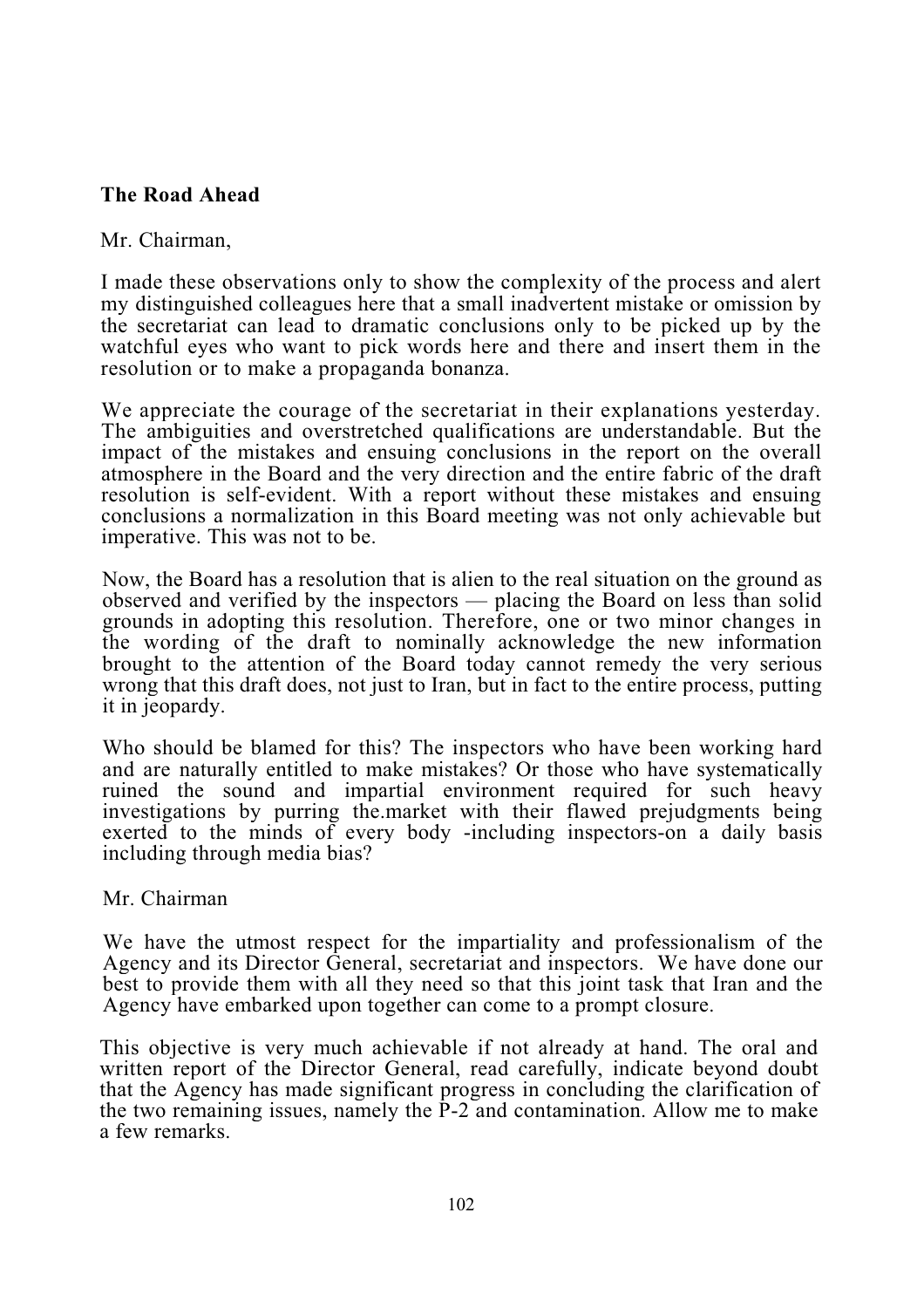**First on P2:** There were three rounds of intensive discussions between the Agency inspectors and the private contractor who worked on P-2 R&D, the last of which took place on 30 May 2004. The Agency's inspectors confirmed their conclusion during the wrap up meeting with Iranian officials on 2 June 2004 that Iranian statements on P2 R&D are consistent with their findings. They were convinced about the *"feasibility of carrying out centrifuge test based on P-2 design - which required the procurement of parts from abroad and manufacturing of casing and centrifuge components within stated time period"*. Therefore, from the point of view of the inspectors, which requires final assessment in Vienna, the issue has been substantively clarified.

It is important to note that the Director General in his oral presentation of 14 June 2004 before this Board carefully stated that, "additional information on the P-2 centrifuge issue was being provided by Iran, which we are currently assessing. We have also taken environmental samples relevant to this issue, which are currently undergoing analysis. I do hope that this information will help us in understanding and clarifying all issues relevant to the P-2 programme." We welcome his public comment that this issue will be resolved by September and we are confident that yesterday's clarification by the DDG-Safeguards will further expedite the closure of this issue.

**Second, on Contamination:** As mentioned in the Report, the issue of contamination is a complex matter, which deals with the traces of particles and not nuclear material.

Iran consistently maintained that the source of contaminations are solely from imported contaminated parts received from the intermediaries and that Iran has not been able to enrich uranium by gas centrifuge machines beyond %1.2 U-235.

The Agency, in spite of ups and downs in previous reports, has now reached more serious conclusions as a result of further analysis of samples. These conclusions support the consistent Iranian contention about the source. A clear example is the latest report of analysis of samples dated 15 May 2004, in which the Agency informed that "Generally these findings support the State statement that 54% HEU originates from the imported centrifuge parts."

Iran has no doubt that the origin of the 36% contamination is also from the imported centrifuge parts. Taking more samples from the parts - which has been very limited up till now in spite of our insistence — will once again prove the correctness of Iran's contention. This is particularly the case because we have witnessed a gradual evolution of Agency's views on the locations where 36% contamination has been found. It was originally claimed on 27 October 2003 that such contamination was found only in one room, while in the current report it is clear that that contamination has been located in different locations and on imported components. The cooperation of other states will help expedite the resolution of this issue.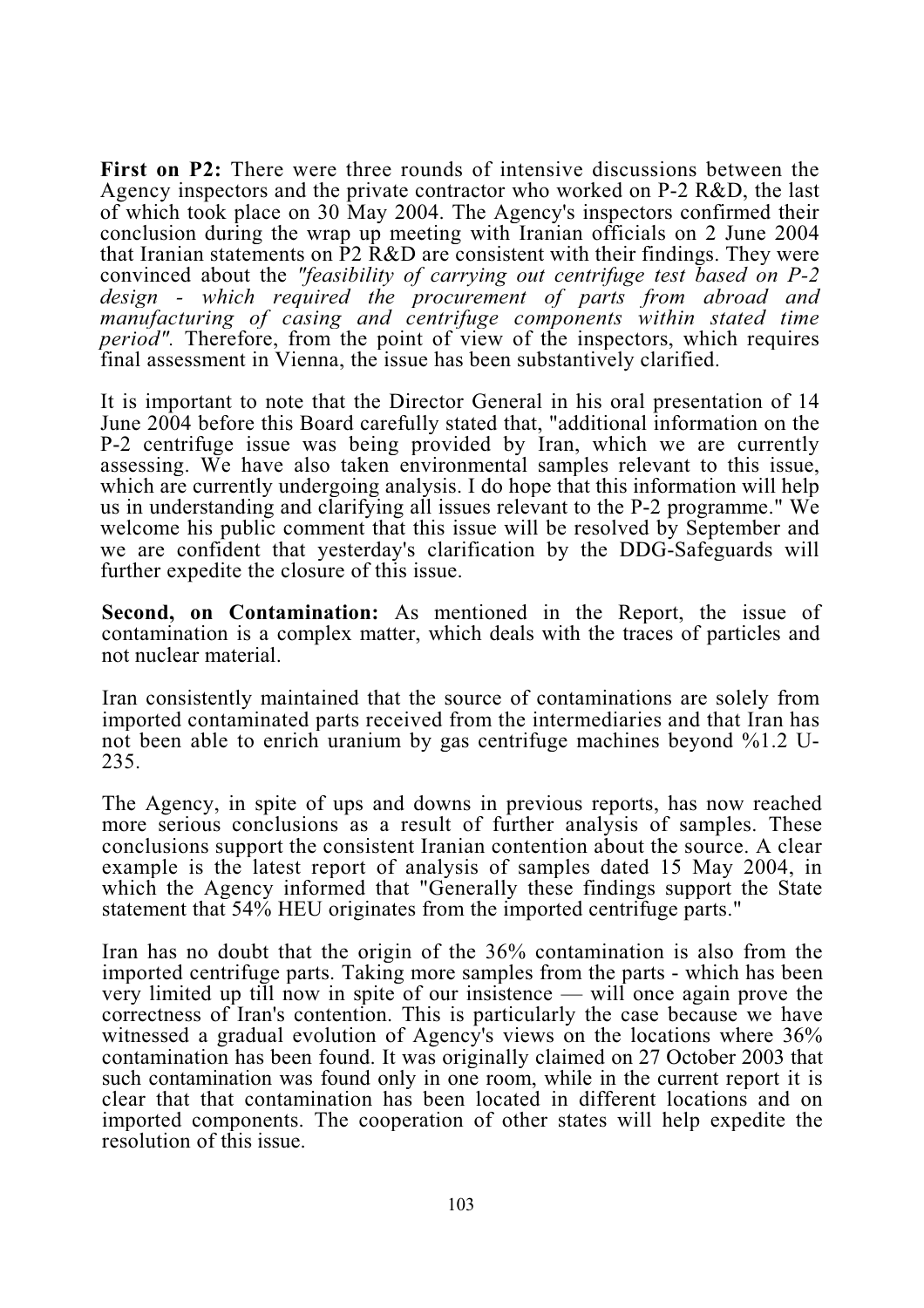#### Mr. Chairman,

The resolution just adopted by the Board is a major departure from the realities on the ground and the report. Its pre-set tone and content coupled with the lax attitude towards facts indicate the resurgence of a political desire to derail the process. A number of elements in the preamble and operative paragraphs 7 and 8 concerning UF6 and a research heavy water reactor, regardless of the modifications in wording, violate the letter and spirit of the NPT and the IAEA statute. This is the first instance in the history of the Agency that a member-state is being asked, in whatever wording, to restrain exercise of its right particularly with a regard to a facility which had been declared and has been under full and comprehensive IAEA safeguards. The Board must be aware of the precedent it is setting, despite the objection of the majority of its own members represented by NAM. I would be remiss if I did not express my appreciation to the NAM chapter in Vienna and its troika for their position of principle and tireless efforts.

#### Mr. Chairman,

Let me conclude by making 6 brief final points:

- 1. Iran is committed as a matter of national security imperative to nonproliferation and the peaceful use of nuclear technology.
- 2. Nuclear weapons have no place in Iran's defense or security doctrine.
- 3. Hundreds of person-days of intrusive and robust inspections has affirmed time and again that the original assessment of the Agency is still correct and will remain so.
- 4. More samplings and more analysis will only further illustrate our point about the foreign source of contamination. This can well be done within the framework of safeguards and the Additional Protocol.
- 5. Through full transparency and cooperation by Iran since October 2003 coupled with intensive and robust verification by the Agency, there is now sufficient confirmation to enable the Agency to begin a normal process of verification in accordance with the normal implementation of the Additional Protocol in a technical and not political environment.
- 6. We will examine our voluntary confidence building measures in light of the degree of implementation of the reciprocal commitments of our partners and make appropriate decisions.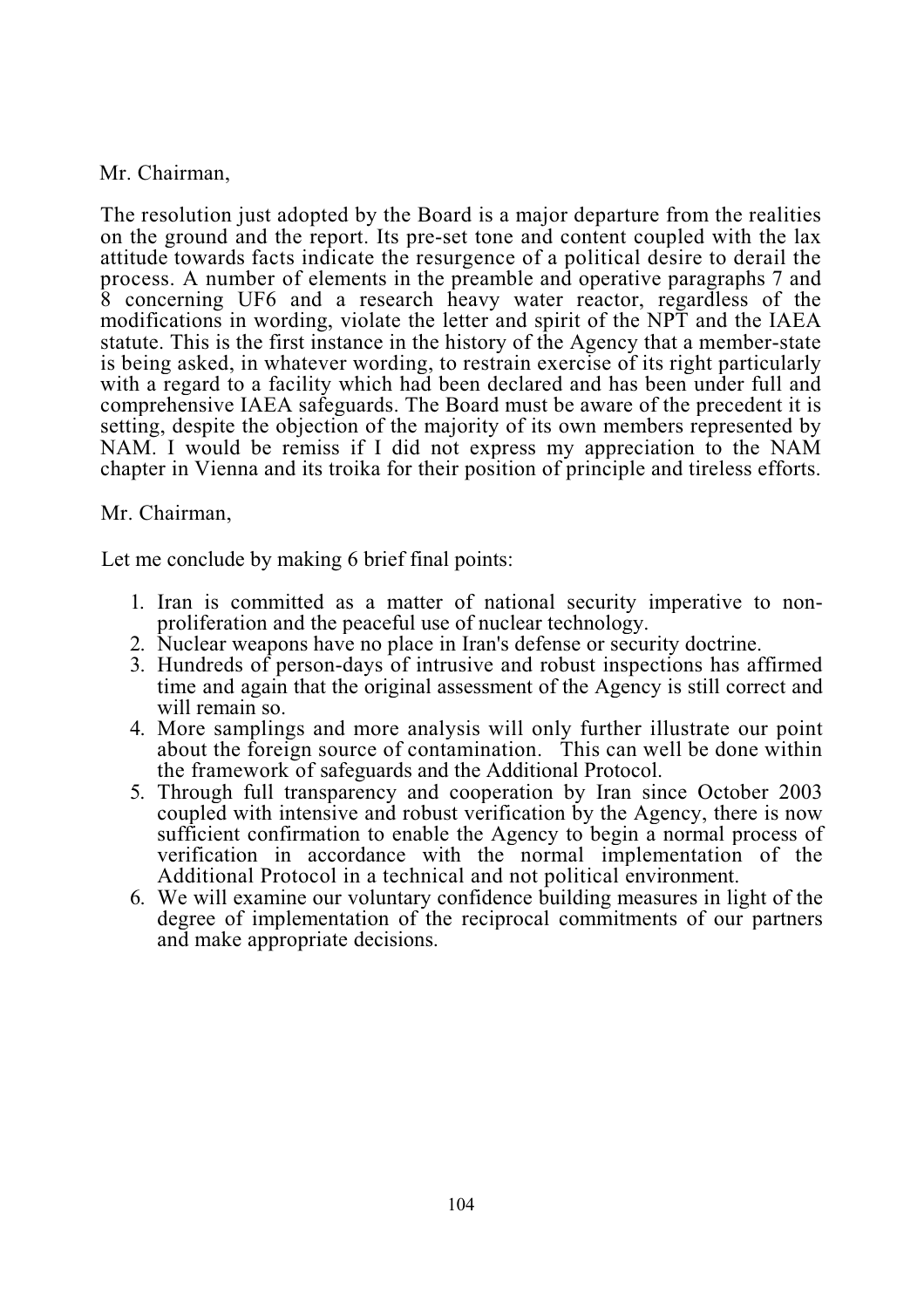# **September 2004**

Statement the Islamic Republic of Iran Before the IAEA Board of Governors 17 September 2004

In the name of God, the Compassionate, the Merciful

Mr. Chairman,

The September report of the Director-General presented the most promising picture of cooperation by Iran enabling the Agency to make steady progress towards resolution of the remaining outstanding issues. An end was and still is clearly in sight. Ironically, such a positive trend did not produce the corresponding reaction in some circles.

While the rest of the international community felt vindicated about resorting to the existing legal regime of the IAEA to clarify misunderstandings and produce reassurances, the extremist elements in one single country who have consistently shown contempt for the utility of the IAEA and similar multilateral mechanisms, felt threatened as they saw that all the hysteria that they had so heavily invested in creating was about to evaporate. The solution for these extremist elements was to try to hastily abort the process and set the stage for confrontation.

And that is exactly what they invested all their substantial resources to ensure. Thus, it is not at all surprising that the footprint they left in the draft was sufficient to make it by far the most inconsistent text on this issue and alien to the letter and spirit of the report.

To give in to this destructive tactic is a major setback for the IAEA; one that will most likely be regretted as wasting the best opportunity to augment the credibility and relevance of the Agency, move towards the resolution of this matter and avoid confrontation.

Let me elaborate: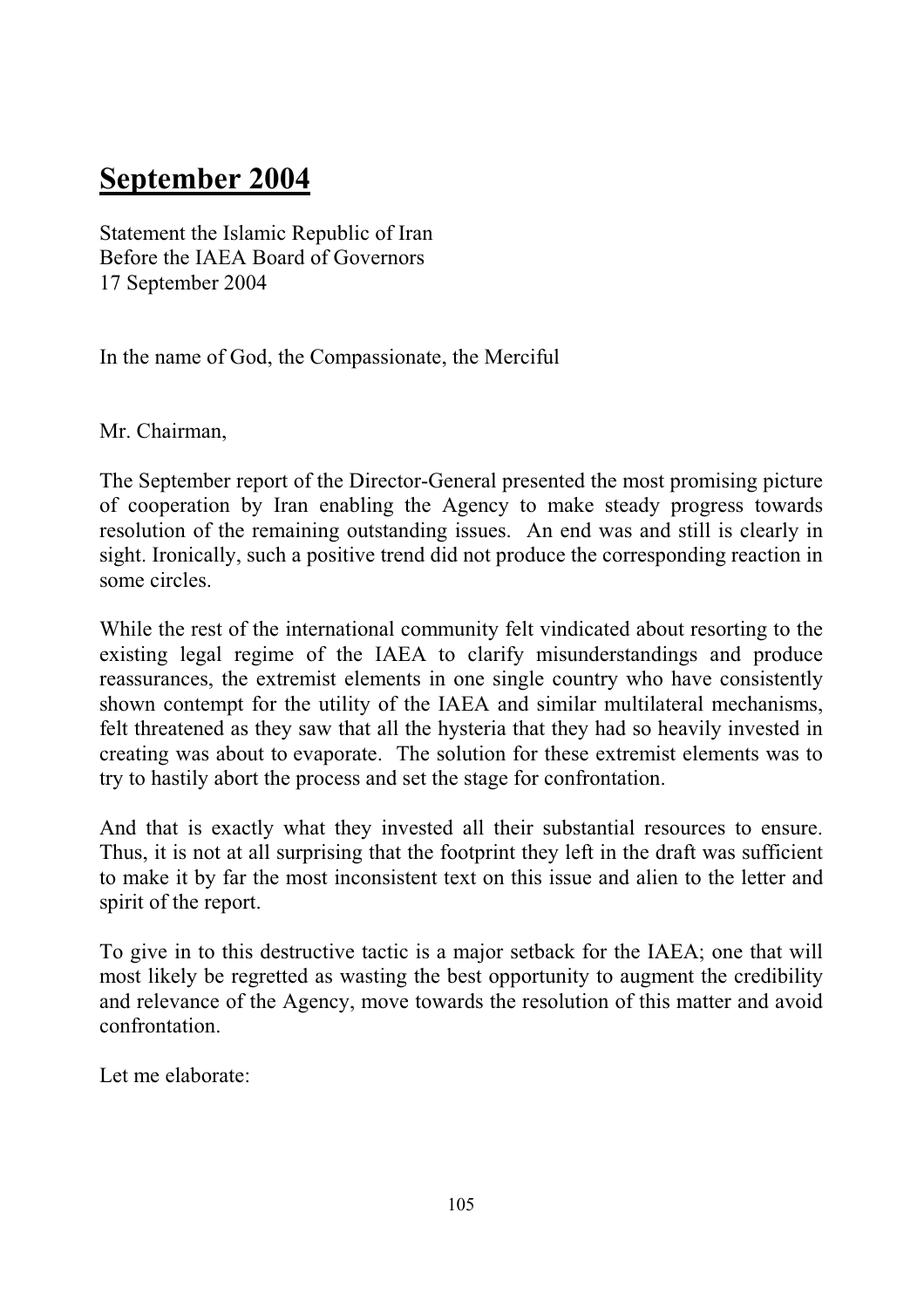Since last September, more inspections have been carried out in Iran than in any other country in the history of Agency's safeguards verification. In fact over 800 person days of the most intrusive inspections have not only produced no smoking gun, but in fact has further substantiated the original finding of the Director-General that "to date there is no evidence that the previously undeclared nuclear material and activities…were related to a nuclear weapons program"; a finding that this Board has been consistently obstructed from recognizing.

Iran has consistently held at the very highest level that from a strategic, political, economic and religious and ethical standpoint, development, possession and use of nuclear weapons and other WMDs are dangerous, illogical, costly and unacceptable for Iran. Iran has therefore never sought nuclear weapons, while it has and will always insist on its right to all aspects of nuclear technology for peaceful purposes.

In order to provide long-term assurances to the international community, within an accepted multilateral legal regime, Iran in December 2003 signed and immediately started implementing the Additional Protocol. In May 2004, Iran produced its original declarations in 1033 pages; that is Iran beat the Protocol time table for submission of declarations. Iran has submitted a complete set of the revised version of its original declarations, including detailed information about its R&D programs over the next ten years as well as export-import declarations. Furthermore, Iran provided 13 complementary accesses to various locations in accordance with Article 4 of the Protocol, often with only two hour notice.

The implementation of the Additional Protocol, now that the outstanding issues are approaching resolution, is the best guarantee for providing the international community with the assurances that it legitimately deserves about the peaceful nature of the Iranian nuclear program.

As a temporary confidence building measure and pursuant to understandings with the EU 3, Iran took the extra-ordinary and voluntary step of suspending its rightful and legal uranium enrichment activities. Iran expanded these voluntary measures as a result of an agreement with the EU 3; an agreement which contained reciprocal commitments. For its part, Iran implemented the agreement fully and completely, and in keeping with those understandings, it allowed the IAEA to verify its voluntary measures, which was done and duly reported to the previous Board meeting. The other side was not as forthcoming in keeping its commitments. The scope of the suspension was therefore accordingly re-adjusted. Iran again carried out its voluntary measure in full and the Agency verified it. There should be no misunderstanding about the non-binding and absolutely voluntary nature of these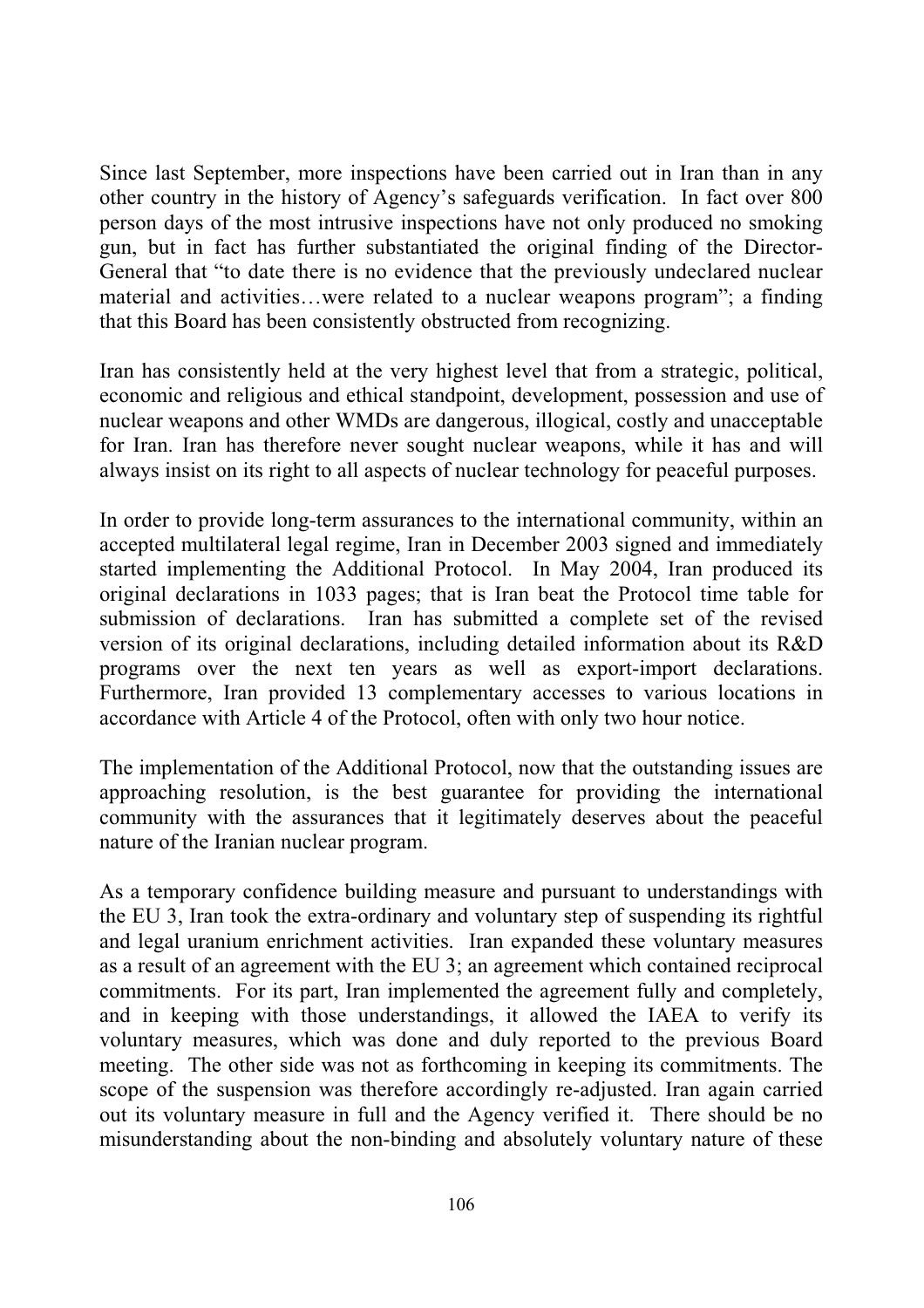measures. Any steps and measures in this confidence-building exercise can solely be a matter which emanates from political understandings and agreements not extra-legal demands.

Other findings, conclusions and assessments of the Director-General in his Report testify to the clearly positive trend of cooperation and the steady progress in investigations which is approaching a conclusive corroboration of Iranian accounts of its activities. Allow me to paraphrase – for the sake of brevity – some of them:

The Director General has welcomed the additional information provided recently by Iran in response to the Agency's requests including the prompt provision by Iran of clarifications concerning its initial declaration pursuant to its Additional Protocol.

The Agency continues to make steady progress in understanding the Iranian nuclear programme and that this progressive development would assist the Agency in drawing definitive conclusions and confirming the correctness and completeness of Iran's declarations related to all aspects of its nuclear program.

The investigations on laser enrichment activities and Iran's declared uranium conversion experiments have reached a point where further follow-up will be carried out as a routine safeguards implementation matter.

The Agency has made a major progress on the key issue of uranium contamination where, on the basis of the Agency's analysis, it appears plausible that the HEU contamination found may not have resulted from enrichment of uranium by Iran.

The Agency has gained a better understanding of Iran's efforts relevant to manufacture and use centrifuges of P-1 and P-2 designs,

And in sum, the Agency is making steady progress towards understanding Iran's nuclear programs.

Now let us examine the **in**consistency of the draft resolution with the Report:

This draft resolution is the first since the start of this process that has no single positive reference to Iranian cooperation despite the many positive elements in the report. The only positive, albeit qualified, reflection in the original draft of "the generally positive tenor of references to Iranian cooperation with the Agency in the Director-General's report" was conspicuously omitted from the revised draft,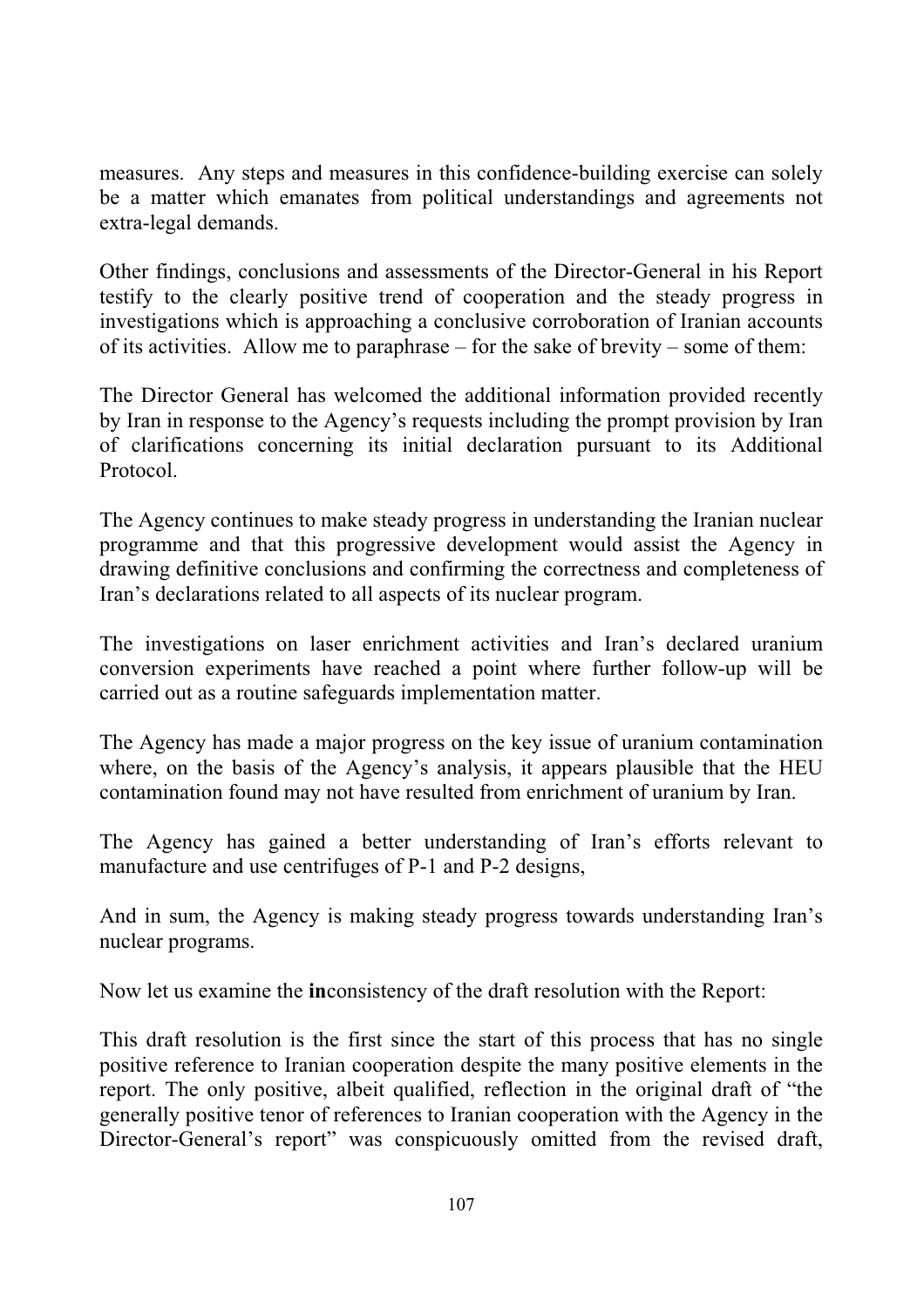probably for the sake of consistency, as such recognition would have rendered the general direction of the draft resolution utterly illogical.

Furthermore, several extremely important findings of the Agency contained in the report are completely neglected in the draft resolution, namely the conclusion of investigation on laser enrichment and uranium conversion as well as plausibility of foreign sources of HEU contamination. One is reminded that in November last year a vicious campaign prevented any reference in the resolution to the profoundly important finding of no evidence of diversion.

In fact, it did not make any difference, because while that resolution did not recognize the DG's finding, robust and intrusive inspections have factually substantiated it.

What is important, nevertheless, is that the total disregard for such pivotal conclusions undermines the integrity and credibility of the IAEA inspection regime. It indicates that for some with an unhealthy ability to impose, the Agency's reports do not matter and have utility only if they corroborate their allegations. Otherwise, continued progress of the work with the Agency must be torpedoed, ridiculed and outright neglected as we see in the current draft.

Mr. Chairman,

**In order to avoid any misgivings or misinformation and for the record, I wish to stress that assertion by Canada that a Board is duty bound to report past failures or breaches to Security Council, commits a very scant reading of the statue and its provisions and does in no way hold stand scrutiny by any viable legal interpretation.** 

Mr. Chairman,

**The statement made by the representative from United States, I pressed myself hard to detect something new in her statement. Something that would**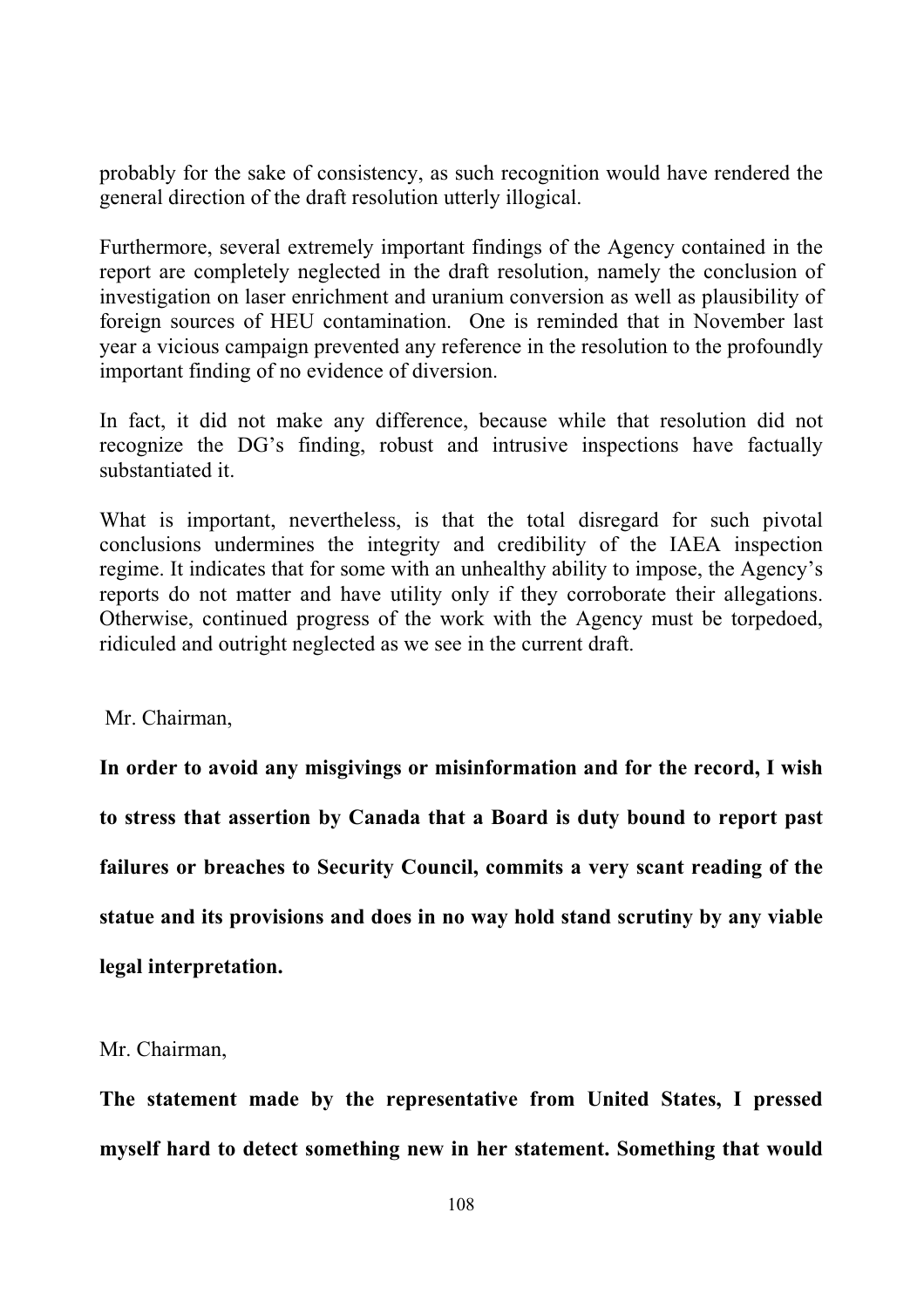**reflect the realities on the ground, as reflected in the DGs report, something that US representative has not repeatedly said in the previous meeting. I did not find anything new. Her statement, like those in previous meetings of the board, was full of speculative conjecture, trying to convince the board members and the D.G and the Agency that Iran has a nuclear Weapon programme. The US delegation elects not to hear or read the DG's report in as much as the report don't corroborate her allegation and speculation. US officials have circulated allegations about Iran through the open source and 13 of these allegations have been followed up by the Agency through complimentary access by the Agency. None substantiated US allegations.** 

I invite the US representative to substantiate her allegation by presenting any evidence on indication she has that points to on Iranian nuclear programme for consideration by D.G and the Agency provided that US would accept the finding of the D.G and would subsequently withdraw their allegation.

Mr. Chairman,

**Let me also respond to some of the points made by the representative of the United Kingdom. He pointed out that Confidence building is not like a tab to open and close. I must say that there are modern faucets that do not take a year to open or close. It is a year that Iran is applying the provisions of the additional protocol which is the result of our collective wisdom to provide assurances about the peaceful nature of our program.**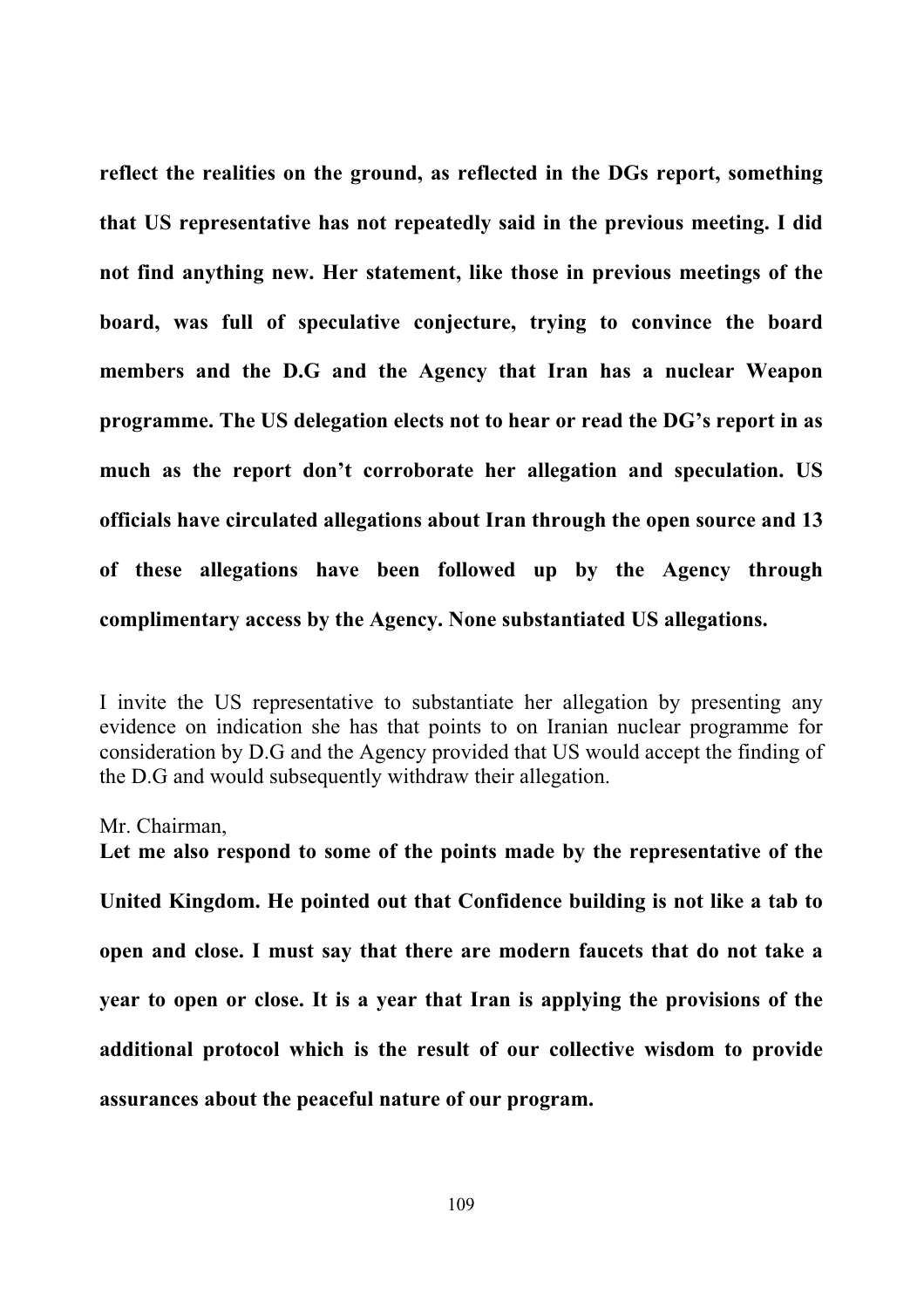The most important provisions of the draft resolution clarify the intention for such blatant inconsistency. Some have openly declared their intention. Knowing that a forward-looking approach will further vindicate Iran and that the November report, based on further investigation, is bound to clarify the remaining outstanding issues, they have confessed that they have introduced language with the clear intention of setting the clock backward and take the process a couple of years back. That, we all know they need, as an instrument for trying to impose extra-legal requirements. However, that was not meant to be as shown by the voting. This afternoon my delegation noted that under normal use of rules of procedures the draft resolution should have been on separately, but was not because of the NAM's commitment to the process in the IAEA. We also noted the statement made by the distinguished Ambassador of U.K that Iran's voluntary decision for suspension as a confidence building measure does not constitute a legal obligation. We take the amendments made by the NAM, statements made by U.K and others into account in analysis and evaluation of this resolution just passed without a vote and in our response.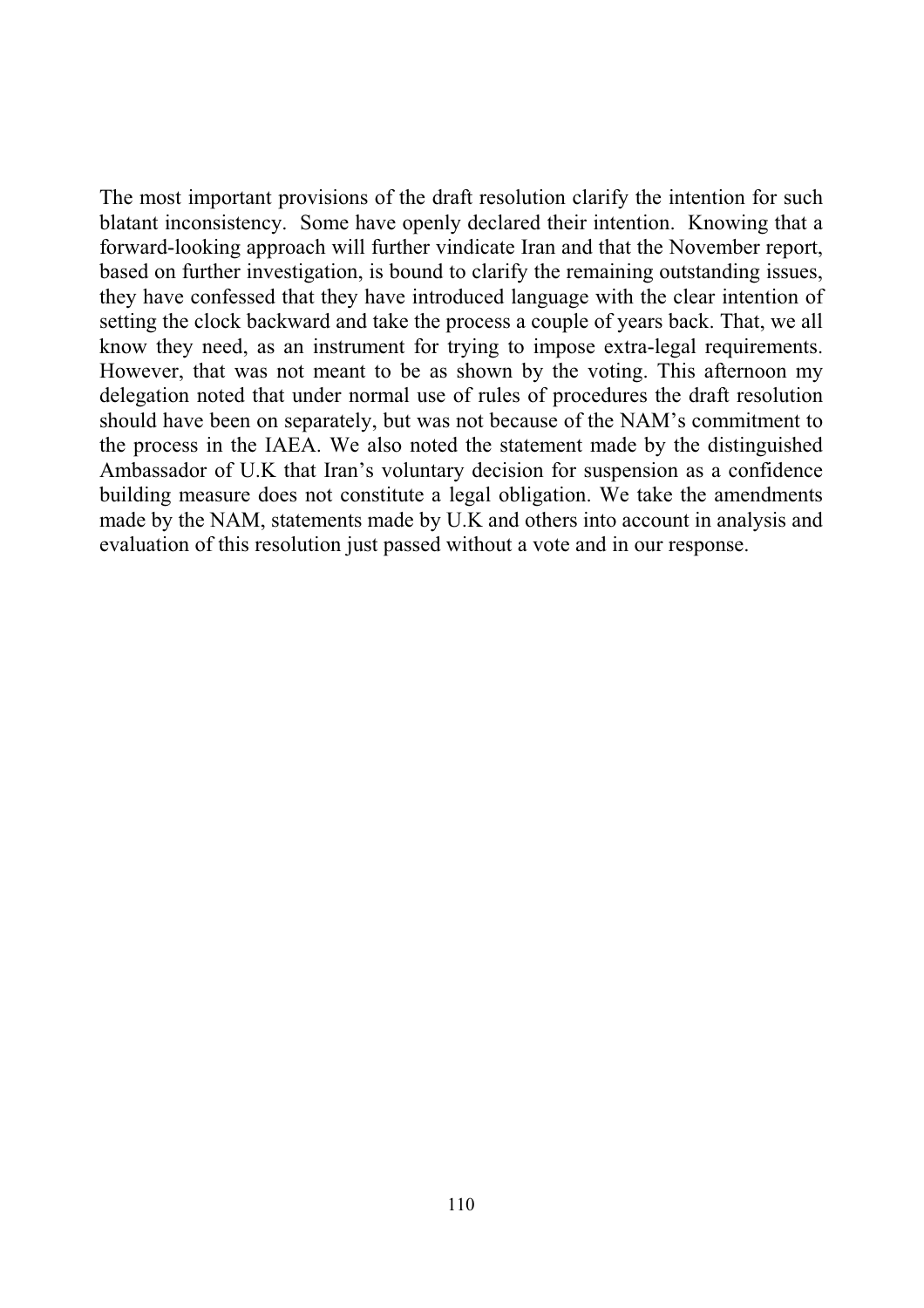## **November 2004**

#### **Statement by the Islamic Republic of Iran Before the IAEA Board of Governors Vienna, 29 November 2004**

In the name of God, the Compassionate, the Merciful

I wish to begin by expressing our appreciation to the Director General and the IAEA Secretariat for their efforts.

The resolution adopted today still has many shortcomings and unnecessary references to episodes that are over a year old and have been dealt with in previous resolutions. Let me repeat for the record what we also stated last November that no amount of recapitulation or repetition of legally loose terminology can change the applicable legal framework. No interpretation of the instruments governing the conduct of this Board can even provide an option for dealing with this issue outside the framework of routine implementation of safeguards and the additional protocol, let alone moving it elsewhere. The criterion for invoking such an option is not the amount or the duration but diversion. In the case of Iran, therefore, there has never been a legal ground to do that.

The resolution does, however, set into motion normalization of the case by requesting the Director General to report as appropriate. This provides a calmer atmosphere precluding periodic escalations which made any attempt at addressing the issues in a more long term perspective untenable.

Furthermore, despite unnecessary recapitulations of the pre-October 2003 period, the report and the resolution make it abundantly clear that the neglected assessment of the Director-General last November about the absence of any diversion is solidified today. The absence of any undeclared nuclear material and activity will be established in the course of routine implementation of the Safeguards Agreement and the Additional Protocol.

This is the single most important objective of these instruments and by refusing short-sighted temptations to opt for extra-legal procedures and allowing the legal non-proliferation regime to run its normal course, the credibility and relevance of the regime and its legal instruments will only be augmented.

We are committed to continue our transparency and extend full cooperation to the Agency in this regard. We are also prepared to take all steps within our power to help the Agency in the resolution of the two remaining issues of origin of contamination and extent of the centrifuge program. We have all taken note of the conclusion of the report that their resolution lies primarily outside Iran. Over the past one year, Iran has left no stone unturned to overcome the hostile environment and move ahead with its pledge of confidence building,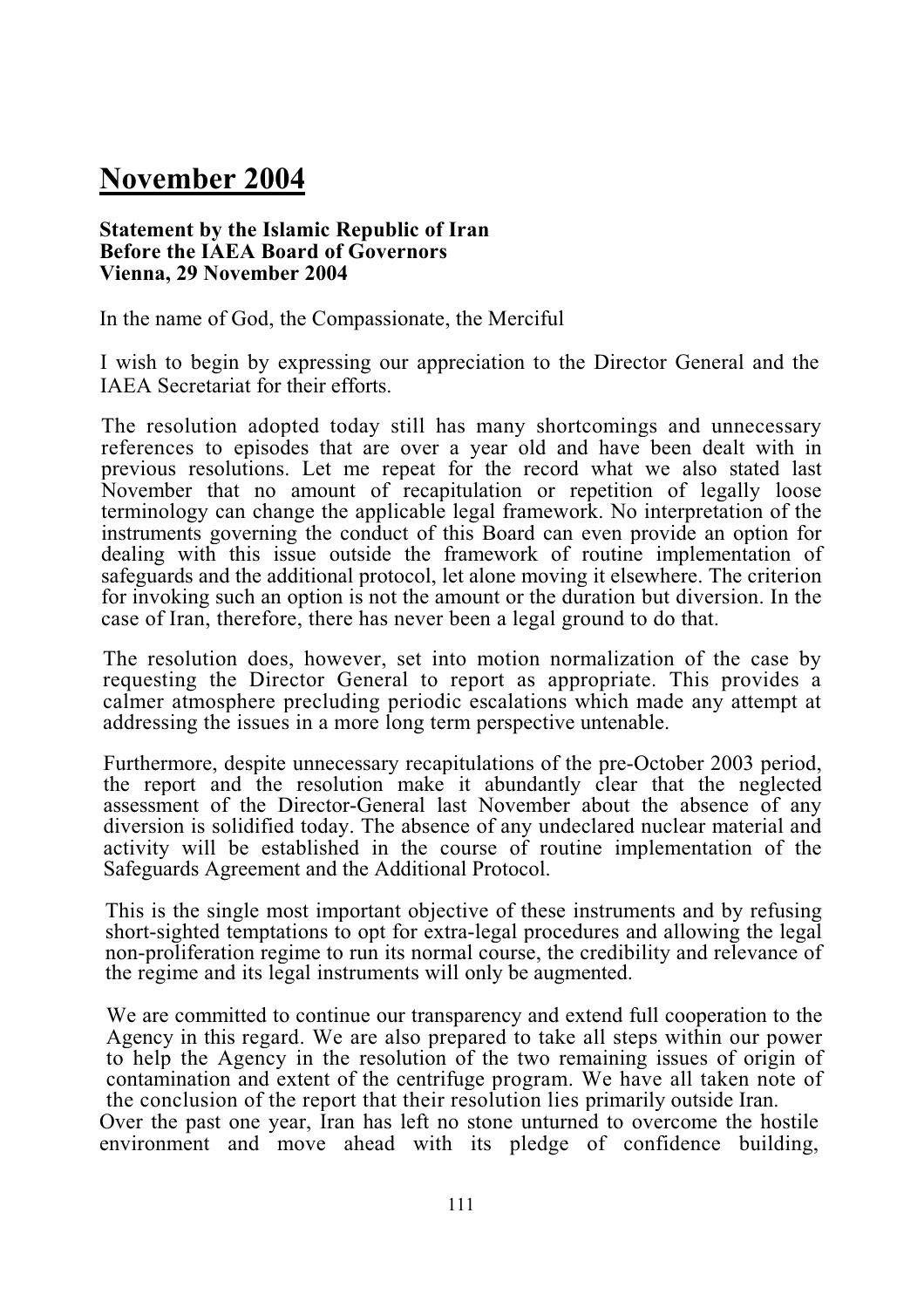transparency and cooperation with the Agency. To come to where we are, Iran adopted important voluntary confidence building measures. As the resolution adopted today reiterates, they remain voluntary confidence building measure and not an obligation. No language in the resolution or elsewhere can change this clear legal fact. Indeed, as Article IV of the NPT clearly stipulates, "Nothing in this Treaty shall be interpreted as affecting the inalienable right of all the Parties to the Treaty to develop research, production and use of nuclear energy for peaceful purposes without discrimination and in conformity with Articles I and II of this Treaty." When nothing in the Treaty can affect this inalienable right, the same certainly applies to every thing else. Article IV is a fundamental pillar of the treaty, without which Iran and every other non-nuclear weapon state would not have accepted it. We took special care not to make it a precedent against the interests of the developing countries, which explains one of the reasons why this process was complicated and time consuming.

Today's Board resolution has partially set the stage for initiation of a positive and constructive process that would provide mutual objective assurances and guarantees on transparency, non-diversion and access to nuclear technology for peaceful purposes. This resolution was the first important test of the Paris Agreement, and the European three showed their seriousness in the process if not fully in the outcome. We thank our friends in the Non-Aligned Movement for their principled position and support in this process and express our special appreciation to the Government and delegation of South Africa for their good offices during a very difficult stage of this process.

Now, Iran and the E3/EU begin to embark on negotiations which will be much more difficult but at the same time has far greater potential to achieve concrete results that the process followed last year. These negotiations will have to address the prolonged attempt, in fact official policy of NSG for over two decades, to deprive Iran of access to nuclear technology in total contravention of Article IV of the NPT and particularly its second paragraph.

On our side and as a country which has acquired the fuel cycle technology, in spite of all illegal restrictions, Iran wants to address the legitimate and genuine concerns about the peaceful character of its nuclear program. Our confidence building measures are only geared to allay those concerns. Restoration of confidence in our program is our objective, and we will do our best to realize that as early as possible.

Our main aim in the negotiations that we are about to begin is to provide and receive objective guarantees and assurances on these two very important sets of issues. We rely on the Agency to provide its indispensable technical expertise and advice. The international cornmunity needs to invest in this pivotal process and attempts to derail it should be rejected and isolated.

Nuclear disarmament and non-proliferation as an interim measure constitute a most important requirement for global stability and prosperity. We strongly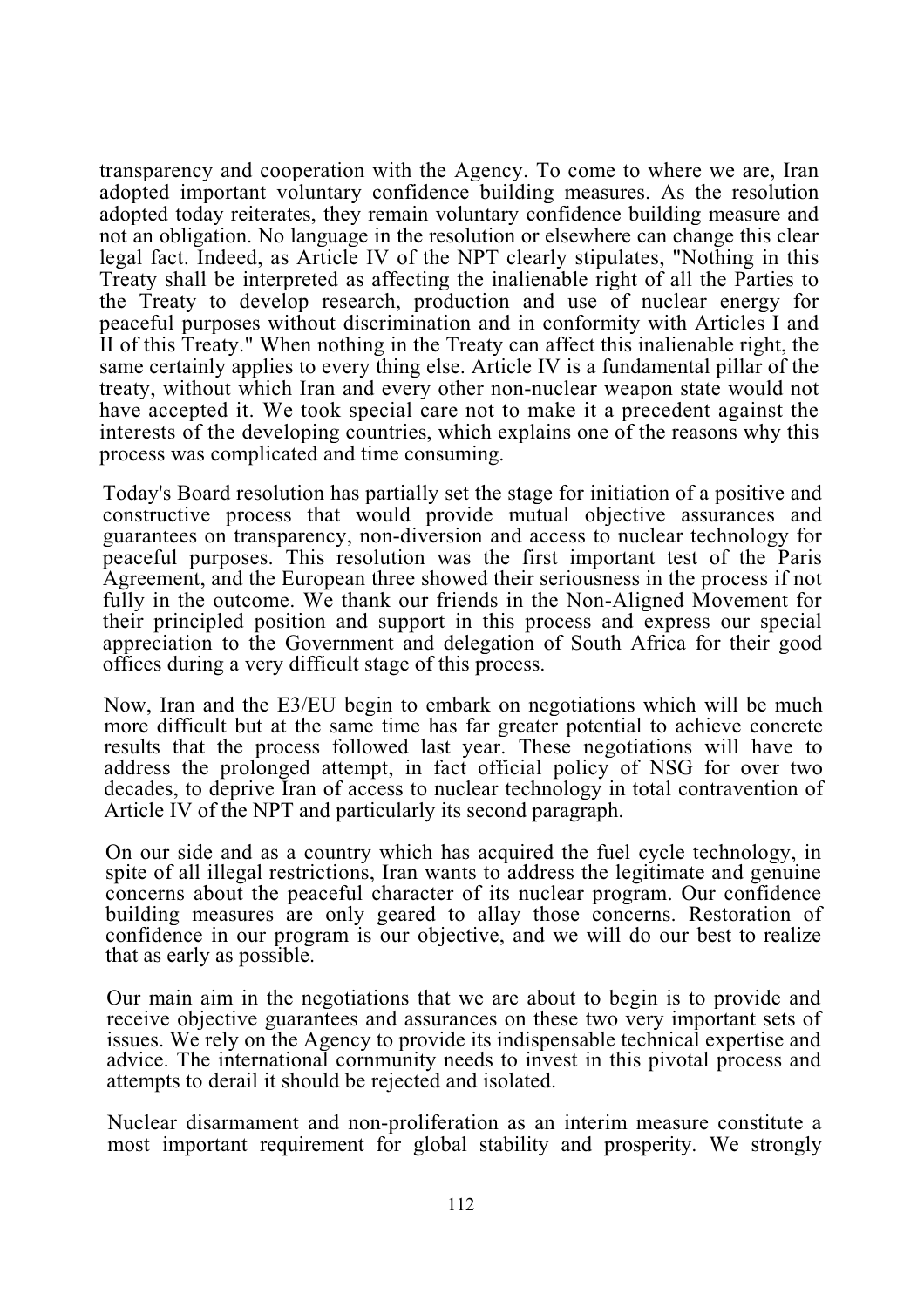believe that nuclear weapons do not augment our security nor the collective or individual security of any one else. This is firmly rooted in Iran's strategic calculations, its defense doctrine and its ideological imperatives and precepts. We are thus committed to Article II of the NPT and have no constraint in providing assurances to this effect. We at the same time are determined to exercise our inalienable ri&ht and expect to receive objective and firm guarantees on compliance with undertakings°in Paragraph 2 of Article IV, which stipulates, "All the Parties to the Treaty undertake to facilitate, and have the right to participate in, the fullest possible exchange of equipment, materials and scientific and technological information for the peaceful uses of nuclear energy."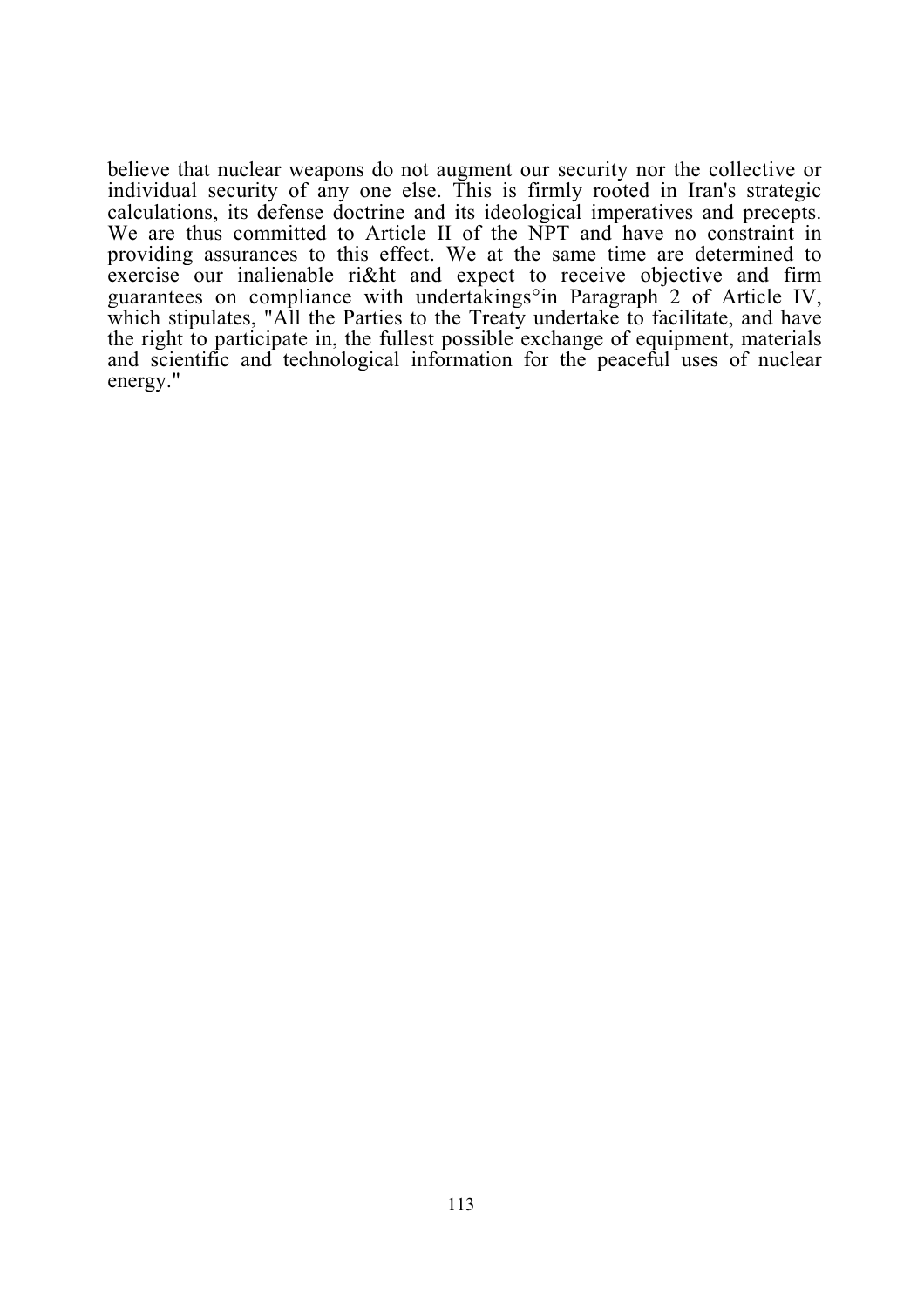### **March 2005**

**Comments by Islamic Republic of Iran At Board of Governors 2 March 2005**

In the Name of God

Madam Chair,

I would like to draw the kind attention of the distinguished members of the Board of Governors to the following comments on the oral technical report as well as the statements by some members of the Board. I am a bit bewildered the report was presented formally and extensively, beyond normal procedures. Nonetheless, I will try to shed light on the points raised here.

1-The storage in Esfahan is not a part of the uranium conversion process. DIQ's on the storage facilities was submitted to the Agency prior to the complementary access, which took place on 15 December 2004. To imply that this was a revelation is not consistent with the facts. In any event it is obvious that the matter is, at the most, an inadvertent error in proper communication between Iran and the Agency.

2- Regarding the packing and storage of the centrifuge components in Farayand, we wish to note that:

i- They consist solely of non-essential items,

ii- They were intended for preventive maintenance, iii- As such, they have nothing to do with voluntary suspension.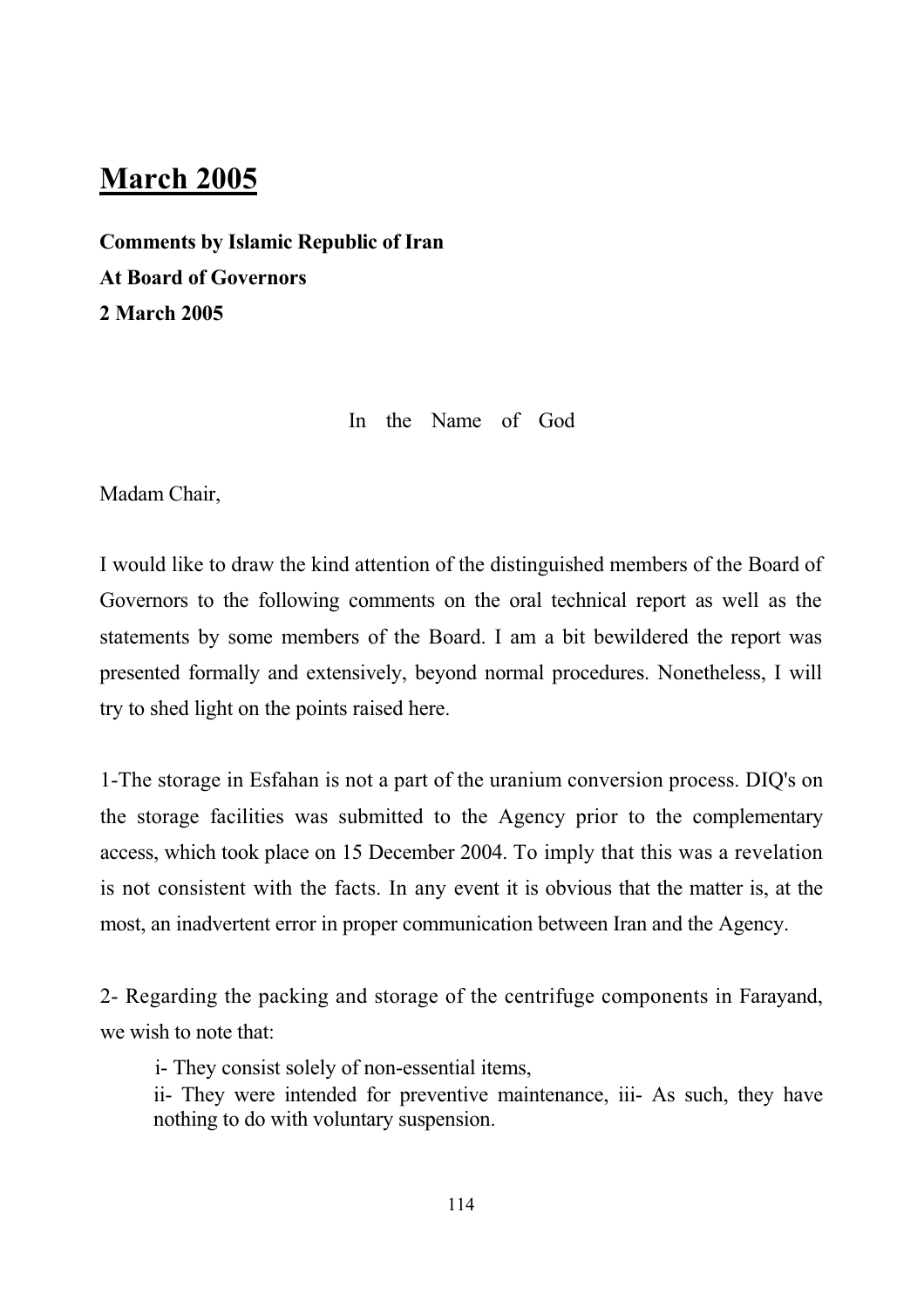The technical necessity of such activities for the preservation and maintenance of these components along with other essential items, currently under Agency's seals, has been discussed with the technical staff since November 2004; This is prior to the commencement of the voluntary suspension. The matter needs to be further discussed and examined in technical discussions. These items cannot be left unpacked and it certainly makes no sense to pack rejectable items.

3-We welcome the cooperation offered by other States and the steps taken by the Agency towards the conclusion of the issues related to contamination and P-2. We have provided the Agency with information on shipping, procurement and any other information, all above and beyond our safeguards obligations, which could be helpful for this purpose. We will continue to closely cooperate with the Agency, as this process proceeds, to assist the Agency to finalize this matter.

4-The visit to Parchin was responded to positively, not as an obligatory commitment of course, but as a matter of enhancing confidence .As the DDG stated in his presentation, the modality was agreed in advance, leaving the option to the Agency to select the zone with highest priority among the designated zones at its own discretion. This agreement was implemented in full. An additional request falls beyond the initially agreed modality. On this and other matters related to duel use items two serious concerns continue to prevail:

A- There seems to be a tendency for these visit to proliferate unduly forming an open-ended process relies on unreliable open-sources information should be revisited.

B- Confidentiality of information has, despite our repeated requests and all efforts of the Director General, almost never been maintained. Concerns on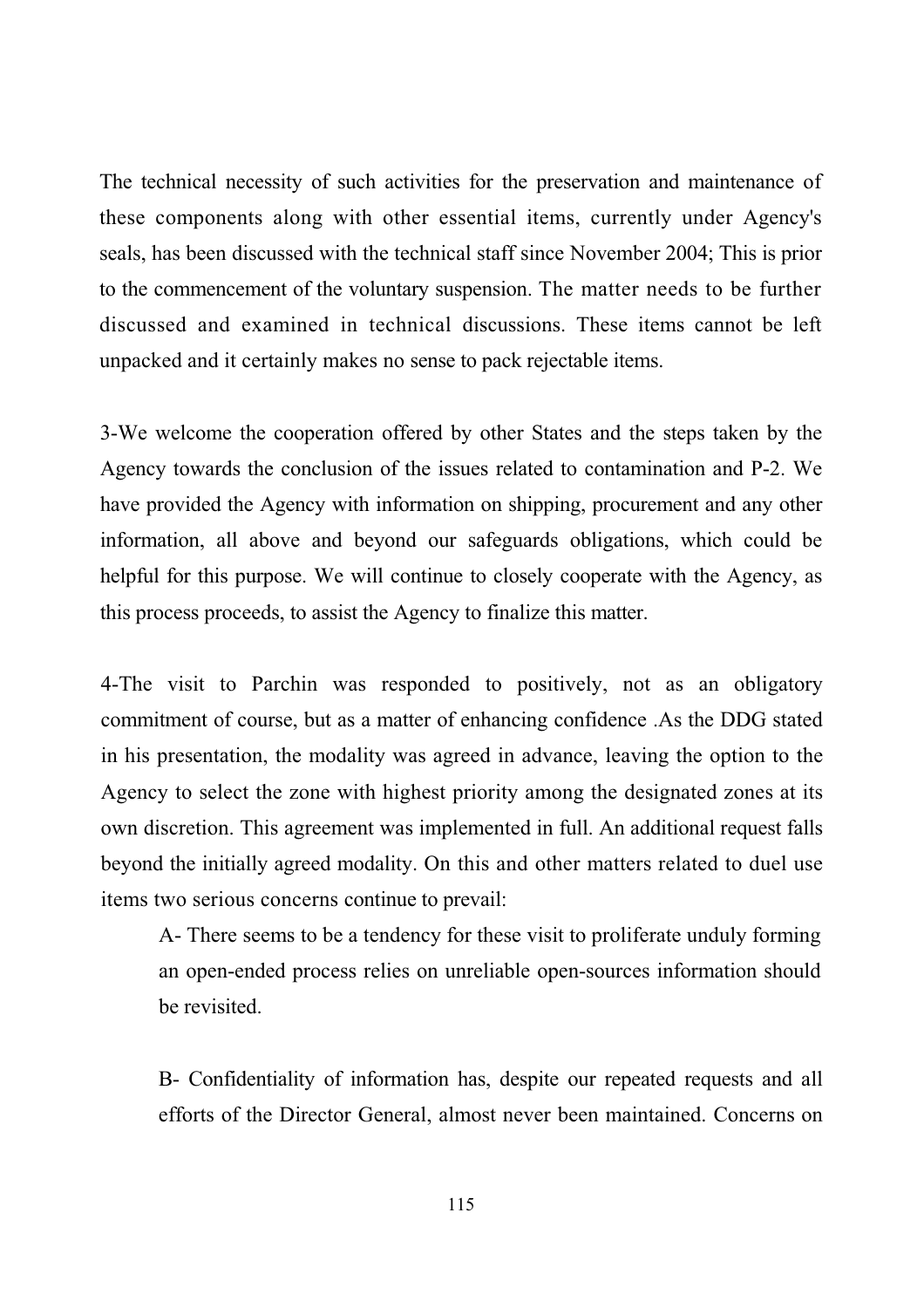this issue are more intense in view of potential threats of military strikes against safeguarded and other facilities visited by Agency in Iran.

On that latter point, the sheer notion of threats by Nuclear Weapons States against a Non-Nuclear Weapon State, is an issue of major significance as it undermines the very essence of the NPT and bears alarming consequences to the security and the stability of the region. It has to be confronted with head on.

I should also add that part of the problem of confidentiality seems to be related to electronic monitoring and clandestine eves dropping activities by outsiders; A matter which has been extensively reported by the media.

This matter needs immediate and effective attention and remedy.

In any event, Iran will continue its cooperation with the Agency, including granting access to sites merely in accordance with its Agency's Safeguards Agreement and the Additional Protocol.

Looking, however, at a bigger picture beyond the detail intricacies embodied in the DDG's presentation, common sense and calls for an agreement reached through political means .On this I limit myself here to stress on a few points.

- 1. Iran is sincere and serious in its negotiation with the E3/EU.
- 2. To this end Iran is intent in continuing its full fledge cooperation with the Agency and redeem the normal relationship under the Safeguards
- 3. Suspension is voluntary means and hinges upon progress in negotiation with E3/EU.
- 4. Iran's intention in being a nuclear fuel producer and supplier and a player in the future of this lucrative market is firm and inalterable. At the same time there is no intention of diversion, now or ever, and this can be assured credibly by the Agency.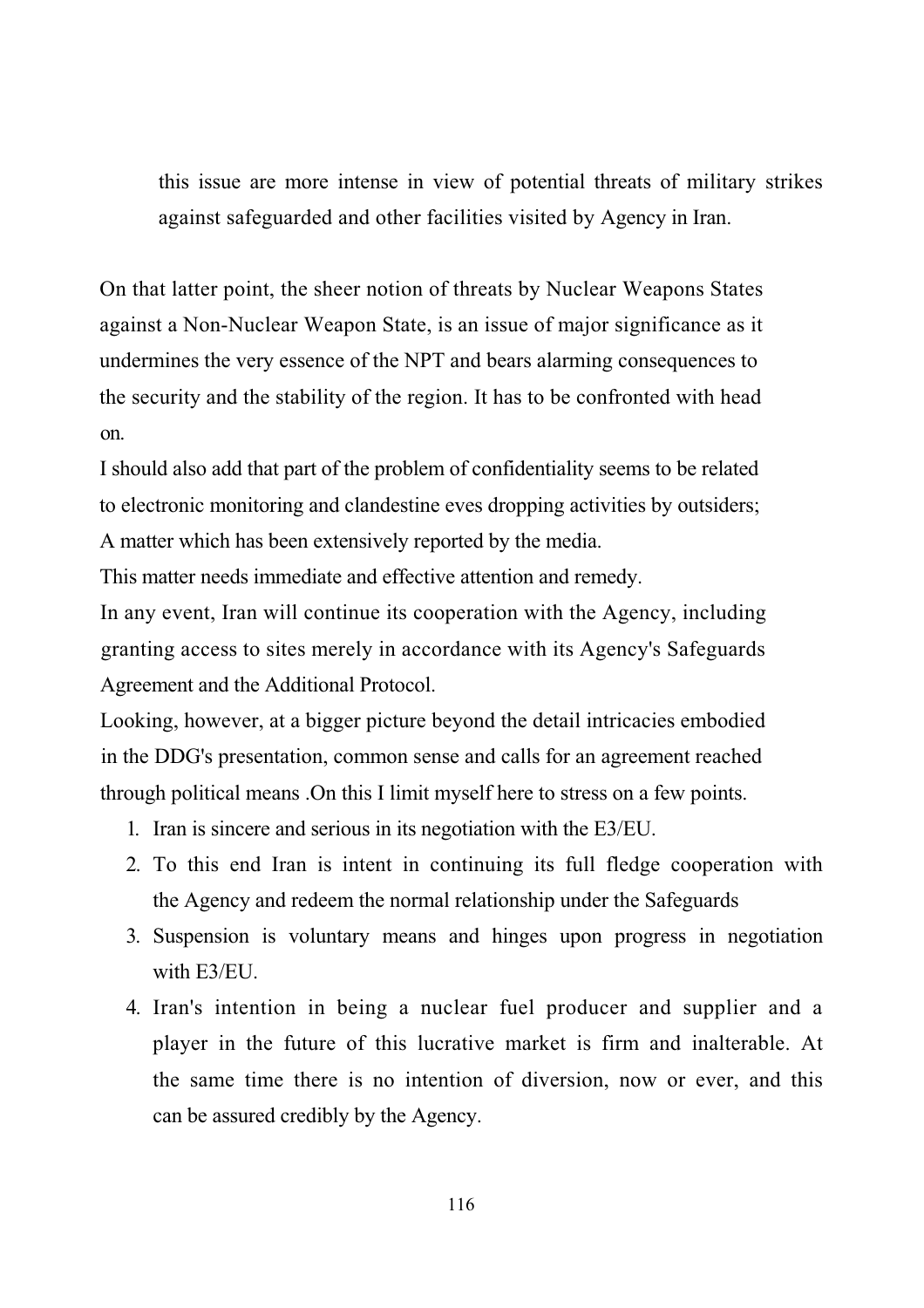- 5. An agreement with E3/EU is envisaged and pursued on the basis of exchange of firm and objective guarantees. Such an agreement is both possible and accessible at technical level. It does seem however to require an improved political environment conducive to a mutually acceptable agreement.
- 6. Exchange of guarantees with E3/Eu will provide additional assurances for both sides, and promises to enhance confidence, and hence contribute positively and

effectively to regional stability.

7. Goodwill and well-intended support by others for the success of the negotiations

can be helpful to this process.

Madam Chair,

I would appreciate if these comments be put on record and be distributed among members of the Board of Governors in due time.

Thank you for your attention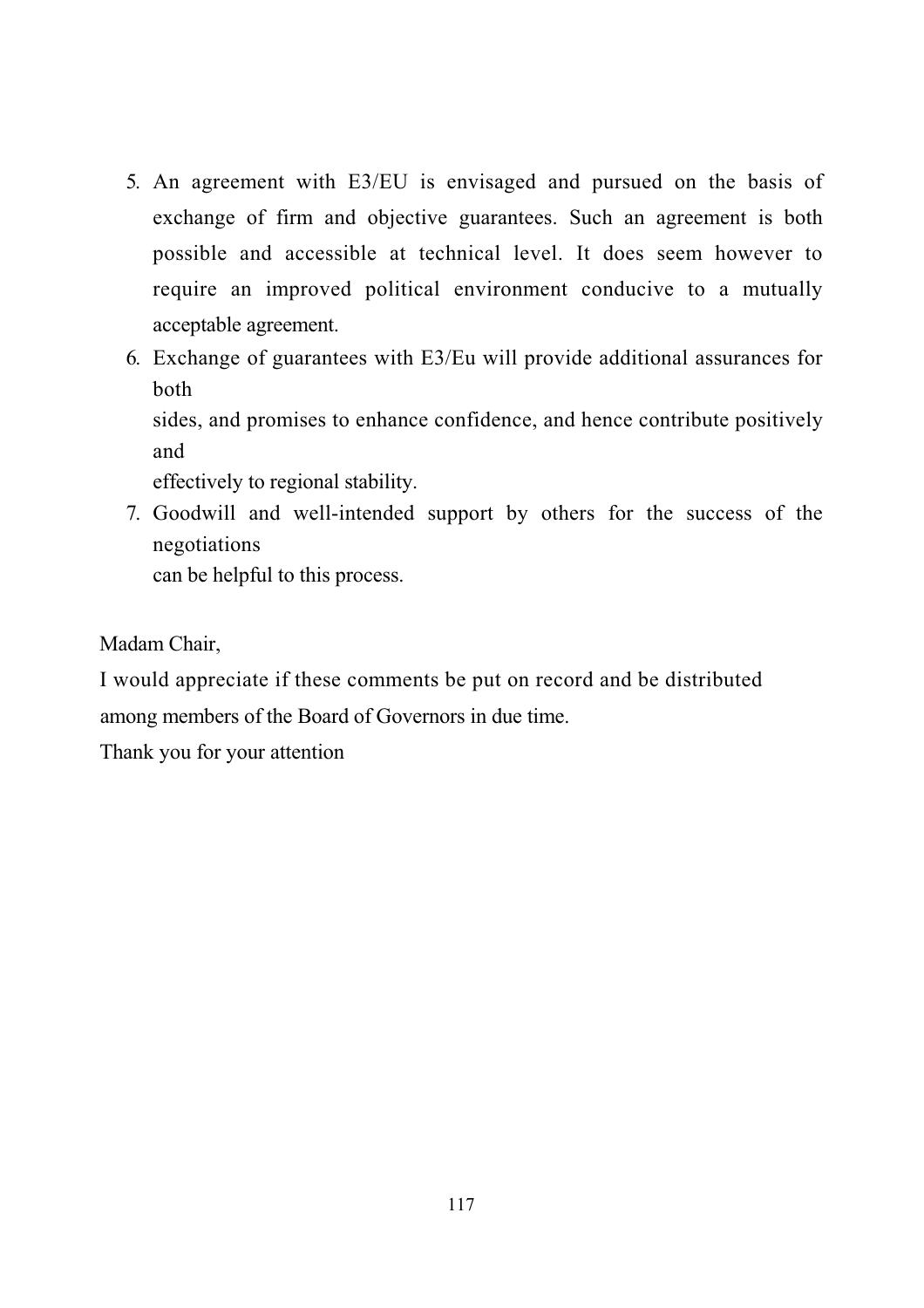## **June 2005**

STATEMENT by the ISLAMIC REPUBLIC OF IRAN BOARD OF GOVERNORS (13 -17 JUNE 2005) 16 JUNE 2005

Madame Chair,

As this is the fist time that I am taking the floor, I would like to congratulate Dr. ElBaradei for his re-election. I am sure that Dr. ElBaradei would continue to lead this Organization through his formidable professionalism, impartiality and vast experience in achieving its objectives.

It was a pleasure to see the Deputy Director-General Mr. Pierre Goldschmidt once again at the podium here and yet it is a source of dismay that he would soon be leaving the Agency. I would like to congratulate Mr. Heinonen for assumption of this important post and to assure him of our continued cooperation.

I have also to express the condolences of my delegation for the sad demise of H.E. Ambassador Moleah of South Africa to the members of his family and the distinguished delegation of South Africa.

The oral technical report by Mr. Goldschmidt indicates the extent of the work that has been done since the previous Board meeting which has resulted in bringing the remaining few issues and questions closer to final conclusion.

Two key issues have been pending, as of late, which are interlinked. Ever since the process of verification under the current format started,-the question of the origin of some low enriched uranium as well as traces of high enriched uranium have been the major and fundamental points based on which concerns have been raised by the Agency and the Board of Governors. We maintained, from the outset, that Iran had not conducted such enrichment activities with the centrifuges aside from those reported in our October 21, 2003 statement. As we saw it, the only possible source for the LEU and HEU traces should have been contamination from outside sources. The Agency had already concluded in the past that this assertion is viable.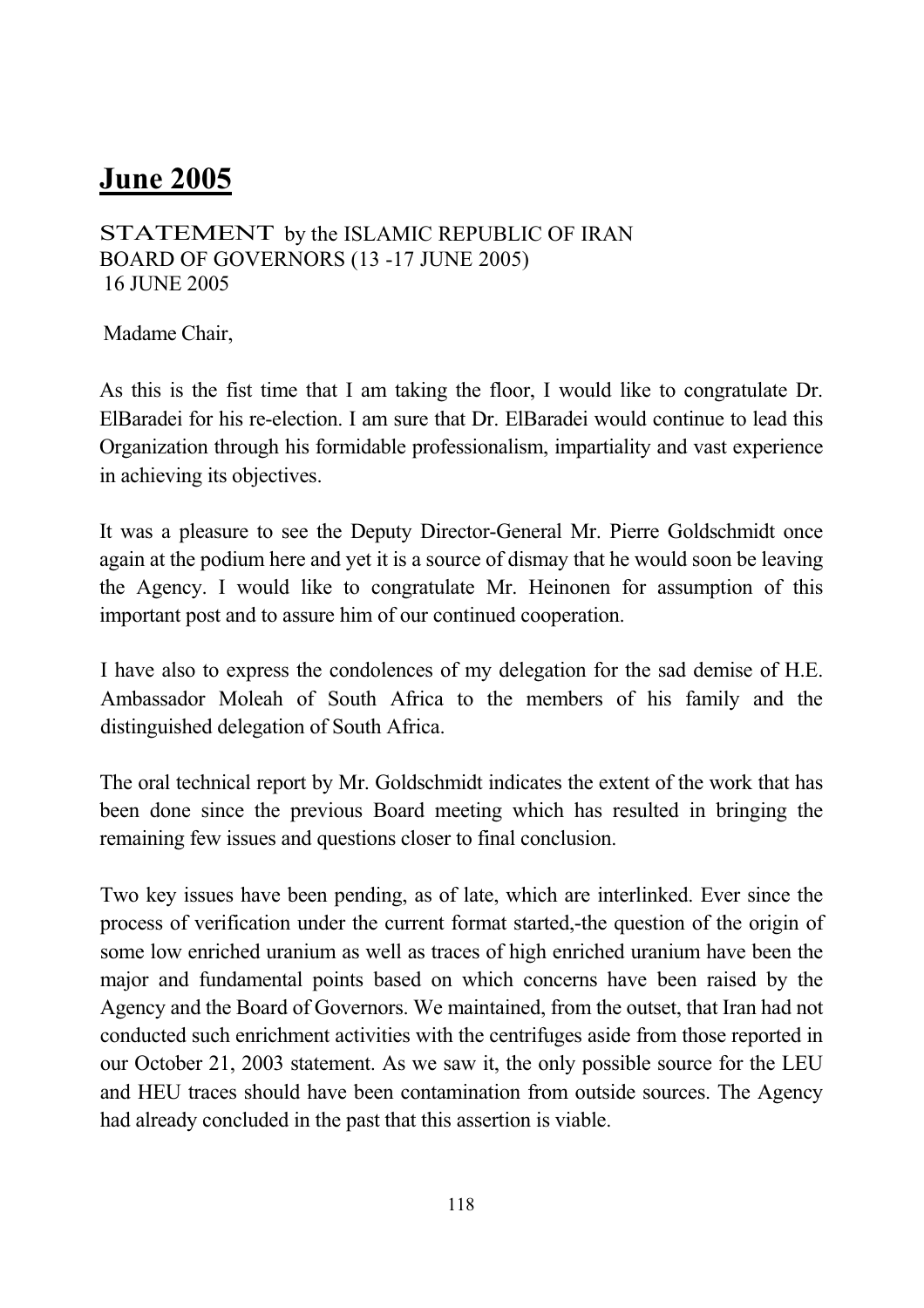We are grateful that, with assistance of third countries, the Agency has now had the chance to physically inspect some centrifuges or components which are apparently of the same type as those acquired by Iran.

Once this is achieved, the other questions related to verifying Iran's centrifuges enrichment programme should also be moved to a final conclusion. Some questions may still remain pending on specific points related to the work of the intermediates. To this end, we have provided whatever available at our disposal to the Agency and we will not hesitate, to make every efforts to clarify ambiguities, if any.

We need to note, however, that these remaining questions are not directly related to the issues at hand and that Iran has already provided, way beyond its safeguards and Additional Protocol obligations, information, evidence, documents with detailed specifics of the process to the Agency. As such, the Agency and the Board of Governors can be certain that Iran has no reason, whatsoever, to withhold related information. Bearing that in mind, we will continue to do whatever that we can, and search wherever possible, to convey, any other information that may surface to the Agency.

On matters related to transparency, we wish to stress that Iran has already been extremely forthcoming on providing access and information to locations unrelated to the nuclear activities which were alleged through scanty reports in certain media to have been engaged in undeclared programmes. In every single case it was established that the hype created through the media was nothing but hoax. We are willing and prepared to continue to consider matters related to transparency, in accordance with our obligation under the IAEA's statute, NPT Safeguards as well as the provisions of the Additional Protocol which is voluntarily implemented by Iran.

I have to remind the fact that the voluntary suspension, being non-legally binding, as confidence building measures, remains in force for the time being, has been verified by the Agency. Iran is voluntarily implementing the Additional Protocol as if Iran has ratified it. Over 1000 pages of initial declarations, in accordance with the provisions of the Additional Protocol, have been submitted to the Agency and are verified. Furthermore, over 20 complimentary accesses in accordance with Article 4 of the Additional Protocol, mostly with short notice of two hours, have been so far granted. I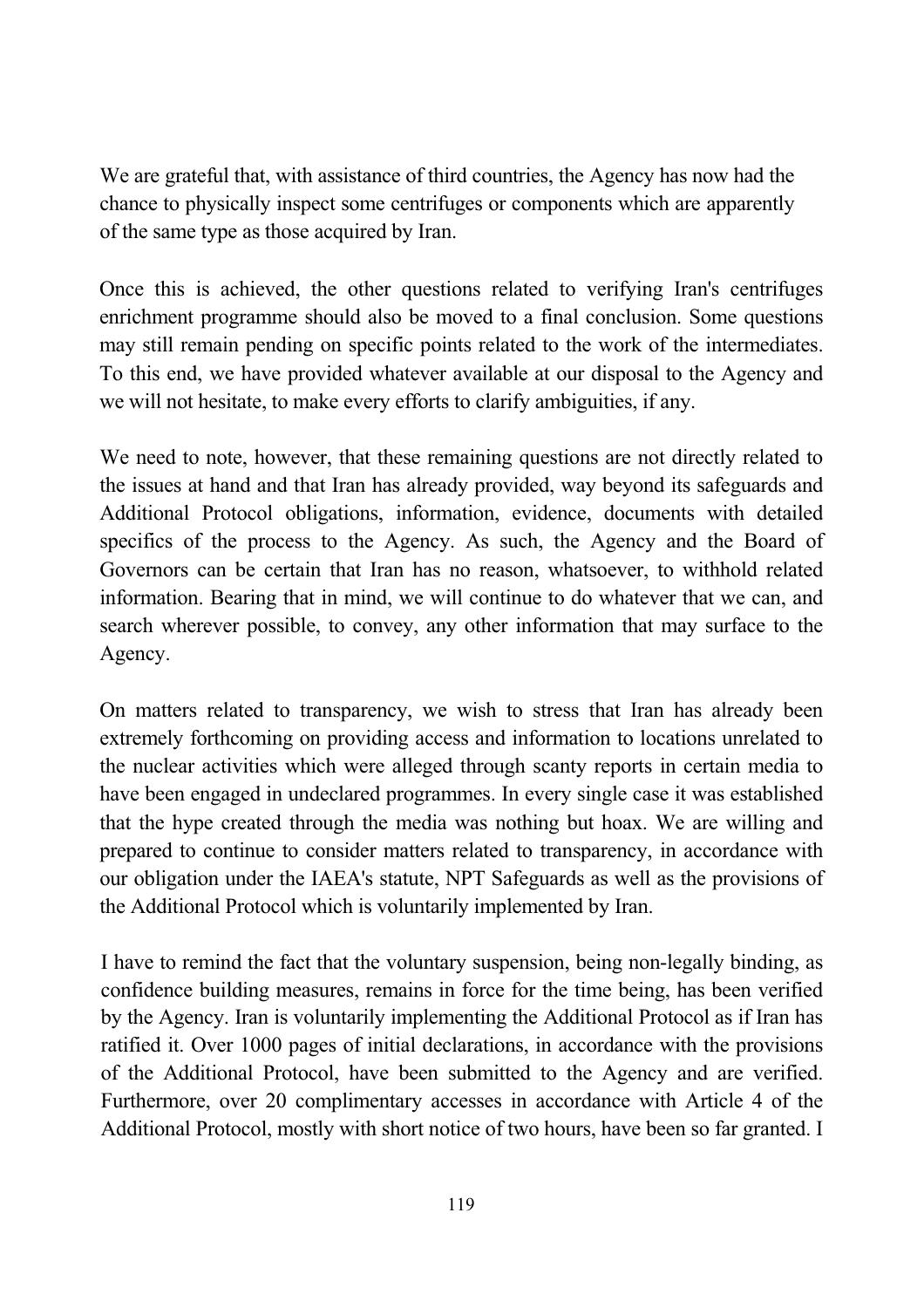refrain to go into more details of our extensive cooperation with the IAEA to say that more than 1200 man-day-inspections have been conducted in Iran during the last two years, which is unprecedented in the history of the IAEA.

On the larger picture, I believe most of the Governors here are already informed about the state of negotiations between Iran and the three European countries and the EU. Iran has put forward a comprehensive framework which incorporates guarantees on all the issues which have been subject to negotiations, i.e. guarantees from Europe and guarantees from Iran. On ways and means that would provide the objective guarantees on our nuclear programme we have been particularly forthcoming and we have presented measures which would, with a high level of confidence, ascertain the peaceful nature of our programme.

Our European interlocutors, after consideration of the framework, have suggested that they will prepare a counter proposal which would be developed and presented some time next month. The nuclear fuel production is a central part of any potential mutual acceptable agreement. We will of course render every effort to arrive at such an agreement. Time however is of essence and we cannot keep our peaceful nuclear facilities idle for much longer.

Thank you.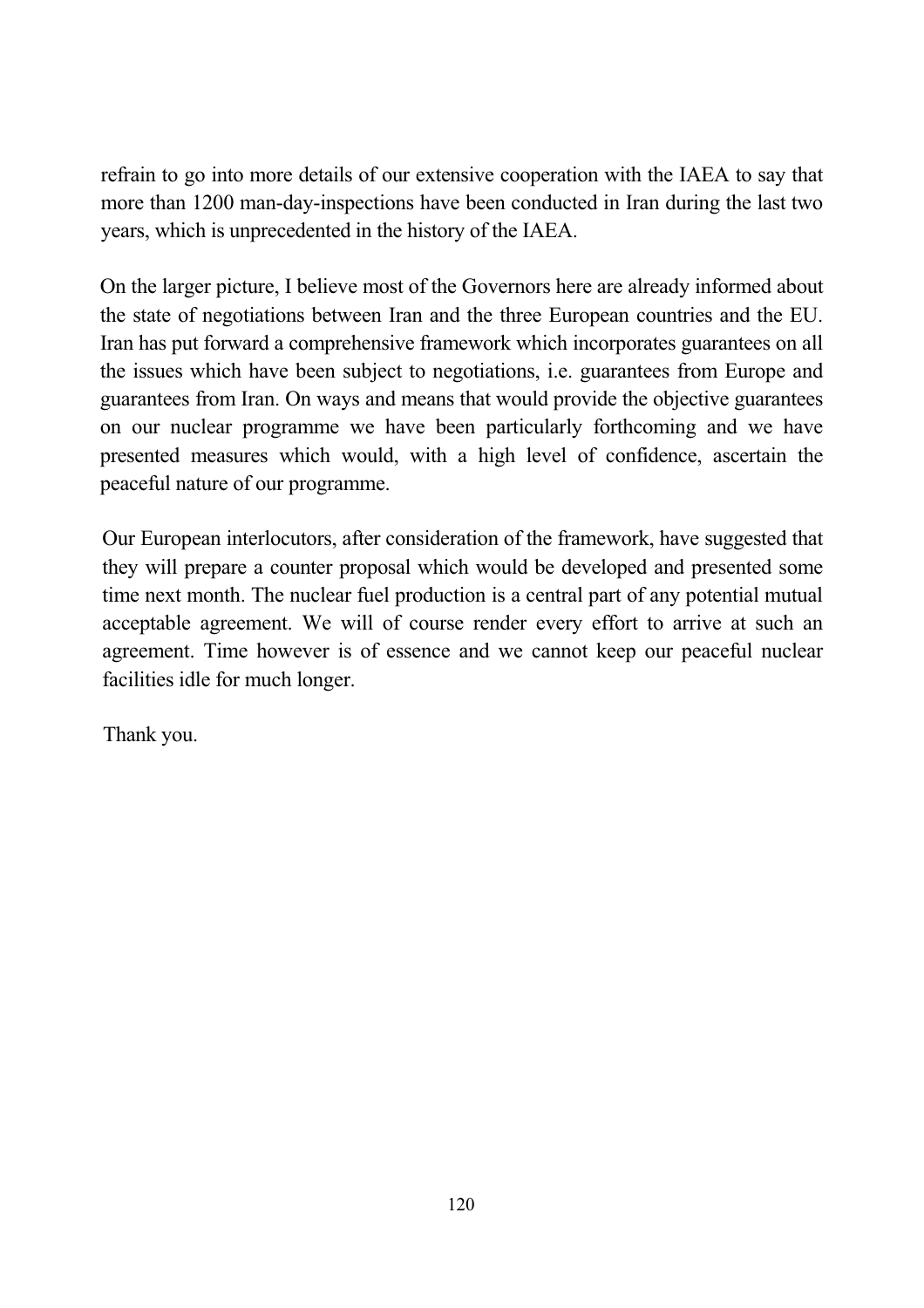# **August 2005**

#### Madam Chair, Colleagues

We meet when the world is remembering the atomic bombings of the civilians in Hiroshima (6 August) and Nagasaki (9 August) sixty years ago. The savagery of the attack, the human suffering it caused, the scale of the civilian loss of life turning individuals, old and young, into ashes in a split second, and maiming indefinitely those who survived should never be removed from our memory. It is the most absurd manifestation of irony that the single state who caused this single nuclear catastrophe in a twin attack on our earth now has assumed the role of the prime preacher in the nuclear field while ever expanding its nuclear weapons capability.

We as members of the Non-Aligned Movement are proud to underline that none of the NPT members of the NAM rely on nuclear weapons in anyway for their security. That is not the case of many other States, who either possess nuclear weapons or are member of nuclear-armed alliances and it is such States that have taken on the self-assigned role of denying Iran its legal rights under the NPT to access the peaceful uses of nuclear technology in conformity with the Treaty's nonproliferation obligations.

Indeed, it is not only Iran – but also many members of NAM that are denied the peaceful uses of nuclear technology by some of the NPT nuclear-weapon States and their allies through the mechanisms of export controls and other denial arrangements. In 1995, they adopted the so-called "Iran clause" under which they agreed to deny nuclear technology to Iran in any circumstances.

You can then understand, why Iran after being denied nuclear technology in violation of the NPT, had no other option but to rely on indigenous efforts with precaution on full transparency and we succeeded in developing our nuclear technology. Iran is a nuclear fuel cycle technology holder, a capability which is exclusively for peaceful purposes.

The Leader of the Islamic Republic of Iran, Ayatollah Khamenei has issued the Fatwa that the production, stockpiling and use of nuclear weapons are forbidden under Islam and that the Islamic Republic of Iran shall never acquire these weapons. President Ahmadinejad, who took office just recently, in his inaugural address, reiterated that his government is against weapons of mass destruction and will only pursue nuclear activities in the peaceful domain. The leadership of Iran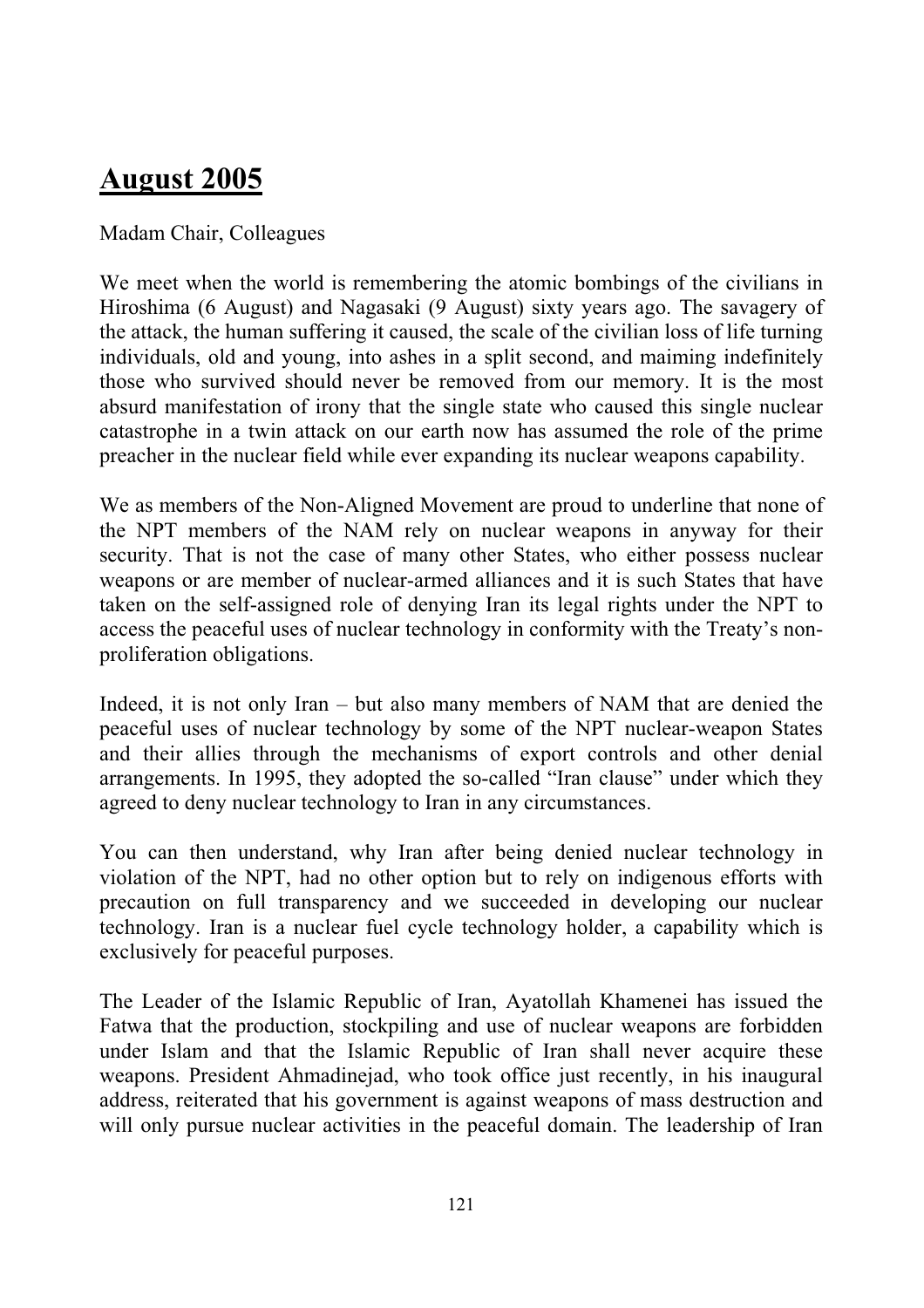has pledged at the highest level that Iran will remain a non-nuclear-weapon State party to the NPT and has placed the entire scope of its nuclear activities under IAEA safeguards and additional protocol, in addition to undertaking voluntary transparency measures with the Agency that have even gone beyond the requirements of the Agency's safeguards system.

Nuclear energy is expected to become once again a primary source of energy, with the rising demand for oil and gas and the ensuing increase in the prices, which incidentally can sharply accelerate for any political provocation. We should add to this the concerns about the environment, and the world will have no alternative but to revert back to nuclear energy, at least for decades to come. This implies that many countries in the developing world would have to acquire or produce their own facilities for nuclear energy as well as nuclear fuel. The moves towards restrictions on nuclear fuel production under the pretext of non-proliferation are bound to make the developing countries dependant on an exclusive cartel of nuclear fuel suppliers; a cartel that has a manifest record of denials and restrictions for political and commercial reasons.

For Iran, as the chief target of denials, it is only reasonable to continue to develop and expand its nuclear fuel production capability to meet its requirements for nuclear energy. This process takes time, it takes years to complete. To meet our needs five to ten years from now we need to start today if today is not already late. For Iran it is a strategic economic goal to be a supplier of the nuclear fuel and energy, for its domestic needs and beyond. We are a major player in the oil and gas sector. We will be a player in the nuclear field.

Iran's communication of 1 August 2005, to the Director General and distributed in IAEA document INFCIRC/648, contains a summary of the events relevant to Iran's peaceful nuclear programme. For more than two years, after the full declaration of our entire scope of nuclear activities and accepting the most intensive on-site robust verification carried out by the Agency, we have maintained our full cooperation with the Agency's safeguards inspectors and to their credit last November the Agency confirmed in Paragraph 112 of the DG's report that "all the declared nuclear material in Iran has been accounted for, and therefore such material is not diverted to prohibited activities." You will recall that the Director-General confirmed in Paragraph 52 of his November 2003 report that "to date, there is no evidence that the previously undeclared nuclear material and activities referred to above were related to a nuclear weapons programme."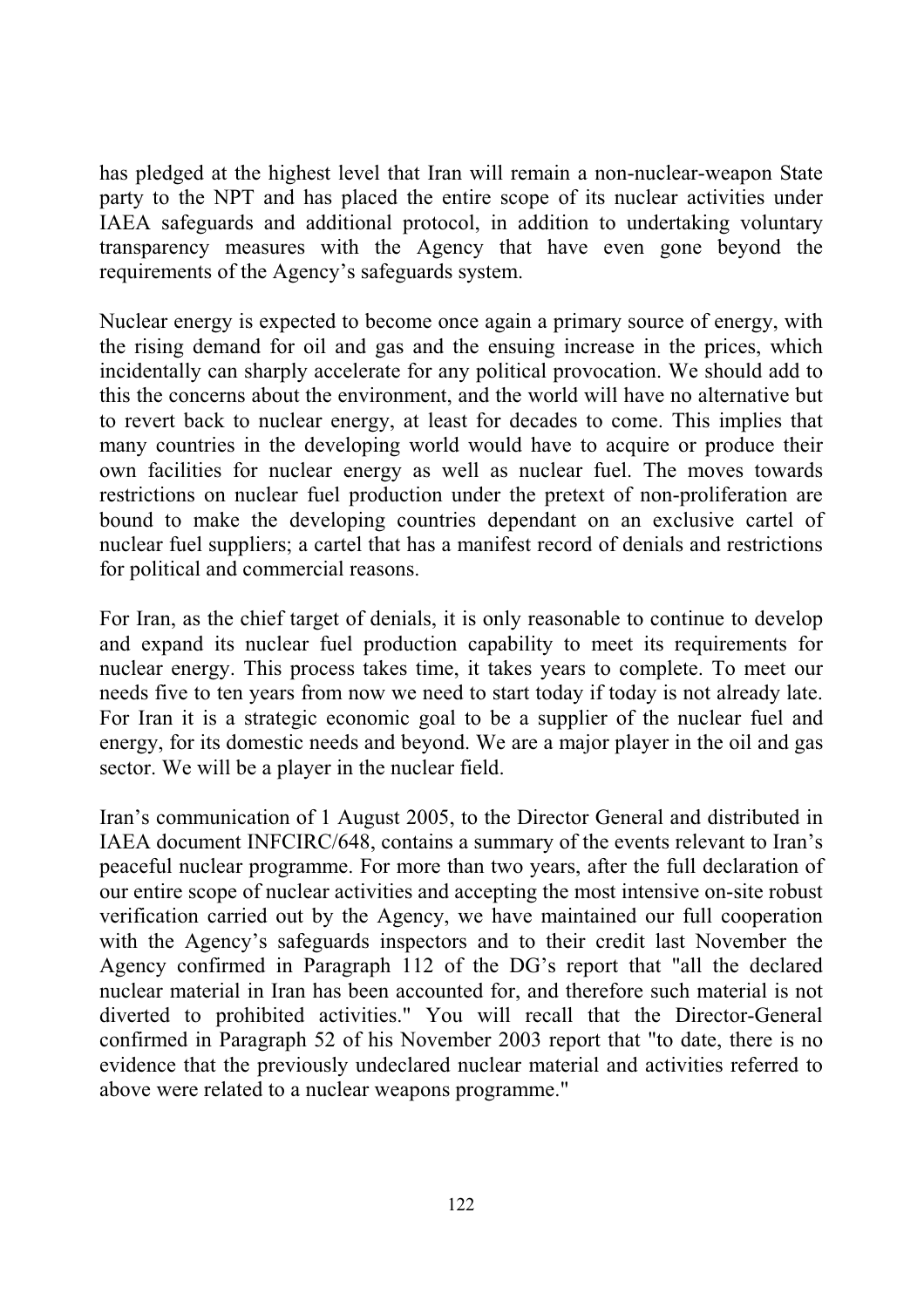In the same spirit, we are cooperating with the Agency to reach the broader conclusion, through the application of the verification measures contained in the additional protocol, to demonstrate conclusively the absence of any undeclared nuclear material and activities in our country. A feat achieved so far by only six member states.

As mentioned in INFCIRC/648, in October 2003, Iran entered into an agreement with France, Germany and the United Kingdom with the explicit expectation to open a new chapter of full transparency, cooperation and access to nuclear and other advanced technologies. Iran agreed to a number of important transparency and voluntary confidence building measures and immediately and fully implemented them.

More relevant to the meeting today, Iran began and has continuously maintained for the past 20 months a voluntary non-legally binding suspension of its civilian uranium enrichment activities as a confidence-building measure. In February and November 2004, following agreements with E3/EU in Brussels and Paris respectively, Iran again voluntarily extended the scope of its suspension to incorporate activities that go well beyond the Agency's definition of "enrichment" and "enrichment-related" activities.

In the past several months after the Paris agreement was reached, we offered every opportunity and every perceivable flexibility to the E3/EU to come to an agreement on the resumption of the operation of the UCF plant in Esfahan, the least sensitive segment of the nuclear fuel production. But occasional flexibility from our counterparts was retracted time and again due to intransigence or lack of willingness and ability to arrive at an agreement thereby frustrating the hopes for an agreement all together.

Let me recall that installation, erection and commissioning of the Esfahan UCF have all been made in full compliance with our safeguard obligations. There has not been any failure in this regard. Questions and issues raised by the Agency about this segment of the process have been comprehensively and conclusively dealt with. Since September 2004 there is no outstanding issue about the UCF and the facility is routinely under safeguards. There is no ground whatsoever, therefore, for any concern over safeguarded operation of this facility.

Iran requested the Agency to be prepared for the implementation of the required monitoring and surveillance measures in a timely manner to allow the resumption of activities at UCF. Iran did this in an open and transparent manner. The Agency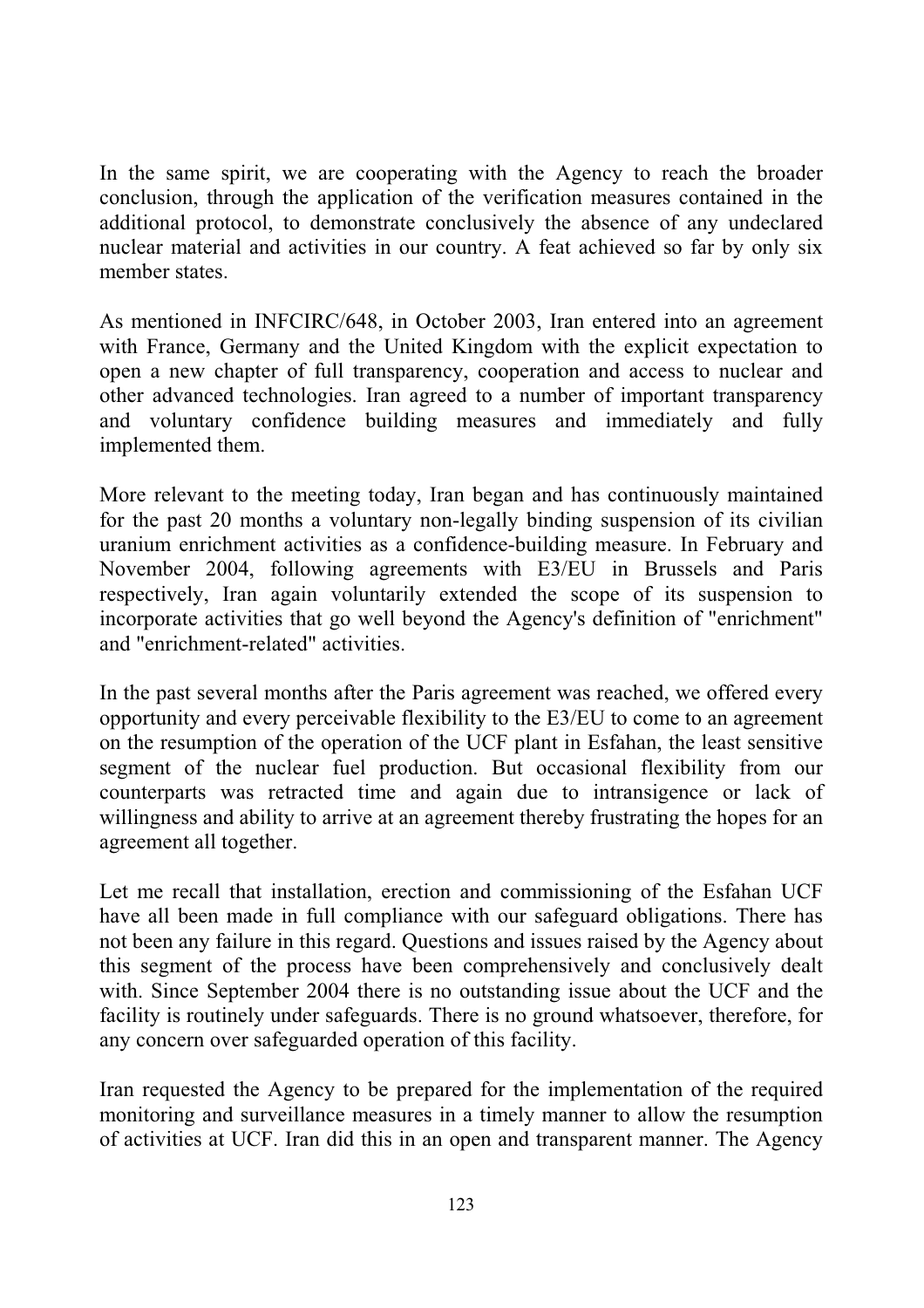informed us that surveillance measures would be in operation by Wednesday morning. Iran has agreed not to remove the seals until that time.

The E3/EU has yet to honor its recognition, in the Paris Agreement of November 2004, "Iran's rights under the NPT exercised in conformity with its obligations under the Treaty, without discrimination. The Paris Agreement is founded on an equal exchange of objective and firm guarantees between Iran and Europe to for the basis of a mutually acceptable agreement. Their recent proposal of the E3/EU never even mentions the terms "objective guarantees", "firm guarantees" or "firm commitments", thereby indicating the total departure of its authors from the foundations of the Paris Agreement. The proposal replaces "objective guarantees" with termination of Iran's hard gained peaceful nuclear program. At the same time, it equates "firm guarantees and firm commitments" with vague, conditional and partial restatements of existing obligations.

Iran's proposal to the E3/EU on objective and firm guarantees was fully consistent with the terms of the Paris Agreement. The E3/EU rejected that reasonable and generous proposal. Their proposal, on the other hand, was so inadequate and demeaning that could only be flatly rejected. Therefore it is not reasonable or fair to expect Iran to continue with its voluntary and non-legally binding suspension of "enrichment-related activities" for much longer. Nothing in our current and projected actions is illegal or contrary to any of Iran's international legally-binding obligations.

Now:

- *Will Iran resume safeguarded operations at UCF?* Absolutely, it is within our rights. We will restart UCF under Agency monitoring at a date of our choice.
- *Will Iran give up its civilian uranium enrichment capability?* Absolutely not. Our suspension was voluntary and non-legally binding and can be terminated at any time of our choosing. However, for the present, we will maintain suspension at Natanz.
- *Is the E3/EU proposal for a framework agreement satisfactory?* As we have said, the E3/EU proposal is wholly inadequate and runs counter to the letter and spirit of Paris Agreement.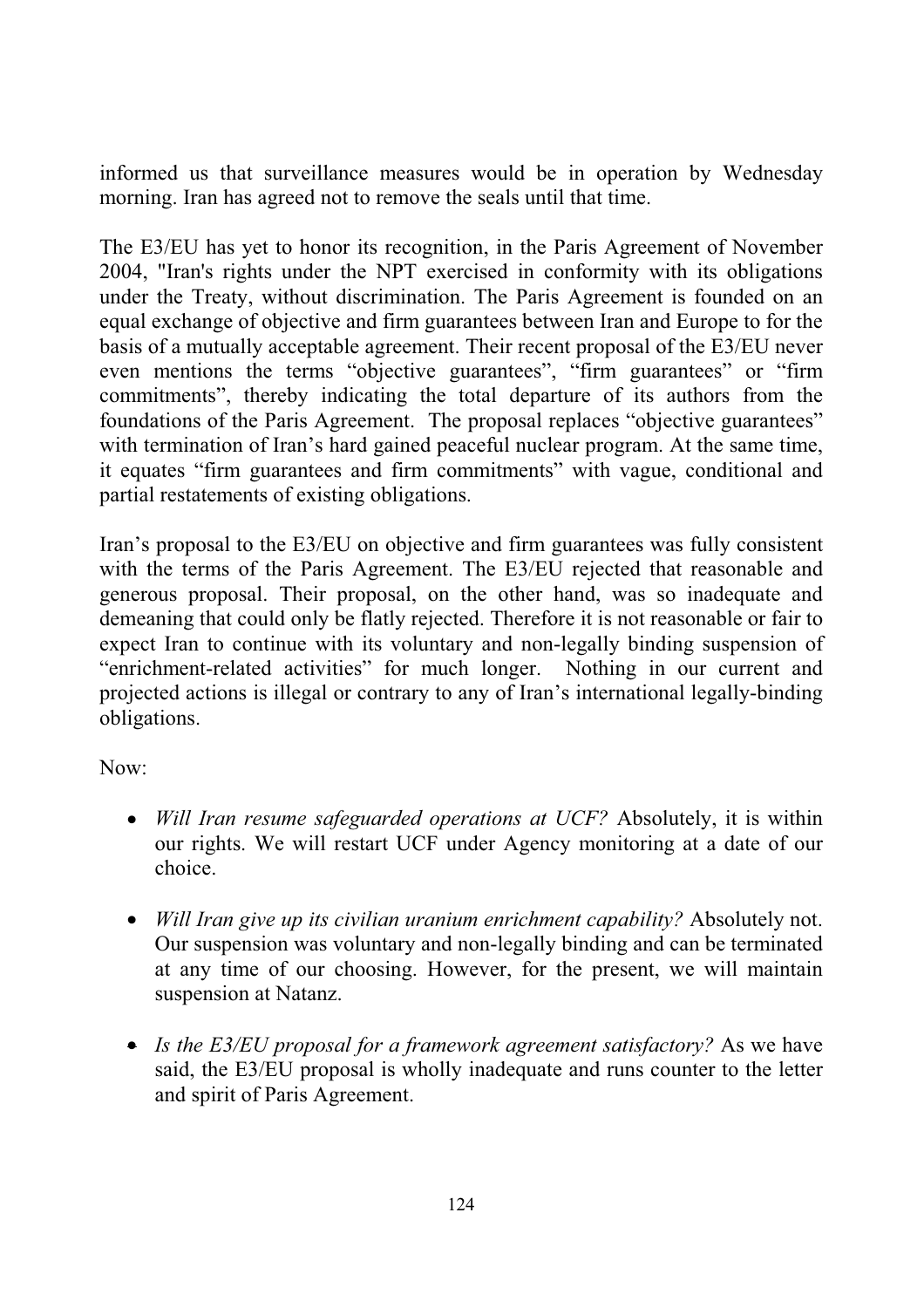- *Is Iran threatening to leave the NPT or Agency safeguards?* Never. We have repeatedly stated our firm commitment remain a member of the NPT and of Agency safeguards in good standing.
- *If Iran resumes operations at UCF, the E3/EU say that they will support the US to refer Iran to the Security Council for its past failures or for resumption of enrichment related activities?* As we have said, first, Iran's suspension of its enrichment-related activities in conformity with the NPT is purely on a voluntary and non-legally binding basis; second, the Agency's original definition of enrichment did not include conversion activities. The Statute stipulates referral to the Security Council, not on the grounds of failures, but only if and when diversion to prohibited purposes has been established. No evidence has been found of any diversion through intrusive and sustained inspections as the Director General has reported; hence no legal basis for referral.

By limiting the activity to the UCF in Esfahan, Iran has demonstrated maximum restraint. We have sustained, for now, all other confidence building measures, leaving the door open for negotiations despite the failures so far. We still believe that an agreed arrangement on our nuclear program, including for the UCF, is both possible and accessible. The decision here can trigger a trend of confrontation, which is bound to escalate and where every one stands to lose. If that is what the E3/EU has opted for, they should shoulder the responsibility for consequences. If E3/EU chooses negotiations, and are prepared to do so in good faith and without preconditions, we will entertain the same.

Thank you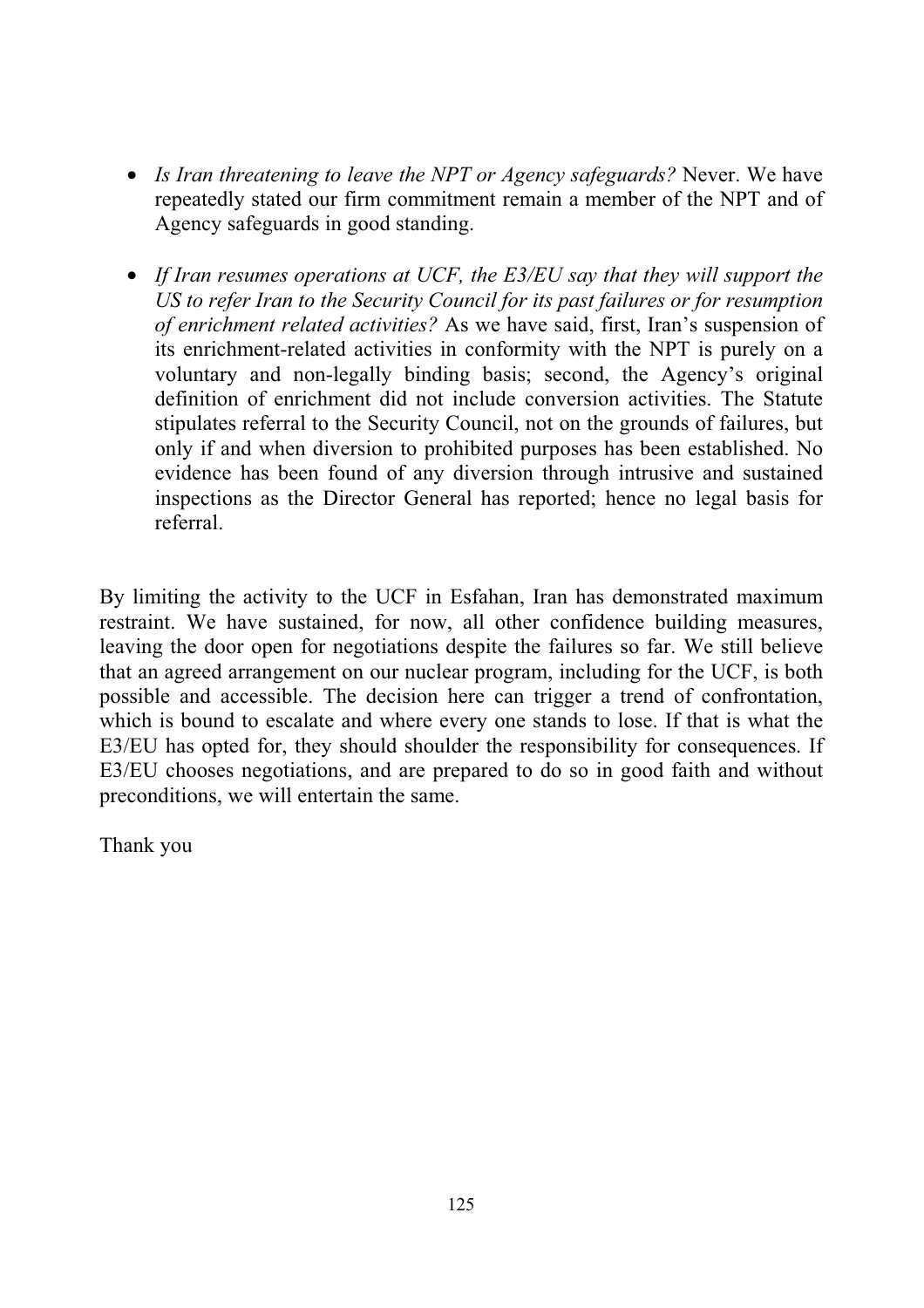# **August 2005 after resolution**

### **STATEMENT OF THE ISLAMIC REPUBLIC OF IRAN After Resolution August 2005**

What was this debate about? What has this body reacted to? What were the motives? What was the purpose? What is the outcome? What is at stake?

The issue at hand was simple: "Iran has commenced operation at a safeguarded facility to produce feed for nuclear fuel under full scope monitoring of 1he IAEA."

Let me state this again with a slight modification: "A NNWS party to the Treaty and the member of the Agency's Safeguards has commenced operation at a safeguarded facility to produce feed for nuclear fuel under full scope monitoring of the IAEA.

This is the core of the debate.

Was anyone able to explain how this could be an issue in the first place? Was anyone able to suggest why and under which pretext the Board had to convene urgently to deliberate on this matter? Was anyone able to describe what provoked an alarm that called for a quick-fix reaction?

I do not believe anyone here had a single convincing response to these questions. The reason is clear -because there is none. How can this body be called to react to an act which is in full conformity with the NPT and the Safeguards and constitutes a limited manifestation of the exercise of an inalienable right. A right, which by its own simple meaning, cannot be alienated from anyone.

The states who prompted this debate and were the proponents of this decision today imply that they do so under the precept of non-proliferation.

At the same time, these states either possessors of nuclear weapons or rely on them for their security in one form or the other, or are the exclusive producers of nuclear fuel, or have stood firm on not foregoing this capability under any circumstances.

The point is, how can a small amount of feed material for enrichment to produce nuclear fuel be a matter of concern whereas a number of these states, including non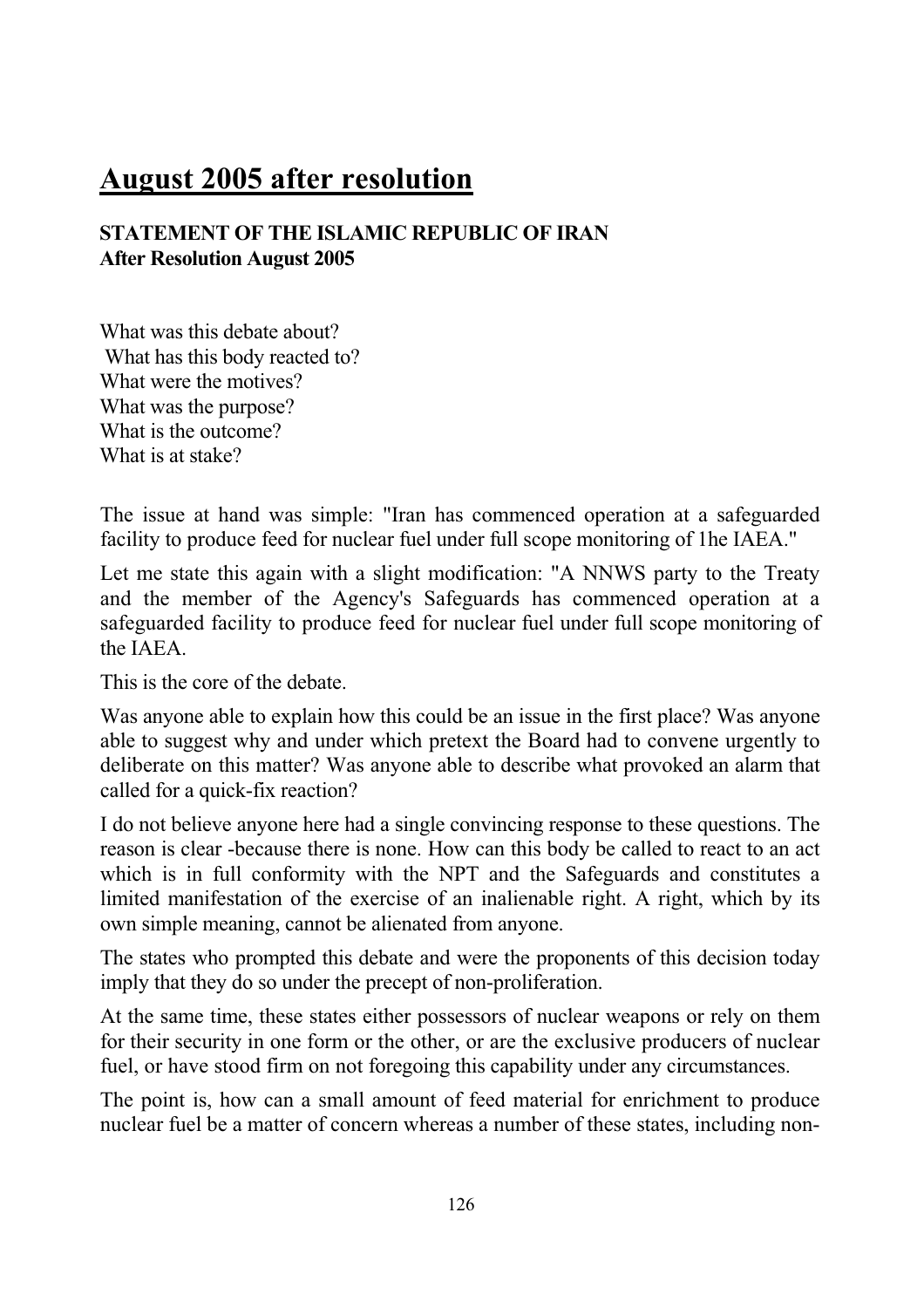nuclear weapon states amongst them, are sitting on many tons of separated plutonium which can be directly diverted to nuclear weapons, at any time of their choosing?

The conventional reply has been that these states have good standing with the Safeguards. What they forget to say is that these states have never been forcefully denied access to nuclear material, equipment and technology. Give us a fraction of that access and we will make an example of fullest possible transparency, and will be in exemplary standing.

It is evident that the motive is to apply pressure, to the victim of the denials. And the purpose, it is obvious, is to move from denial to deprivation. A prescription which is written for Iran but which will be rolled for all other developing states too if Iran bends. Fortunately, Iran will not bend. Iran will be a nuclear fuel producer and supplier within a decade.

Iran like all other developing countries and member of the NPT, has rejected nuclear weapons, decisively and firmly. All Iran wants to do is to enjoy its right under the NPT, the right which has been denied to it for more than two decades, a denial that has been firm and decisive.

The Agency is founded on the premises of:

First: providing and facilitating nuclear material and technology for peaceful purposes.

Second: Safeguarding material and facilities

Third: Ensuring safety

The first obligation of the Agency is severely undermined, at the behest of the second. No wonder the Americans call this Agency the UN Watchdog, the term that is demeaning and condescending to the integrity of this Organization.

If you go by the book, the Agency should be assisting Iran to operate and improve its fuel production capability, including the segment of UCF, just as it should for all other developing states. Well, we understand that it has been disabled and prohibited to perform this obligation. But what is absurd is that a decision is passed here which betrays even the Agency's second, more revered objective. If this Body expresses concern over the operation of our facility which is under Safeguards and which is fully monitored, then what should this Body say about so many unsafeguarded facilities spread around in other parts of the world, and particularly in our region?

The Americans have for long maintained, demonstrated, and acted upon the conviction that assurances of non-diversion of the Agency are not credible. The same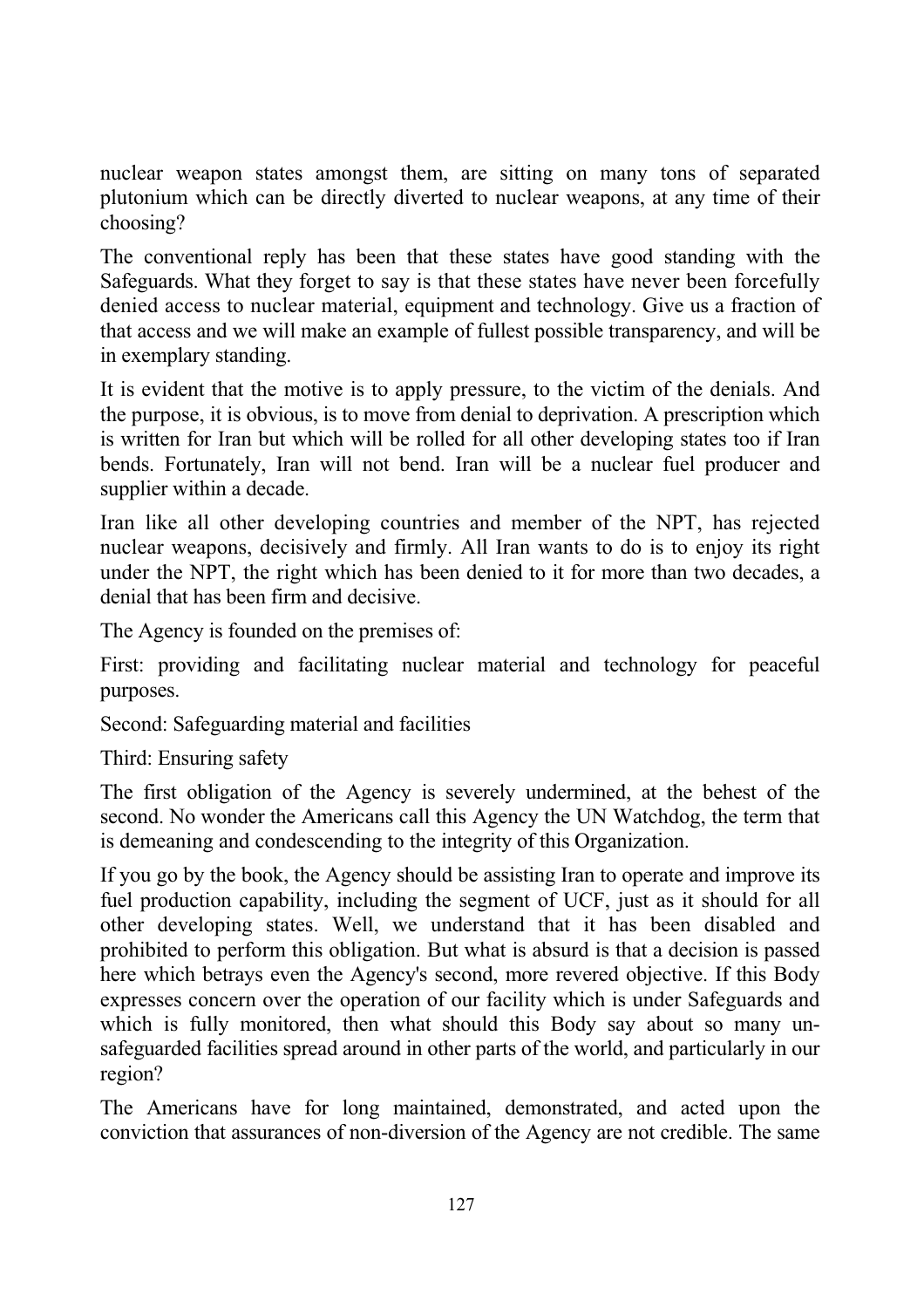conviction leads that country to ignite a war in no less than two years ago. But is this deja-vu again? I am sorry, not this time - Iran is not Iraq, and the United States is not that self-appointed policeman of the world anymore. The decision today is, apres tout, a vote of no confidence to the Agency and its Safeguards system; It signals the beginning of the road to an unwanted and undue confrontation through which, in the words of the Director-General, all parties stand to loose.

We believe in the Agency and the Safeguards system.

We will continue to work with the Agency.

We will maintain our activities fully under Safeguards.

The operation at the UCF in Esfahan will remain under full scope monitoring.

The product will be sealed by Agency.

In one word, we will fully observe our obligations in our programme of producing nuclear fuel. So there is no point for concern whatsoever.

We will not heed to questioning of the Agency's credibility that this resolution stands for.

This resolution is, in essence, a vote of no confidence to the credibility of the Agency and its Safeguards system.

The appeal by the United Nations Secretary General and the Director-General here to revert to negotiations, we will be prepared, despite this hoopla, for negotiations, free of pre-conditions and with manifest good will.